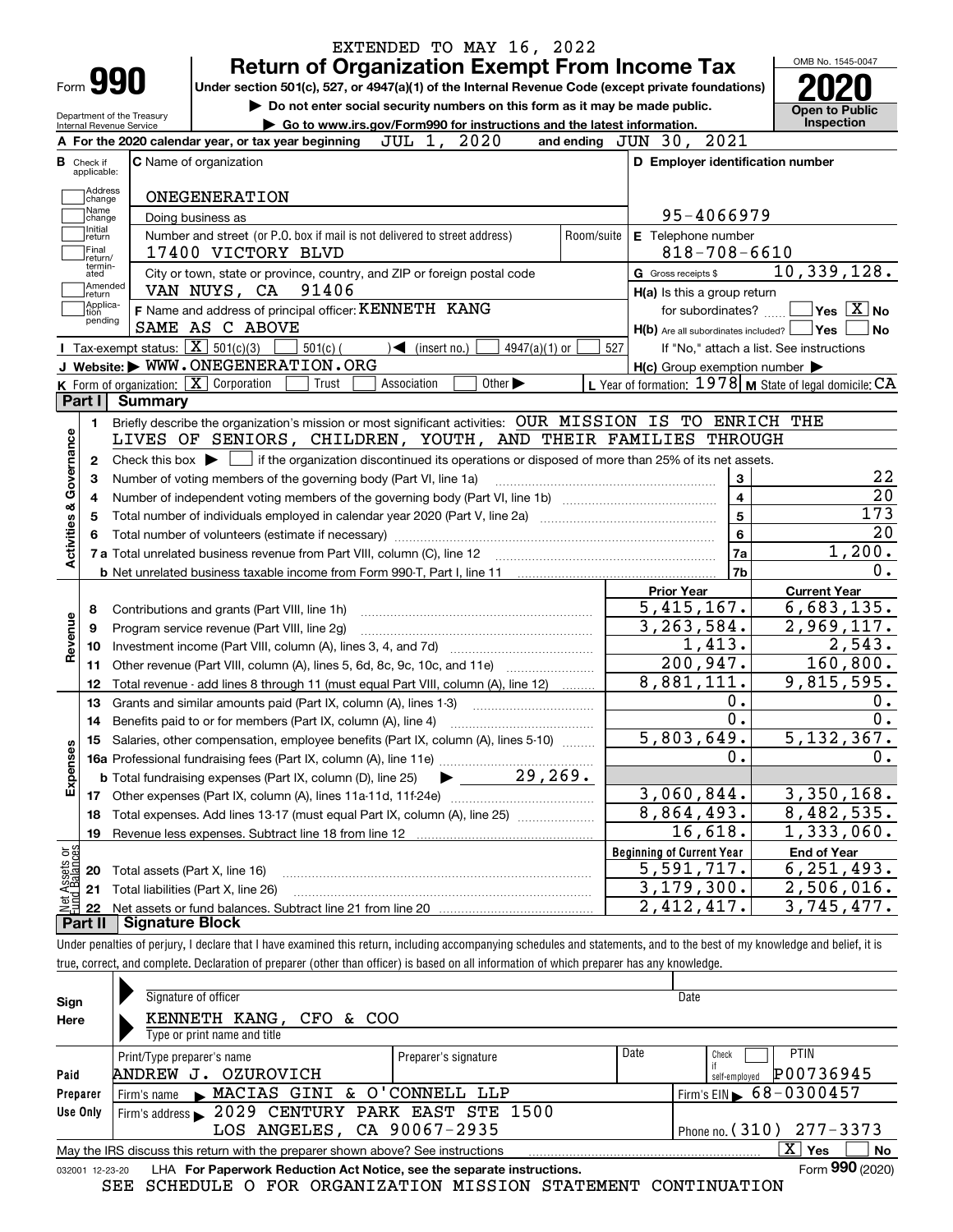|    | Page 2<br><b>Statement of Program Service Accomplishments</b><br>Part III                                                                                    |
|----|--------------------------------------------------------------------------------------------------------------------------------------------------------------|
|    | $\overline{\mathbf{X}}$                                                                                                                                      |
| 1  | Briefly describe the organization's mission:                                                                                                                 |
|    | TO ENRICH THE LIVES OF SENIORS, CHILDREN AND THEIR FAMILIES,                                                                                                 |
|    | THROUGHOUT OUR DIVERSE COMMUNITIES. TO PROMOTE HEALTHY AGING AND                                                                                             |
|    |                                                                                                                                                              |
|    | PROVIDE SOCIAL SERVICES TO VULNERABLE AND IMPOVERISHED SENIORS.                                                                                              |
|    |                                                                                                                                                              |
| 2  | Did the organization undertake any significant program services during the year which were not listed on the                                                 |
|    | Yes $X$ No<br>prior Form 990 or 990-EZ?                                                                                                                      |
|    | If "Yes," describe these new services on Schedule O.                                                                                                         |
| 3  | $\sqrt{\mathsf{Yes}\ \boxed{\mathrm{X}}}$ No<br>Did the organization cease conducting, or make significant changes in how it conducts, any program services? |
|    | If "Yes," describe these changes on Schedule O.                                                                                                              |
| 4  | Describe the organization's program service accomplishments for each of its three largest program services, as measured by expenses.                         |
|    | Section 501(c)(3) and 501(c)(4) organizations are required to report the amount of grants and allocations to others, the total expenses, and                 |
|    | revenue, if any, for each program service reported.                                                                                                          |
| 4a | 377,464.<br>636,746.<br>(Expenses \$<br>including grants of \$<br>) (Revenue \$<br>(Code:                                                                    |
|    | ESTABLISHED IN 1978 TO SERVE THE NEEDS OF THE ELDERLY,<br>THE CENTER                                                                                         |
|    |                                                                                                                                                              |
|    | EXPANDED IN 1991 TO INCLUDE A SECOND SITE TO ESTABLISH AN ADULT DAY                                                                                          |
|    | CARE CENTER AND CHILD CARE CENTER, BRIDGING THESE PROGRAMS WITH THE                                                                                          |
|    | UNIQUE CONCEPT OF INTERGENERATIONAL PROGRAMS WHICH UNITE YOUNG AND OLD                                                                                       |
|    | IN DAILY ACTIVITIES.<br>THE ADULT DAY CARE CENTER OFFERS BOTH THE SOCIAL                                                                                     |
|    | MODEL AS WELL AS THE MEDICAL MODEL KNOWN AS "COMMUNITY BASED ADULT                                                                                           |
|    | SERVICES(CBAS)". IT IS A LICENSED ACCREDITED DAYCARE FACILITY PROVIDING                                                                                      |
|    | 7AM TO 6PM CARE FOR ADULTS SUFFERING FROM DEMENTIA, ALZHEIMER'S,                                                                                             |
|    | PARKINSON'S, STROKE RECOVERY, AND OTHER DEBILITATING CONDITIONS.<br>THE                                                                                      |
|    | ADULT DAYCARE PROGRAM SERVES OVER 150 FAMILIES ANNUALLY INCLUDING                                                                                            |
|    | VETERANS, HAS EXTENDED SERVICES ON TWO SATURDAYS PER MONTH, AND                                                                                              |
|    | SUPPORTS PARTICIPANT FAMILIES WITH OVER 40 CAREGIVER TRAINING AND                                                                                            |
|    | 2,018,227. including grants of \$<br>2,004,357.                                                                                                              |
| 4b | ) (Expenses \$<br>) (Revenue \$<br>(Code:<br>ONEGENERATION IS THE FIRST DUALLY ACCREDITED DAYCARE FACILITY.                                                  |
|    |                                                                                                                                                              |
|    | CO-LOCATED ON THE JOY (JOINING OLDER AND YOUNGER)<br>CAMPUS. ONEGENERATION                                                                                   |
|    | CHILDCARE IS HIGHLY NAEYC ACCREDITED, OPERATING AN EXCEPTIONAL AND                                                                                           |
|    | VITAL DAYCARE FACILITY, SERVING OVER 170 FAMILIES AND THEIR CHILDREN,                                                                                        |
|    | INCLUDING WEEKLY FOREIGN LANGUAGE AS WELL AS UNIQUE INTERGENERATIONAL                                                                                        |
|    | ACTIVITIES WITH THEIR FELLOW SENIOR "NEIGHBORS" FROM THE ADJOINING                                                                                           |
|    | ADULT DAY CARE PROGRAM.                                                                                                                                      |
|    |                                                                                                                                                              |
|    |                                                                                                                                                              |
|    |                                                                                                                                                              |
|    |                                                                                                                                                              |
|    |                                                                                                                                                              |
| 4с | 2,720,993. including grants of \$<br>106,004.<br>(Expenses \$<br>) (Revenue \$<br>(Code:                                                                     |
|    | ONEGENERATION PROVIDES NUTRITIONAL CONSULTING, CARE MANAGEMENT,<br>MEALS .                                                                                   |
|    | TRANSPORTATION TO HOMEBOUND SENIORS AND OTHER VULNERABLE<br>AND.<br>COMMUNITY                                                                                |
|    | INCLUDING ANNUAL SUPPORT WITH OVER 8,500 TRANSPORATION RIDES<br>MEMBERS ,                                                                                    |
|    | TO MEDICAL AND OTHER CRITICAL APPOINTMENTS, ACTIVE CARE MANAGEMENT<br>TО                                                                                     |
|    | CLIENTS,<br>5,300 PLUS CARELINE CALLS TO ISOLATED MEMBERS, OVER<br>OVER 500                                                                                  |
|    |                                                                                                                                                              |
|    | 2,400 FOR HAROLD'S HELP DESK SOCIAL SERVICES ASSISTANCE, AND 278,000                                                                                         |
|    | ANNUAL MEALS TO HOMEBOUND AND CONGREGATE SITES RESPECTIVELY FOR FOOD                                                                                         |
|    | INSECURED INVIDIDUALS.                                                                                                                                       |
|    |                                                                                                                                                              |
|    |                                                                                                                                                              |
|    |                                                                                                                                                              |
|    |                                                                                                                                                              |
|    | 4d Other program services (Describe on Schedule O.)                                                                                                          |
|    | 481, 292.<br>2, 152, 316. including grants of \$<br>(Expenses \$<br>(Revenue \$                                                                              |
|    |                                                                                                                                                              |
| 4е | 7,528,282.<br>Total program service expenses                                                                                                                 |
|    |                                                                                                                                                              |
|    | Form 990 (2020)<br>SEE SCHEDULE O FOR CONTINUATION(S)<br>032002 12-23-20                                                                                     |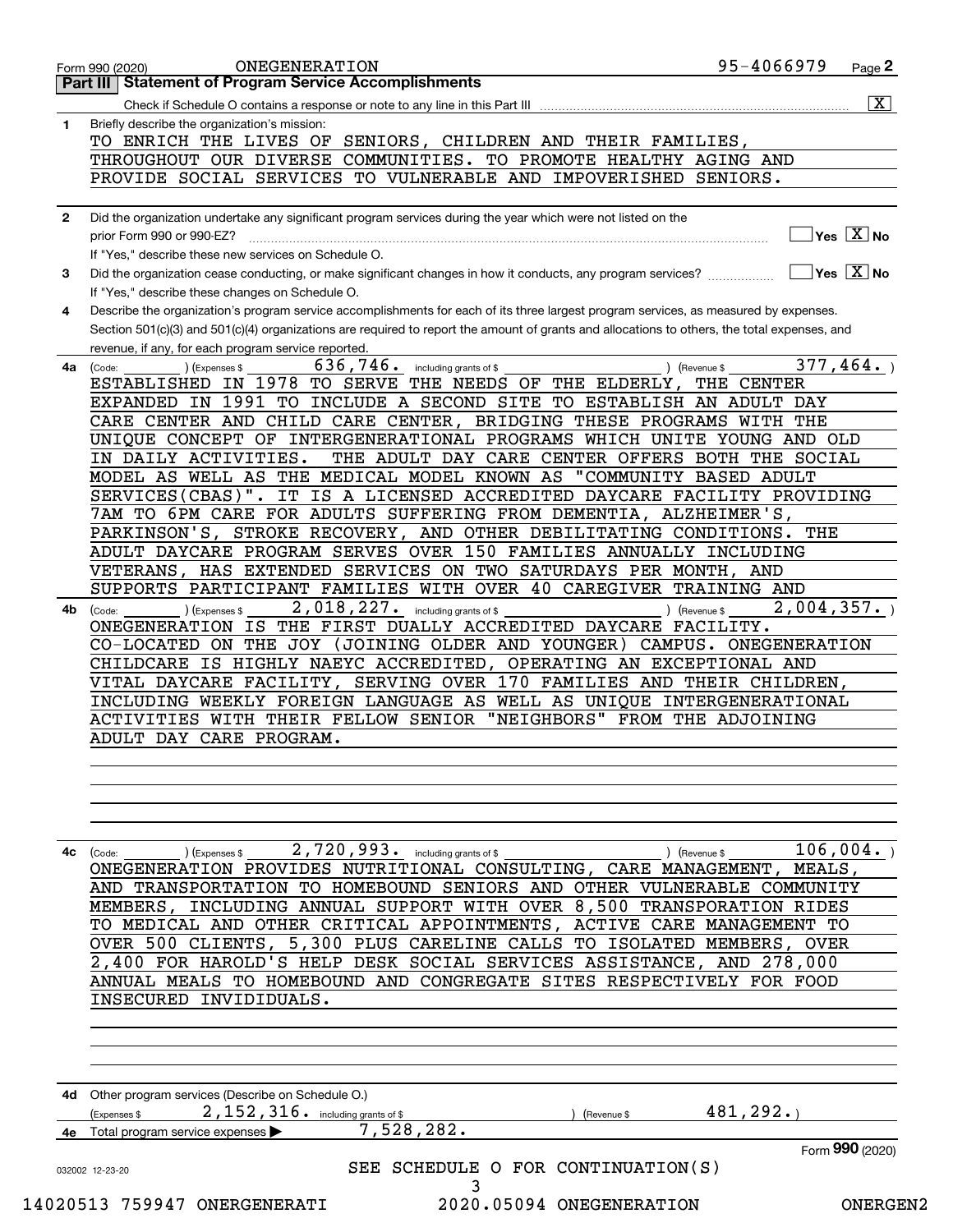|  | Form 990 (2020) |
|--|-----------------|

|    |                                                                                                                                       |                 | Yes | No              |
|----|---------------------------------------------------------------------------------------------------------------------------------------|-----------------|-----|-----------------|
| 1. | Is the organization described in section $501(c)(3)$ or $4947(a)(1)$ (other than a private foundation)?                               |                 |     |                 |
|    |                                                                                                                                       | 1.              | X   |                 |
| 2  |                                                                                                                                       | $\mathbf{2}$    | x   |                 |
| 3  | Did the organization engage in direct or indirect political campaign activities on behalf of or in opposition to candidates for       |                 |     |                 |
|    |                                                                                                                                       | 3               |     | x               |
| 4  | Section 501(c)(3) organizations. Did the organization engage in lobbying activities, or have a section 501(h) election in effect      |                 |     |                 |
|    |                                                                                                                                       | 4               |     | x               |
| 5  | Is the organization a section 501(c)(4), 501(c)(5), or 501(c)(6) organization that receives membership dues, assessments, or          |                 |     | x               |
|    |                                                                                                                                       | 5               |     |                 |
| 6  | Did the organization maintain any donor advised funds or any similar funds or accounts for which donors have the right to             |                 |     | x               |
|    | provide advice on the distribution or investment of amounts in such funds or accounts? If "Yes," complete Schedule D, Part I          | 6               |     |                 |
| 7  | Did the organization receive or hold a conservation easement, including easements to preserve open space,                             | 7               |     | х               |
| 8  | Did the organization maintain collections of works of art, historical treasures, or other similar assets? If "Yes," complete          |                 |     |                 |
|    |                                                                                                                                       | 8               |     | x               |
| 9  | Did the organization report an amount in Part X, line 21, for escrow or custodial account liability, serve as a custodian for         |                 |     |                 |
|    | amounts not listed in Part X; or provide credit counseling, debt management, credit repair, or debt negotiation services?             |                 |     |                 |
|    |                                                                                                                                       | 9               |     | x               |
| 10 | Did the organization, directly or through a related organization, hold assets in donor-restricted endowments                          |                 |     |                 |
|    |                                                                                                                                       | 10              |     | x               |
| 11 | If the organization's answer to any of the following questions is "Yes," then complete Schedule D, Parts VI, VII, VIII, IX, or X      |                 |     |                 |
|    | as applicable.                                                                                                                        |                 |     |                 |
|    | a Did the organization report an amount for land, buildings, and equipment in Part X, line 10? If "Yes," complete Schedule D,         |                 |     |                 |
|    |                                                                                                                                       | 11a             | X   |                 |
|    | <b>b</b> Did the organization report an amount for investments - other securities in Part X, line 12, that is 5% or more of its total |                 |     |                 |
|    |                                                                                                                                       | 11b             |     | x               |
|    | c Did the organization report an amount for investments - program related in Part X, line 13, that is 5% or more of its total         |                 |     |                 |
|    |                                                                                                                                       | 11c             |     | x               |
|    | d Did the organization report an amount for other assets in Part X, line 15, that is 5% or more of its total assets reported in       |                 |     |                 |
|    |                                                                                                                                       | 11d             |     | x               |
|    | e Did the organization report an amount for other liabilities in Part X, line 25? If "Yes," complete Schedule D, Part X               | <b>11e</b>      | x   |                 |
| f  | Did the organization's separate or consolidated financial statements for the tax year include a footnote that addresses               |                 |     |                 |
|    | the organization's liability for uncertain tax positions under FIN 48 (ASC 740)? If "Yes," complete Schedule D, Part X                | 11f             | X   |                 |
|    | 12a Did the organization obtain separate, independent audited financial statements for the tax year? If "Yes," complete               |                 |     |                 |
|    |                                                                                                                                       | 12a             | X   |                 |
|    | <b>b</b> Was the organization included in consolidated, independent audited financial statements for the tax year?                    |                 |     |                 |
|    | If "Yes," and if the organization answered "No" to line 12a, then completing Schedule D, Parts XI and XII is optional                 | 12 <sub>b</sub> |     | х               |
| 13 |                                                                                                                                       | 13              |     | X               |
|    | 14a Did the organization maintain an office, employees, or agents outside of the United States?                                       | 14a             |     | X               |
|    | <b>b</b> Did the organization have aggregate revenues or expenses of more than \$10,000 from grantmaking, fundraising, business,      |                 |     |                 |
|    | investment, and program service activities outside the United States, or aggregate foreign investments valued at \$100,000            |                 |     |                 |
|    |                                                                                                                                       | 14b             |     | x               |
| 15 | Did the organization report on Part IX, column (A), line 3, more than \$5,000 of grants or other assistance to or for any             |                 |     |                 |
|    |                                                                                                                                       | 15              |     | x               |
| 16 | Did the organization report on Part IX, column (A), line 3, more than \$5,000 of aggregate grants or other assistance to              | 16              |     | x               |
|    | Did the organization report a total of more than \$15,000 of expenses for professional fundraising services on Part IX,               |                 |     |                 |
| 17 |                                                                                                                                       | 17              |     | x               |
| 18 | Did the organization report more than \$15,000 total of fundraising event gross income and contributions on Part VIII, lines          |                 |     |                 |
|    |                                                                                                                                       | 18              | х   |                 |
| 19 | Did the organization report more than \$15,000 of gross income from gaming activities on Part VIII, line 9a? If "Yes."                |                 |     |                 |
|    |                                                                                                                                       | 19              |     | x               |
|    |                                                                                                                                       | 20a             |     | X               |
|    | <b>b</b> If "Yes" to line 20a, did the organization attach a copy of its audited financial statements to this return?                 | 20 <sub>b</sub> |     |                 |
| 21 | Did the organization report more than \$5,000 of grants or other assistance to any domestic organization or                           |                 |     |                 |
|    |                                                                                                                                       | 21              |     | x               |
|    | 032003 12-23-20                                                                                                                       |                 |     | Form 990 (2020) |

032003 12-23-20

4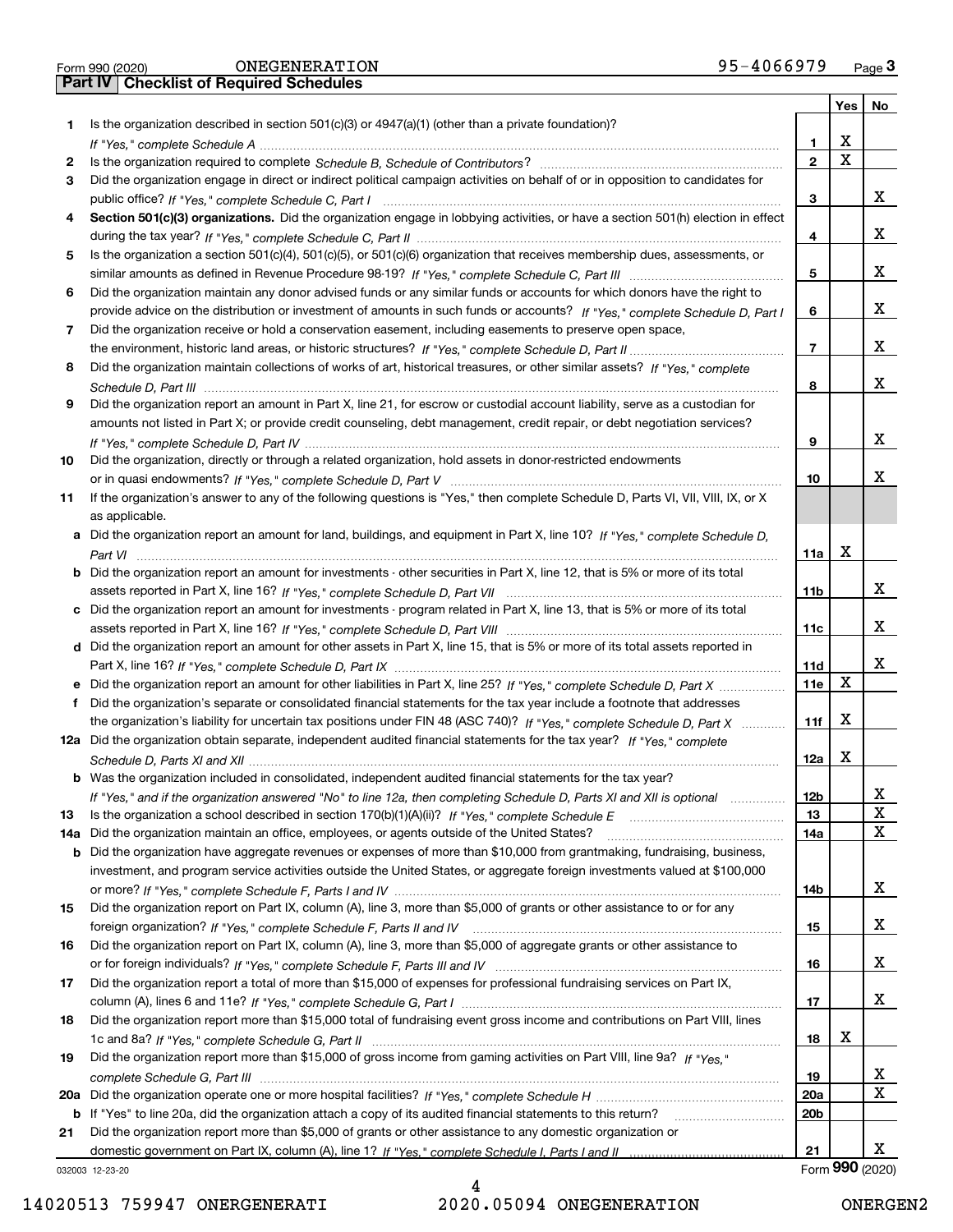|  | Form 990 (2020) |
|--|-----------------|
|  |                 |

*(continued)*

|               |                                                                                                                                                                                                                                              |                 | Yes        | <b>No</b>               |
|---------------|----------------------------------------------------------------------------------------------------------------------------------------------------------------------------------------------------------------------------------------------|-----------------|------------|-------------------------|
| 22            | Did the organization report more than \$5,000 of grants or other assistance to or for domestic individuals on                                                                                                                                |                 |            |                         |
|               |                                                                                                                                                                                                                                              | 22              |            | x                       |
| 23            | Did the organization answer "Yes" to Part VII, Section A, line 3, 4, or 5 about compensation of the organization's current<br>and former officers, directors, trustees, key employees, and highest compensated employees? If "Yes," complete |                 |            |                         |
|               |                                                                                                                                                                                                                                              | 23              | X          |                         |
|               | 24a Did the organization have a tax-exempt bond issue with an outstanding principal amount of more than \$100,000 as of the                                                                                                                  |                 |            |                         |
|               | last day of the year, that was issued after December 31, 2002? If "Yes," answer lines 24b through 24d and complete                                                                                                                           |                 |            |                         |
|               |                                                                                                                                                                                                                                              | 24a             |            | x                       |
|               | b Did the organization invest any proceeds of tax-exempt bonds beyond a temporary period exception?                                                                                                                                          | 24b             |            |                         |
|               | c Did the organization maintain an escrow account other than a refunding escrow at any time during the year to defease                                                                                                                       |                 |            |                         |
|               |                                                                                                                                                                                                                                              | 24c             |            |                         |
|               |                                                                                                                                                                                                                                              | 24d             |            |                         |
|               | 25a Section 501(c)(3), 501(c)(4), and 501(c)(29) organizations. Did the organization engage in an excess benefit                                                                                                                             |                 |            | x                       |
|               | b Is the organization aware that it engaged in an excess benefit transaction with a disqualified person in a prior year, and                                                                                                                 | 25a             |            |                         |
|               | that the transaction has not been reported on any of the organization's prior Forms 990 or 990-EZ? If "Yes," complete                                                                                                                        |                 |            |                         |
|               | Schedule L, Part I                                                                                                                                                                                                                           | 25b             |            | x                       |
| 26            | Did the organization report any amount on Part X, line 5 or 22, for receivables from or payables to any current                                                                                                                              |                 |            |                         |
|               | or former officer, director, trustee, key employee, creator or founder, substantial contributor, or 35%                                                                                                                                      |                 |            |                         |
|               |                                                                                                                                                                                                                                              | 26              |            | x                       |
| 27            | Did the organization provide a grant or other assistance to any current or former officer, director, trustee, key employee,                                                                                                                  |                 |            |                         |
|               | creator or founder, substantial contributor or employee thereof, a grant selection committee member, or to a 35% controlled                                                                                                                  |                 |            |                         |
|               | entity (including an employee thereof) or family member of any of these persons? If "Yes," complete Schedule L, Part III                                                                                                                     | 27              |            | х                       |
| 28            | Was the organization a party to a business transaction with one of the following parties (see Schedule L, Part IV                                                                                                                            |                 |            |                         |
|               | instructions, for applicable filing thresholds, conditions, and exceptions):<br>a A current or former officer, director, trustee, key employee, creator or founder, or substantial contributor? If                                           |                 |            |                         |
|               |                                                                                                                                                                                                                                              | 28a             |            | x                       |
|               |                                                                                                                                                                                                                                              | 28 <sub>b</sub> |            | $\mathbf X$             |
|               | c A 35% controlled entity of one or more individuals and/or organizations described in lines 28a or 28b? If                                                                                                                                  |                 |            |                         |
|               |                                                                                                                                                                                                                                              | 28c             |            | x                       |
| 29            |                                                                                                                                                                                                                                              | 29              |            | $\overline{\mathbf{x}}$ |
| 30            | Did the organization receive contributions of art, historical treasures, or other similar assets, or qualified conservation                                                                                                                  |                 |            |                         |
|               |                                                                                                                                                                                                                                              | 30              |            | x                       |
| 31            | Did the organization liquidate, terminate, or dissolve and cease operations? If "Yes," complete Schedule N, Part I                                                                                                                           | 31              |            | $\mathbf X$             |
| 32            | Did the organization sell, exchange, dispose of, or transfer more than 25% of its net assets? If "Yes," complete                                                                                                                             |                 |            |                         |
|               |                                                                                                                                                                                                                                              | 32              |            | х                       |
| 33            | Did the organization own 100% of an entity disregarded as separate from the organization under Regulations                                                                                                                                   | 33              |            | х                       |
| 34            | Was the organization related to any tax-exempt or taxable entity? If "Yes," complete Schedule R, Part II, III, or IV, and                                                                                                                    |                 |            |                         |
|               |                                                                                                                                                                                                                                              | 34              |            | X                       |
|               | 35a Did the organization have a controlled entity within the meaning of section 512(b)(13)?                                                                                                                                                  | 35a             |            | $\mathbf X$             |
|               | b If "Yes" to line 35a, did the organization receive any payment from or engage in any transaction with a controlled entity                                                                                                                  |                 |            |                         |
|               |                                                                                                                                                                                                                                              | 35b             |            |                         |
| 36            | Section 501(c)(3) organizations. Did the organization make any transfers to an exempt non-charitable related organization?                                                                                                                   |                 |            |                         |
|               |                                                                                                                                                                                                                                              | 36              |            | x                       |
| 37            | Did the organization conduct more than 5% of its activities through an entity that is not a related organization                                                                                                                             |                 |            |                         |
|               | and that is treated as a partnership for federal income tax purposes? If "Yes," complete Schedule R, Part VI                                                                                                                                 | 37              |            | x                       |
| 38            | Did the organization complete Schedule O and provide explanations in Schedule O for Part VI, lines 11b and 19?                                                                                                                               | 38              | х          |                         |
| <b>Part V</b> | Note: All Form 990 filers are required to complete Schedule O<br><b>Statements Regarding Other IRS Filings and Tax Compliance</b>                                                                                                            |                 |            |                         |
|               | Check if Schedule O contains a response or note to any line in this Part V                                                                                                                                                                   |                 |            |                         |
|               |                                                                                                                                                                                                                                              |                 | <b>Yes</b> | No                      |
|               | 16<br><b>1a</b> Enter the number reported in Box 3 of Form 1096. Enter -0- if not applicable <i>manumumumum</i><br>1a                                                                                                                        |                 |            |                         |
|               | 0<br>1b                                                                                                                                                                                                                                      |                 |            |                         |
|               | c Did the organization comply with backup withholding rules for reportable payments to vendors and reportable gaming                                                                                                                         |                 |            |                         |
|               | (gambling) winnings to prize winners?                                                                                                                                                                                                        | 1c              |            |                         |
|               | 032004 12-23-20                                                                                                                                                                                                                              |                 |            | Form 990 (2020)         |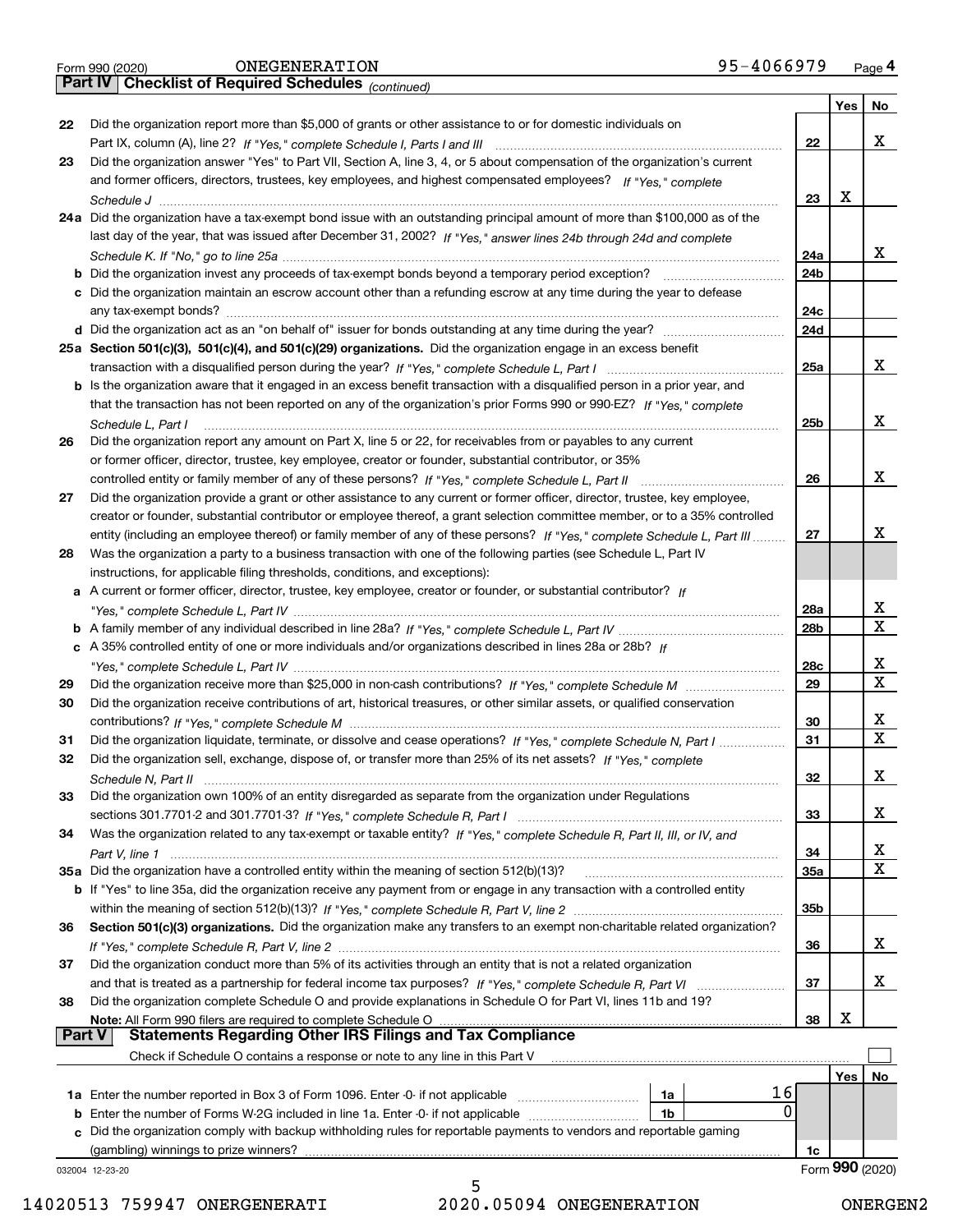|               | 95-4066979<br>ONEGENERATION<br>Form 990 (2020)                                                                                                                                             |                |         | $Page$ 5 |  |  |  |
|---------------|--------------------------------------------------------------------------------------------------------------------------------------------------------------------------------------------|----------------|---------|----------|--|--|--|
| <b>Part V</b> | Statements Regarding Other IRS Filings and Tax Compliance (continued)                                                                                                                      |                |         |          |  |  |  |
|               |                                                                                                                                                                                            |                | Yes $ $ | No       |  |  |  |
|               | 2a Enter the number of employees reported on Form W-3, Transmittal of Wage and Tax Statements,                                                                                             |                |         |          |  |  |  |
|               | 173<br>filed for the calendar year ending with or within the year covered by this return [11] [11] filed for the calendar year ending with or within the year covered by this return<br>2a |                |         |          |  |  |  |
|               |                                                                                                                                                                                            | 2 <sub>b</sub> | Х       |          |  |  |  |
|               |                                                                                                                                                                                            |                |         |          |  |  |  |
| За            | Did the organization have unrelated business gross income of \$1,000 or more during the year?                                                                                              | 3a             | х       |          |  |  |  |
|               |                                                                                                                                                                                            | 3b             | X       |          |  |  |  |
|               | 4a At any time during the calendar year, did the organization have an interest in, or a signature or other authority over, a                                                               |                |         |          |  |  |  |
|               | financial account in a foreign country (such as a bank account, securities account, or other financial account)?                                                                           | 4a             |         | х        |  |  |  |
|               | <b>b</b> If "Yes," enter the name of the foreign country $\blacktriangleright$                                                                                                             |                |         |          |  |  |  |
|               | See instructions for filing requirements for FinCEN Form 114, Report of Foreign Bank and Financial Accounts (FBAR).                                                                        |                |         |          |  |  |  |
|               |                                                                                                                                                                                            | 5a             |         | х        |  |  |  |
| b             |                                                                                                                                                                                            | 5b             |         | х        |  |  |  |
| с             |                                                                                                                                                                                            | 5c             |         |          |  |  |  |
| ба            | Does the organization have annual gross receipts that are normally greater than \$100,000, and did the organization solicit                                                                |                |         |          |  |  |  |
|               | any contributions that were not tax deductible as charitable contributions?                                                                                                                | 6a             |         | х        |  |  |  |
|               | b If "Yes," did the organization include with every solicitation an express statement that such contributions or gifts                                                                     |                |         |          |  |  |  |
|               | were not tax deductible?                                                                                                                                                                   | 6b             |         |          |  |  |  |
| 7             | Organizations that may receive deductible contributions under section 170(c).                                                                                                              |                |         |          |  |  |  |
| а             | Did the organization receive a payment in excess of \$75 made partly as a contribution and partly for goods and services provided to the payor?                                            | 7a             | х       |          |  |  |  |
| b             | If "Yes," did the organization notify the donor of the value of the goods or services provided?                                                                                            | 7b             | Х       |          |  |  |  |
|               | c Did the organization sell, exchange, or otherwise dispose of tangible personal property for which it was required                                                                        |                |         |          |  |  |  |
|               |                                                                                                                                                                                            | 7c             |         | х        |  |  |  |
|               | 7d                                                                                                                                                                                         |                |         |          |  |  |  |
| е             | Did the organization receive any funds, directly or indirectly, to pay premiums on a personal benefit contract?                                                                            | 7е             |         | х        |  |  |  |
|               | Did the organization, during the year, pay premiums, directly or indirectly, on a personal benefit contract?                                                                               | 7f             |         | х        |  |  |  |
| g             | If the organization received a contribution of qualified intellectual property, did the organization file Form 8899 as required?                                                           | 7g             |         |          |  |  |  |
| h             | If the organization received a contribution of cars, boats, airplanes, or other vehicles, did the organization file a Form 1098-C?                                                         |                |         |          |  |  |  |
| 8             | Sponsoring organizations maintaining donor advised funds. Did a donor advised fund maintained by the                                                                                       |                |         |          |  |  |  |
|               | sponsoring organization have excess business holdings at any time during the year?                                                                                                         | 8              |         |          |  |  |  |
| 9             | Sponsoring organizations maintaining donor advised funds.                                                                                                                                  |                |         |          |  |  |  |
| а             | Did the sponsoring organization make any taxable distributions under section 4966?                                                                                                         | 9a             |         |          |  |  |  |
| b             | Did the sponsoring organization make a distribution to a donor, donor advisor, or related person?                                                                                          | 9b             |         |          |  |  |  |
| 10            | Section 501(c)(7) organizations. Enter:                                                                                                                                                    |                |         |          |  |  |  |
| а             | 10a<br>Initiation fees and capital contributions included on Part VIII, line 12 [100] [100] [100] [100] [100] [100] [                                                                      |                |         |          |  |  |  |
| b             | Gross receipts, included on Form 990, Part VIII, line 12, for public use of club facilities<br>10 <sub>b</sub>                                                                             |                |         |          |  |  |  |
| 11            | Section 501(c)(12) organizations. Enter:                                                                                                                                                   |                |         |          |  |  |  |
| а             | 11a<br>Gross income from members or shareholders                                                                                                                                           |                |         |          |  |  |  |
|               | b Gross income from other sources (Do not net amounts due or paid to other sources against                                                                                                 |                |         |          |  |  |  |
|               | amounts due or received from them.)<br>11b                                                                                                                                                 |                |         |          |  |  |  |
|               | 12a Section 4947(a)(1) non-exempt charitable trusts. Is the organization filing Form 990 in lieu of Form 1041?                                                                             | 12a            |         |          |  |  |  |
|               | 12b<br><b>b</b> If "Yes," enter the amount of tax-exempt interest received or accrued during the year                                                                                      |                |         |          |  |  |  |
| 13            | Section 501(c)(29) qualified nonprofit health insurance issuers.                                                                                                                           |                |         |          |  |  |  |
|               | <b>a</b> Is the organization licensed to issue qualified health plans in more than one state?                                                                                              | 13а            |         |          |  |  |  |
|               | Note: See the instructions for additional information the organization must report on Schedule O.                                                                                          |                |         |          |  |  |  |
|               | <b>b</b> Enter the amount of reserves the organization is required to maintain by the states in which the                                                                                  |                |         |          |  |  |  |
|               | 13 <sub>b</sub>                                                                                                                                                                            |                |         |          |  |  |  |
|               | 13с                                                                                                                                                                                        |                |         |          |  |  |  |
| 14a           | Did the organization receive any payments for indoor tanning services during the tax year?                                                                                                 | 14a            |         | х        |  |  |  |
|               | <b>b</b> If "Yes," has it filed a Form 720 to report these payments? If "No," provide an explanation on Schedule O                                                                         | 14b            |         |          |  |  |  |
| 15            | Is the organization subject to the section 4960 tax on payment(s) of more than \$1,000,000 in remuneration or                                                                              |                |         |          |  |  |  |
|               |                                                                                                                                                                                            | 15             |         | х        |  |  |  |
|               | If "Yes," see instructions and file Form 4720, Schedule N.                                                                                                                                 |                |         |          |  |  |  |
| 16            | Is the organization an educational institution subject to the section 4968 excise tax on net investment income?                                                                            | 16             |         | x        |  |  |  |
|               | If "Yes," complete Form 4720, Schedule O.                                                                                                                                                  |                |         |          |  |  |  |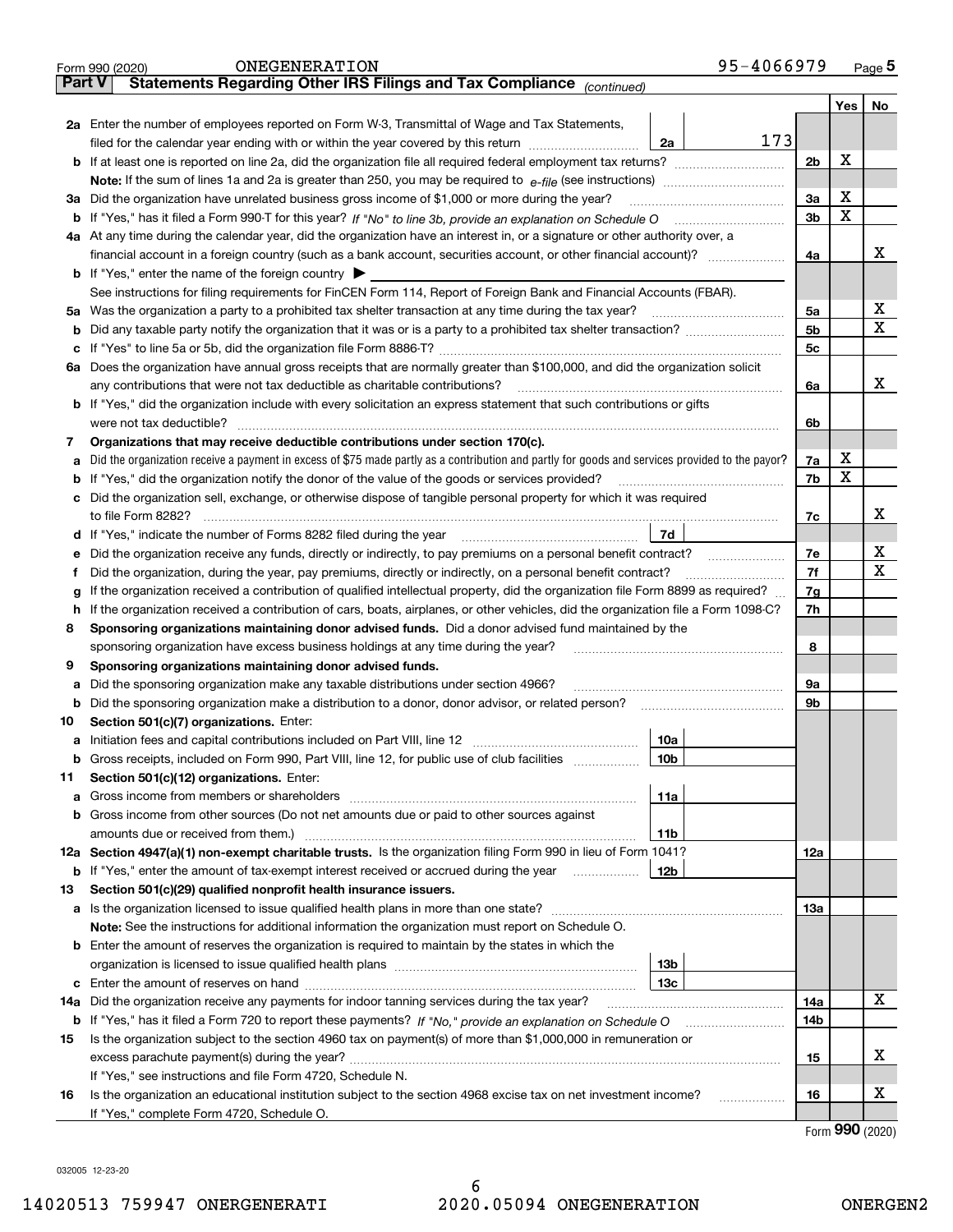|    | Part VI   Governance, Management, and Disclosure For each "Yes" response to lines 2 through 7b below, and for a "No" response<br>to line 8a, 8b, or 10b below, describe the circumstances, processes, or changes on Schedule O. See instructions. |    |                              |                 |                         |
|----|---------------------------------------------------------------------------------------------------------------------------------------------------------------------------------------------------------------------------------------------------|----|------------------------------|-----------------|-------------------------|
|    |                                                                                                                                                                                                                                                   |    |                              |                 | $\overline{\mathbf{x}}$ |
|    | <b>Section A. Governing Body and Management</b>                                                                                                                                                                                                   |    |                              |                 |                         |
|    |                                                                                                                                                                                                                                                   |    |                              | Yes             | No                      |
|    | 1a<br><b>1a</b> Enter the number of voting members of the governing body at the end of the tax year <i>manumum</i>                                                                                                                                | 22 |                              |                 |                         |
|    | If there are material differences in voting rights among members of the governing body, or if the governing                                                                                                                                       |    |                              |                 |                         |
|    | body delegated broad authority to an executive committee or similar committee, explain on Schedule O.                                                                                                                                             |    |                              |                 |                         |
|    | Enter the number of voting members included on line 1a, above, who are independent<br>1b                                                                                                                                                          | 20 |                              |                 |                         |
| 2  | Did any officer, director, trustee, or key employee have a family relationship or a business relationship with any other                                                                                                                          |    |                              |                 |                         |
|    | officer, director, trustee, or key employee?                                                                                                                                                                                                      |    | $\mathbf{2}$                 |                 | х                       |
|    | Did the organization delegate control over management duties customarily performed by or under the direct supervision                                                                                                                             |    |                              |                 |                         |
| 3  |                                                                                                                                                                                                                                                   |    |                              |                 | X                       |
|    | Did the organization make any significant changes to its governing documents since the prior Form 990 was filed?                                                                                                                                  |    | 3<br>$\overline{\mathbf{4}}$ |                 | $\overline{\textbf{x}}$ |
| 4  |                                                                                                                                                                                                                                                   |    | 5                            |                 | $\mathbf X$             |
| 5  |                                                                                                                                                                                                                                                   |    | 6                            |                 | X                       |
| 6  | Did the organization have members or stockholders?                                                                                                                                                                                                |    |                              |                 |                         |
| 7a | Did the organization have members, stockholders, or other persons who had the power to elect or appoint one or                                                                                                                                    |    |                              |                 | х                       |
|    | <b>b</b> Are any governance decisions of the organization reserved to (or subject to approval by) members, stockholders, or                                                                                                                       |    | 7a                           |                 |                         |
|    |                                                                                                                                                                                                                                                   |    |                              |                 | х                       |
|    | persons other than the governing body?                                                                                                                                                                                                            |    | 7b                           |                 |                         |
| 8  | Did the organization contemporaneously document the meetings held or written actions undertaken during the year by the following:                                                                                                                 |    |                              |                 |                         |
| a  |                                                                                                                                                                                                                                                   |    | 8a                           | х               |                         |
| b  |                                                                                                                                                                                                                                                   |    | 8b                           | X               |                         |
| 9  | Is there any officer, director, trustee, or key employee listed in Part VII, Section A, who cannot be reached at the                                                                                                                              |    |                              |                 |                         |
|    |                                                                                                                                                                                                                                                   |    | 9                            |                 | x                       |
|    | Section B. Policies (This Section B requests information about policies not required by the Internal Revenue Code.)                                                                                                                               |    |                              |                 |                         |
|    |                                                                                                                                                                                                                                                   |    |                              | <b>Yes</b>      | No                      |
|    |                                                                                                                                                                                                                                                   |    | 10a                          |                 | X                       |
|    | <b>b</b> If "Yes," did the organization have written policies and procedures governing the activities of such chapters, affiliates,                                                                                                               |    |                              |                 |                         |
|    | and branches to ensure their operations are consistent with the organization's exempt purposes?                                                                                                                                                   |    | 10b                          |                 |                         |
|    | 11a Has the organization provided a complete copy of this Form 990 to all members of its governing body before filing the form?                                                                                                                   |    | 11a                          | x               |                         |
|    | <b>b</b> Describe in Schedule O the process, if any, used by the organization to review this Form 990.                                                                                                                                            |    |                              |                 |                         |
|    |                                                                                                                                                                                                                                                   |    | 12a                          | Х               |                         |
| b  | Were officers, directors, or trustees, and key employees required to disclose annually interests that could give rise to conflicts?                                                                                                               |    | 12 <sub>b</sub>              | х               |                         |
| c  | Did the organization regularly and consistently monitor and enforce compliance with the policy? If "Yes," describe                                                                                                                                |    |                              |                 |                         |
|    | in Schedule O how this was done <i>maching and a content of the series</i> and the series of the series of the series o                                                                                                                           |    | 12c                          | х               |                         |
|    |                                                                                                                                                                                                                                                   |    | 13 <sup>13</sup>             | $\mathbf X$     |                         |
| 14 | Did the organization have a written document retention and destruction policy? [11] manufaction policy? [11] manufaction policy? [11] manufaction policy? [11] manufaction policy? [11] manufaction policy? [11] manufaction p                    |    | 14                           | х               |                         |
| 15 | Did the process for determining compensation of the following persons include a review and approval by independent                                                                                                                                |    |                              |                 |                         |
|    | persons, comparability data, and contemporaneous substantiation of the deliberation and decision?                                                                                                                                                 |    |                              |                 |                         |
|    | a The organization's CEO, Executive Director, or top management official [11] [12] The organization's CEO, Executive Director, or top management official [12] [12] [12] [12] The organization's CEO, Executive Director, or t                    |    | 15a                          | х               |                         |
|    |                                                                                                                                                                                                                                                   |    | 15b                          |                 | X                       |
|    | If "Yes" to line 15a or 15b, describe the process in Schedule O (see instructions).                                                                                                                                                               |    |                              |                 |                         |
|    | 16a Did the organization invest in, contribute assets to, or participate in a joint venture or similar arrangement with a                                                                                                                         |    |                              |                 |                         |
|    | taxable entity during the year?                                                                                                                                                                                                                   |    | 16a                          |                 | х                       |
|    | b If "Yes," did the organization follow a written policy or procedure requiring the organization to evaluate its participation                                                                                                                    |    |                              |                 |                         |
|    | in joint venture arrangements under applicable federal tax law, and take steps to safeguard the organization's                                                                                                                                    |    |                              |                 |                         |
|    |                                                                                                                                                                                                                                                   |    | 16b                          |                 |                         |
|    | <b>Section C. Disclosure</b>                                                                                                                                                                                                                      |    |                              |                 |                         |
| 17 | List the states with which a copy of this Form 990 is required to be filed $\blacktriangleright$ CA                                                                                                                                               |    |                              |                 |                         |
| 18 | Section 6104 requires an organization to make its Forms 1023 (1024 or 1024-A, if applicable), 990, and 990-T (Section 501(c)(3)s only) available                                                                                                  |    |                              |                 |                         |
|    | for public inspection. Indicate how you made these available. Check all that apply.                                                                                                                                                               |    |                              |                 |                         |
|    | $\lfloor x \rfloor$ Upon request<br>  Another's website<br>Own website<br>Other (explain on Schedule O)                                                                                                                                           |    |                              |                 |                         |
| 19 | Describe on Schedule O whether (and if so, how) the organization made its governing documents, conflict of interest policy, and financial                                                                                                         |    |                              |                 |                         |
|    | statements available to the public during the tax year.                                                                                                                                                                                           |    |                              |                 |                         |
| 20 | State the name, address, and telephone number of the person who possesses the organization's books and records                                                                                                                                    |    |                              |                 |                         |
|    | KENNETH KANG, CFO, ONEGENERATION - 818-708-6610                                                                                                                                                                                                   |    |                              |                 |                         |
|    | 91406<br>17400 VICTORY BLVD, VAN NUYS, CA                                                                                                                                                                                                         |    |                              |                 |                         |
|    | 032006 12-23-20                                                                                                                                                                                                                                   |    |                              | Form 990 (2020) |                         |
|    | 7                                                                                                                                                                                                                                                 |    |                              |                 |                         |
|    | 14020513 759947 ONERGENERATI<br>2020.05094 ONEGENERATION                                                                                                                                                                                          |    |                              |                 | ONERGEN2                |
|    |                                                                                                                                                                                                                                                   |    |                              |                 |                         |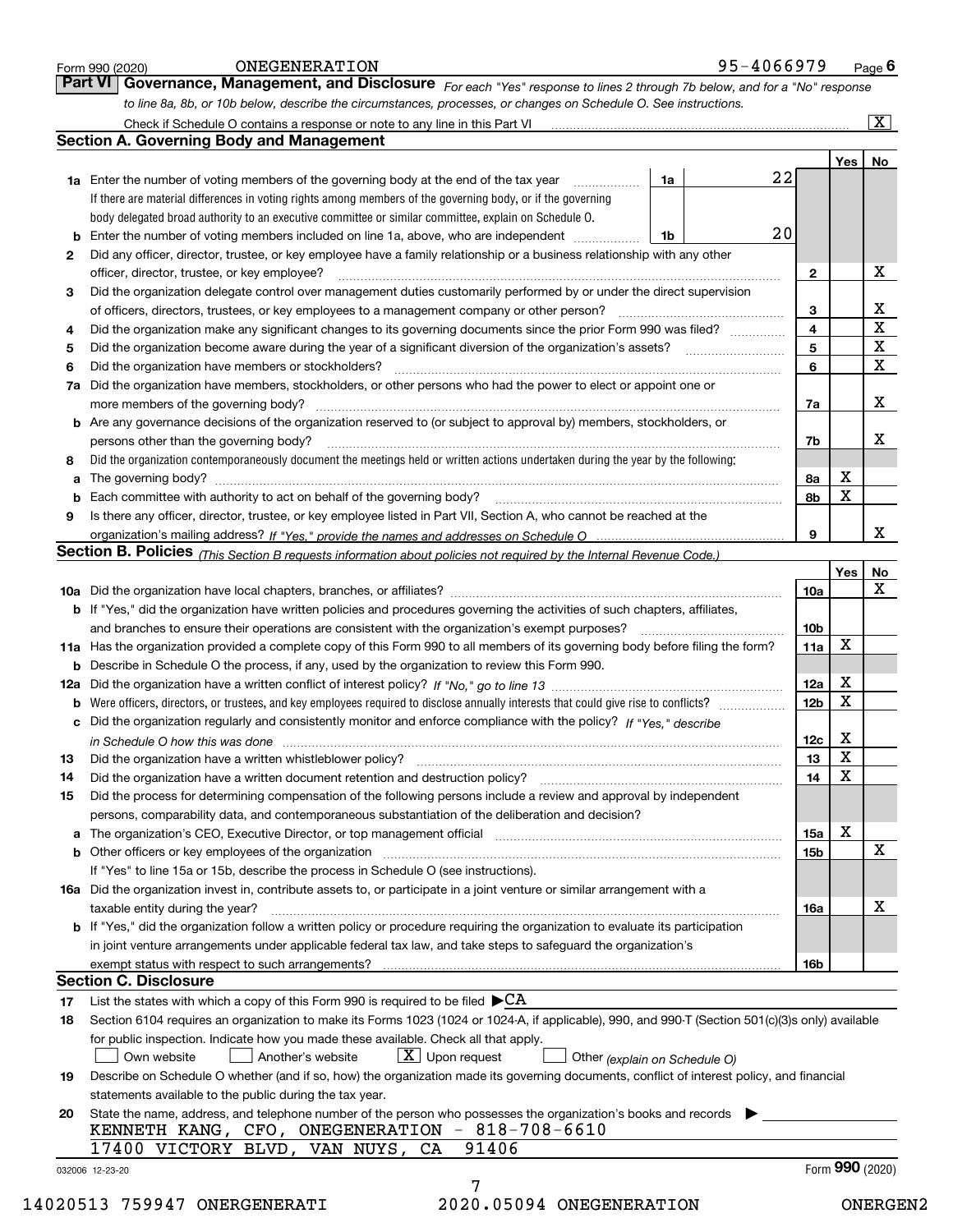| ONEGENERATION<br>Form 990 (2020)                                                                     | 95-4066979 | Page. |
|------------------------------------------------------------------------------------------------------|------------|-------|
| Part VII Compensation of Officers, Directors, Trustees, Key Employees, Highest Compensated           |            |       |
| <b>Employees, and Independent Contractors</b>                                                        |            |       |
| Check if Schedule O contains a response or note to any line in this Part VII                         |            |       |
| Officers, Directors, Trustees, Key Employees, and Highest Compensated Employees<br><b>Section A.</b> |            |       |

**1a**  Complete this table for all persons required to be listed. Report compensation for the calendar year ending with or within the organization's tax year. **•** List all of the organization's current officers, directors, trustees (whether individuals or organizations), regardless of amount of compensation. Enter -0- in columns (D), (E), and (F) if no compensation was paid.

 $\bullet$  List all of the organization's  $\,$ current key employees, if any. See instructions for definition of "key employee."

**•** List the organization's five current highest compensated employees (other than an officer, director, trustee, or key employee) who received reportable compensation (Box 5 of Form W-2 and/or Box 7 of Form 1099-MISC) of more than \$100,000 from the organization and any related organizations.

**•** List all of the organization's former officers, key employees, and highest compensated employees who received more than \$100,000 of reportable compensation from the organization and any related organizations.

**former directors or trustees**  ¥ List all of the organization's that received, in the capacity as a former director or trustee of the organization, more than \$10,000 of reportable compensation from the organization and any related organizations.

See instructions for the order in which to list the persons above.

Check this box if neither the organization nor any related organization compensated any current officer, director, or trustee.  $\mathcal{L}^{\text{max}}$ 

| (A)                          | (B)                    | (C)                                     |                                 |                         |              |                                 |             | (D)             | (E)                              | (F)                      |
|------------------------------|------------------------|-----------------------------------------|---------------------------------|-------------------------|--------------|---------------------------------|-------------|-----------------|----------------------------------|--------------------------|
| Name and title               | Average                | Position<br>(do not check more than one |                                 |                         |              |                                 |             | Reportable      | Reportable                       | Estimated                |
|                              | hours per              |                                         | box, unless person is both an   |                         |              |                                 |             | compensation    | compensation                     | amount of                |
|                              | week                   |                                         | officer and a director/trustee) |                         |              |                                 |             | from<br>the     | from related                     | other                    |
|                              | (list any<br>hours for |                                         |                                 |                         |              |                                 |             | organization    | organizations<br>(W-2/1099-MISC) | compensation<br>from the |
|                              | related                |                                         |                                 |                         |              |                                 |             | (W-2/1099-MISC) |                                  | organization             |
|                              | organizations          |                                         |                                 |                         |              |                                 |             |                 |                                  | and related              |
|                              | below                  | ndividual trustee or director           | Institutional trustee           |                         | Key employee | Highest compensated<br>employee |             |                 |                                  | organizations            |
|                              | line)                  |                                         |                                 | Officer                 |              |                                 | Former      |                 |                                  |                          |
| EVA GOETZ<br>(1)             | 50.00                  |                                         |                                 |                         |              |                                 |             |                 |                                  |                          |
| FORMER PRESIDENT/CEO         |                        |                                         |                                 |                         |              |                                 | $\mathbf x$ | 163,000.        | 0.                               | $\mathbf 0$ .            |
| KENNETH KANG<br>(2)          | 50.00                  |                                         |                                 |                         |              |                                 |             |                 |                                  |                          |
| CFO AND COO                  |                        |                                         |                                 | X                       |              |                                 |             | 147,900.        | $\mathbf 0$ .                    | $0_{.}$                  |
| <b>JENNA HAUSS</b><br>(3)    | 50.00                  |                                         |                                 |                         |              |                                 |             |                 |                                  |                          |
| PRESIDENT/CEO                |                        | X                                       |                                 | $\mathbf X$             |              |                                 |             | 83,400.         | $\mathbf 0$ .                    | $\mathbf 0$ .            |
| <b>JEFF FRIEDMAN</b><br>(4)  | 4.00                   |                                         |                                 |                         |              |                                 |             |                 |                                  |                          |
| CO-VICE CHAIR                |                        | $\mathbf X$                             |                                 | X                       |              |                                 |             | $\mathbf 0$ .   | 0.                               | $\mathbf 0$ .            |
| JIM ESTERLE<br>(5)           | 4.00                   |                                         |                                 |                         |              |                                 |             |                 |                                  |                          |
| <b>SECRETARY</b>             |                        | $\mathbf X$                             |                                 | $\overline{\textbf{X}}$ |              |                                 |             | 0.              | 0.                               | $0_{\cdot}$              |
| (6)<br>LIZ ALTMAN-HARBERGER  | 3.00                   |                                         |                                 |                         |              |                                 |             |                 |                                  |                          |
| <b>DIRECTOR</b>              |                        | $\mathbf X$                             |                                 |                         |              |                                 |             | 0.              | 0.                               | $0_{.}$                  |
| (7)<br>WENDY BAVAN           | 3.00                   |                                         |                                 |                         |              |                                 |             |                 |                                  |                          |
| <b>DIRECTOR</b>              |                        | $\mathbf X$                             |                                 |                         |              |                                 |             | 0.              | 0.                               | $\mathbf 0$ .            |
| NATHANIEL HUTTON<br>(8)      | 4.00                   |                                         |                                 |                         |              |                                 |             |                 |                                  |                          |
| <b>TREASURER</b>             |                        | $\mathbf x$                             |                                 | $\overline{\textbf{X}}$ |              |                                 |             | 0.              | $\mathbf 0$ .                    | $\mathbf 0$ .            |
| <b>GLORIA POLLACK</b><br>(9) | 3.00                   |                                         |                                 |                         |              |                                 |             |                 |                                  |                          |
| <b>DIRECTOR</b>              |                        | $\mathbf X$                             |                                 |                         |              |                                 |             | $0$ .           | $\mathbf 0$ .                    | $0_{.}$                  |
| (10) DAVID RUTT              | 3.00                   |                                         |                                 |                         |              |                                 |             |                 |                                  |                          |
| <b>DIRECTOR</b>              |                        | $\mathbf X$                             |                                 |                         |              |                                 |             | 0.              | 0.                               | $\mathbf 0$ .            |
| (11) TATIJANA STAFETS-JANKO  | 3.00                   |                                         |                                 |                         |              |                                 |             |                 |                                  |                          |
| <b>DIRECTOR</b>              |                        | $\mathbf X$                             |                                 |                         |              |                                 |             | 0.              | $\mathbf 0$ .                    | $0_{.}$                  |
| (12) JOSEPH LAGRIMAS         | 3.00                   |                                         |                                 |                         |              |                                 |             |                 |                                  |                          |
| <b>DIRECTOR</b>              |                        | $\overline{\mathbf{X}}$                 |                                 |                         |              |                                 |             | 0.              | 0.                               | $\mathbf 0$ .            |
| (13) DENISE VILLBRANDT       | 3.00                   |                                         |                                 |                         |              |                                 |             |                 |                                  |                          |
| <b>DIRECTOR</b>              |                        | $\mathbf x$                             |                                 |                         |              |                                 |             | 0.              | 0.                               | $0_{.}$                  |
| (14) STEVE GROODE            | 3.00                   |                                         |                                 |                         |              |                                 |             |                 |                                  |                          |
| <b>DIRECTOR</b>              |                        | $\overline{\mathbf{X}}$                 |                                 |                         |              |                                 |             | 0.              | $\mathbf 0$ .                    | $\mathbf 0$ .            |
| (15) SHANTI SURESH, MD       | 4.00                   |                                         |                                 |                         |              |                                 |             |                 |                                  |                          |
| CO-VICE CHAIR                |                        | $\mathbf x$                             |                                 | $\overline{\text{X}}$   |              |                                 |             | 0.              | $\mathbf 0$ .                    | $\mathbf 0$ .            |
| (16) SAHAR POUYANRAD         | 3.00                   |                                         |                                 |                         |              |                                 |             |                 |                                  |                          |
| <b>DIRECTOR</b>              |                        | $\mathbf X$                             |                                 |                         |              |                                 |             | 0.              | $\mathbf 0$ .                    | $0_{.}$                  |
| (17) STUART ZIMRING          | 4.00                   |                                         |                                 |                         |              |                                 |             |                 |                                  |                          |
| <b>CHAIR</b>                 |                        | $\mathbf x$                             |                                 | $\mathbf X$             |              |                                 |             | 0.              | 0.                               | $0_{.}$                  |
|                              |                        |                                         |                                 |                         |              |                                 |             |                 |                                  |                          |

8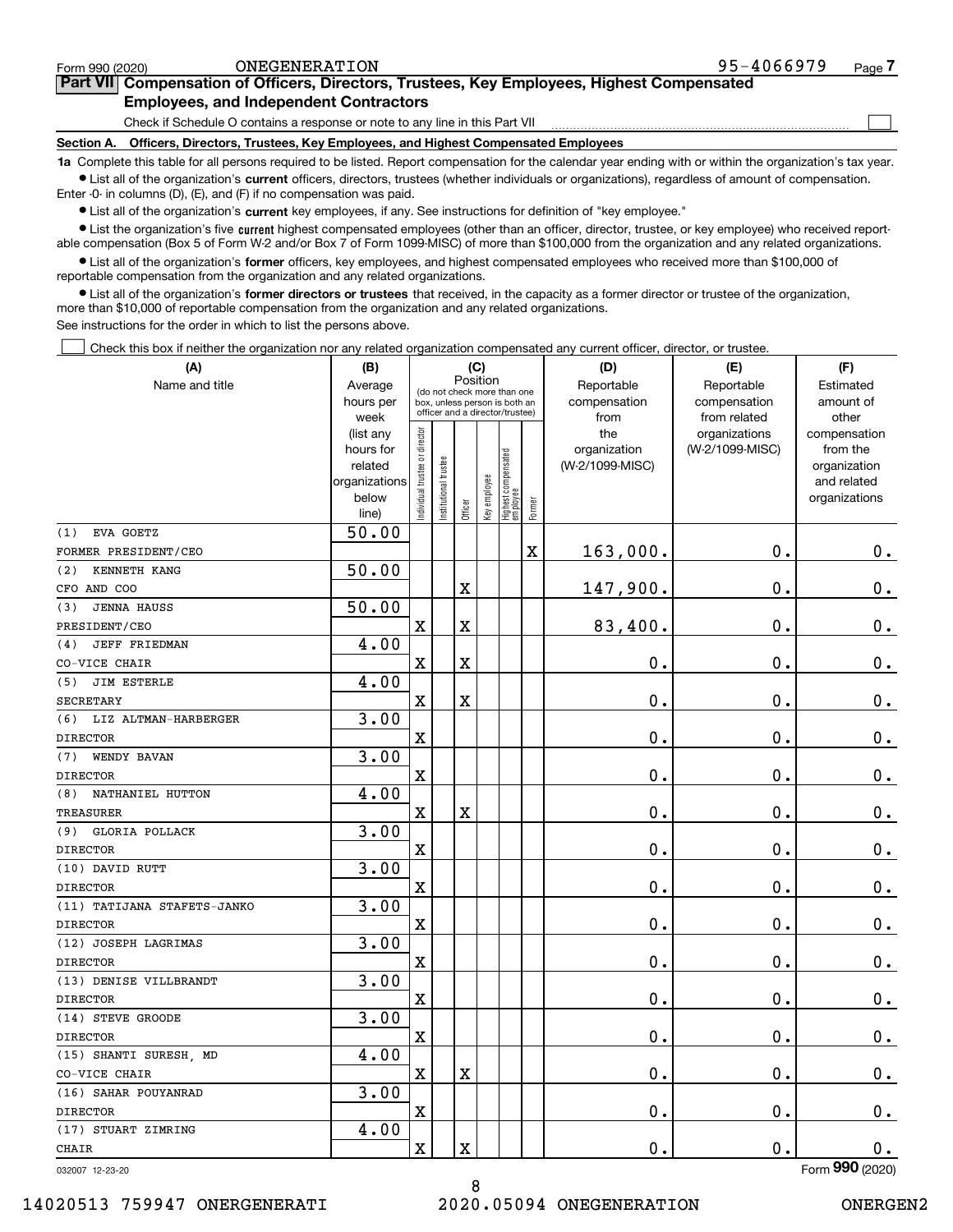| ONEGENERATION<br>Form 990 (2020)                                                                                                             |               |                                                                               |                      |         |              |                                   |              |                         | 95-4066979                       |                             |              |                          | Page 8           |
|----------------------------------------------------------------------------------------------------------------------------------------------|---------------|-------------------------------------------------------------------------------|----------------------|---------|--------------|-----------------------------------|--------------|-------------------------|----------------------------------|-----------------------------|--------------|--------------------------|------------------|
| <b>Part VII</b><br>Section A. Officers, Directors, Trustees, Key Employees, and Highest Compensated Employees (continued)                    |               |                                                                               |                      |         |              |                                   |              |                         |                                  |                             |              |                          |                  |
| (A)                                                                                                                                          | (B)           |                                                                               |                      |         | (C)          |                                   |              | (D)                     | (E)                              |                             |              | (F)                      |                  |
| Name and title                                                                                                                               | Average       |                                                                               |                      |         | Position     | (do not check more than one       |              | Reportable              | Reportable                       |                             |              | Estimated                |                  |
|                                                                                                                                              | week          | hours per<br>box, unless person is both an<br>officer and a director/trustee) |                      |         |              | compensation                      | compensation |                         |                                  | amount of                   |              |                          |                  |
|                                                                                                                                              | (list any     |                                                                               |                      |         |              |                                   |              | from<br>the             | from related                     |                             |              | other                    |                  |
|                                                                                                                                              | hours for     |                                                                               |                      |         |              |                                   |              | organization            | organizations<br>(W-2/1099-MISC) |                             |              | compensation<br>from the |                  |
|                                                                                                                                              | related       |                                                                               |                      |         |              |                                   |              | (W-2/1099-MISC)         |                                  |                             |              | organization             |                  |
|                                                                                                                                              | organizations |                                                                               |                      |         |              |                                   |              |                         |                                  |                             |              | and related              |                  |
|                                                                                                                                              | below         | Individual trustee or director                                                | nstitutional trustee |         | key employee | Highest compensated<br>  employee |              |                         |                                  |                             |              | organizations            |                  |
|                                                                                                                                              | line)         |                                                                               |                      | Officer |              |                                   | Former       |                         |                                  |                             |              |                          |                  |
| (18) CATHERINE CODDINGTON                                                                                                                    | 3.00          |                                                                               |                      |         |              |                                   |              |                         |                                  |                             |              |                          |                  |
| <b>DIRECTOR</b>                                                                                                                              |               | Χ                                                                             |                      |         |              |                                   |              | 0.                      |                                  | 0.                          |              |                          | 0.               |
| (19) GASIA MAJARIAN<br><b>DIRECTOR</b>                                                                                                       | 3.00          | Χ                                                                             |                      |         |              |                                   |              | 0.                      |                                  | 0.                          |              |                          | 0.               |
| (20) LINDY PEARSON                                                                                                                           | 3.00          |                                                                               |                      |         |              |                                   |              |                         |                                  |                             |              |                          |                  |
| <b>DIRECTOR</b>                                                                                                                              |               | $\mathbf X$                                                                   |                      |         |              |                                   |              | 0.                      |                                  | 0.                          |              |                          | 0.               |
| (21) GAVIN WARD                                                                                                                              | 3.00          |                                                                               |                      |         |              |                                   |              |                         |                                  |                             |              |                          |                  |
| <b>DIRECTOR</b>                                                                                                                              |               | $\mathbf X$                                                                   |                      |         |              |                                   |              | 0.                      |                                  | 0.                          |              |                          | 0.               |
| (22) KAREN JOHNSON                                                                                                                           | 3.00          |                                                                               |                      |         |              |                                   |              |                         |                                  |                             |              |                          |                  |
| <b>DIRECTOR</b>                                                                                                                              |               | $\mathbf X$                                                                   |                      |         |              |                                   |              | 0.                      |                                  | 0.                          |              |                          | 0.               |
| (23) ROGER WILLIAMS II                                                                                                                       | 3.00          |                                                                               |                      |         |              |                                   |              |                         |                                  |                             |              |                          |                  |
| <b>DIRECTOR</b>                                                                                                                              |               | $\mathbf X$                                                                   |                      |         |              |                                   |              | 0.                      |                                  | 0.                          |              |                          | 0.               |
|                                                                                                                                              |               |                                                                               |                      |         |              |                                   |              |                         |                                  |                             |              |                          |                  |
|                                                                                                                                              |               |                                                                               |                      |         |              |                                   |              |                         |                                  |                             |              |                          |                  |
|                                                                                                                                              |               |                                                                               |                      |         |              |                                   |              |                         |                                  |                             |              |                          |                  |
|                                                                                                                                              |               |                                                                               |                      |         |              |                                   |              |                         |                                  |                             |              |                          |                  |
|                                                                                                                                              |               |                                                                               |                      |         |              |                                   |              |                         |                                  |                             |              |                          |                  |
| 1b Subtotal                                                                                                                                  |               |                                                                               |                      |         |              |                                   |              | 394,300.                |                                  | 0.                          |              |                          | 0.               |
| c Total from continuation sheets to Part VII, Section A <b>manufarity</b> contains the Total Section A                                       |               |                                                                               |                      |         |              |                                   |              | 0.                      |                                  | $\overline{0}$ .            |              |                          | 0.               |
|                                                                                                                                              |               |                                                                               |                      |         |              |                                   |              | 394,300.                |                                  | $\overline{\mathfrak{o}}$ . |              |                          | $\overline{0}$ . |
| Total number of individuals (including but not limited to those listed above) who received more than \$100,000 of reportable<br>$\mathbf{2}$ |               |                                                                               |                      |         |              |                                   |              |                         |                                  |                             |              |                          |                  |
| compensation from the organization $\blacktriangleright$                                                                                     |               |                                                                               |                      |         |              |                                   |              |                         |                                  |                             |              |                          | $\overline{a}$   |
|                                                                                                                                              |               |                                                                               |                      |         |              |                                   |              |                         |                                  |                             |              | Yes                      | No               |
| Did the organization list any former officer, director, trustee, key employee, or highest compensated employee on<br>3                       |               |                                                                               |                      |         |              |                                   |              |                         |                                  |                             |              |                          |                  |
| line 1a? If "Yes," complete Schedule J for such individual manufactured contained and the Yes," complete Schedule J for such individual      |               |                                                                               |                      |         |              |                                   |              |                         |                                  |                             | 3            | X                        |                  |
| For any individual listed on line 1a, is the sum of reportable compensation and other compensation from the organization<br>4                |               |                                                                               |                      |         |              |                                   |              |                         |                                  |                             |              |                          |                  |
|                                                                                                                                              |               |                                                                               |                      |         |              |                                   |              |                         |                                  |                             | 4            | X                        |                  |
| Did any person listed on line 1a receive or accrue compensation from any unrelated organization or individual for services<br>5              |               |                                                                               |                      |         |              |                                   |              |                         |                                  |                             |              |                          |                  |
| <b>Section B. Independent Contractors</b>                                                                                                    |               |                                                                               |                      |         |              |                                   |              |                         |                                  |                             | 5            |                          | х                |
| Complete this table for your five highest compensated independent contractors that received more than \$100,000 of compensation from<br>1    |               |                                                                               |                      |         |              |                                   |              |                         |                                  |                             |              |                          |                  |
| the organization. Report compensation for the calendar year ending with or within the organization's tax year.                               |               |                                                                               |                      |         |              |                                   |              |                         |                                  |                             |              |                          |                  |
| (A)                                                                                                                                          |               |                                                                               |                      |         |              |                                   |              | (B)                     |                                  |                             | (C)          |                          |                  |
| Name and business address                                                                                                                    |               |                                                                               | <b>NONE</b>          |         |              |                                   |              | Description of services |                                  |                             | Compensation |                          |                  |
|                                                                                                                                              |               |                                                                               |                      |         |              |                                   |              |                         |                                  |                             |              |                          |                  |
|                                                                                                                                              |               |                                                                               |                      |         |              |                                   |              |                         |                                  |                             |              |                          |                  |
|                                                                                                                                              |               |                                                                               |                      |         |              |                                   |              |                         |                                  |                             |              |                          |                  |
|                                                                                                                                              |               |                                                                               |                      |         |              |                                   |              |                         |                                  |                             |              |                          |                  |
|                                                                                                                                              |               |                                                                               |                      |         |              |                                   |              |                         |                                  |                             |              |                          |                  |
|                                                                                                                                              |               |                                                                               |                      |         |              |                                   |              |                         |                                  |                             |              |                          |                  |
|                                                                                                                                              |               |                                                                               |                      |         |              |                                   |              |                         |                                  |                             |              |                          |                  |
|                                                                                                                                              |               |                                                                               |                      |         |              |                                   |              |                         |                                  |                             |              |                          |                  |
| Total number of independent contractors (including but not limited to those listed above) who received more than<br>2                        |               |                                                                               |                      |         |              |                                   |              |                         |                                  |                             |              |                          |                  |
| \$100,000 of compensation from the organization                                                                                              |               |                                                                               |                      |         | U            |                                   |              |                         |                                  |                             |              |                          |                  |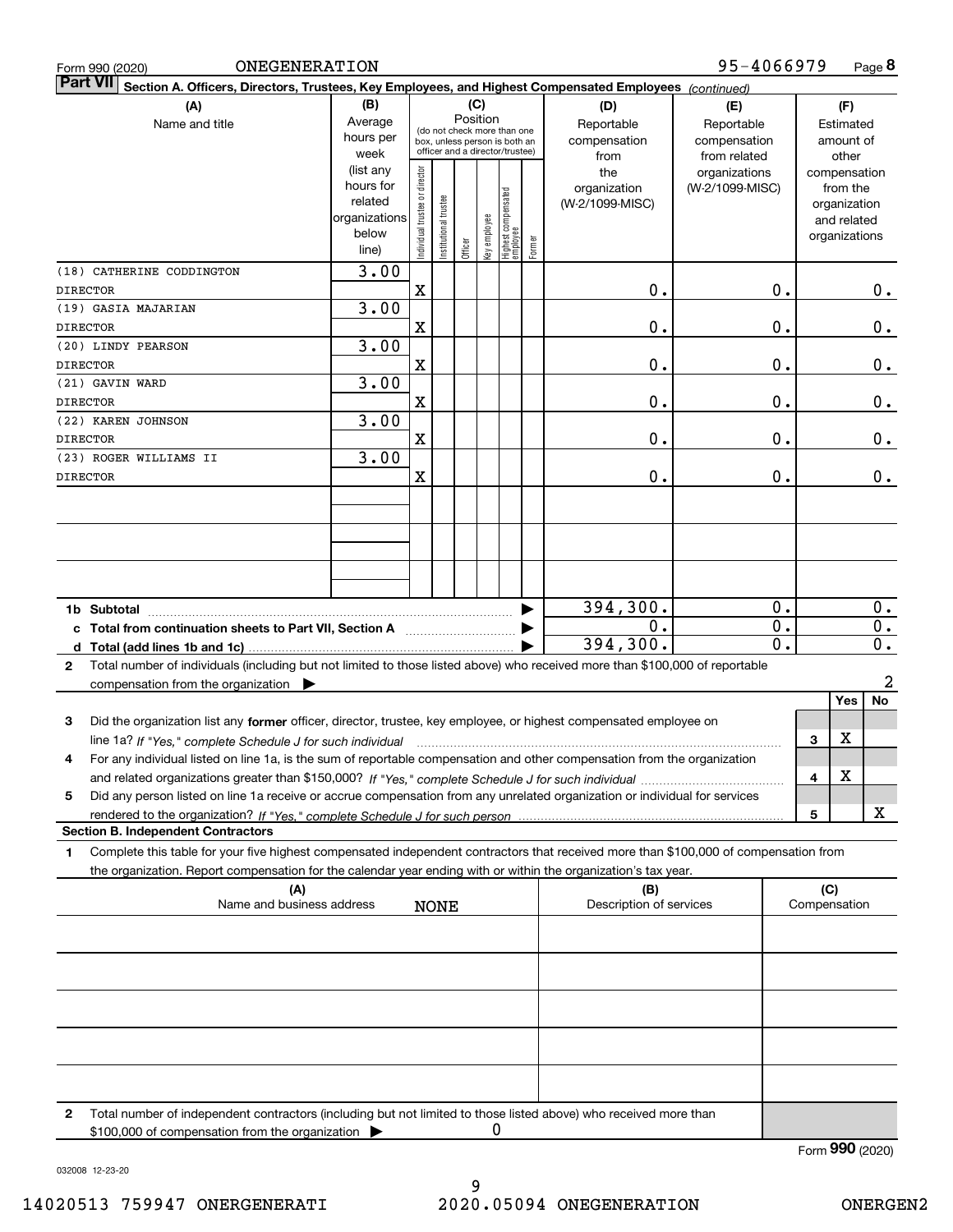|                                                                                         | <b>Part VIII</b> |                                  | <b>Statement of Revenue</b>                                                                                                                                                                                                                                                                                                       |                                                                                 |                      |                                                                                           |                                                 |                                              |                                                 |                                                                 |
|-----------------------------------------------------------------------------------------|------------------|----------------------------------|-----------------------------------------------------------------------------------------------------------------------------------------------------------------------------------------------------------------------------------------------------------------------------------------------------------------------------------|---------------------------------------------------------------------------------|----------------------|-------------------------------------------------------------------------------------------|-------------------------------------------------|----------------------------------------------|-------------------------------------------------|-----------------------------------------------------------------|
|                                                                                         |                  |                                  | Check if Schedule O contains a response or note to any line in this Part VIII                                                                                                                                                                                                                                                     |                                                                                 |                      |                                                                                           |                                                 |                                              |                                                 |                                                                 |
|                                                                                         |                  |                                  |                                                                                                                                                                                                                                                                                                                                   |                                                                                 |                      |                                                                                           | (A)<br>Total revenue                            | (B)<br>Related or exempt<br>function revenue | $\overline{C}$<br>Unrelated<br>business revenue | (D)<br>Revenue excluded<br>from tax under<br>sections 512 - 514 |
| Contributions, Gifts, Grants<br>and Other Similar Amounts<br>Program Service<br>Revenue |                  | b<br>с<br>d<br>f<br>h.<br>b<br>d | 1 a Federated campaigns<br>Membership dues<br>Fundraising events<br>Related organizations<br>Government grants (contributions)<br>All other contributions, gifts, grants, and<br>similar amounts not included above<br>Noncash contributions included in lines 1a-1f<br>2 a DAYCARE FEES<br>OTHER INCOME<br>FARMERS MARKET INCOME | 1a<br>1 <sub>b</sub><br>1 <sub>c</sub><br>1 <sub>d</sub><br>1e<br>1f<br>$1g$ \$ |                      | 70,618.<br>4,890,221.<br>1,722,296.<br><b>Business Code</b><br>624410<br>624200<br>445100 | 6,683,135.<br>2,316,025.2,316,025.<br>192, 429. | $460,663.$ $460,663.$<br>192,429.            |                                                 |                                                                 |
|                                                                                         |                  | f                                | All other program service revenue                                                                                                                                                                                                                                                                                                 |                                                                                 |                      | 624410                                                                                    |                                                 |                                              |                                                 |                                                                 |
|                                                                                         |                  |                                  |                                                                                                                                                                                                                                                                                                                                   |                                                                                 |                      |                                                                                           | $\blacktriangleright$ 2,969,117.                |                                              |                                                 |                                                                 |
|                                                                                         | 3<br>4<br>5      |                                  | Investment income (including dividends, interest, and<br>Income from investment of tax-exempt bond proceeds                                                                                                                                                                                                                       |                                                                                 |                      |                                                                                           | 2,543.                                          |                                              |                                                 | 2,543.                                                          |
|                                                                                         |                  |                                  |                                                                                                                                                                                                                                                                                                                                   | (i) Real                                                                        |                      | (ii) Personal                                                                             |                                                 |                                              |                                                 |                                                                 |
| Revenue                                                                                 |                  | 6а<br>b<br>c                     | Gross rents<br>Less: rental expenses<br>Rental income or (loss)                                                                                                                                                                                                                                                                   | $6a$ 141, 303.<br>6b<br>$6c$ 141, 303.                                          | 0.                   |                                                                                           |                                                 |                                              |                                                 |                                                                 |
|                                                                                         |                  | d                                | Net rental income or (loss)                                                                                                                                                                                                                                                                                                       |                                                                                 |                      |                                                                                           | 141,303.                                        |                                              |                                                 | 141,303.                                                        |
|                                                                                         |                  |                                  | 7 a Gross amount from sales of<br>assets other than inventory<br><b>b</b> Less: cost or other basis<br>and sales expenses<br>c Gain or (loss)                                                                                                                                                                                     | (i) Securities<br>7a500,000.<br>7b500,000.<br> 7c                               | $\overline{0}$ .     | (ii) Other                                                                                |                                                 |                                              |                                                 |                                                                 |
|                                                                                         |                  |                                  |                                                                                                                                                                                                                                                                                                                                   |                                                                                 |                      | ▶                                                                                         | 0.                                              |                                              |                                                 |                                                                 |
| <b>Other</b>                                                                            |                  |                                  | 8 a Gross income from fundraising events (not<br>including $$70,618.$ of<br>contributions reported on line 1c). See<br><b>b</b> Less: direct expenses                                                                                                                                                                             |                                                                                 | 8b                   | $ a_1 $ 40,730.<br>$\sqrt{23,533}$ .                                                      |                                                 |                                              |                                                 |                                                                 |
|                                                                                         |                  |                                  | c Net income or (loss) from fundraising events                                                                                                                                                                                                                                                                                    |                                                                                 |                      | $\ldots \ldots \ldots$                                                                    | 17, 197.                                        |                                              |                                                 | 17,197.                                                         |
|                                                                                         |                  |                                  | 9 a Gross income from gaming activities. See<br><b>b</b> Less: direct expenses <b>manually</b>                                                                                                                                                                                                                                    |                                                                                 | 9a<br>9 <sub>b</sub> |                                                                                           |                                                 |                                              |                                                 |                                                                 |
|                                                                                         |                  |                                  | c Net income or (loss) from gaming activities                                                                                                                                                                                                                                                                                     |                                                                                 |                      |                                                                                           |                                                 |                                              |                                                 |                                                                 |
|                                                                                         |                  |                                  | 10 a Gross sales of inventory, less returns<br><b>b</b> Less: cost of goods sold                                                                                                                                                                                                                                                  |                                                                                 | 10a<br>l10b          |                                                                                           |                                                 |                                              |                                                 |                                                                 |
|                                                                                         |                  |                                  | c Net income or (loss) from sales of inventory                                                                                                                                                                                                                                                                                    |                                                                                 |                      |                                                                                           |                                                 |                                              |                                                 |                                                                 |
| Miscellaneous                                                                           |                  | b                                | 11 a NEWSLETTER/ADVERTISING                                                                                                                                                                                                                                                                                                       |                                                                                 |                      | <b>Business Code</b><br>541800                                                            | 2,300.                                          |                                              | 1,200.                                          | 1,100.                                                          |
| Revenue                                                                                 |                  | с                                |                                                                                                                                                                                                                                                                                                                                   |                                                                                 |                      |                                                                                           |                                                 |                                              |                                                 |                                                                 |
|                                                                                         |                  |                                  |                                                                                                                                                                                                                                                                                                                                   |                                                                                 |                      |                                                                                           |                                                 |                                              |                                                 |                                                                 |
|                                                                                         |                  |                                  |                                                                                                                                                                                                                                                                                                                                   |                                                                                 |                      | $\blacktriangleright$                                                                     | 2,300.                                          |                                              |                                                 |                                                                 |
| 032009 12-23-20                                                                         | 12               |                                  |                                                                                                                                                                                                                                                                                                                                   |                                                                                 |                      |                                                                                           |                                                 | $\triangleright$ 9,815,595.2,969,117.        | 1,200.                                          | 162, 143.<br>Form 990 (2020)                                    |

Form 990 (2020) ONEGENERA'I'LON 9 5~4 U 6 6 9 7 9 Page

ONEGENERATION 95-4066979

**9**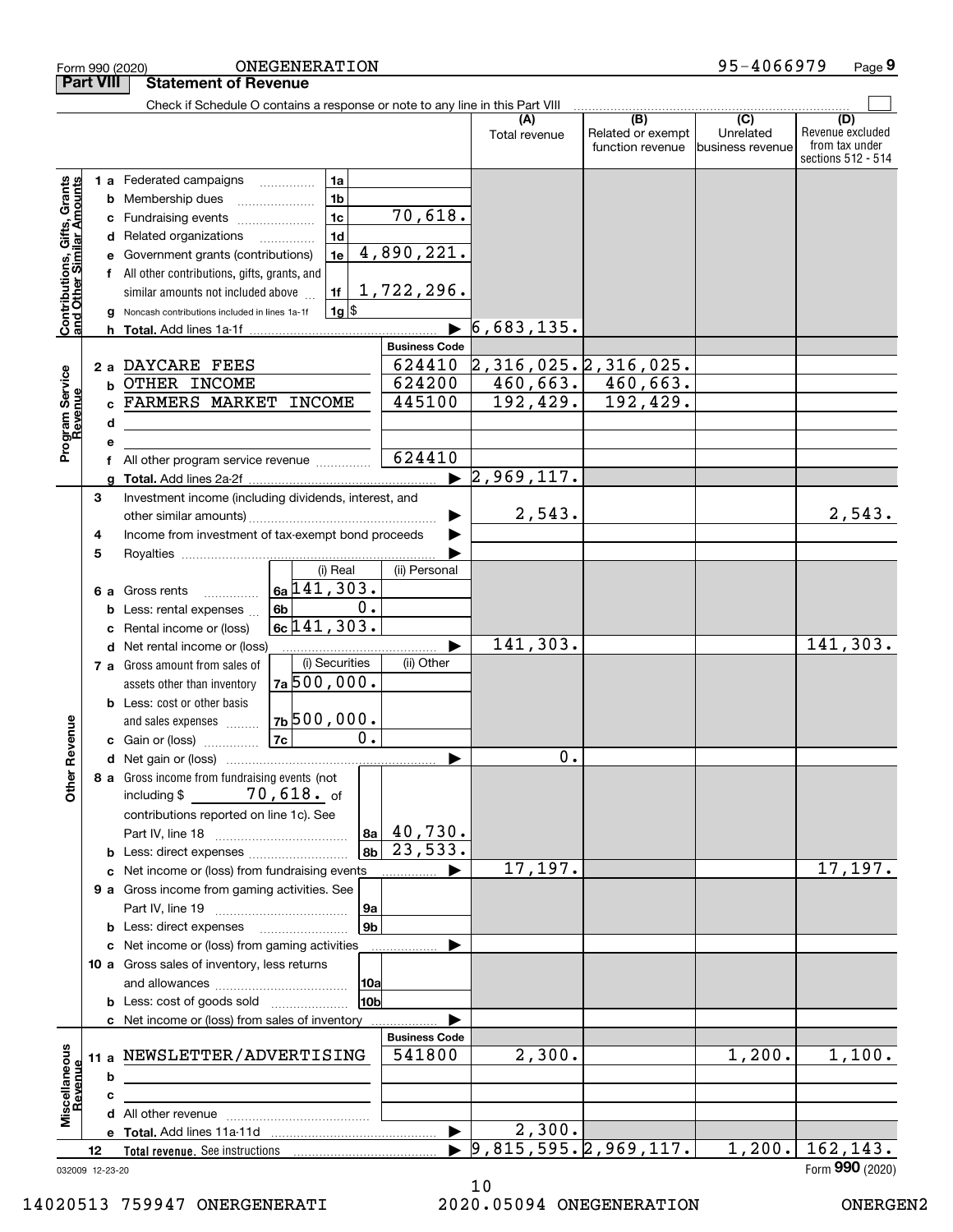**Part IX Statement of Functional Expenses**

|              | Section 501(c)(3) and 501(c)(4) organizations must complete all columns. All other organizations must complete column (A).                                                                                 |                       |                                    |                                           |                                |  |  |  |  |  |  |  |
|--------------|------------------------------------------------------------------------------------------------------------------------------------------------------------------------------------------------------------|-----------------------|------------------------------------|-------------------------------------------|--------------------------------|--|--|--|--|--|--|--|
|              | Check if Schedule O contains a response or note to any line in this Part IX                                                                                                                                |                       |                                    |                                           |                                |  |  |  |  |  |  |  |
|              | Do not include amounts reported on lines 6b,<br>7b, 8b, 9b, and 10b of Part VIII.                                                                                                                          | (A)<br>Total expenses | (B)<br>Program service<br>expenses | (C)<br>Management and<br>general expenses | (D)<br>Fundraising<br>expenses |  |  |  |  |  |  |  |
| 1.           | Grants and other assistance to domestic organizations                                                                                                                                                      |                       |                                    |                                           |                                |  |  |  |  |  |  |  |
|              | and domestic governments. See Part IV, line 21                                                                                                                                                             |                       |                                    |                                           |                                |  |  |  |  |  |  |  |
| $\mathbf{2}$ | Grants and other assistance to domestic                                                                                                                                                                    |                       |                                    |                                           |                                |  |  |  |  |  |  |  |
|              | individuals. See Part IV, line 22                                                                                                                                                                          |                       |                                    |                                           |                                |  |  |  |  |  |  |  |
| 3            | Grants and other assistance to foreign                                                                                                                                                                     |                       |                                    |                                           |                                |  |  |  |  |  |  |  |
|              | organizations, foreign governments, and foreign                                                                                                                                                            |                       |                                    |                                           |                                |  |  |  |  |  |  |  |
|              | individuals. See Part IV, lines 15 and 16                                                                                                                                                                  |                       |                                    |                                           |                                |  |  |  |  |  |  |  |
| 4            | Benefits paid to or for members                                                                                                                                                                            |                       |                                    |                                           |                                |  |  |  |  |  |  |  |
| 5            | Compensation of current officers, directors,                                                                                                                                                               |                       |                                    |                                           |                                |  |  |  |  |  |  |  |
|              | trustees, and key employees                                                                                                                                                                                | 382,015.              | 343,813.                           | 38,202.                                   |                                |  |  |  |  |  |  |  |
| 6            | Compensation not included above to disqualified                                                                                                                                                            |                       |                                    |                                           |                                |  |  |  |  |  |  |  |
|              | persons (as defined under section 4958(f)(1)) and                                                                                                                                                          |                       |                                    |                                           |                                |  |  |  |  |  |  |  |
|              | persons described in section 4958(c)(3)(B)                                                                                                                                                                 |                       |                                    |                                           |                                |  |  |  |  |  |  |  |
| 7            |                                                                                                                                                                                                            | 3,936,765.            | 3,477,465.                         | 436,009.                                  | 23, 291.                       |  |  |  |  |  |  |  |
| 8            | Pension plan accruals and contributions (include                                                                                                                                                           |                       |                                    |                                           |                                |  |  |  |  |  |  |  |
|              | section 401(k) and 403(b) employer contributions)                                                                                                                                                          |                       |                                    |                                           |                                |  |  |  |  |  |  |  |
| 9            |                                                                                                                                                                                                            |                       |                                    |                                           |                                |  |  |  |  |  |  |  |
| 10           |                                                                                                                                                                                                            | 813,587.              | 731,411.                           | 78,328.                                   | 3,848.                         |  |  |  |  |  |  |  |
| 11           | Fees for services (nonemployees):                                                                                                                                                                          |                       |                                    |                                           |                                |  |  |  |  |  |  |  |
| a            |                                                                                                                                                                                                            |                       |                                    |                                           |                                |  |  |  |  |  |  |  |
| b            |                                                                                                                                                                                                            |                       |                                    |                                           |                                |  |  |  |  |  |  |  |
| c            |                                                                                                                                                                                                            | 17,899.               | 16,470.                            | 1,429.                                    |                                |  |  |  |  |  |  |  |
| d            |                                                                                                                                                                                                            |                       |                                    |                                           |                                |  |  |  |  |  |  |  |
| е            | Professional fundraising services. See Part IV, line 17                                                                                                                                                    |                       |                                    |                                           |                                |  |  |  |  |  |  |  |
| f            | Investment management fees                                                                                                                                                                                 |                       |                                    |                                           |                                |  |  |  |  |  |  |  |
| g            | Other. (If line 11g amount exceeds 10% of line 25,                                                                                                                                                         |                       |                                    |                                           |                                |  |  |  |  |  |  |  |
|              | column (A) amount, list line 11g expenses on Sch O.)                                                                                                                                                       | 280,304.              | 277,544.                           | 2,760.                                    |                                |  |  |  |  |  |  |  |
| 12           |                                                                                                                                                                                                            | 9,796.                | 1,666.                             | 8,130.                                    |                                |  |  |  |  |  |  |  |
| 13           |                                                                                                                                                                                                            | 73, 264.              | 63,979.                            | 9,285.                                    |                                |  |  |  |  |  |  |  |
| 14           |                                                                                                                                                                                                            | $\overline{54,253}$ . | 48,099.                            | 6,154.                                    |                                |  |  |  |  |  |  |  |
| 15           |                                                                                                                                                                                                            |                       |                                    |                                           |                                |  |  |  |  |  |  |  |
| 16           |                                                                                                                                                                                                            | 91,901.               | 91,901.                            |                                           |                                |  |  |  |  |  |  |  |
| 17           |                                                                                                                                                                                                            |                       |                                    |                                           |                                |  |  |  |  |  |  |  |
| 18           | Payments of travel or entertainment expenses                                                                                                                                                               |                       |                                    |                                           |                                |  |  |  |  |  |  |  |
|              | for any federal, state, or local public officials                                                                                                                                                          |                       |                                    |                                           |                                |  |  |  |  |  |  |  |
| 19           | Conferences, conventions, and meetings                                                                                                                                                                     | 19,960.               | 18,532.                            | 1,428.                                    |                                |  |  |  |  |  |  |  |
| 20           | Interest                                                                                                                                                                                                   | 32,614.               | 27,901.                            | 4,713.                                    |                                |  |  |  |  |  |  |  |
| 21           |                                                                                                                                                                                                            |                       |                                    |                                           |                                |  |  |  |  |  |  |  |
| 22           | Depreciation, depletion, and amortization                                                                                                                                                                  | 321, 243.             | 78,665.                            | 242,578.                                  |                                |  |  |  |  |  |  |  |
| 23           | Insurance                                                                                                                                                                                                  | 75,618.               | 70,430.                            | $\overline{5,188}$ .                      |                                |  |  |  |  |  |  |  |
| 24           | Other expenses. Itemize expenses not covered<br>above (List miscellaneous expenses on line 24e. If<br>line 24e amount exceeds 10% of line 25, column (A)<br>amount, list line 24e expenses on Schedule O.) |                       |                                    |                                           |                                |  |  |  |  |  |  |  |
|              | a MEALS                                                                                                                                                                                                    | 1,338,524.            | 1,338,524.                         |                                           |                                |  |  |  |  |  |  |  |
| b            | DOA-INDIRECT COSTS                                                                                                                                                                                         | 321,908.              | 321,908.                           |                                           |                                |  |  |  |  |  |  |  |
| c            | MAINTENANCE                                                                                                                                                                                                | 205, 182.             | 176, 547.                          | 28,635.                                   |                                |  |  |  |  |  |  |  |
| d            | UTILITIES                                                                                                                                                                                                  | 167,010.              | 158,308.                           | 8,702.                                    |                                |  |  |  |  |  |  |  |
|              | e All other expenses                                                                                                                                                                                       | 340,692.              | 285, 119.                          | $\overline{53,443.}$                      | 2,130.                         |  |  |  |  |  |  |  |
| 25           | Total functional expenses. Add lines 1 through 24e                                                                                                                                                         | 8,482,535.            | 7,528,282.                         | 924,984.                                  | 29,269.                        |  |  |  |  |  |  |  |
| 26           | Joint costs. Complete this line only if the organization                                                                                                                                                   |                       |                                    |                                           |                                |  |  |  |  |  |  |  |
|              | reported in column (B) joint costs from a combined                                                                                                                                                         |                       |                                    |                                           |                                |  |  |  |  |  |  |  |
|              | educational campaign and fundraising solicitation.                                                                                                                                                         |                       |                                    |                                           |                                |  |  |  |  |  |  |  |
|              | Check here $\blacktriangleright$<br>if following SOP 98-2 (ASC 958-720)                                                                                                                                    |                       |                                    |                                           |                                |  |  |  |  |  |  |  |

032010 12-23-20

Form (2020) **990**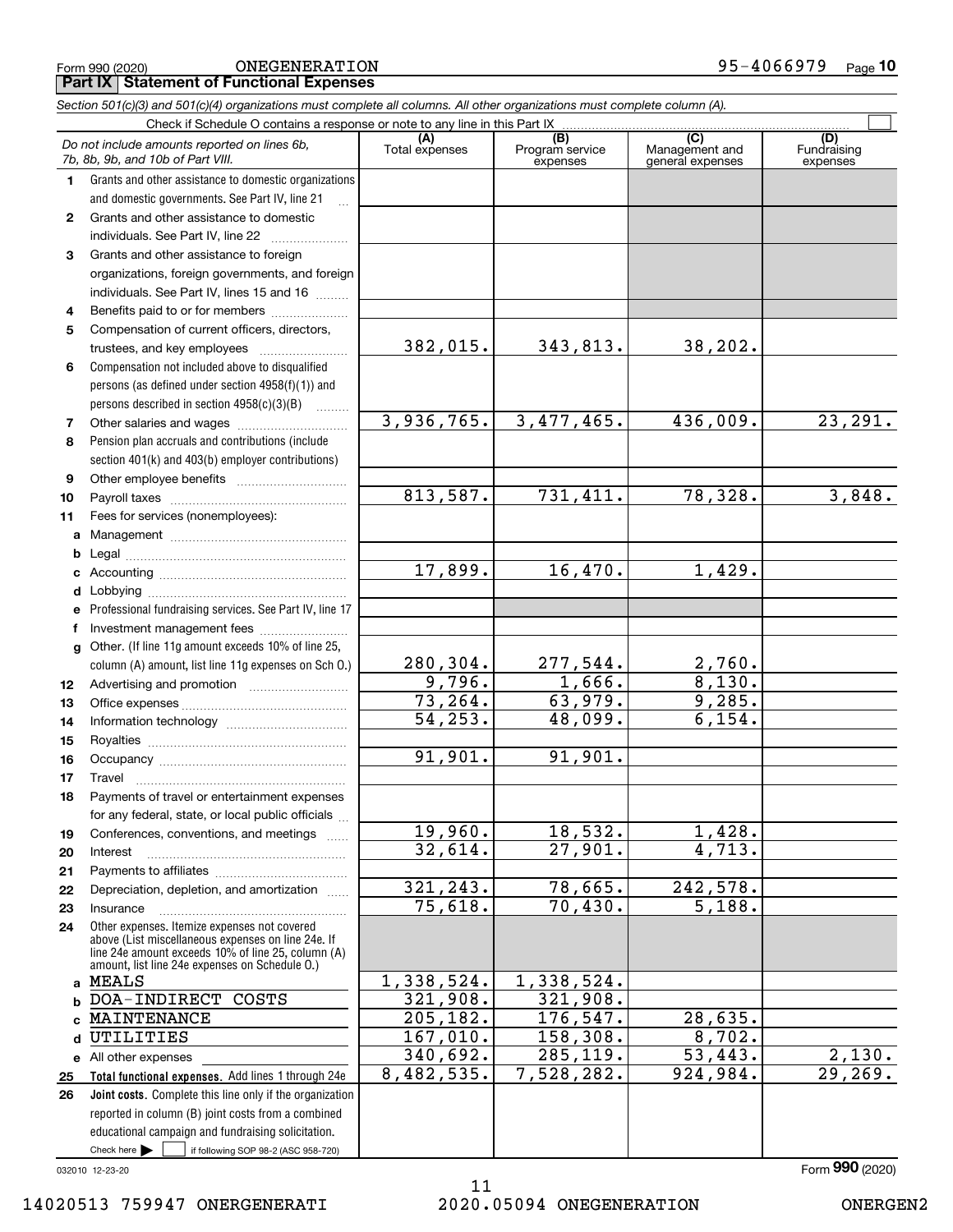Ē.

Form 990 (2020) ONEGENERA'I'LON 9 5-4 0 6 6 9 7 9 Page ONEGENERATION

|                             | Part X   | <b>Balance Sheet</b>                                                                                                                                        |  |            |                          |                  |                    |
|-----------------------------|----------|-------------------------------------------------------------------------------------------------------------------------------------------------------------|--|------------|--------------------------|------------------|--------------------|
|                             |          | Check if Schedule O contains a response or note to any line in this Part X [111] Check if Schedule O contains a response or note to any line in this Part X |  |            |                          |                  |                    |
|                             |          |                                                                                                                                                             |  |            | (A)<br>Beginning of year |                  | (B)<br>End of year |
|                             | 1        |                                                                                                                                                             |  |            | 1,187,465.               | $\mathbf{1}$     | 1,137,799.         |
|                             | 2        |                                                                                                                                                             |  |            | 500,000.                 | $\overline{2}$   | 801, 373.          |
|                             | з        |                                                                                                                                                             |  |            | 1,358,853.               | 3                | 1,693,922.         |
|                             | 4        |                                                                                                                                                             |  |            | 4                        |                  |                    |
|                             | 5        | Loans and other receivables from any current or former officer, director,                                                                                   |  |            |                          |                  |                    |
|                             |          | trustee, key employee, creator or founder, substantial contributor, or 35%                                                                                  |  |            |                          |                  |                    |
|                             |          | controlled entity or family member of any of these persons                                                                                                  |  |            |                          | 5                |                    |
|                             | 6        | Loans and other receivables from other disqualified persons (as defined                                                                                     |  |            |                          |                  |                    |
|                             |          | under section $4958(f)(1)$ , and persons described in section $4958(c)(3)(B)$                                                                               |  | $\ldots$   |                          | 6                |                    |
|                             | 7        |                                                                                                                                                             |  |            |                          | $\overline{7}$   |                    |
| Assets                      | 8        |                                                                                                                                                             |  |            | 8                        |                  |                    |
|                             | 9        | Prepaid expenses and deferred charges                                                                                                                       |  |            | 58,622.                  | $\boldsymbol{9}$ | 54, 335.           |
|                             |          | <b>10a</b> Land, buildings, and equipment: cost or other                                                                                                    |  |            |                          |                  |                    |
|                             |          |                                                                                                                                                             |  |            |                          |                  |                    |
|                             | b        | <u>  1</u> 0b<br>Less: accumulated depreciation                                                                                                             |  | 2,486,777. | 10 <sub>c</sub>          | 2,550,460.       |                    |
|                             | 11       |                                                                                                                                                             |  |            | 11                       |                  |                    |
|                             | 12       |                                                                                                                                                             |  | 12         |                          |                  |                    |
|                             | 13       |                                                                                                                                                             |  | 13         |                          |                  |                    |
|                             | 14       |                                                                                                                                                             |  | 14         |                          |                  |                    |
|                             | 15       |                                                                                                                                                             |  |            | 0.                       | 15               | 13,604.            |
|                             | 16       |                                                                                                                                                             |  |            | 5,591,717.               | 16               | 6, 251, 493.       |
|                             | 17       |                                                                                                                                                             |  |            | 971,959.                 | 17               | 796,416.           |
|                             | 18       |                                                                                                                                                             |  | 18         |                          |                  |                    |
|                             | 19       | Deferred revenue manual contracts and contracts are all the manual contracts and contracts are the contracts of                                             |  | 19         |                          |                  |                    |
|                             | 20       |                                                                                                                                                             |  |            |                          | 20               |                    |
|                             | 21       | Escrow or custodial account liability. Complete Part IV of Schedule D                                                                                       |  | .          |                          | 21               |                    |
|                             | 22       | Loans and other payables to any current or former officer, director,                                                                                        |  |            |                          |                  |                    |
|                             |          | trustee, key employee, creator or founder, substantial contributor, or 35%                                                                                  |  |            |                          |                  |                    |
| Liabilities                 |          | controlled entity or family member of any of these persons                                                                                                  |  |            | 2,067,836.               | 22<br>23         | 1,662,463.         |
|                             | 23<br>24 | Secured mortgages and notes payable to unrelated third parties<br>Unsecured notes and loans payable to unrelated third parties                              |  |            |                          | 24               |                    |
|                             | 25       | Other liabilities (including federal income tax, payables to related third                                                                                  |  |            |                          |                  |                    |
|                             |          | parties, and other liabilities not included on lines 17-24). Complete Part X                                                                                |  |            |                          |                  |                    |
|                             |          | of Schedule D                                                                                                                                               |  |            | 139,505.                 | 25               | 47, 137.           |
|                             | 26       | Total liabilities. Add lines 17 through 25                                                                                                                  |  |            | 3, 179, 300.             | 26               | 2,506,016.         |
|                             |          | Organizations that follow FASB ASC 958, check here $\blacktriangleright \boxed{X}$                                                                          |  |            |                          |                  |                    |
|                             |          | and complete lines 27, 28, 32, and 33.                                                                                                                      |  |            |                          |                  |                    |
|                             | 27       | Net assets without donor restrictions                                                                                                                       |  |            | 985, 312.                | 27               | 2,701,105.         |
|                             | 28       | Net assets with donor restrictions                                                                                                                          |  |            | 1,427,105.               | 28               | 1,044,372.         |
|                             |          | Organizations that do not follow FASB ASC 958, check here $\blacktriangleright$                                                                             |  |            |                          |                  |                    |
|                             |          | and complete lines 29 through 33.                                                                                                                           |  |            |                          |                  |                    |
| Net Assets or Fund Balances | 29       |                                                                                                                                                             |  |            |                          | 29               |                    |
|                             | 30       | Paid-in or capital surplus, or land, building, or equipment fund                                                                                            |  |            |                          | 30               |                    |
|                             | 31       | Retained earnings, endowment, accumulated income, or other funds                                                                                            |  | .          |                          | 31               |                    |
|                             | 32       |                                                                                                                                                             |  |            | $\overline{2,412,417}$ . | 32               | 3,745,477.         |
|                             | 33       |                                                                                                                                                             |  |            | 5,591,717.               | 33               | 6, 251, 493.       |

Form (2020) **990**

 $\overline{a}$ 

 $\overline{\phantom{a}}$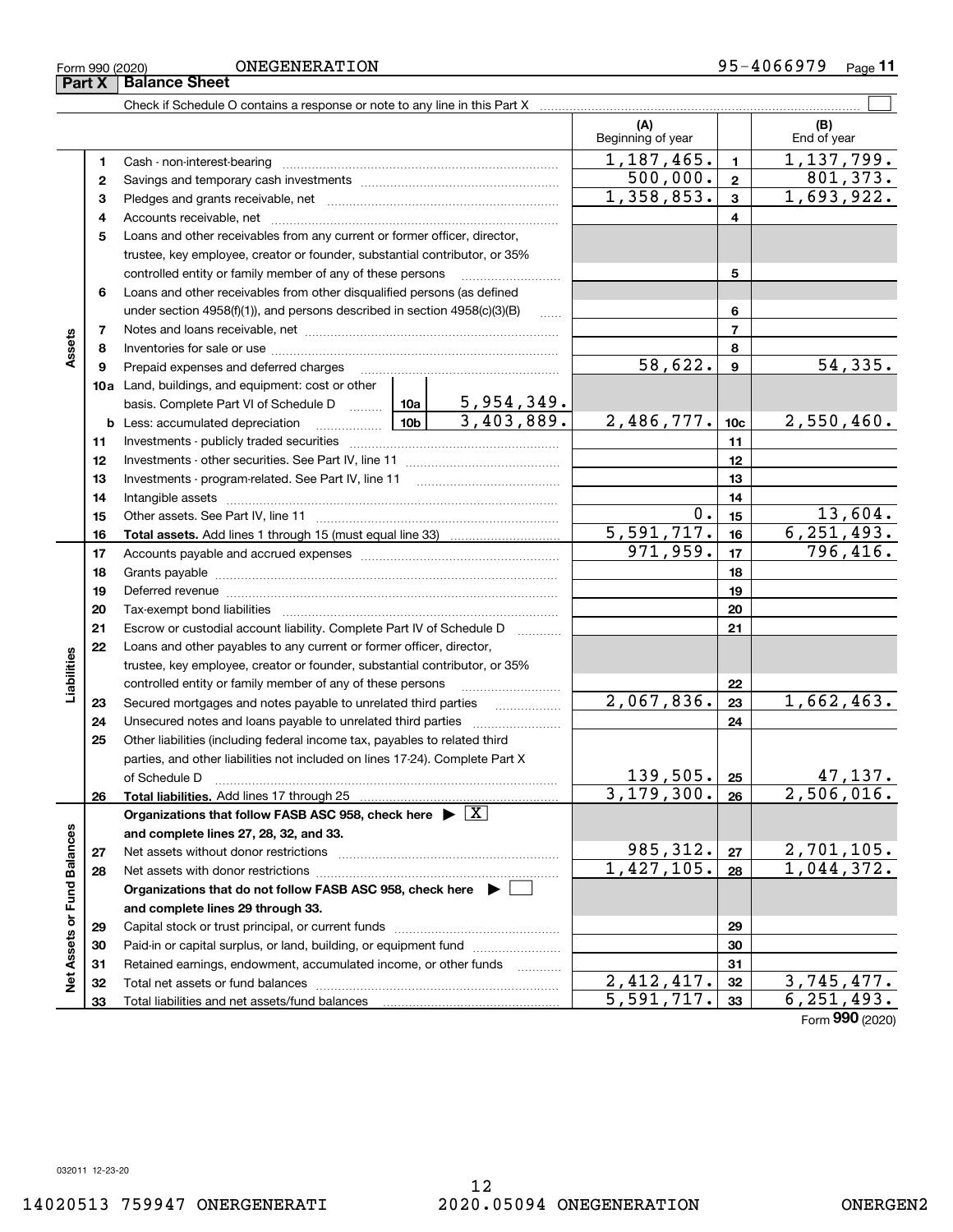|    | ONEGENERATION<br>Form 990 (2020)                                                                                                |                         | 95-4066979     |                 | Page 12   |
|----|---------------------------------------------------------------------------------------------------------------------------------|-------------------------|----------------|-----------------|-----------|
|    | Part XI<br><b>Reconciliation of Net Assets</b>                                                                                  |                         |                |                 |           |
|    |                                                                                                                                 |                         |                |                 |           |
|    |                                                                                                                                 |                         |                |                 |           |
| 1  | Total revenue (must equal Part VIII, column (A), line 12)                                                                       | $\mathbf{1}$            | 9,815,595.     |                 |           |
| 2  | Total expenses (must equal Part IX, column (A), line 25)                                                                        | $\overline{2}$          | 8,482,535.     |                 |           |
| з  | Revenue less expenses. Subtract line 2 from line 1                                                                              | 3                       | 1,333,060.     |                 |           |
| 4  |                                                                                                                                 | $\overline{\mathbf{4}}$ | 2,412,417.     |                 |           |
| 5  |                                                                                                                                 | 5                       |                |                 |           |
| 6  |                                                                                                                                 | 6                       |                |                 |           |
| 7  | Investment expenses www.communication.com/www.communication.com/www.communication.com/www.com                                   | $\overline{7}$          |                |                 |           |
| 8  | Prior period adjustments                                                                                                        | 8                       |                |                 |           |
| 9  | Other changes in net assets or fund balances (explain on Schedule O)                                                            | 9                       |                |                 | 0.        |
| 10 | Net assets or fund balances at end of year. Combine lines 3 through 9 (must equal Part X, line 32,                              |                         |                |                 |           |
|    |                                                                                                                                 | 10                      | 3,745,477.     |                 |           |
|    | Part XII Financial Statements and Reporting                                                                                     |                         |                |                 |           |
|    |                                                                                                                                 |                         |                |                 | x         |
|    |                                                                                                                                 |                         |                | <b>Yes</b>      | <b>No</b> |
| 1  | $\boxed{\mathbf{X}}$ Accrual<br>Accounting method used to prepare the Form 990: <u>[</u> Cash<br>Other                          |                         |                |                 |           |
|    | If the organization changed its method of accounting from a prior year or checked "Other," explain in Schedule O.               |                         |                |                 |           |
|    | 2a Were the organization's financial statements compiled or reviewed by an independent accountant?                              |                         | 2a             |                 | х         |
|    | If "Yes," check a box below to indicate whether the financial statements for the year were compiled or reviewed on a            |                         |                |                 |           |
|    | separate basis, consolidated basis, or both:                                                                                    |                         |                |                 |           |
|    | Both consolidated and separate basis<br>Separate basis<br>Consolidated basis                                                    |                         |                |                 |           |
|    | <b>b</b> Were the organization's financial statements audited by an independent accountant?                                     |                         | 2 <sub>b</sub> | х               |           |
|    | If "Yes," check a box below to indicate whether the financial statements for the year were audited on a separate basis,         |                         |                |                 |           |
|    | consolidated basis, or both:                                                                                                    |                         |                |                 |           |
|    | $\vert$ X $\vert$ Separate basis<br>Consolidated basis<br>Both consolidated and separate basis                                  |                         |                |                 |           |
|    | c If "Yes" to line 2a or 2b, does the organization have a committee that assumes responsibility for oversight of the audit,     |                         |                |                 |           |
|    |                                                                                                                                 |                         | 2c             | Х               |           |
|    | If the organization changed either its oversight process or selection process during the tax year, explain on Schedule O.       |                         |                |                 |           |
|    | 3a As a result of a federal award, was the organization required to undergo an audit or audits as set forth in the Single Audit |                         |                |                 |           |
|    |                                                                                                                                 |                         | Зa             | х               |           |
|    | b If "Yes," did the organization undergo the required audit or audits? If the organization did not undergo the required audit   |                         |                |                 |           |
|    |                                                                                                                                 |                         | 3b             | х<br><b>nnn</b> |           |

Form (2020) **990**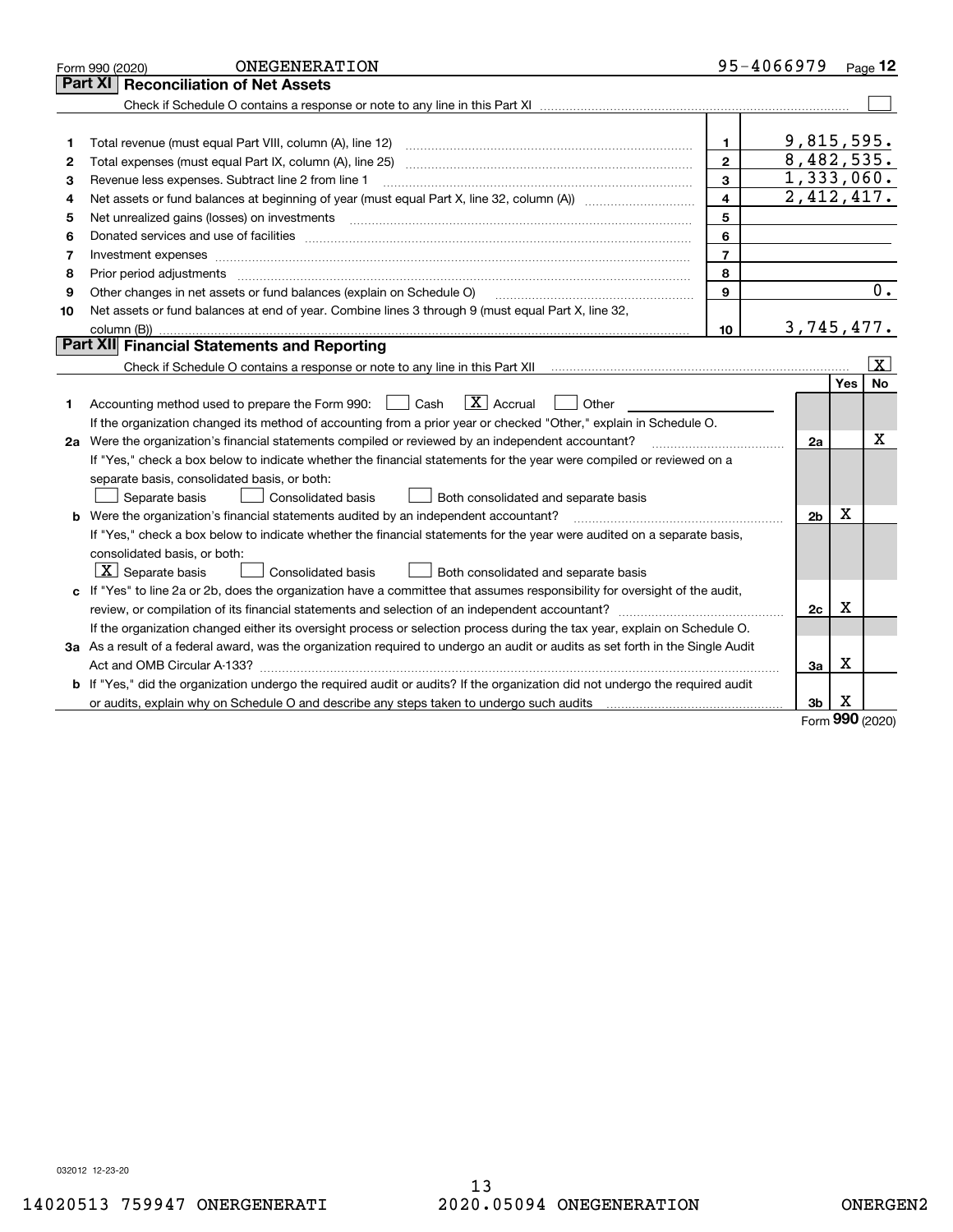**(Form 990 or 990-EZ)**

# **Public Charity Status and Public Support**

**Complete if the organization is a section 501(c)(3) organization or a section 4947(a)(1) nonexempt charitable trust. | Attach to Form 990 or Form 990-EZ.** 

| OMB No. 1545-0047                   |
|-------------------------------------|
| 112                                 |
| <b>Open to Public</b><br>Inspection |

| Department of the Treasury<br>Internal Revenue Service |                                                      |  |                                                                        | Attach to Form 990 or Form 990-EZ.<br>$\blacktriangleright$ Go to www.irs.gov/Form990 for instructions and the latest information.           |     |                                                                |                            |  |                                       |  |
|--------------------------------------------------------|------------------------------------------------------|--|------------------------------------------------------------------------|----------------------------------------------------------------------------------------------------------------------------------------------|-----|----------------------------------------------------------------|----------------------------|--|---------------------------------------|--|
|                                                        | Name of the organization                             |  |                                                                        |                                                                                                                                              |     |                                                                |                            |  | <b>Employer identification number</b> |  |
|                                                        |                                                      |  | ONEGENERATION                                                          |                                                                                                                                              |     |                                                                |                            |  | 95-4066979                            |  |
| Part I                                                 |                                                      |  |                                                                        | Reason for Public Charity Status. (All organizations must complete this part.) See instructions.                                             |     |                                                                |                            |  |                                       |  |
|                                                        |                                                      |  |                                                                        | The organization is not a private foundation because it is: (For lines 1 through 12, check only one box.)                                    |     |                                                                |                            |  |                                       |  |
| 1                                                      |                                                      |  |                                                                        | A church, convention of churches, or association of churches described in section 170(b)(1)(A)(i).                                           |     |                                                                |                            |  |                                       |  |
| 2                                                      |                                                      |  |                                                                        | A school described in section 170(b)(1)(A)(ii). (Attach Schedule E (Form 990 or 990-EZ).)                                                    |     |                                                                |                            |  |                                       |  |
| з                                                      |                                                      |  |                                                                        | A hospital or a cooperative hospital service organization described in section 170(b)(1)(A)(iii).                                            |     |                                                                |                            |  |                                       |  |
| 4                                                      |                                                      |  |                                                                        | A medical research organization operated in conjunction with a hospital described in section 170(b)(1)(A)(iii). Enter the hospital's name,   |     |                                                                |                            |  |                                       |  |
|                                                        | city, and state:                                     |  |                                                                        |                                                                                                                                              |     |                                                                |                            |  |                                       |  |
| 5                                                      |                                                      |  |                                                                        | An organization operated for the benefit of a college or university owned or operated by a governmental unit described in                    |     |                                                                |                            |  |                                       |  |
|                                                        | section 170(b)(1)(A)(iv). (Complete Part II.)        |  |                                                                        |                                                                                                                                              |     |                                                                |                            |  |                                       |  |
| 6                                                      |                                                      |  |                                                                        | A federal, state, or local government or governmental unit described in section 170(b)(1)(A)(v).                                             |     |                                                                |                            |  |                                       |  |
| 7   X                                                  |                                                      |  |                                                                        | An organization that normally receives a substantial part of its support from a governmental unit or from the general public described in    |     |                                                                |                            |  |                                       |  |
|                                                        |                                                      |  | section 170(b)(1)(A)(vi). (Complete Part II.)                          |                                                                                                                                              |     |                                                                |                            |  |                                       |  |
| 8                                                      |                                                      |  |                                                                        | A community trust described in section 170(b)(1)(A)(vi). (Complete Part II.)                                                                 |     |                                                                |                            |  |                                       |  |
| 9                                                      |                                                      |  |                                                                        | An agricultural research organization described in section 170(b)(1)(A)(ix) operated in conjunction with a land-grant college                |     |                                                                |                            |  |                                       |  |
|                                                        |                                                      |  |                                                                        | or university or a non-land-grant college of agriculture (see instructions). Enter the name, city, and state of the college or               |     |                                                                |                            |  |                                       |  |
|                                                        | university:                                          |  |                                                                        |                                                                                                                                              |     |                                                                |                            |  |                                       |  |
| 10                                                     |                                                      |  |                                                                        | An organization that normally receives (1) more than 33 1/3% of its support from contributions, membership fees, and gross receipts from     |     |                                                                |                            |  |                                       |  |
|                                                        |                                                      |  |                                                                        | activities related to its exempt functions, subject to certain exceptions; and (2) no more than 33 1/3% of its support from gross investment |     |                                                                |                            |  |                                       |  |
|                                                        |                                                      |  |                                                                        | income and unrelated business taxable income (less section 511 tax) from businesses acquired by the organization after June 30, 1975.        |     |                                                                |                            |  |                                       |  |
|                                                        |                                                      |  | See section 509(a)(2). (Complete Part III.)                            |                                                                                                                                              |     |                                                                |                            |  |                                       |  |
| 11                                                     |                                                      |  |                                                                        | An organization organized and operated exclusively to test for public safety. See section 509(a)(4).                                         |     |                                                                |                            |  |                                       |  |
| 12                                                     |                                                      |  |                                                                        | An organization organized and operated exclusively for the benefit of, to perform the functions of, or to carry out the purposes of one or   |     |                                                                |                            |  |                                       |  |
|                                                        |                                                      |  |                                                                        | more publicly supported organizations described in section 509(a)(1) or section 509(a)(2). See section 509(a)(3). Check the box in           |     |                                                                |                            |  |                                       |  |
|                                                        |                                                      |  |                                                                        | lines 12a through 12d that describes the type of supporting organization and complete lines 12e, 12f, and 12g.                               |     |                                                                |                            |  |                                       |  |
| а                                                      |                                                      |  |                                                                        | Type I. A supporting organization operated, supervised, or controlled by its supported organization(s), typically by giving                  |     |                                                                |                            |  |                                       |  |
|                                                        |                                                      |  |                                                                        | the supported organization(s) the power to regularly appoint or elect a majority of the directors or trustees of the supporting              |     |                                                                |                            |  |                                       |  |
|                                                        |                                                      |  | organization. You must complete Part IV, Sections A and B.             |                                                                                                                                              |     |                                                                |                            |  |                                       |  |
| b                                                      |                                                      |  |                                                                        | Type II. A supporting organization supervised or controlled in connection with its supported organization(s), by having                      |     |                                                                |                            |  |                                       |  |
|                                                        |                                                      |  |                                                                        | control or management of the supporting organization vested in the same persons that control or manage the supported                         |     |                                                                |                            |  |                                       |  |
|                                                        |                                                      |  | organization(s). You must complete Part IV, Sections A and C.          |                                                                                                                                              |     |                                                                |                            |  |                                       |  |
| с                                                      |                                                      |  |                                                                        | Type III functionally integrated. A supporting organization operated in connection with, and functionally integrated with,                   |     |                                                                |                            |  |                                       |  |
|                                                        |                                                      |  |                                                                        | its supported organization(s) (see instructions). You must complete Part IV, Sections A, D, and E.                                           |     |                                                                |                            |  |                                       |  |
| d                                                      |                                                      |  |                                                                        | Type III non-functionally integrated. A supporting organization operated in connection with its supported organization(s)                    |     |                                                                |                            |  |                                       |  |
|                                                        |                                                      |  |                                                                        | that is not functionally integrated. The organization generally must satisfy a distribution requirement and an attentiveness                 |     |                                                                |                            |  |                                       |  |
|                                                        |                                                      |  |                                                                        | requirement (see instructions). You must complete Part IV, Sections A and D, and Part V.                                                     |     |                                                                |                            |  |                                       |  |
| е                                                      |                                                      |  |                                                                        | Check this box if the organization received a written determination from the IRS that it is a Type I, Type II, Type III                      |     |                                                                |                            |  |                                       |  |
|                                                        |                                                      |  |                                                                        | functionally integrated, or Type III non-functionally integrated supporting organization.                                                    |     |                                                                |                            |  |                                       |  |
|                                                        | <b>f</b> Enter the number of supported organizations |  |                                                                        |                                                                                                                                              |     |                                                                |                            |  |                                       |  |
| g                                                      |                                                      |  | Provide the following information about the supported organization(s). |                                                                                                                                              |     |                                                                |                            |  |                                       |  |
|                                                        | (i) Name of supported                                |  | (ii) EIN                                                               | (iii) Type of organization<br>(described on lines 1-10                                                                                       |     | (iv) Is the organization listed<br>in your governing document? | (v) Amount of monetary     |  | (vi) Amount of other                  |  |
|                                                        | organization                                         |  |                                                                        | above (see instructions))                                                                                                                    | Yes | No                                                             | support (see instructions) |  | support (see instructions)            |  |
|                                                        |                                                      |  |                                                                        |                                                                                                                                              |     |                                                                |                            |  |                                       |  |
|                                                        |                                                      |  |                                                                        |                                                                                                                                              |     |                                                                |                            |  |                                       |  |
|                                                        |                                                      |  |                                                                        |                                                                                                                                              |     |                                                                |                            |  |                                       |  |
|                                                        |                                                      |  |                                                                        |                                                                                                                                              |     |                                                                |                            |  |                                       |  |
|                                                        |                                                      |  |                                                                        |                                                                                                                                              |     |                                                                |                            |  |                                       |  |
|                                                        |                                                      |  |                                                                        |                                                                                                                                              |     |                                                                |                            |  |                                       |  |
|                                                        |                                                      |  |                                                                        |                                                                                                                                              |     |                                                                |                            |  |                                       |  |
|                                                        |                                                      |  |                                                                        |                                                                                                                                              |     |                                                                |                            |  |                                       |  |
|                                                        |                                                      |  |                                                                        |                                                                                                                                              |     |                                                                |                            |  |                                       |  |
|                                                        |                                                      |  |                                                                        |                                                                                                                                              |     |                                                                |                            |  |                                       |  |

**Total**

LHA For Paperwork Reduction Act Notice, see the Instructions for Form 990 or 990-EZ. <sub>032021</sub> o1-25-21 Schedule A (Form 990 or 990-EZ) 2020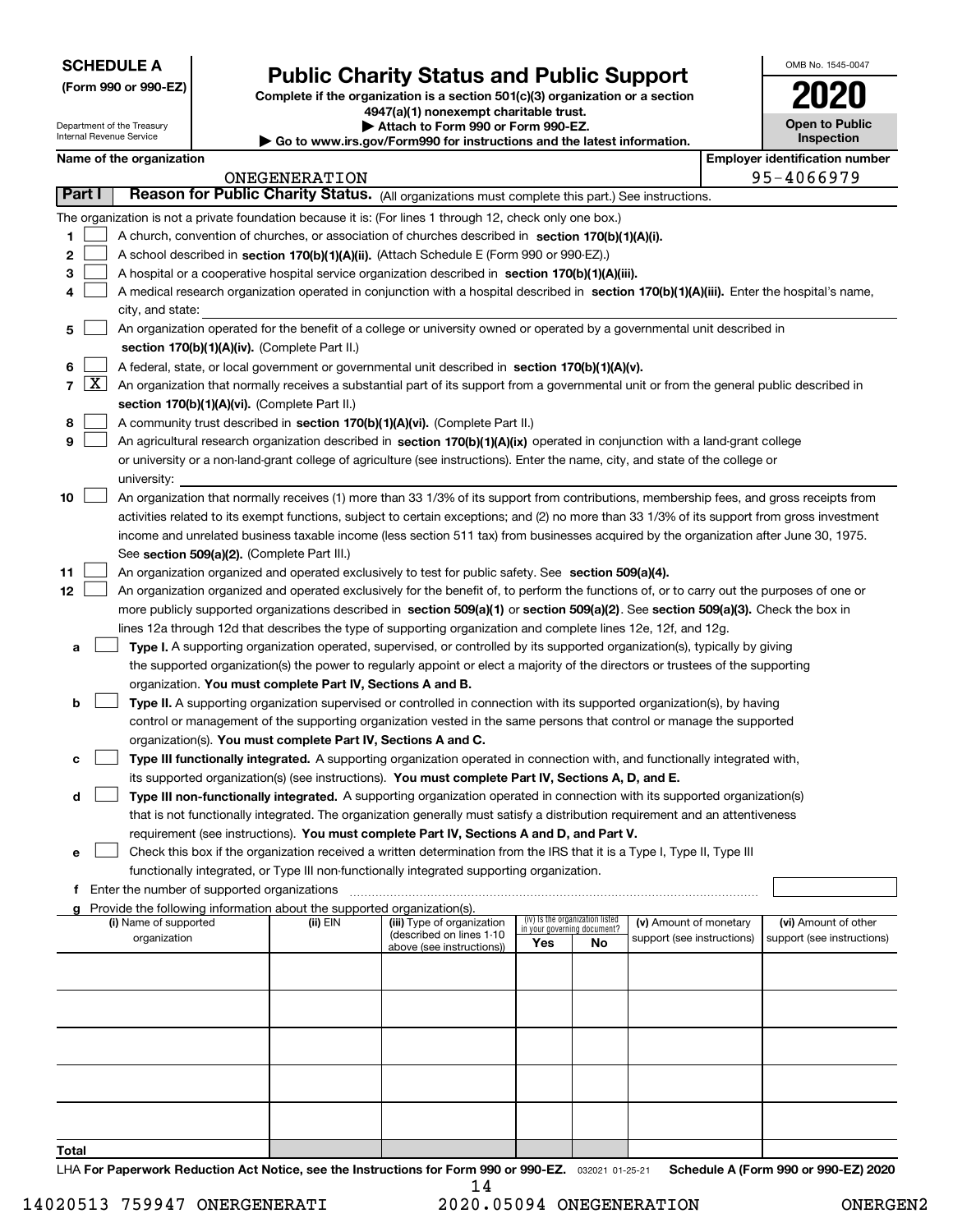#### Schedule A (Form 990 or 990-EZ) 2020 Page ONEGENERATION 95-4066979

**2**

**Part II** Support Schedule for Organizations Described in Sections 170(b)(1)(A)(iv) and 170(b)(1)(A)(vi)

(Complete only if you checked the box on line 5, 7, or 8 of Part I or if the organization failed to qualify under Part III. If the organization fails to qualify under the tests listed below, please complete Part III.)

| Calendar year (or fiscal year beginning in) $\blacktriangleright$<br>(a) 2016<br>(b) 2017<br>$(c)$ 2018<br>$(d)$ 2019<br>(e) 2020<br>(f) Total<br>1 Gifts, grants, contributions, and<br>membership fees received. (Do not<br>6683135.21325692.<br>3401532.<br>3503130.<br>4892469.<br>2845426.<br>include any "unusual grants.")<br>2 Tax revenues levied for the organ-<br>ization's benefit and either paid to<br>or expended on its behalf<br>3 The value of services or facilities<br>furnished by a governmental unit to<br>$570, 494.$ 570, 494.<br>the organization without charge<br>7253629.21896186.<br>2845426.<br>3401532.<br>3503130.<br>4892469.<br>4 Total. Add lines 1 through 3<br>5 The portion of total contributions<br>by each person (other than a<br>governmental unit or publicly<br>supported organization) included<br>on line 1 that exceeds 2% of the<br>amount shown on line 11,<br>309, 357.<br>column (f)<br>21586829.<br>6 Public support. Subtract line 5 from line 4.<br><b>Section B. Total Support</b><br>Calendar year (or fiscal year beginning in)<br>(a) 2016<br>(b) 2017<br>$(d)$ 2019<br>$(c)$ 2018<br>(e) 2020<br>(f) Total<br>7253629.21896186.<br>3401532.<br>3503130.<br>4892469.<br>2845426.<br><b>7</b> Amounts from line 4<br>8 Gross income from interest,<br>dividends, payments received on<br>securities loans, rents, royalties,<br>298, 222.<br>333,104.<br>176,441.<br>185,676.<br>141,308.<br>1134751.<br>and income from similar sources<br><b>9</b> Net income from unrelated business<br>activities, whether or not the<br>1,200.<br>1,200.<br>business is regularly carried on<br>10 Other income. Do not include gain<br>or loss from the sale of capital<br>assets (Explain in Part VI.)<br>23032137.<br>11 Total support. Add lines 7 through 10<br>16,473,266.<br>12<br><b>12</b> Gross receipts from related activities, etc. (see instructions)<br>13 First 5 years. If the Form 990 is for the organization's first, second, third, fourth, or fifth tax year as a section 501(c)(3)<br>organization, check this box and stop here manufactured and stop here and stop here are all the control of the state of the state of the state of the state of the state of the state of the state of the state of the state o<br><b>Section C. Computation of Public Support Percentage</b><br>93.72<br>14<br>%<br>92.62<br>15<br>$\%$<br>16a 33 1/3% support test - 2020. If the organization did not check the box on line 13, and line 14 is 33 1/3% or more, check this box and<br>$\blacktriangleright$ $\boxed{\text{X}}$<br>stop here. The organization qualifies as a publicly supported organization<br>b 33 1/3% support test - 2019. If the organization did not check a box on line 13 or 16a, and line 15 is 33 1/3% or more, check this box<br>and stop here. The organization qualifies as a publicly supported organization<br>17a 10% -facts-and-circumstances test - 2020. If the organization did not check a box on line 13, 16a, or 16b, and line 14 is 10% or more,<br>and if the organization meets the facts-and-circumstances test, check this box and stop here. Explain in Part VI how the organization<br>meets the facts-and-circumstances test. The organization qualifies as a publicly supported organization<br><b>b 10% -facts-and-circumstances test - 2019.</b> If the organization did not check a box on line 13, 16a, 16b, or 17a, and line 15 is 10% or<br>more, and if the organization meets the facts-and-circumstances test, check this box and stop here. Explain in Part VI how the<br>organization meets the facts-and-circumstances test. The organization qualifies as a publicly supported organization | <b>Section A. Public Support</b> |  |  |  |
|-------------------------------------------------------------------------------------------------------------------------------------------------------------------------------------------------------------------------------------------------------------------------------------------------------------------------------------------------------------------------------------------------------------------------------------------------------------------------------------------------------------------------------------------------------------------------------------------------------------------------------------------------------------------------------------------------------------------------------------------------------------------------------------------------------------------------------------------------------------------------------------------------------------------------------------------------------------------------------------------------------------------------------------------------------------------------------------------------------------------------------------------------------------------------------------------------------------------------------------------------------------------------------------------------------------------------------------------------------------------------------------------------------------------------------------------------------------------------------------------------------------------------------------------------------------------------------------------------------------------------------------------------------------------------------------------------------------------------------------------------------------------------------------------------------------------------------------------------------------------------------------------------------------------------------------------------------------------------------------------------------------------------------------------------------------------------------------------------------------------------------------------------------------------------------------------------------------------------------------------------------------------------------------------------------------------------------------------------------------------------------------------------------------------------------------------------------------------------------------------------------------------------------------------------------------------------------------------------------------------------------------------------------------------------------------------------------------------------------------------------------------------------------------------------------------------------------------------------------------------------------------------------------------------------------------------------------------------------------------------------------------------------------------------------------------------------------------------------------------------------------------------------------------------------------------------------------------------------------------------------------------------------------------------------------------------------------------------------------------------------------------------------------------------------------------------------------------------------------------------------------------------------------------------------------------------------------------------------------------------------------------------------------------------------------------------------------------------------|----------------------------------|--|--|--|
|                                                                                                                                                                                                                                                                                                                                                                                                                                                                                                                                                                                                                                                                                                                                                                                                                                                                                                                                                                                                                                                                                                                                                                                                                                                                                                                                                                                                                                                                                                                                                                                                                                                                                                                                                                                                                                                                                                                                                                                                                                                                                                                                                                                                                                                                                                                                                                                                                                                                                                                                                                                                                                                                                                                                                                                                                                                                                                                                                                                                                                                                                                                                                                                                                                                                                                                                                                                                                                                                                                                                                                                                                                                                                                                         |                                  |  |  |  |
|                                                                                                                                                                                                                                                                                                                                                                                                                                                                                                                                                                                                                                                                                                                                                                                                                                                                                                                                                                                                                                                                                                                                                                                                                                                                                                                                                                                                                                                                                                                                                                                                                                                                                                                                                                                                                                                                                                                                                                                                                                                                                                                                                                                                                                                                                                                                                                                                                                                                                                                                                                                                                                                                                                                                                                                                                                                                                                                                                                                                                                                                                                                                                                                                                                                                                                                                                                                                                                                                                                                                                                                                                                                                                                                         |                                  |  |  |  |
|                                                                                                                                                                                                                                                                                                                                                                                                                                                                                                                                                                                                                                                                                                                                                                                                                                                                                                                                                                                                                                                                                                                                                                                                                                                                                                                                                                                                                                                                                                                                                                                                                                                                                                                                                                                                                                                                                                                                                                                                                                                                                                                                                                                                                                                                                                                                                                                                                                                                                                                                                                                                                                                                                                                                                                                                                                                                                                                                                                                                                                                                                                                                                                                                                                                                                                                                                                                                                                                                                                                                                                                                                                                                                                                         |                                  |  |  |  |
|                                                                                                                                                                                                                                                                                                                                                                                                                                                                                                                                                                                                                                                                                                                                                                                                                                                                                                                                                                                                                                                                                                                                                                                                                                                                                                                                                                                                                                                                                                                                                                                                                                                                                                                                                                                                                                                                                                                                                                                                                                                                                                                                                                                                                                                                                                                                                                                                                                                                                                                                                                                                                                                                                                                                                                                                                                                                                                                                                                                                                                                                                                                                                                                                                                                                                                                                                                                                                                                                                                                                                                                                                                                                                                                         |                                  |  |  |  |
|                                                                                                                                                                                                                                                                                                                                                                                                                                                                                                                                                                                                                                                                                                                                                                                                                                                                                                                                                                                                                                                                                                                                                                                                                                                                                                                                                                                                                                                                                                                                                                                                                                                                                                                                                                                                                                                                                                                                                                                                                                                                                                                                                                                                                                                                                                                                                                                                                                                                                                                                                                                                                                                                                                                                                                                                                                                                                                                                                                                                                                                                                                                                                                                                                                                                                                                                                                                                                                                                                                                                                                                                                                                                                                                         |                                  |  |  |  |
|                                                                                                                                                                                                                                                                                                                                                                                                                                                                                                                                                                                                                                                                                                                                                                                                                                                                                                                                                                                                                                                                                                                                                                                                                                                                                                                                                                                                                                                                                                                                                                                                                                                                                                                                                                                                                                                                                                                                                                                                                                                                                                                                                                                                                                                                                                                                                                                                                                                                                                                                                                                                                                                                                                                                                                                                                                                                                                                                                                                                                                                                                                                                                                                                                                                                                                                                                                                                                                                                                                                                                                                                                                                                                                                         |                                  |  |  |  |
|                                                                                                                                                                                                                                                                                                                                                                                                                                                                                                                                                                                                                                                                                                                                                                                                                                                                                                                                                                                                                                                                                                                                                                                                                                                                                                                                                                                                                                                                                                                                                                                                                                                                                                                                                                                                                                                                                                                                                                                                                                                                                                                                                                                                                                                                                                                                                                                                                                                                                                                                                                                                                                                                                                                                                                                                                                                                                                                                                                                                                                                                                                                                                                                                                                                                                                                                                                                                                                                                                                                                                                                                                                                                                                                         |                                  |  |  |  |
|                                                                                                                                                                                                                                                                                                                                                                                                                                                                                                                                                                                                                                                                                                                                                                                                                                                                                                                                                                                                                                                                                                                                                                                                                                                                                                                                                                                                                                                                                                                                                                                                                                                                                                                                                                                                                                                                                                                                                                                                                                                                                                                                                                                                                                                                                                                                                                                                                                                                                                                                                                                                                                                                                                                                                                                                                                                                                                                                                                                                                                                                                                                                                                                                                                                                                                                                                                                                                                                                                                                                                                                                                                                                                                                         |                                  |  |  |  |
|                                                                                                                                                                                                                                                                                                                                                                                                                                                                                                                                                                                                                                                                                                                                                                                                                                                                                                                                                                                                                                                                                                                                                                                                                                                                                                                                                                                                                                                                                                                                                                                                                                                                                                                                                                                                                                                                                                                                                                                                                                                                                                                                                                                                                                                                                                                                                                                                                                                                                                                                                                                                                                                                                                                                                                                                                                                                                                                                                                                                                                                                                                                                                                                                                                                                                                                                                                                                                                                                                                                                                                                                                                                                                                                         |                                  |  |  |  |
|                                                                                                                                                                                                                                                                                                                                                                                                                                                                                                                                                                                                                                                                                                                                                                                                                                                                                                                                                                                                                                                                                                                                                                                                                                                                                                                                                                                                                                                                                                                                                                                                                                                                                                                                                                                                                                                                                                                                                                                                                                                                                                                                                                                                                                                                                                                                                                                                                                                                                                                                                                                                                                                                                                                                                                                                                                                                                                                                                                                                                                                                                                                                                                                                                                                                                                                                                                                                                                                                                                                                                                                                                                                                                                                         |                                  |  |  |  |
|                                                                                                                                                                                                                                                                                                                                                                                                                                                                                                                                                                                                                                                                                                                                                                                                                                                                                                                                                                                                                                                                                                                                                                                                                                                                                                                                                                                                                                                                                                                                                                                                                                                                                                                                                                                                                                                                                                                                                                                                                                                                                                                                                                                                                                                                                                                                                                                                                                                                                                                                                                                                                                                                                                                                                                                                                                                                                                                                                                                                                                                                                                                                                                                                                                                                                                                                                                                                                                                                                                                                                                                                                                                                                                                         |                                  |  |  |  |
|                                                                                                                                                                                                                                                                                                                                                                                                                                                                                                                                                                                                                                                                                                                                                                                                                                                                                                                                                                                                                                                                                                                                                                                                                                                                                                                                                                                                                                                                                                                                                                                                                                                                                                                                                                                                                                                                                                                                                                                                                                                                                                                                                                                                                                                                                                                                                                                                                                                                                                                                                                                                                                                                                                                                                                                                                                                                                                                                                                                                                                                                                                                                                                                                                                                                                                                                                                                                                                                                                                                                                                                                                                                                                                                         |                                  |  |  |  |
|                                                                                                                                                                                                                                                                                                                                                                                                                                                                                                                                                                                                                                                                                                                                                                                                                                                                                                                                                                                                                                                                                                                                                                                                                                                                                                                                                                                                                                                                                                                                                                                                                                                                                                                                                                                                                                                                                                                                                                                                                                                                                                                                                                                                                                                                                                                                                                                                                                                                                                                                                                                                                                                                                                                                                                                                                                                                                                                                                                                                                                                                                                                                                                                                                                                                                                                                                                                                                                                                                                                                                                                                                                                                                                                         |                                  |  |  |  |
|                                                                                                                                                                                                                                                                                                                                                                                                                                                                                                                                                                                                                                                                                                                                                                                                                                                                                                                                                                                                                                                                                                                                                                                                                                                                                                                                                                                                                                                                                                                                                                                                                                                                                                                                                                                                                                                                                                                                                                                                                                                                                                                                                                                                                                                                                                                                                                                                                                                                                                                                                                                                                                                                                                                                                                                                                                                                                                                                                                                                                                                                                                                                                                                                                                                                                                                                                                                                                                                                                                                                                                                                                                                                                                                         |                                  |  |  |  |
|                                                                                                                                                                                                                                                                                                                                                                                                                                                                                                                                                                                                                                                                                                                                                                                                                                                                                                                                                                                                                                                                                                                                                                                                                                                                                                                                                                                                                                                                                                                                                                                                                                                                                                                                                                                                                                                                                                                                                                                                                                                                                                                                                                                                                                                                                                                                                                                                                                                                                                                                                                                                                                                                                                                                                                                                                                                                                                                                                                                                                                                                                                                                                                                                                                                                                                                                                                                                                                                                                                                                                                                                                                                                                                                         |                                  |  |  |  |
|                                                                                                                                                                                                                                                                                                                                                                                                                                                                                                                                                                                                                                                                                                                                                                                                                                                                                                                                                                                                                                                                                                                                                                                                                                                                                                                                                                                                                                                                                                                                                                                                                                                                                                                                                                                                                                                                                                                                                                                                                                                                                                                                                                                                                                                                                                                                                                                                                                                                                                                                                                                                                                                                                                                                                                                                                                                                                                                                                                                                                                                                                                                                                                                                                                                                                                                                                                                                                                                                                                                                                                                                                                                                                                                         |                                  |  |  |  |
|                                                                                                                                                                                                                                                                                                                                                                                                                                                                                                                                                                                                                                                                                                                                                                                                                                                                                                                                                                                                                                                                                                                                                                                                                                                                                                                                                                                                                                                                                                                                                                                                                                                                                                                                                                                                                                                                                                                                                                                                                                                                                                                                                                                                                                                                                                                                                                                                                                                                                                                                                                                                                                                                                                                                                                                                                                                                                                                                                                                                                                                                                                                                                                                                                                                                                                                                                                                                                                                                                                                                                                                                                                                                                                                         |                                  |  |  |  |
|                                                                                                                                                                                                                                                                                                                                                                                                                                                                                                                                                                                                                                                                                                                                                                                                                                                                                                                                                                                                                                                                                                                                                                                                                                                                                                                                                                                                                                                                                                                                                                                                                                                                                                                                                                                                                                                                                                                                                                                                                                                                                                                                                                                                                                                                                                                                                                                                                                                                                                                                                                                                                                                                                                                                                                                                                                                                                                                                                                                                                                                                                                                                                                                                                                                                                                                                                                                                                                                                                                                                                                                                                                                                                                                         |                                  |  |  |  |
|                                                                                                                                                                                                                                                                                                                                                                                                                                                                                                                                                                                                                                                                                                                                                                                                                                                                                                                                                                                                                                                                                                                                                                                                                                                                                                                                                                                                                                                                                                                                                                                                                                                                                                                                                                                                                                                                                                                                                                                                                                                                                                                                                                                                                                                                                                                                                                                                                                                                                                                                                                                                                                                                                                                                                                                                                                                                                                                                                                                                                                                                                                                                                                                                                                                                                                                                                                                                                                                                                                                                                                                                                                                                                                                         |                                  |  |  |  |
|                                                                                                                                                                                                                                                                                                                                                                                                                                                                                                                                                                                                                                                                                                                                                                                                                                                                                                                                                                                                                                                                                                                                                                                                                                                                                                                                                                                                                                                                                                                                                                                                                                                                                                                                                                                                                                                                                                                                                                                                                                                                                                                                                                                                                                                                                                                                                                                                                                                                                                                                                                                                                                                                                                                                                                                                                                                                                                                                                                                                                                                                                                                                                                                                                                                                                                                                                                                                                                                                                                                                                                                                                                                                                                                         |                                  |  |  |  |
|                                                                                                                                                                                                                                                                                                                                                                                                                                                                                                                                                                                                                                                                                                                                                                                                                                                                                                                                                                                                                                                                                                                                                                                                                                                                                                                                                                                                                                                                                                                                                                                                                                                                                                                                                                                                                                                                                                                                                                                                                                                                                                                                                                                                                                                                                                                                                                                                                                                                                                                                                                                                                                                                                                                                                                                                                                                                                                                                                                                                                                                                                                                                                                                                                                                                                                                                                                                                                                                                                                                                                                                                                                                                                                                         |                                  |  |  |  |
|                                                                                                                                                                                                                                                                                                                                                                                                                                                                                                                                                                                                                                                                                                                                                                                                                                                                                                                                                                                                                                                                                                                                                                                                                                                                                                                                                                                                                                                                                                                                                                                                                                                                                                                                                                                                                                                                                                                                                                                                                                                                                                                                                                                                                                                                                                                                                                                                                                                                                                                                                                                                                                                                                                                                                                                                                                                                                                                                                                                                                                                                                                                                                                                                                                                                                                                                                                                                                                                                                                                                                                                                                                                                                                                         |                                  |  |  |  |
|                                                                                                                                                                                                                                                                                                                                                                                                                                                                                                                                                                                                                                                                                                                                                                                                                                                                                                                                                                                                                                                                                                                                                                                                                                                                                                                                                                                                                                                                                                                                                                                                                                                                                                                                                                                                                                                                                                                                                                                                                                                                                                                                                                                                                                                                                                                                                                                                                                                                                                                                                                                                                                                                                                                                                                                                                                                                                                                                                                                                                                                                                                                                                                                                                                                                                                                                                                                                                                                                                                                                                                                                                                                                                                                         |                                  |  |  |  |
|                                                                                                                                                                                                                                                                                                                                                                                                                                                                                                                                                                                                                                                                                                                                                                                                                                                                                                                                                                                                                                                                                                                                                                                                                                                                                                                                                                                                                                                                                                                                                                                                                                                                                                                                                                                                                                                                                                                                                                                                                                                                                                                                                                                                                                                                                                                                                                                                                                                                                                                                                                                                                                                                                                                                                                                                                                                                                                                                                                                                                                                                                                                                                                                                                                                                                                                                                                                                                                                                                                                                                                                                                                                                                                                         |                                  |  |  |  |
|                                                                                                                                                                                                                                                                                                                                                                                                                                                                                                                                                                                                                                                                                                                                                                                                                                                                                                                                                                                                                                                                                                                                                                                                                                                                                                                                                                                                                                                                                                                                                                                                                                                                                                                                                                                                                                                                                                                                                                                                                                                                                                                                                                                                                                                                                                                                                                                                                                                                                                                                                                                                                                                                                                                                                                                                                                                                                                                                                                                                                                                                                                                                                                                                                                                                                                                                                                                                                                                                                                                                                                                                                                                                                                                         |                                  |  |  |  |
|                                                                                                                                                                                                                                                                                                                                                                                                                                                                                                                                                                                                                                                                                                                                                                                                                                                                                                                                                                                                                                                                                                                                                                                                                                                                                                                                                                                                                                                                                                                                                                                                                                                                                                                                                                                                                                                                                                                                                                                                                                                                                                                                                                                                                                                                                                                                                                                                                                                                                                                                                                                                                                                                                                                                                                                                                                                                                                                                                                                                                                                                                                                                                                                                                                                                                                                                                                                                                                                                                                                                                                                                                                                                                                                         |                                  |  |  |  |
|                                                                                                                                                                                                                                                                                                                                                                                                                                                                                                                                                                                                                                                                                                                                                                                                                                                                                                                                                                                                                                                                                                                                                                                                                                                                                                                                                                                                                                                                                                                                                                                                                                                                                                                                                                                                                                                                                                                                                                                                                                                                                                                                                                                                                                                                                                                                                                                                                                                                                                                                                                                                                                                                                                                                                                                                                                                                                                                                                                                                                                                                                                                                                                                                                                                                                                                                                                                                                                                                                                                                                                                                                                                                                                                         |                                  |  |  |  |
|                                                                                                                                                                                                                                                                                                                                                                                                                                                                                                                                                                                                                                                                                                                                                                                                                                                                                                                                                                                                                                                                                                                                                                                                                                                                                                                                                                                                                                                                                                                                                                                                                                                                                                                                                                                                                                                                                                                                                                                                                                                                                                                                                                                                                                                                                                                                                                                                                                                                                                                                                                                                                                                                                                                                                                                                                                                                                                                                                                                                                                                                                                                                                                                                                                                                                                                                                                                                                                                                                                                                                                                                                                                                                                                         |                                  |  |  |  |
|                                                                                                                                                                                                                                                                                                                                                                                                                                                                                                                                                                                                                                                                                                                                                                                                                                                                                                                                                                                                                                                                                                                                                                                                                                                                                                                                                                                                                                                                                                                                                                                                                                                                                                                                                                                                                                                                                                                                                                                                                                                                                                                                                                                                                                                                                                                                                                                                                                                                                                                                                                                                                                                                                                                                                                                                                                                                                                                                                                                                                                                                                                                                                                                                                                                                                                                                                                                                                                                                                                                                                                                                                                                                                                                         |                                  |  |  |  |
|                                                                                                                                                                                                                                                                                                                                                                                                                                                                                                                                                                                                                                                                                                                                                                                                                                                                                                                                                                                                                                                                                                                                                                                                                                                                                                                                                                                                                                                                                                                                                                                                                                                                                                                                                                                                                                                                                                                                                                                                                                                                                                                                                                                                                                                                                                                                                                                                                                                                                                                                                                                                                                                                                                                                                                                                                                                                                                                                                                                                                                                                                                                                                                                                                                                                                                                                                                                                                                                                                                                                                                                                                                                                                                                         |                                  |  |  |  |
|                                                                                                                                                                                                                                                                                                                                                                                                                                                                                                                                                                                                                                                                                                                                                                                                                                                                                                                                                                                                                                                                                                                                                                                                                                                                                                                                                                                                                                                                                                                                                                                                                                                                                                                                                                                                                                                                                                                                                                                                                                                                                                                                                                                                                                                                                                                                                                                                                                                                                                                                                                                                                                                                                                                                                                                                                                                                                                                                                                                                                                                                                                                                                                                                                                                                                                                                                                                                                                                                                                                                                                                                                                                                                                                         |                                  |  |  |  |
|                                                                                                                                                                                                                                                                                                                                                                                                                                                                                                                                                                                                                                                                                                                                                                                                                                                                                                                                                                                                                                                                                                                                                                                                                                                                                                                                                                                                                                                                                                                                                                                                                                                                                                                                                                                                                                                                                                                                                                                                                                                                                                                                                                                                                                                                                                                                                                                                                                                                                                                                                                                                                                                                                                                                                                                                                                                                                                                                                                                                                                                                                                                                                                                                                                                                                                                                                                                                                                                                                                                                                                                                                                                                                                                         |                                  |  |  |  |
|                                                                                                                                                                                                                                                                                                                                                                                                                                                                                                                                                                                                                                                                                                                                                                                                                                                                                                                                                                                                                                                                                                                                                                                                                                                                                                                                                                                                                                                                                                                                                                                                                                                                                                                                                                                                                                                                                                                                                                                                                                                                                                                                                                                                                                                                                                                                                                                                                                                                                                                                                                                                                                                                                                                                                                                                                                                                                                                                                                                                                                                                                                                                                                                                                                                                                                                                                                                                                                                                                                                                                                                                                                                                                                                         |                                  |  |  |  |
|                                                                                                                                                                                                                                                                                                                                                                                                                                                                                                                                                                                                                                                                                                                                                                                                                                                                                                                                                                                                                                                                                                                                                                                                                                                                                                                                                                                                                                                                                                                                                                                                                                                                                                                                                                                                                                                                                                                                                                                                                                                                                                                                                                                                                                                                                                                                                                                                                                                                                                                                                                                                                                                                                                                                                                                                                                                                                                                                                                                                                                                                                                                                                                                                                                                                                                                                                                                                                                                                                                                                                                                                                                                                                                                         |                                  |  |  |  |
|                                                                                                                                                                                                                                                                                                                                                                                                                                                                                                                                                                                                                                                                                                                                                                                                                                                                                                                                                                                                                                                                                                                                                                                                                                                                                                                                                                                                                                                                                                                                                                                                                                                                                                                                                                                                                                                                                                                                                                                                                                                                                                                                                                                                                                                                                                                                                                                                                                                                                                                                                                                                                                                                                                                                                                                                                                                                                                                                                                                                                                                                                                                                                                                                                                                                                                                                                                                                                                                                                                                                                                                                                                                                                                                         |                                  |  |  |  |
|                                                                                                                                                                                                                                                                                                                                                                                                                                                                                                                                                                                                                                                                                                                                                                                                                                                                                                                                                                                                                                                                                                                                                                                                                                                                                                                                                                                                                                                                                                                                                                                                                                                                                                                                                                                                                                                                                                                                                                                                                                                                                                                                                                                                                                                                                                                                                                                                                                                                                                                                                                                                                                                                                                                                                                                                                                                                                                                                                                                                                                                                                                                                                                                                                                                                                                                                                                                                                                                                                                                                                                                                                                                                                                                         |                                  |  |  |  |
|                                                                                                                                                                                                                                                                                                                                                                                                                                                                                                                                                                                                                                                                                                                                                                                                                                                                                                                                                                                                                                                                                                                                                                                                                                                                                                                                                                                                                                                                                                                                                                                                                                                                                                                                                                                                                                                                                                                                                                                                                                                                                                                                                                                                                                                                                                                                                                                                                                                                                                                                                                                                                                                                                                                                                                                                                                                                                                                                                                                                                                                                                                                                                                                                                                                                                                                                                                                                                                                                                                                                                                                                                                                                                                                         |                                  |  |  |  |
|                                                                                                                                                                                                                                                                                                                                                                                                                                                                                                                                                                                                                                                                                                                                                                                                                                                                                                                                                                                                                                                                                                                                                                                                                                                                                                                                                                                                                                                                                                                                                                                                                                                                                                                                                                                                                                                                                                                                                                                                                                                                                                                                                                                                                                                                                                                                                                                                                                                                                                                                                                                                                                                                                                                                                                                                                                                                                                                                                                                                                                                                                                                                                                                                                                                                                                                                                                                                                                                                                                                                                                                                                                                                                                                         |                                  |  |  |  |
|                                                                                                                                                                                                                                                                                                                                                                                                                                                                                                                                                                                                                                                                                                                                                                                                                                                                                                                                                                                                                                                                                                                                                                                                                                                                                                                                                                                                                                                                                                                                                                                                                                                                                                                                                                                                                                                                                                                                                                                                                                                                                                                                                                                                                                                                                                                                                                                                                                                                                                                                                                                                                                                                                                                                                                                                                                                                                                                                                                                                                                                                                                                                                                                                                                                                                                                                                                                                                                                                                                                                                                                                                                                                                                                         |                                  |  |  |  |
|                                                                                                                                                                                                                                                                                                                                                                                                                                                                                                                                                                                                                                                                                                                                                                                                                                                                                                                                                                                                                                                                                                                                                                                                                                                                                                                                                                                                                                                                                                                                                                                                                                                                                                                                                                                                                                                                                                                                                                                                                                                                                                                                                                                                                                                                                                                                                                                                                                                                                                                                                                                                                                                                                                                                                                                                                                                                                                                                                                                                                                                                                                                                                                                                                                                                                                                                                                                                                                                                                                                                                                                                                                                                                                                         |                                  |  |  |  |
|                                                                                                                                                                                                                                                                                                                                                                                                                                                                                                                                                                                                                                                                                                                                                                                                                                                                                                                                                                                                                                                                                                                                                                                                                                                                                                                                                                                                                                                                                                                                                                                                                                                                                                                                                                                                                                                                                                                                                                                                                                                                                                                                                                                                                                                                                                                                                                                                                                                                                                                                                                                                                                                                                                                                                                                                                                                                                                                                                                                                                                                                                                                                                                                                                                                                                                                                                                                                                                                                                                                                                                                                                                                                                                                         |                                  |  |  |  |
|                                                                                                                                                                                                                                                                                                                                                                                                                                                                                                                                                                                                                                                                                                                                                                                                                                                                                                                                                                                                                                                                                                                                                                                                                                                                                                                                                                                                                                                                                                                                                                                                                                                                                                                                                                                                                                                                                                                                                                                                                                                                                                                                                                                                                                                                                                                                                                                                                                                                                                                                                                                                                                                                                                                                                                                                                                                                                                                                                                                                                                                                                                                                                                                                                                                                                                                                                                                                                                                                                                                                                                                                                                                                                                                         |                                  |  |  |  |
|                                                                                                                                                                                                                                                                                                                                                                                                                                                                                                                                                                                                                                                                                                                                                                                                                                                                                                                                                                                                                                                                                                                                                                                                                                                                                                                                                                                                                                                                                                                                                                                                                                                                                                                                                                                                                                                                                                                                                                                                                                                                                                                                                                                                                                                                                                                                                                                                                                                                                                                                                                                                                                                                                                                                                                                                                                                                                                                                                                                                                                                                                                                                                                                                                                                                                                                                                                                                                                                                                                                                                                                                                                                                                                                         |                                  |  |  |  |
|                                                                                                                                                                                                                                                                                                                                                                                                                                                                                                                                                                                                                                                                                                                                                                                                                                                                                                                                                                                                                                                                                                                                                                                                                                                                                                                                                                                                                                                                                                                                                                                                                                                                                                                                                                                                                                                                                                                                                                                                                                                                                                                                                                                                                                                                                                                                                                                                                                                                                                                                                                                                                                                                                                                                                                                                                                                                                                                                                                                                                                                                                                                                                                                                                                                                                                                                                                                                                                                                                                                                                                                                                                                                                                                         |                                  |  |  |  |
|                                                                                                                                                                                                                                                                                                                                                                                                                                                                                                                                                                                                                                                                                                                                                                                                                                                                                                                                                                                                                                                                                                                                                                                                                                                                                                                                                                                                                                                                                                                                                                                                                                                                                                                                                                                                                                                                                                                                                                                                                                                                                                                                                                                                                                                                                                                                                                                                                                                                                                                                                                                                                                                                                                                                                                                                                                                                                                                                                                                                                                                                                                                                                                                                                                                                                                                                                                                                                                                                                                                                                                                                                                                                                                                         |                                  |  |  |  |
|                                                                                                                                                                                                                                                                                                                                                                                                                                                                                                                                                                                                                                                                                                                                                                                                                                                                                                                                                                                                                                                                                                                                                                                                                                                                                                                                                                                                                                                                                                                                                                                                                                                                                                                                                                                                                                                                                                                                                                                                                                                                                                                                                                                                                                                                                                                                                                                                                                                                                                                                                                                                                                                                                                                                                                                                                                                                                                                                                                                                                                                                                                                                                                                                                                                                                                                                                                                                                                                                                                                                                                                                                                                                                                                         |                                  |  |  |  |
|                                                                                                                                                                                                                                                                                                                                                                                                                                                                                                                                                                                                                                                                                                                                                                                                                                                                                                                                                                                                                                                                                                                                                                                                                                                                                                                                                                                                                                                                                                                                                                                                                                                                                                                                                                                                                                                                                                                                                                                                                                                                                                                                                                                                                                                                                                                                                                                                                                                                                                                                                                                                                                                                                                                                                                                                                                                                                                                                                                                                                                                                                                                                                                                                                                                                                                                                                                                                                                                                                                                                                                                                                                                                                                                         |                                  |  |  |  |
|                                                                                                                                                                                                                                                                                                                                                                                                                                                                                                                                                                                                                                                                                                                                                                                                                                                                                                                                                                                                                                                                                                                                                                                                                                                                                                                                                                                                                                                                                                                                                                                                                                                                                                                                                                                                                                                                                                                                                                                                                                                                                                                                                                                                                                                                                                                                                                                                                                                                                                                                                                                                                                                                                                                                                                                                                                                                                                                                                                                                                                                                                                                                                                                                                                                                                                                                                                                                                                                                                                                                                                                                                                                                                                                         |                                  |  |  |  |
|                                                                                                                                                                                                                                                                                                                                                                                                                                                                                                                                                                                                                                                                                                                                                                                                                                                                                                                                                                                                                                                                                                                                                                                                                                                                                                                                                                                                                                                                                                                                                                                                                                                                                                                                                                                                                                                                                                                                                                                                                                                                                                                                                                                                                                                                                                                                                                                                                                                                                                                                                                                                                                                                                                                                                                                                                                                                                                                                                                                                                                                                                                                                                                                                                                                                                                                                                                                                                                                                                                                                                                                                                                                                                                                         |                                  |  |  |  |
| Private foundation. If the organization did not check a box on line 13, 16a, 16b, 17a, or 17b, check this box and see instructions<br>18<br>Schodule A (Form 000 or 000 F7) 2020                                                                                                                                                                                                                                                                                                                                                                                                                                                                                                                                                                                                                                                                                                                                                                                                                                                                                                                                                                                                                                                                                                                                                                                                                                                                                                                                                                                                                                                                                                                                                                                                                                                                                                                                                                                                                                                                                                                                                                                                                                                                                                                                                                                                                                                                                                                                                                                                                                                                                                                                                                                                                                                                                                                                                                                                                                                                                                                                                                                                                                                                                                                                                                                                                                                                                                                                                                                                                                                                                                                                        |                                  |  |  |  |

**Schedule A (Form 990 or 990-EZ) 2020**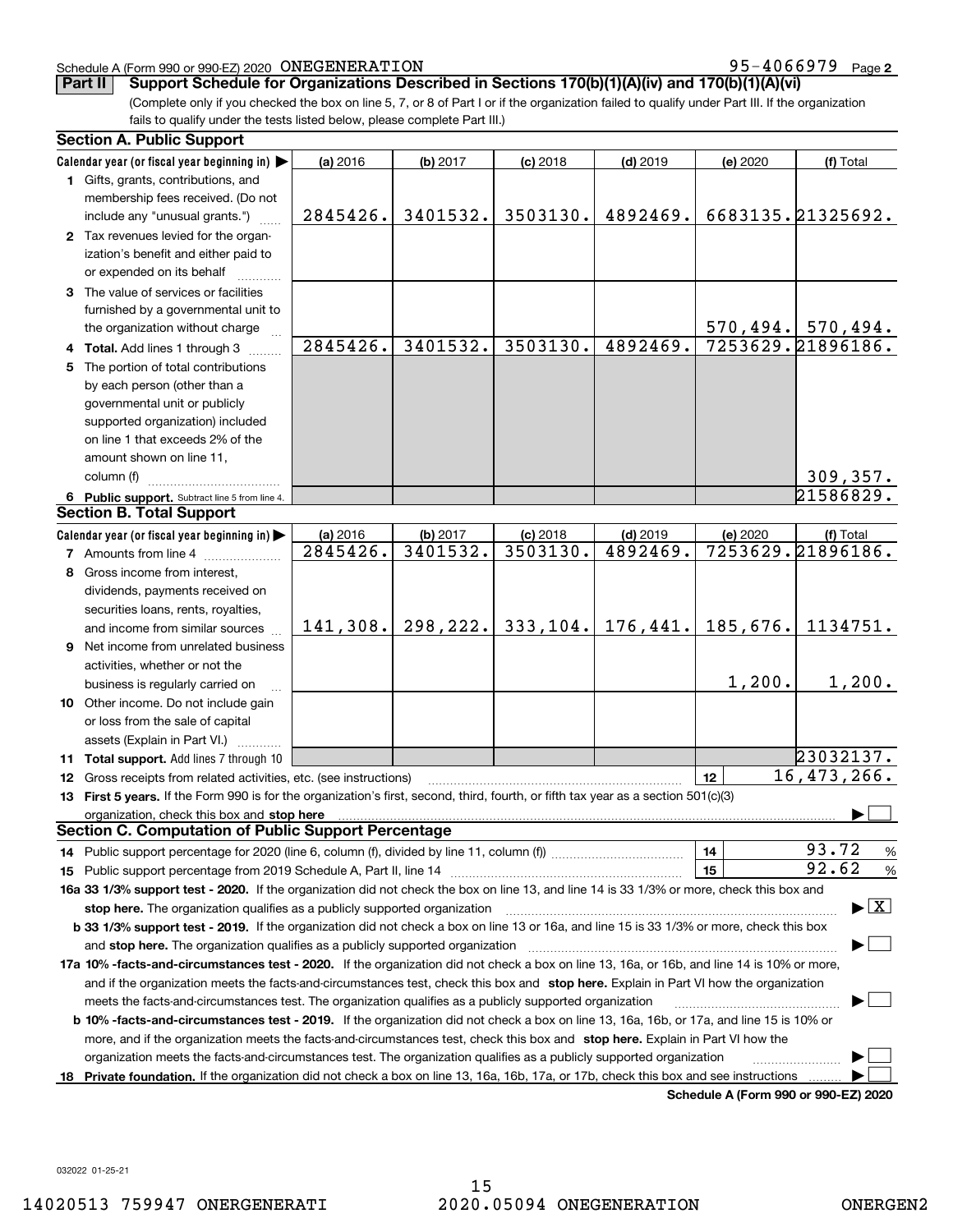|  | Schedule A (Form 990 or 990-EZ) 2020 $\,$ ONEGENERATION | 95-4066979 | Page 3 |
|--|---------------------------------------------------------|------------|--------|
|  |                                                         |            |        |

## **Part III Support Schedule for Organizations Described in Section 509(a)(2)**

(Complete only if you checked the box on line 10 of Part I or if the organization failed to qualify under Part II. If the organization fails to qualify under the tests listed below, please complete Part II.)

| <b>Section A. Public Support</b>                                                                                                                                                                                                                                                             |          |          |            |            |                 |                                      |
|----------------------------------------------------------------------------------------------------------------------------------------------------------------------------------------------------------------------------------------------------------------------------------------------|----------|----------|------------|------------|-----------------|--------------------------------------|
| Calendar year (or fiscal year beginning in) $\blacktriangleright$                                                                                                                                                                                                                            | (a) 2016 | (b) 2017 | $(c)$ 2018 | $(d)$ 2019 | <b>(e)</b> 2020 | (f) Total                            |
| 1 Gifts, grants, contributions, and                                                                                                                                                                                                                                                          |          |          |            |            |                 |                                      |
| membership fees received. (Do not                                                                                                                                                                                                                                                            |          |          |            |            |                 |                                      |
| include any "unusual grants.")                                                                                                                                                                                                                                                               |          |          |            |            |                 |                                      |
| <b>2</b> Gross receipts from admissions,<br>merchandise sold or services per-<br>formed, or facilities furnished in<br>any activity that is related to the<br>organization's tax-exempt purpose                                                                                              |          |          |            |            |                 |                                      |
| 3 Gross receipts from activities that<br>are not an unrelated trade or bus-<br>iness under section 513                                                                                                                                                                                       |          |          |            |            |                 |                                      |
| 4 Tax revenues levied for the organ-<br>ization's benefit and either paid to<br>or expended on its behalf                                                                                                                                                                                    |          |          |            |            |                 |                                      |
| 5 The value of services or facilities<br>furnished by a governmental unit to<br>the organization without charge                                                                                                                                                                              |          |          |            |            |                 |                                      |
| <b>6 Total.</b> Add lines 1 through 5                                                                                                                                                                                                                                                        |          |          |            |            |                 |                                      |
| 7a Amounts included on lines 1, 2, and<br>3 received from disqualified persons                                                                                                                                                                                                               |          |          |            |            |                 |                                      |
| <b>b</b> Amounts included on lines 2 and 3 received<br>from other than disqualified persons that<br>exceed the greater of \$5,000 or 1% of the<br>amount on line 13 for the year                                                                                                             |          |          |            |            |                 |                                      |
| c Add lines 7a and 7b                                                                                                                                                                                                                                                                        |          |          |            |            |                 |                                      |
| 8 Public support. (Subtract line 7c from line 6.)<br><b>Section B. Total Support</b>                                                                                                                                                                                                         |          |          |            |            |                 |                                      |
| Calendar year (or fiscal year beginning in) $\blacktriangleright$                                                                                                                                                                                                                            | (a) 2016 | (b) 2017 | $(c)$ 2018 | $(d)$ 2019 | (e) 2020        | (f) Total                            |
| 9 Amounts from line 6                                                                                                                                                                                                                                                                        |          |          |            |            |                 |                                      |
| <b>10a</b> Gross income from interest,<br>dividends, payments received on<br>securities loans, rents, royalties,<br>and income from similar sources                                                                                                                                          |          |          |            |            |                 |                                      |
| <b>b</b> Unrelated business taxable income<br>(less section 511 taxes) from businesses<br>acquired after June 30, 1975                                                                                                                                                                       |          |          |            |            |                 |                                      |
| c Add lines 10a and 10b                                                                                                                                                                                                                                                                      |          |          |            |            |                 |                                      |
| 11 Net income from unrelated business<br>activities not included in line 10b,<br>whether or not the business is<br>regularly carried on                                                                                                                                                      |          |          |            |            |                 |                                      |
| <b>12</b> Other income. Do not include gain<br>or loss from the sale of capital<br>assets (Explain in Part VI.)                                                                                                                                                                              |          |          |            |            |                 |                                      |
| <b>13</b> Total support. (Add lines 9, 10c, 11, and 12.)                                                                                                                                                                                                                                     |          |          |            |            |                 |                                      |
| 14 First 5 years. If the Form 990 is for the organization's first, second, third, fourth, or fifth tax year as a section 501(c)(3) organization,                                                                                                                                             |          |          |            |            |                 |                                      |
| check this box and stop here contain and contain and contain and stop here contains and stop here contained and stop here contained and stop here contained and stop here contained and stop here contains and stop here conta<br><b>Section C. Computation of Public Support Percentage</b> |          |          |            |            |                 |                                      |
| 15 Public support percentage for 2020 (line 8, column (f), divided by line 13, column (f))                                                                                                                                                                                                   |          |          |            |            | 15              |                                      |
| 16 Public support percentage from 2019 Schedule A, Part III, line 15                                                                                                                                                                                                                         |          |          |            |            | 16              | %<br>%                               |
| <b>Section D. Computation of Investment Income Percentage</b>                                                                                                                                                                                                                                |          |          |            |            |                 |                                      |
|                                                                                                                                                                                                                                                                                              |          |          |            |            | 17              | %                                    |
| 18 Investment income percentage from 2019 Schedule A, Part III, line 17                                                                                                                                                                                                                      |          |          |            |            | 18              | %                                    |
| 19a 33 1/3% support tests - 2020. If the organization did not check the box on line 14, and line 15 is more than 33 1/3%, and line 17 is not                                                                                                                                                 |          |          |            |            |                 |                                      |
| more than 33 1/3%, check this box and stop here. The organization qualifies as a publicly supported organization                                                                                                                                                                             |          |          |            |            |                 | $\sim$                               |
| b 33 1/3% support tests - 2019. If the organization did not check a box on line 14 or line 19a, and line 16 is more than 33 1/3%, and                                                                                                                                                        |          |          |            |            |                 |                                      |
| line 18 is not more than 33 1/3%, check this box and stop here. The organization qualifies as a publicly supported organization                                                                                                                                                              |          |          |            |            |                 |                                      |
| 20 Private foundation. If the organization did not check a box on line 14, 19a, or 19b, check this box and see instructions                                                                                                                                                                  |          |          |            |            |                 |                                      |
| 032023 01-25-21                                                                                                                                                                                                                                                                              |          |          |            |            |                 | Schedule A (Form 990 or 990-EZ) 2020 |
|                                                                                                                                                                                                                                                                                              |          | 16       |            |            |                 |                                      |

## 14020513 759947 ONERGENERATI 2020.05094 ONEGENERATION ONERGEN2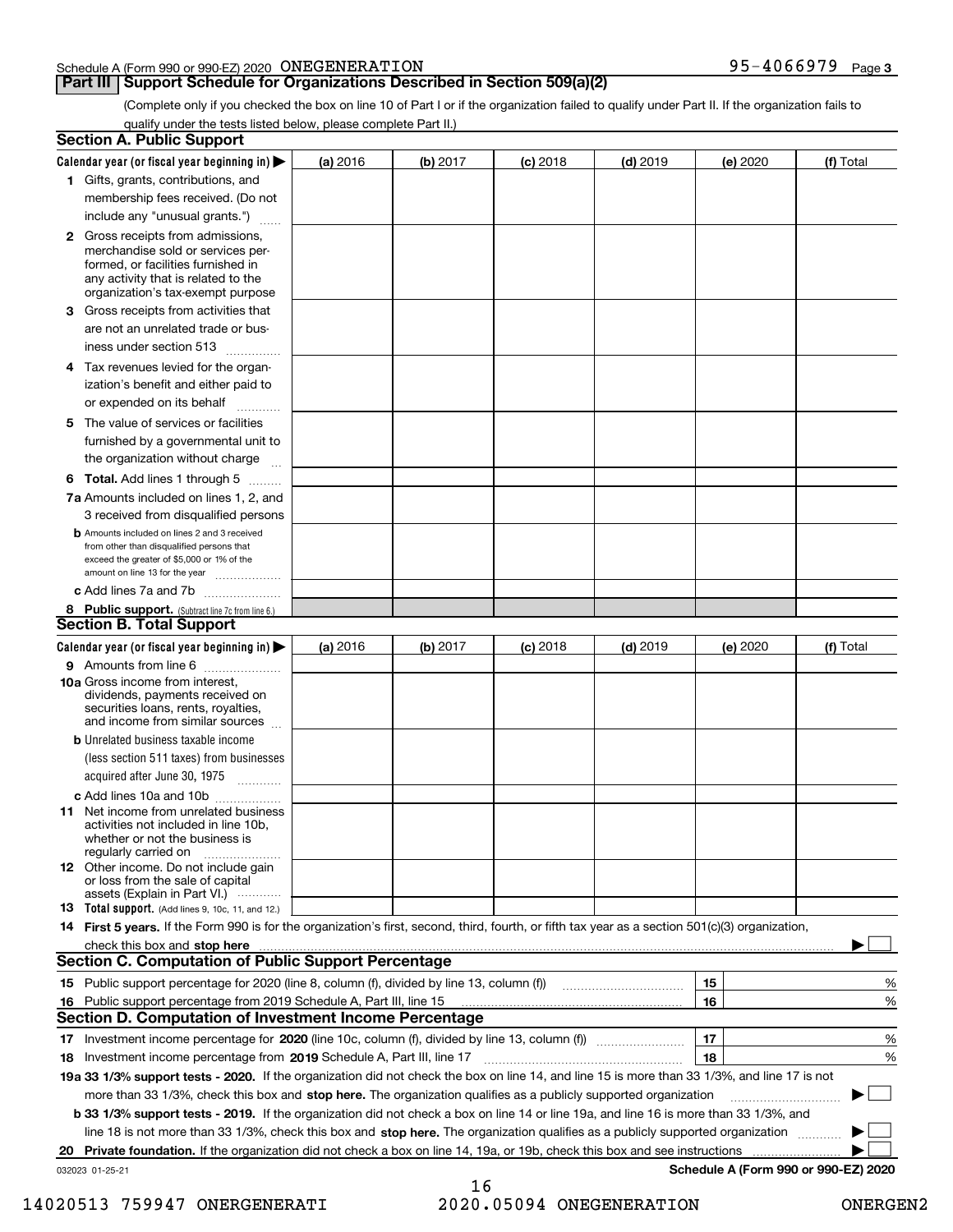**1**

**2**

**YesNo**

# **Part IV Supporting Organizations**

(Complete only if you checked a box in line 12 on Part I. If you checked box 12a, Part I, complete Sections A and B. If you checked box 12b, Part I, complete Sections A and C. If you checked box 12c, Part I, complete Sections A, D, and E. If you checked box 12d, Part I, complete Sections A and D, and complete Part V.)

## **Section A. All Supporting Organizations**

- **1** Are all of the organization's supported organizations listed by name in the organization's governing documents? If "No," describe in **Part VI** how the supported organizations are designated. If designated by *class or purpose, describe the designation. If historic and continuing relationship, explain.*
- **2** Did the organization have any supported organization that does not have an IRS determination of status under section 509(a)(1) or (2)? If "Yes," explain in Part VI how the organization determined that the supported *organization was described in section 509(a)(1) or (2).*
- **3a** Did the organization have a supported organization described in section 501(c)(4), (5), or (6)? If "Yes," answer *lines 3b and 3c below.*
- **b** Did the organization confirm that each supported organization qualified under section 501(c)(4), (5), or (6) and satisfied the public support tests under section 509(a)(2)? If "Yes," describe in **Part VI** when and how the *organization made the determination.*
- **c**Did the organization ensure that all support to such organizations was used exclusively for section 170(c)(2)(B) purposes? If "Yes," explain in **Part VI** what controls the organization put in place to ensure such use.
- **4a***If* Was any supported organization not organized in the United States ("foreign supported organization")? *"Yes," and if you checked box 12a or 12b in Part I, answer lines 4b and 4c below.*
- **b** Did the organization have ultimate control and discretion in deciding whether to make grants to the foreign supported organization? If "Yes," describe in **Part VI** how the organization had such control and discretion *despite being controlled or supervised by or in connection with its supported organizations.*
- **c** Did the organization support any foreign supported organization that does not have an IRS determination under sections 501(c)(3) and 509(a)(1) or (2)? If "Yes," explain in **Part VI** what controls the organization used *to ensure that all support to the foreign supported organization was used exclusively for section 170(c)(2)(B) purposes.*
- **5a** Did the organization add, substitute, or remove any supported organizations during the tax year? If "Yes," answer lines 5b and 5c below (if applicable). Also, provide detail in **Part VI,** including (i) the names and EIN *numbers of the supported organizations added, substituted, or removed; (ii) the reasons for each such action; (iii) the authority under the organization's organizing document authorizing such action; and (iv) how the action was accomplished (such as by amendment to the organizing document).*
- **b** Type I or Type II only. Was any added or substituted supported organization part of a class already designated in the organization's organizing document?
- **cSubstitutions only.**  Was the substitution the result of an event beyond the organization's control?
- **6** Did the organization provide support (whether in the form of grants or the provision of services or facilities) to **Part VI.** *If "Yes," provide detail in* support or benefit one or more of the filing organization's supported organizations? anyone other than (i) its supported organizations, (ii) individuals that are part of the charitable class benefited by one or more of its supported organizations, or (iii) other supporting organizations that also
- **7**Did the organization provide a grant, loan, compensation, or other similar payment to a substantial contributor *If "Yes," complete Part I of Schedule L (Form 990 or 990-EZ).* regard to a substantial contributor? (as defined in section 4958(c)(3)(C)), a family member of a substantial contributor, or a 35% controlled entity with
- **8** Did the organization make a loan to a disqualified person (as defined in section 4958) not described in line 7? *If "Yes," complete Part I of Schedule L (Form 990 or 990-EZ).*
- **9a** Was the organization controlled directly or indirectly at any time during the tax year by one or more in section 509(a)(1) or (2))? If "Yes," *provide detail in* <code>Part VI.</code> disqualified persons, as defined in section 4946 (other than foundation managers and organizations described
- **b** Did one or more disqualified persons (as defined in line 9a) hold a controlling interest in any entity in which the supporting organization had an interest? If "Yes," provide detail in P**art VI**.
- **c**Did a disqualified person (as defined in line 9a) have an ownership interest in, or derive any personal benefit from, assets in which the supporting organization also had an interest? If "Yes," provide detail in P**art VI.**
- **10a** Was the organization subject to the excess business holdings rules of section 4943 because of section supporting organizations)? If "Yes," answer line 10b below. 4943(f) (regarding certain Type II supporting organizations, and all Type III non-functionally integrated
- **b** Did the organization have any excess business holdings in the tax year? (Use Schedule C, Form 4720, to *determine whether the organization had excess business holdings.)*

032024 01-25-21

17 14020513 759947 ONERGENERATI 2020.05094 ONEGENERATION ONERGEN2

**3a3b3c4a4b4c5a 5b5c6789a 9b9c10a10bSchedule A (Form 990 or 990-EZ) 2020**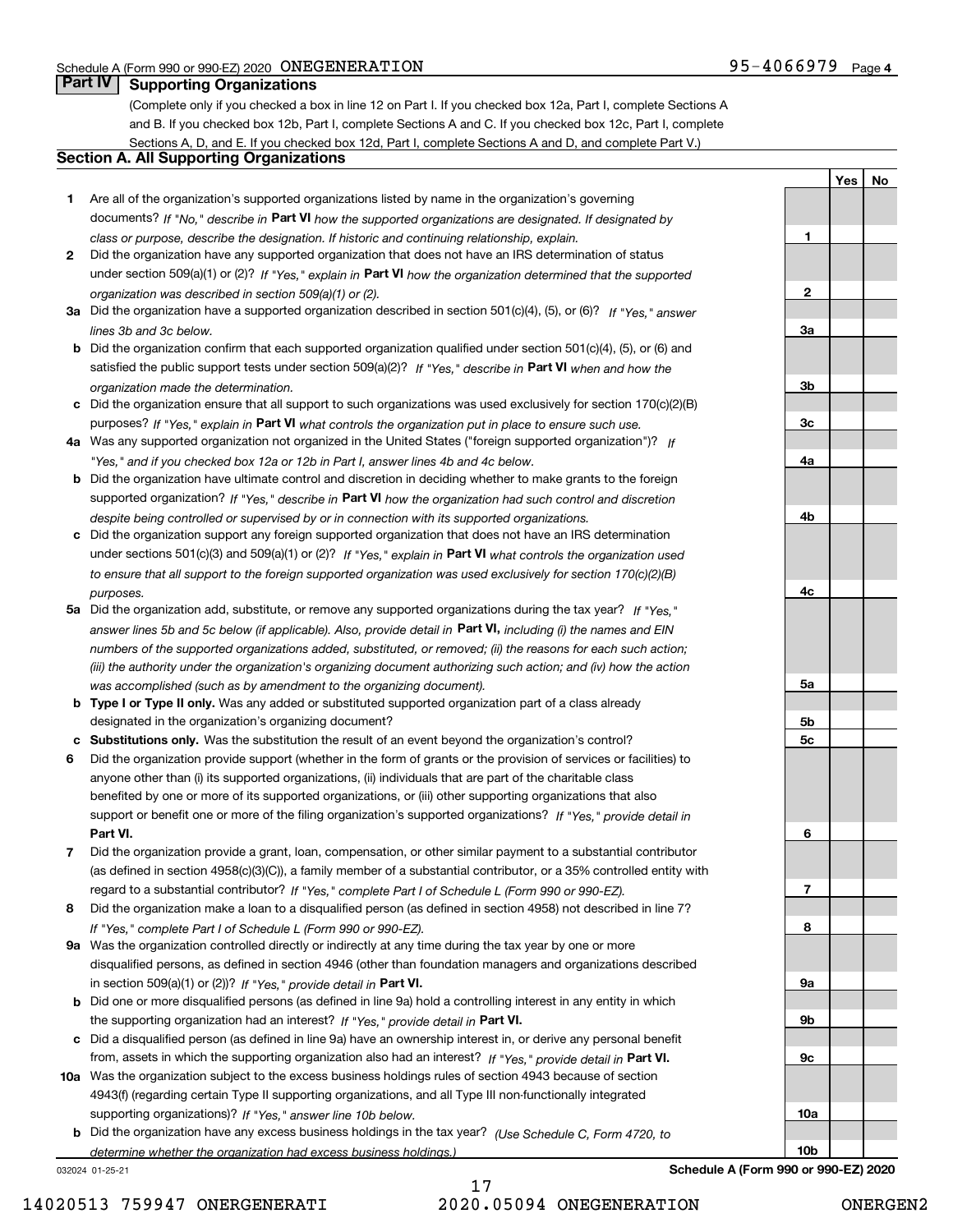|    |                                                                                                                                                                                                                                                            |                | Yes | No |
|----|------------------------------------------------------------------------------------------------------------------------------------------------------------------------------------------------------------------------------------------------------------|----------------|-----|----|
| 11 | Has the organization accepted a gift or contribution from any of the following persons?                                                                                                                                                                    |                |     |    |
|    | a A person who directly or indirectly controls, either alone or together with persons described in lines 11b and                                                                                                                                           |                |     |    |
|    | 11c below, the governing body of a supported organization?                                                                                                                                                                                                 | 11a            |     |    |
|    | <b>b</b> A family member of a person described in line 11a above?                                                                                                                                                                                          | 11b            |     |    |
|    | c A 35% controlled entity of a person described in line 11a or 11b above? If "Yes" to line 11a, 11b, or 11c, provide                                                                                                                                       |                |     |    |
|    | detail in Part VI.                                                                                                                                                                                                                                         | 11c            |     |    |
|    | <b>Section B. Type I Supporting Organizations</b>                                                                                                                                                                                                          |                |     |    |
|    |                                                                                                                                                                                                                                                            |                | Yes | No |
| 1  | Did the governing body, members of the governing body, officers acting in their official capacity, or membership of one or                                                                                                                                 |                |     |    |
|    | more supported organizations have the power to regularly appoint or elect at least a majority of the organization's officers,                                                                                                                              |                |     |    |
|    | directors, or trustees at all times during the tax year? If "No," describe in Part VI how the supported organization(s)                                                                                                                                    |                |     |    |
|    | effectively operated, supervised, or controlled the organization's activities. If the organization had more than one supported<br>organization, describe how the powers to appoint and/or remove officers, directors, or trustees were allocated among the |                |     |    |
|    | supported organizations and what conditions or restrictions, if any, applied to such powers during the tax year.                                                                                                                                           | 1              |     |    |
| 2  | Did the organization operate for the benefit of any supported organization other than the supported                                                                                                                                                        |                |     |    |
|    | organization(s) that operated, supervised, or controlled the supporting organization? If "Yes," explain in                                                                                                                                                 |                |     |    |
|    | Part VI how providing such benefit carried out the purposes of the supported organization(s) that operated,                                                                                                                                                |                |     |    |
|    | supervised, or controlled the supporting organization.                                                                                                                                                                                                     | $\mathbf{2}$   |     |    |
|    | <b>Section C. Type II Supporting Organizations</b>                                                                                                                                                                                                         |                |     |    |
|    |                                                                                                                                                                                                                                                            |                | Yes | No |
| 1  | Were a majority of the organization's directors or trustees during the tax year also a majority of the directors                                                                                                                                           |                |     |    |
|    | or trustees of each of the organization's supported organization(s)? If "No," describe in Part VI how control                                                                                                                                              |                |     |    |
|    | or management of the supporting organization was vested in the same persons that controlled or managed                                                                                                                                                     |                |     |    |
|    | the supported organization(s).                                                                                                                                                                                                                             | 1              |     |    |
|    | <b>Section D. All Type III Supporting Organizations</b>                                                                                                                                                                                                    |                |     |    |
|    |                                                                                                                                                                                                                                                            |                | Yes | No |
| 1  | Did the organization provide to each of its supported organizations, by the last day of the fifth month of the                                                                                                                                             |                |     |    |
|    | organization's tax year, (i) a written notice describing the type and amount of support provided during the prior tax                                                                                                                                      |                |     |    |
|    | year, (ii) a copy of the Form 990 that was most recently filed as of the date of notification, and (iii) copies of the                                                                                                                                     |                |     |    |
|    | organization's governing documents in effect on the date of notification, to the extent not previously provided?                                                                                                                                           | 1              |     |    |
| 2  | Were any of the organization's officers, directors, or trustees either (i) appointed or elected by the supported                                                                                                                                           |                |     |    |
|    | organization(s) or (ii) serving on the governing body of a supported organization? If "No," explain in Part VI how                                                                                                                                         |                |     |    |
|    | the organization maintained a close and continuous working relationship with the supported organization(s).                                                                                                                                                | $\mathbf{2}$   |     |    |
| 3  | By reason of the relationship described in line 2, above, did the organization's supported organizations have a                                                                                                                                            |                |     |    |
|    | significant voice in the organization's investment policies and in directing the use of the organization's                                                                                                                                                 |                |     |    |
|    | income or assets at all times during the tax year? If "Yes," describe in Part VI the role the organization's                                                                                                                                               |                |     |    |
|    | supported organizations played in this regard.                                                                                                                                                                                                             | 3              |     |    |
|    | Section E. Type III Functionally Integrated Supporting Organizations                                                                                                                                                                                       |                |     |    |
| 1  | Check the box next to the method that the organization used to satisfy the Integral Part Test during the year (see instructions).                                                                                                                          |                |     |    |
| a  | The organization satisfied the Activities Test. Complete line 2 below.                                                                                                                                                                                     |                |     |    |
| b  | The organization is the parent of each of its supported organizations. Complete line 3 below.                                                                                                                                                              |                |     |    |
| c  | The organization supported a governmental entity. Describe in Part VI how you supported a governmental entity (see instructions).                                                                                                                          |                |     |    |
| 2  | Activities Test. Answer lines 2a and 2b below.                                                                                                                                                                                                             |                | Yes | No |
| а  | Did substantially all of the organization's activities during the tax year directly further the exempt purposes of                                                                                                                                         |                |     |    |
|    | the supported organization(s) to which the organization was responsive? If "Yes," then in Part VI identify                                                                                                                                                 |                |     |    |
|    | those supported organizations and explain how these activities directly furthered their exempt purposes,                                                                                                                                                   |                |     |    |
|    | how the organization was responsive to those supported organizations, and how the organization determined                                                                                                                                                  |                |     |    |
|    | that these activities constituted substantially all of its activities.                                                                                                                                                                                     | 2a             |     |    |
| b  | Did the activities described in line 2a, above, constitute activities that, but for the organization's involvement,                                                                                                                                        |                |     |    |
|    | one or more of the organization's supported organization(s) would have been engaged in? If "Yes," explain in                                                                                                                                               |                |     |    |
|    | Part VI the reasons for the organization's position that its supported organization(s) would have engaged in                                                                                                                                               |                |     |    |
|    | these activities but for the organization's involvement.                                                                                                                                                                                                   | 2 <sub>b</sub> |     |    |
| з  | Parent of Supported Organizations. Answer lines 3a and 3b below.                                                                                                                                                                                           |                |     |    |
| а  | Did the organization have the power to regularly appoint or elect a majority of the officers, directors, or                                                                                                                                                |                |     |    |
|    | trustees of each of the supported organizations? If "Yes" or "No" provide details in Part VI.                                                                                                                                                              | 3a             |     |    |

trustees of each of the supported organizations? If "Yes" or "No" provide details in **Part VI.** 

**b** Did the organization exercise a substantial degree of direction over the policies, programs, and activities of each of its supported organizations? If "Yes," describe in Part VI the role played by the organization in this regard.

032025 01-25-21

**Schedule A (Form 990 or 990-EZ) 2020**

**3b**

18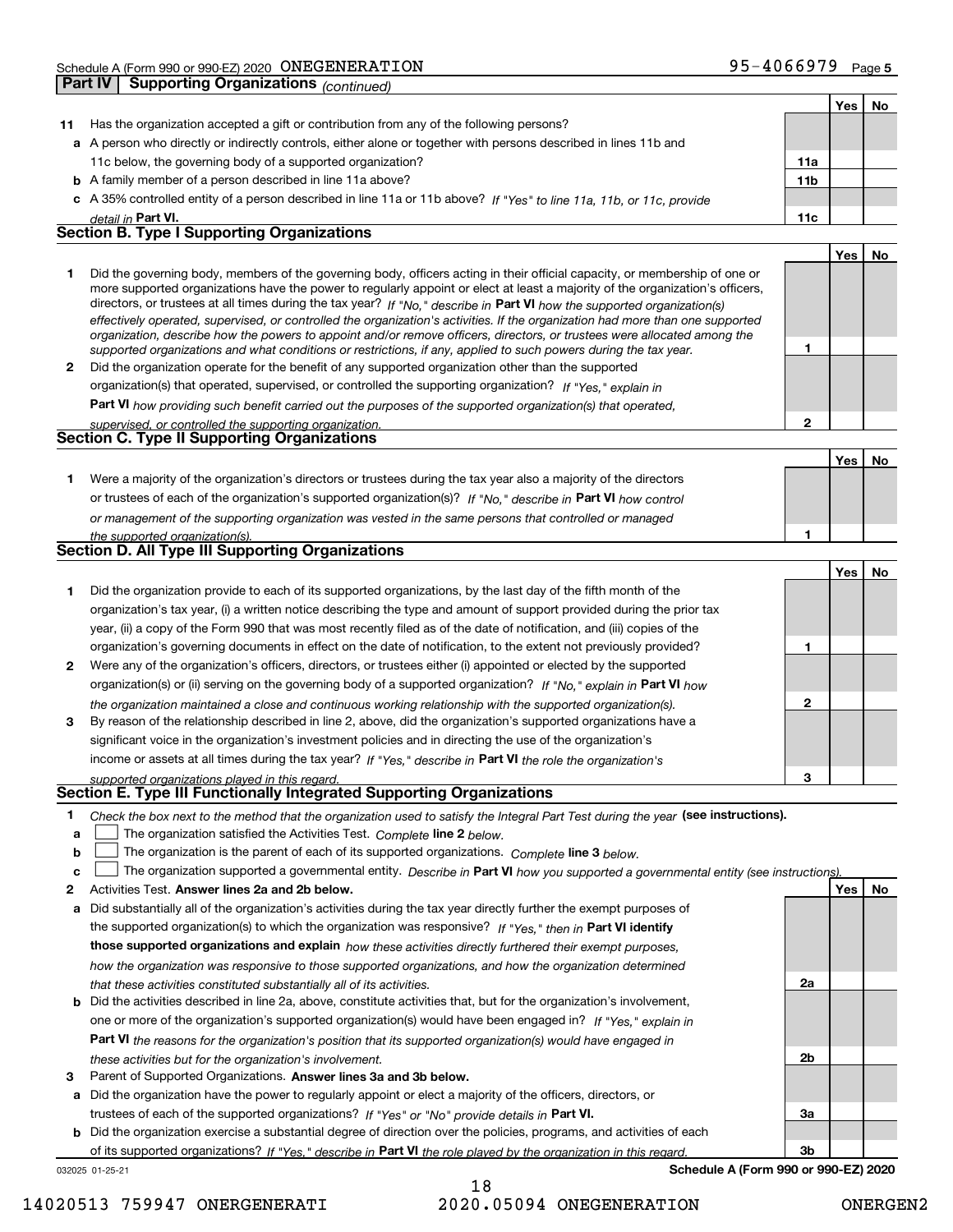| <b>Part V</b> Type III Non-Functionally Integrated 509(a)(3) Supporting Organizations |                              |  |
|---------------------------------------------------------------------------------------|------------------------------|--|
| Schedule A (Form 990 or 990-EZ) 2020 ONEGENERATION                                    | 95-4066979 <sub>Раде б</sub> |  |

**1**

**Part VI** Check here if the organization satisfied the Integral Part Test as a qualifying trust on Nov. 20, 1970 ( explain in Part **VI**). See instructions. All other Type III non-functionally integrated supporting organizations must complete Sections A through E. ×.

|              | Section A - Adjusted Net Income                                             |                | (A) Prior Year | (B) Current Year<br>(optional) |
|--------------|-----------------------------------------------------------------------------|----------------|----------------|--------------------------------|
| 1.           | Net short-term capital gain                                                 | 1              |                |                                |
| $\mathbf{2}$ | Recoveries of prior-year distributions                                      | $\overline{2}$ |                |                                |
| З            | Other gross income (see instructions)                                       | 3              |                |                                |
| 4            | Add lines 1 through 3.                                                      | 4              |                |                                |
| 5            | Depreciation and depletion                                                  | 5              |                |                                |
| 6            | Portion of operating expenses paid or incurred for production or            |                |                |                                |
|              | collection of gross income or for management, conservation, or              |                |                |                                |
|              | maintenance of property held for production of income (see instructions)    | 6              |                |                                |
| 7            | Other expenses (see instructions)                                           | $\overline{7}$ |                |                                |
| 8            | Adjusted Net Income (subtract lines 5, 6, and 7 from line 4)                | 8              |                |                                |
|              | <b>Section B - Minimum Asset Amount</b>                                     |                | (A) Prior Year | (B) Current Year<br>(optional) |
| 1            | Aggregate fair market value of all non-exempt-use assets (see               |                |                |                                |
|              | instructions for short tax year or assets held for part of year):           |                |                |                                |
|              | <b>a</b> Average monthly value of securities                                | 1a             |                |                                |
|              | <b>b</b> Average monthly cash balances                                      | 1b             |                |                                |
|              | c Fair market value of other non-exempt-use assets                          | 1c             |                |                                |
|              | d Total (add lines 1a, 1b, and 1c)                                          | 1d             |                |                                |
|              | e Discount claimed for blockage or other factors                            |                |                |                                |
|              | (explain in detail in Part VI):                                             |                |                |                                |
| 2            | Acquisition indebtedness applicable to non-exempt-use assets                | $\mathbf{2}$   |                |                                |
| 3            | Subtract line 2 from line 1d.                                               | 3              |                |                                |
| 4            | Cash deemed held for exempt use. Enter 0.015 of line 3 (for greater amount, |                |                |                                |
|              | see instructions).                                                          | 4              |                |                                |
| 5            | Net value of non-exempt-use assets (subtract line 4 from line 3)            | 5              |                |                                |
| 6            | Multiply line 5 by 0.035.                                                   | 6              |                |                                |
| 7            | Recoveries of prior-year distributions                                      | $\overline{7}$ |                |                                |
| 8            | <b>Minimum Asset Amount</b> (add line 7 to line 6)                          | 8              |                |                                |
|              | <b>Section C - Distributable Amount</b>                                     |                |                | <b>Current Year</b>            |
| 1            | Adjusted net income for prior year (from Section A, line 8, column A)       | 1              |                |                                |
| $\mathbf{2}$ | Enter 0.85 of line 1.                                                       | $\overline{2}$ |                |                                |
| 3            | Minimum asset amount for prior year (from Section B, line 8, column A)      | 3              |                |                                |
| 4            | Enter greater of line 2 or line 3.                                          | 4              |                |                                |
| 5            | Income tax imposed in prior year                                            | 5              |                |                                |
| 6            | <b>Distributable Amount.</b> Subtract line 5 from line 4, unless subject to |                |                |                                |
|              | emergency temporary reduction (see instructions).                           | 6              |                |                                |
|              |                                                                             |                |                |                                |

**7**Check here if the current year is the organization's first as a non-functionally integrated Type III supporting organization (see instructions).

**Schedule A (Form 990 or 990-EZ) 2020**

032026 01-25-21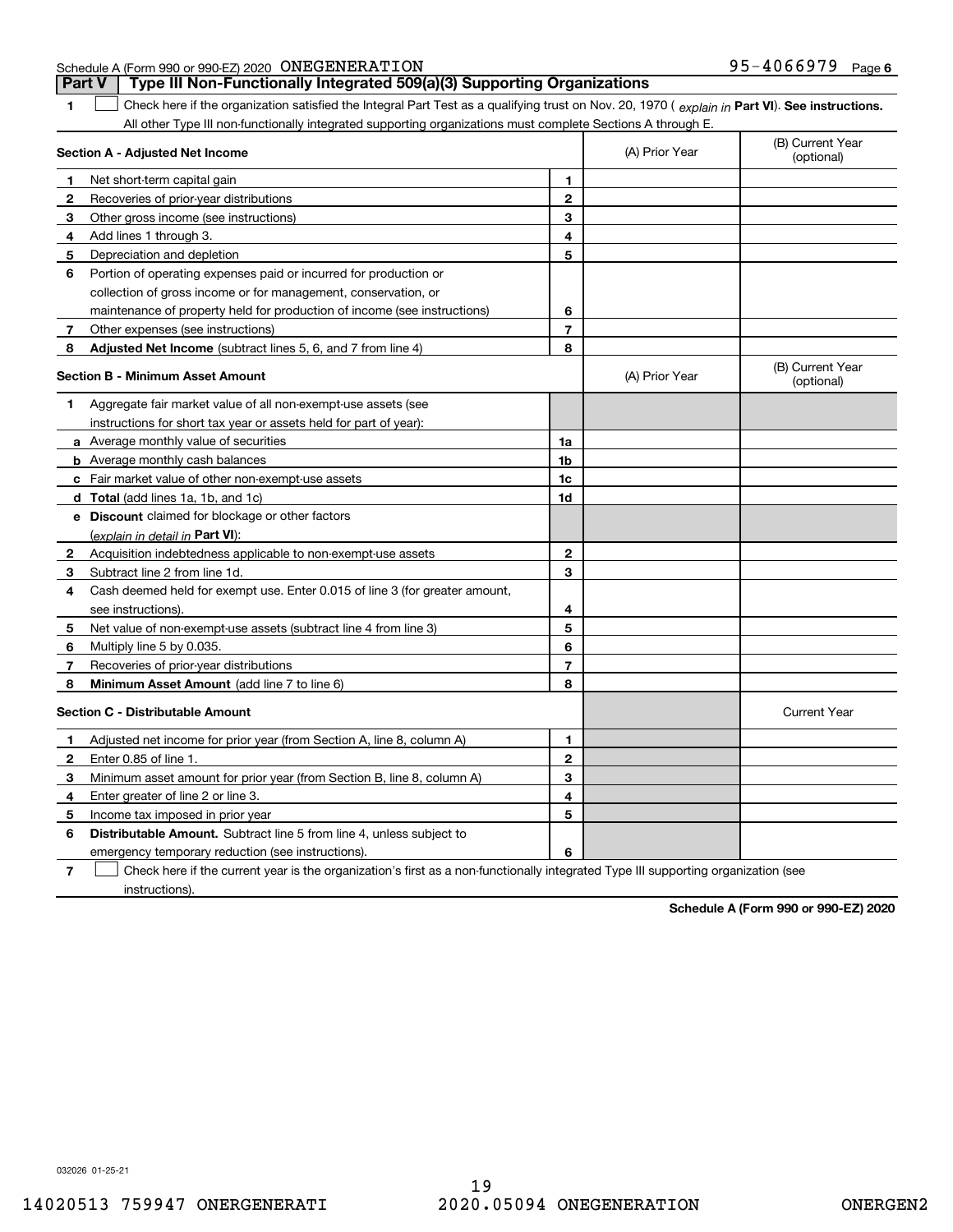Schedule A (Form 990 or 990-EZ) 2020 Page ONEGENERATION 95-4066979

|    | Type III Non-Functionally Integrated 509(a)(3) Supporting Organizations<br><b>Part V</b><br>(continued) |                             |                                       |    |                                         |  |  |
|----|---------------------------------------------------------------------------------------------------------|-----------------------------|---------------------------------------|----|-----------------------------------------|--|--|
|    | <b>Section D - Distributions</b>                                                                        |                             |                                       |    | <b>Current Year</b>                     |  |  |
| 1  | Amounts paid to supported organizations to accomplish exempt purposes                                   |                             |                                       | 1  |                                         |  |  |
| 2  | Amounts paid to perform activity that directly furthers exempt purposes of supported                    |                             |                                       |    |                                         |  |  |
|    | organizations, in excess of income from activity                                                        |                             |                                       | 2  |                                         |  |  |
| 3  | Administrative expenses paid to accomplish exempt purposes of supported organizations                   |                             |                                       | 3  |                                         |  |  |
| 4  | Amounts paid to acquire exempt-use assets                                                               |                             |                                       | 4  |                                         |  |  |
| 5  | Qualified set-aside amounts (prior IRS approval required - provide details in Part VI)                  |                             |                                       | 5  |                                         |  |  |
| 6  | Other distributions (describe in Part VI). See instructions.                                            |                             |                                       | 6  |                                         |  |  |
| 7  | Total annual distributions. Add lines 1 through 6.                                                      |                             |                                       | 7  |                                         |  |  |
| 8  | Distributions to attentive supported organizations to which the organization is responsive              |                             |                                       |    |                                         |  |  |
|    | (provide details in Part VI). See instructions.                                                         |                             |                                       | 8  |                                         |  |  |
| 9  | Distributable amount for 2020 from Section C, line 6                                                    |                             |                                       | 9  |                                         |  |  |
| 10 | Line 8 amount divided by line 9 amount                                                                  |                             |                                       | 10 |                                         |  |  |
|    |                                                                                                         | (i)                         | (ii)                                  |    | (iii)                                   |  |  |
|    | <b>Section E - Distribution Allocations</b> (see instructions)                                          | <b>Excess Distributions</b> | <b>Underdistributions</b><br>Pre-2020 |    | <b>Distributable</b><br>Amount for 2020 |  |  |
| 1  | Distributable amount for 2020 from Section C, line 6                                                    |                             |                                       |    |                                         |  |  |
| 2  | Underdistributions, if any, for years prior to 2020 (reason-                                            |                             |                                       |    |                                         |  |  |
|    | able cause required - explain in Part VI). See instructions.                                            |                             |                                       |    |                                         |  |  |
| 3  | Excess distributions carryover, if any, to 2020                                                         |                             |                                       |    |                                         |  |  |
|    | <b>a</b> From 2015                                                                                      |                             |                                       |    |                                         |  |  |
|    | <b>b</b> From 2016                                                                                      |                             |                                       |    |                                         |  |  |
|    | c From 2017                                                                                             |                             |                                       |    |                                         |  |  |
|    | <b>d</b> From 2018                                                                                      |                             |                                       |    |                                         |  |  |
|    | e From 2019                                                                                             |                             |                                       |    |                                         |  |  |
|    | f Total of lines 3a through 3e                                                                          |                             |                                       |    |                                         |  |  |
|    | g Applied to underdistributions of prior years                                                          |                             |                                       |    |                                         |  |  |
|    | <b>h</b> Applied to 2020 distributable amount                                                           |                             |                                       |    |                                         |  |  |
|    | Carryover from 2015 not applied (see instructions)                                                      |                             |                                       |    |                                         |  |  |
|    | Remainder. Subtract lines 3g, 3h, and 3i from line 3f.                                                  |                             |                                       |    |                                         |  |  |
| 4  | Distributions for 2020 from Section D,                                                                  |                             |                                       |    |                                         |  |  |
|    | line $7:$                                                                                               |                             |                                       |    |                                         |  |  |
|    | a Applied to underdistributions of prior years                                                          |                             |                                       |    |                                         |  |  |
|    | <b>b</b> Applied to 2020 distributable amount                                                           |                             |                                       |    |                                         |  |  |
|    | c Remainder. Subtract lines 4a and 4b from line 4.                                                      |                             |                                       |    |                                         |  |  |
| 5  | Remaining underdistributions for years prior to 2020, if                                                |                             |                                       |    |                                         |  |  |
|    | any. Subtract lines 3g and 4a from line 2. For result greater                                           |                             |                                       |    |                                         |  |  |
|    | than zero, explain in Part VI. See instructions.                                                        |                             |                                       |    |                                         |  |  |
| 6  | Remaining underdistributions for 2020. Subtract lines 3h                                                |                             |                                       |    |                                         |  |  |
|    | and 4b from line 1. For result greater than zero, explain in                                            |                             |                                       |    |                                         |  |  |
|    | Part VI. See instructions.                                                                              |                             |                                       |    |                                         |  |  |
| 7  | Excess distributions carryover to 2021. Add lines 3j                                                    |                             |                                       |    |                                         |  |  |
|    | and 4c.                                                                                                 |                             |                                       |    |                                         |  |  |
| 8  | Breakdown of line 7:                                                                                    |                             |                                       |    |                                         |  |  |
|    | a Excess from 2016                                                                                      |                             |                                       |    |                                         |  |  |
|    | <b>b</b> Excess from 2017                                                                               |                             |                                       |    |                                         |  |  |
|    | c Excess from 2018                                                                                      |                             |                                       |    |                                         |  |  |
|    | d Excess from 2019                                                                                      |                             |                                       |    |                                         |  |  |
|    | e Excess from 2020                                                                                      |                             |                                       |    |                                         |  |  |

**Schedule A (Form 990 or 990-EZ) 2020**

032027 01-25-21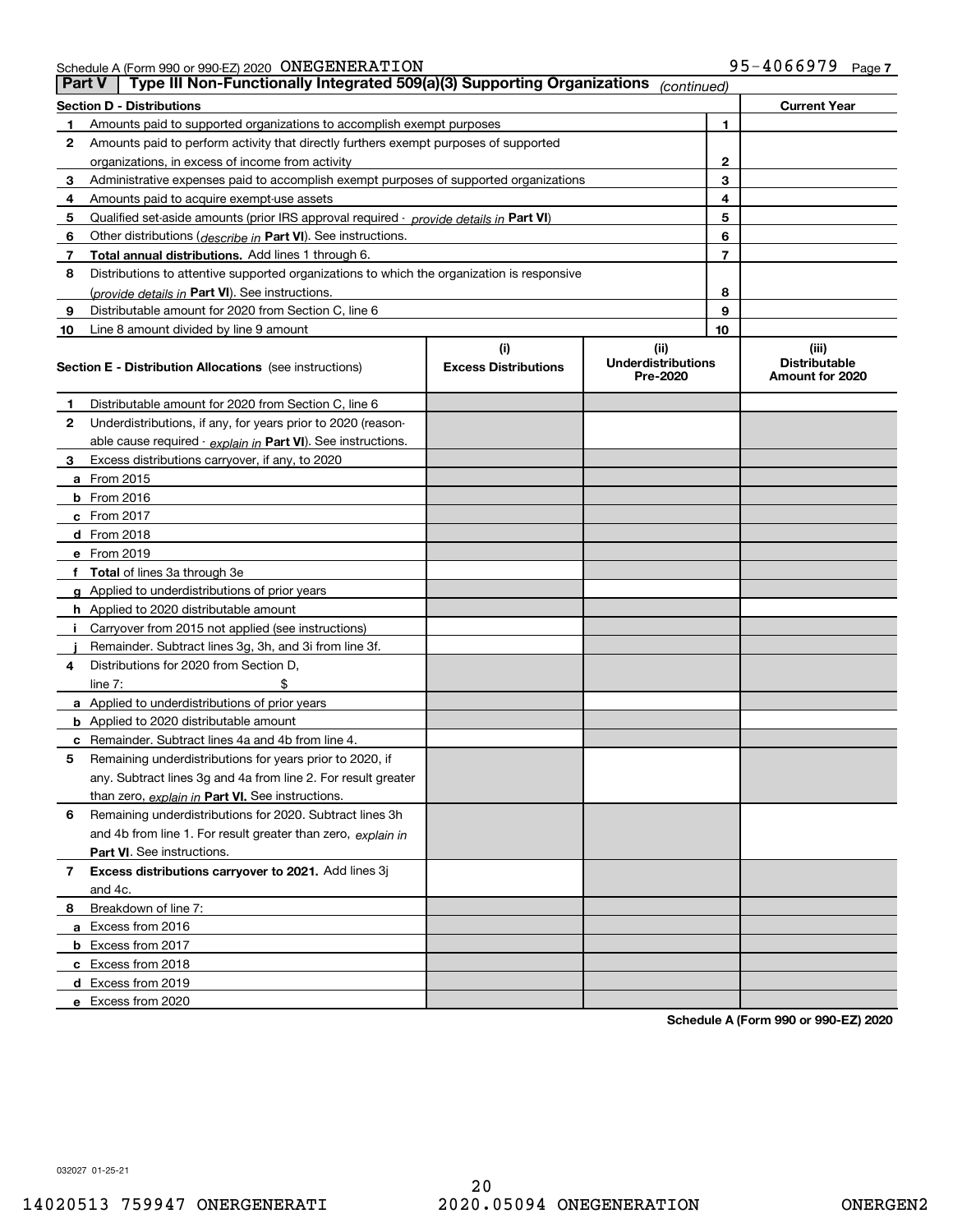#### Schedule A (Form 990 or 990-EZ) 2020 Page ONEGENERATION 95-4066979

| Part VI         | Supplemental Information. Provide the explanations required by Part II, line 10; Part II, line 17a or 17b; Part III, line 12;<br>Part IV, Section A, lines 1, 2, 3b, 3c, 4b, 4c, 5a, 6, 9a, 9b, 9c, 11a, 11b, and 11c; Part IV, Section B, lines 1 and 2; Part IV, Section C,<br>line 1; Part IV, Section D, lines 2 and 3; Part IV, Section E, lines 1c, 2a, 2b, 3a, and 3b; Part V, line 1; Part V, Section B, line 1e; Part V,<br>Section D, lines 5, 6, and 8; and Part V, Section E, lines 2, 5, and 6. Also complete this part for any additional information.<br>(See instructions.) |
|-----------------|---------------------------------------------------------------------------------------------------------------------------------------------------------------------------------------------------------------------------------------------------------------------------------------------------------------------------------------------------------------------------------------------------------------------------------------------------------------------------------------------------------------------------------------------------------------------------------------------|
|                 |                                                                                                                                                                                                                                                                                                                                                                                                                                                                                                                                                                                             |
|                 |                                                                                                                                                                                                                                                                                                                                                                                                                                                                                                                                                                                             |
|                 |                                                                                                                                                                                                                                                                                                                                                                                                                                                                                                                                                                                             |
|                 |                                                                                                                                                                                                                                                                                                                                                                                                                                                                                                                                                                                             |
|                 |                                                                                                                                                                                                                                                                                                                                                                                                                                                                                                                                                                                             |
|                 |                                                                                                                                                                                                                                                                                                                                                                                                                                                                                                                                                                                             |
|                 |                                                                                                                                                                                                                                                                                                                                                                                                                                                                                                                                                                                             |
|                 |                                                                                                                                                                                                                                                                                                                                                                                                                                                                                                                                                                                             |
|                 |                                                                                                                                                                                                                                                                                                                                                                                                                                                                                                                                                                                             |
|                 |                                                                                                                                                                                                                                                                                                                                                                                                                                                                                                                                                                                             |
|                 |                                                                                                                                                                                                                                                                                                                                                                                                                                                                                                                                                                                             |
|                 |                                                                                                                                                                                                                                                                                                                                                                                                                                                                                                                                                                                             |
|                 |                                                                                                                                                                                                                                                                                                                                                                                                                                                                                                                                                                                             |
|                 |                                                                                                                                                                                                                                                                                                                                                                                                                                                                                                                                                                                             |
|                 |                                                                                                                                                                                                                                                                                                                                                                                                                                                                                                                                                                                             |
|                 |                                                                                                                                                                                                                                                                                                                                                                                                                                                                                                                                                                                             |
|                 |                                                                                                                                                                                                                                                                                                                                                                                                                                                                                                                                                                                             |
|                 |                                                                                                                                                                                                                                                                                                                                                                                                                                                                                                                                                                                             |
|                 |                                                                                                                                                                                                                                                                                                                                                                                                                                                                                                                                                                                             |
|                 |                                                                                                                                                                                                                                                                                                                                                                                                                                                                                                                                                                                             |
|                 |                                                                                                                                                                                                                                                                                                                                                                                                                                                                                                                                                                                             |
|                 |                                                                                                                                                                                                                                                                                                                                                                                                                                                                                                                                                                                             |
|                 |                                                                                                                                                                                                                                                                                                                                                                                                                                                                                                                                                                                             |
|                 |                                                                                                                                                                                                                                                                                                                                                                                                                                                                                                                                                                                             |
|                 |                                                                                                                                                                                                                                                                                                                                                                                                                                                                                                                                                                                             |
|                 |                                                                                                                                                                                                                                                                                                                                                                                                                                                                                                                                                                                             |
|                 |                                                                                                                                                                                                                                                                                                                                                                                                                                                                                                                                                                                             |
|                 |                                                                                                                                                                                                                                                                                                                                                                                                                                                                                                                                                                                             |
|                 |                                                                                                                                                                                                                                                                                                                                                                                                                                                                                                                                                                                             |
|                 |                                                                                                                                                                                                                                                                                                                                                                                                                                                                                                                                                                                             |
|                 |                                                                                                                                                                                                                                                                                                                                                                                                                                                                                                                                                                                             |
|                 |                                                                                                                                                                                                                                                                                                                                                                                                                                                                                                                                                                                             |
| 032028 01-25-21 | Schedule A (Form 990 or 990-EZ) 2020<br>21                                                                                                                                                                                                                                                                                                                                                                                                                                                                                                                                                  |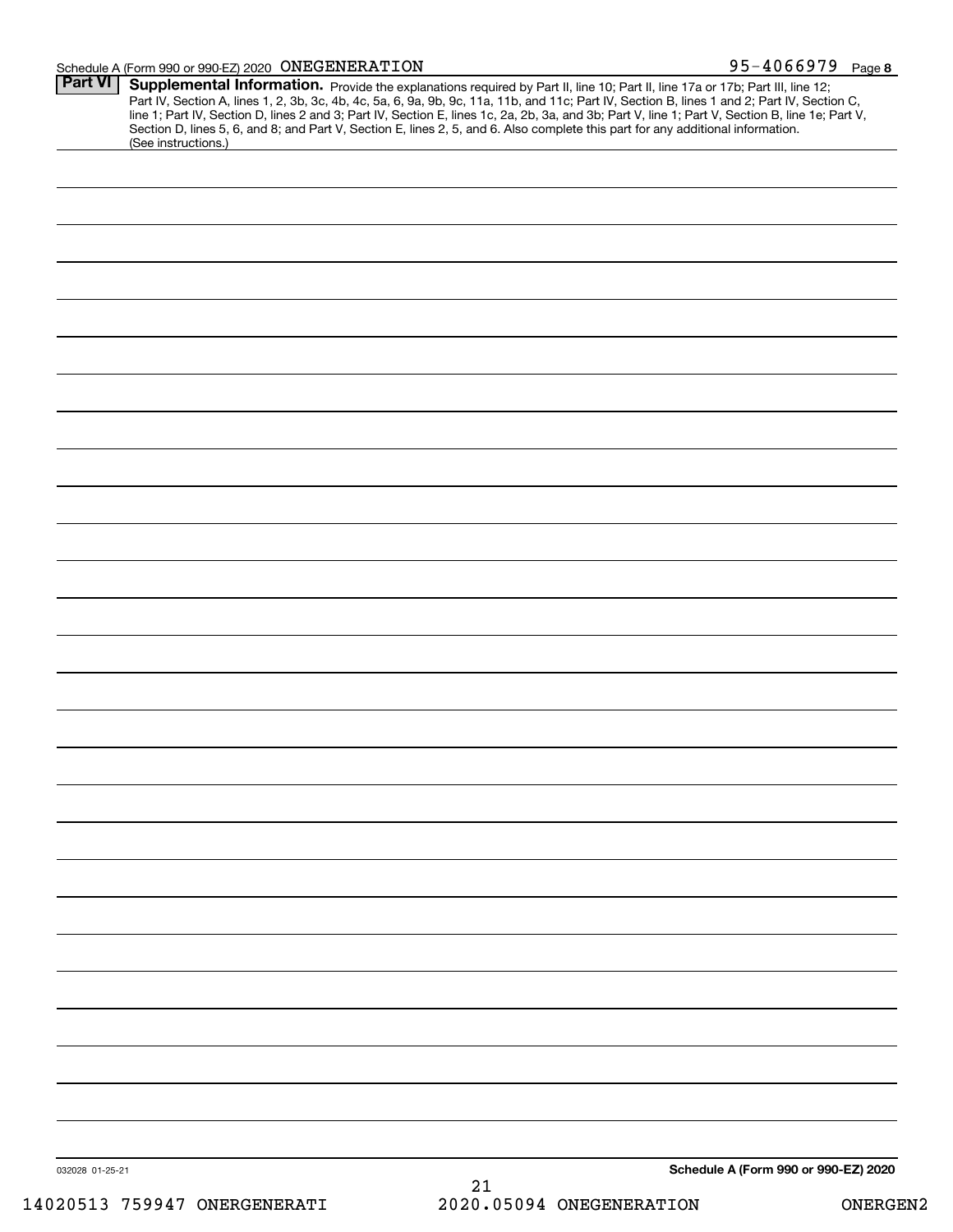Department of the Treasury Internal Revenue Service **(Form 990, 990-EZ, or 990-PF)**

Name of the organization

# **Schedule B Schedule of Contributors**

**| Attach to Form 990, Form 990-EZ, or Form 990-PF. | Go to www.irs.gov/Form990 for the latest information.** OMB No. 1545-0047

**2020**

**Employer identification number**

## ONEGENERATION 95-4066979

| <b>Organization type (check one):</b> |                                                                                    |  |  |  |  |
|---------------------------------------|------------------------------------------------------------------------------------|--|--|--|--|
| Filers of:                            | Section:                                                                           |  |  |  |  |
| Form 990 or 990-EZ                    | $\underline{X}$ 501(c)( 3) (enter number) organization                             |  |  |  |  |
|                                       | $4947(a)(1)$ nonexempt charitable trust <b>not</b> treated as a private foundation |  |  |  |  |
|                                       | 527 political organization                                                         |  |  |  |  |
| Form 990-PF                           | 501(c)(3) exempt private foundation                                                |  |  |  |  |
|                                       | 4947(a)(1) nonexempt charitable trust treated as a private foundation              |  |  |  |  |
|                                       | 501(c)(3) taxable private foundation                                               |  |  |  |  |

Check if your organization is covered by the **General Rule** or a **Special Rule. Note:**  Only a section 501(c)(7), (8), or (10) organization can check boxes for both the General Rule and a Special Rule. See instructions.

### **General Rule**

 $\mathcal{L}^{\text{max}}$ 

For an organization filing Form 990, 990-EZ, or 990-PF that received, during the year, contributions totaling \$5,000 or more (in money or property) from any one contributor. Complete Parts I and II. See instructions for determining a contributor's total contributions.

#### **Special Rules**

any one contributor, during the year, total contributions of the greater of  $\,$  (1) \$5,000; or **(2)** 2% of the amount on (i) Form 990, Part VIII, line 1h;  $\boxed{\textbf{X}}$  For an organization described in section 501(c)(3) filing Form 990 or 990-EZ that met the 33 1/3% support test of the regulations under sections 509(a)(1) and 170(b)(1)(A)(vi), that checked Schedule A (Form 990 or 990-EZ), Part II, line 13, 16a, or 16b, and that received from or (ii) Form 990-EZ, line 1. Complete Parts I and II.

For an organization described in section 501(c)(7), (8), or (10) filing Form 990 or 990-EZ that received from any one contributor, during the year, total contributions of more than \$1,000 exclusively for religious, charitable, scientific, literary, or educational purposes, or for the prevention of cruelty to children or animals. Complete Parts I (entering "N/A" in column (b) instead of the contributor name and address), II, and III.  $\mathcal{L}^{\text{max}}$ 

purpose. Don't complete any of the parts unless the **General Rule** applies to this organization because it received *nonexclusively* year, contributions <sub>exclusively</sub> for religious, charitable, etc., purposes, but no such contributions totaled more than \$1,000. If this box is checked, enter here the total contributions that were received during the year for an  $\;$ exclusively religious, charitable, etc., For an organization described in section 501(c)(7), (8), or (10) filing Form 990 or 990-EZ that received from any one contributor, during the religious, charitable, etc., contributions totaling \$5,000 or more during the year  $\Box$ — $\Box$   $\Box$  $\mathcal{L}^{\text{max}}$ 

**Caution:**  An organization that isn't covered by the General Rule and/or the Special Rules doesn't file Schedule B (Form 990, 990-EZ, or 990-PF),  **must** but it answer "No" on Part IV, line 2, of its Form 990; or check the box on line H of its Form 990-EZ or on its Form 990-PF, Part I, line 2, to certify that it doesn't meet the filing requirements of Schedule B (Form 990, 990-EZ, or 990-PF).

**For Paperwork Reduction Act Notice, see the instructions for Form 990, 990-EZ, or 990-PF. Schedule B (Form 990, 990-EZ, or 990-PF) (2020)** LHA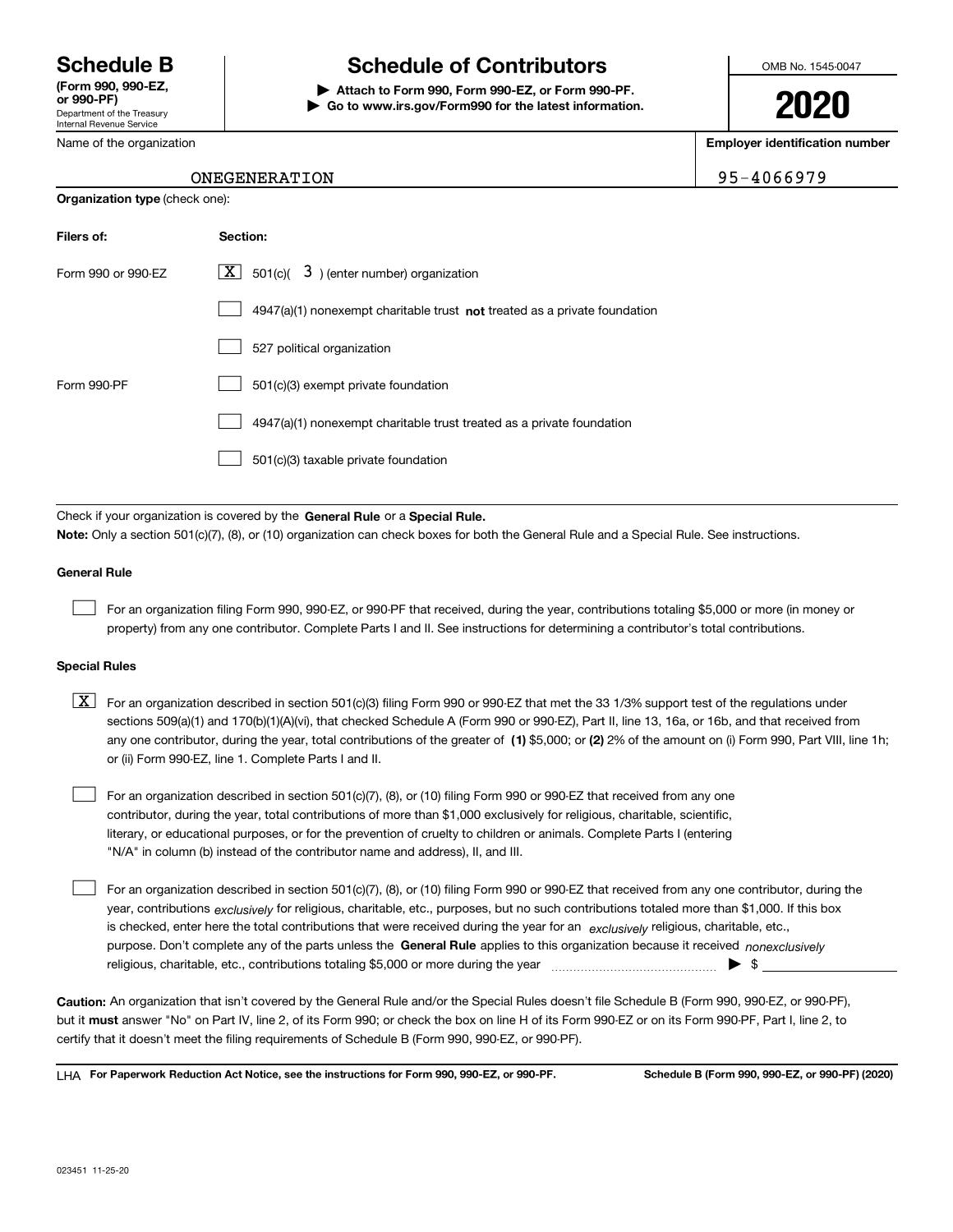| <b>SCHEDULE D</b> |  |
|-------------------|--|
|-------------------|--|

Department of the Treasury Internal Revenue Service

| (Form 990) |  |
|------------|--|
|------------|--|

# **SCHEDULE D Supplemental Financial Statements**

(Form 990)<br>
Pepartment of the Treasury<br>
Department of the Treasury<br>
Department of the Treasury<br>
Department of the Treasury<br> **Co to www.irs.gov/Form990 for instructions and the latest information.**<br> **Co to www.irs.gov/Form9** 



|  | Name of the organization |
|--|--------------------------|

# ONEGENERATION 95-4066979

**Name of the organization Employer identification number**

| Part I  | UNLGLNLKAIIUN<br>Organizations Maintaining Donor Advised Funds or Other Similar Funds or Accounts. Complete if the                                                                                                             |                         |                                                    |
|---------|--------------------------------------------------------------------------------------------------------------------------------------------------------------------------------------------------------------------------------|-------------------------|----------------------------------------------------|
|         |                                                                                                                                                                                                                                |                         |                                                    |
|         | organization answered "Yes" on Form 990, Part IV, line 6.                                                                                                                                                                      |                         |                                                    |
|         |                                                                                                                                                                                                                                | (a) Donor advised funds | (b) Funds and other accounts                       |
| 1       |                                                                                                                                                                                                                                |                         |                                                    |
| 2       | Aggregate value of contributions to (during year)                                                                                                                                                                              |                         |                                                    |
| 3       | Aggregate value of grants from (during year)                                                                                                                                                                                   |                         |                                                    |
| 4       |                                                                                                                                                                                                                                |                         |                                                    |
| 5       | Did the organization inform all donors and donor advisors in writing that the assets held in donor advised funds                                                                                                               |                         |                                                    |
|         |                                                                                                                                                                                                                                |                         | Yes<br>No                                          |
| 6       | Did the organization inform all grantees, donors, and donor advisors in writing that grant funds can be used only                                                                                                              |                         |                                                    |
|         | for charitable purposes and not for the benefit of the donor or donor advisor, or for any other purpose conferring                                                                                                             |                         |                                                    |
|         | impermissible private benefit?                                                                                                                                                                                                 |                         | Yes<br>No                                          |
| Part II | Conservation Easements. Complete if the organization answered "Yes" on Form 990, Part IV, line 7.                                                                                                                              |                         |                                                    |
| 1       | Purpose(s) of conservation easements held by the organization (check all that apply).                                                                                                                                          |                         |                                                    |
|         | Preservation of land for public use (for example, recreation or education)                                                                                                                                                     |                         | Preservation of a historically important land area |
|         | Protection of natural habitat                                                                                                                                                                                                  |                         | Preservation of a certified historic structure     |
|         | Preservation of open space                                                                                                                                                                                                     |                         |                                                    |
| 2       | Complete lines 2a through 2d if the organization held a qualified conservation contribution in the form of a conservation easement on the last                                                                                 |                         |                                                    |
|         | day of the tax year.                                                                                                                                                                                                           |                         | Held at the End of the Tax Year                    |
|         | Total number of conservation easements                                                                                                                                                                                         |                         | 2a                                                 |
| b       | Total acreage restricted by conservation easements                                                                                                                                                                             |                         | 2b                                                 |
|         | Number of conservation easements on a certified historic structure included in (a) manufacture included in (a)                                                                                                                 |                         | 2 <sub>c</sub>                                     |
| d       | Number of conservation easements included in (c) acquired after 7/25/06, and not on a historic structure                                                                                                                       |                         |                                                    |
|         | listed in the National Register [111] [12] The Mational Register [11] Matter Lie and Matter Lie and Matter Lie and Matter Lie and Matter Lie and Matter Lie and Matter Lie and Matter Lie and Matter Lie and Matter Lie and Ma |                         | 2d                                                 |
| 3       | Number of conservation easements modified, transferred, released, extinguished, or terminated by the organization during the tax                                                                                               |                         |                                                    |
|         | year                                                                                                                                                                                                                           |                         |                                                    |
| 4       | Number of states where property subject to conservation easement is located                                                                                                                                                    |                         |                                                    |
| 5       | Does the organization have a written policy regarding the periodic monitoring, inspection, handling of                                                                                                                         |                         |                                                    |
|         | violations, and enforcement of the conservation easements it holds?                                                                                                                                                            |                         | Yes<br>No                                          |
| 6       | Staff and volunteer hours devoted to monitoring, inspecting, handling of violations, and enforcing conservation easements during the year                                                                                      |                         |                                                    |
|         |                                                                                                                                                                                                                                |                         |                                                    |
| 7.      | Amount of expenses incurred in monitoring, inspecting, handling of violations, and enforcing conservation easements during the year                                                                                            |                         |                                                    |
|         | $\blacktriangleright$ \$                                                                                                                                                                                                       |                         |                                                    |
| 8       | Does each conservation easement reported on line 2(d) above satisfy the requirements of section 170(h)(4)(B)(i)                                                                                                                |                         |                                                    |
|         |                                                                                                                                                                                                                                |                         | Yes<br>No                                          |
| 9       | In Part XIII, describe how the organization reports conservation easements in its revenue and expense statement and                                                                                                            |                         |                                                    |
|         | balance sheet, and include, if applicable, the text of the footnote to the organization's financial statements that describes the                                                                                              |                         |                                                    |
|         | organization's accounting for conservation easements.                                                                                                                                                                          |                         |                                                    |
|         | Organizations Maintaining Collections of Art, Historical Treasures, or Other Similar Assets.<br><b>Part III</b>                                                                                                                |                         |                                                    |
|         | Complete if the organization answered "Yes" on Form 990, Part IV, line 8.                                                                                                                                                      |                         |                                                    |
|         | 1a If the organization elected, as permitted under FASB ASC 958, not to report in its revenue statement and balance sheet works                                                                                                |                         |                                                    |
|         | of art, historical treasures, or other similar assets held for public exhibition, education, or research in furtherance of public                                                                                              |                         |                                                    |
|         | service, provide in Part XIII the text of the footnote to its financial statements that describes these items.                                                                                                                 |                         |                                                    |
|         |                                                                                                                                                                                                                                |                         |                                                    |
| b       | If the organization elected, as permitted under FASB ASC 958, to report in its revenue statement and balance sheet works of                                                                                                    |                         |                                                    |
|         | art, historical treasures, or other similar assets held for public exhibition, education, or research in furtherance of public service,                                                                                        |                         |                                                    |
|         | provide the following amounts relating to these items:                                                                                                                                                                         |                         |                                                    |
|         |                                                                                                                                                                                                                                |                         | $\blacktriangleright$ \$                           |
|         | (ii) Assets included in Form 990, Part X                                                                                                                                                                                       |                         | $\bullet$ \$                                       |
| 2       | If the organization received or held works of art, historical treasures, or other similar assets for financial gain, provide                                                                                                   |                         |                                                    |
|         | the following amounts required to be reported under FASB ASC 958 relating to these items:                                                                                                                                      |                         |                                                    |
| а       |                                                                                                                                                                                                                                |                         | \$                                                 |
| b       | Assets included in Form 990, Part X                                                                                                                                                                                            |                         | $\blacktriangleright$ \$                           |
|         | LHA For Paperwork Reduction Act Notice, see the Instructions for Form 990.                                                                                                                                                     |                         | Schedule D (Form 990) 2020                         |

032051 12-01-20

27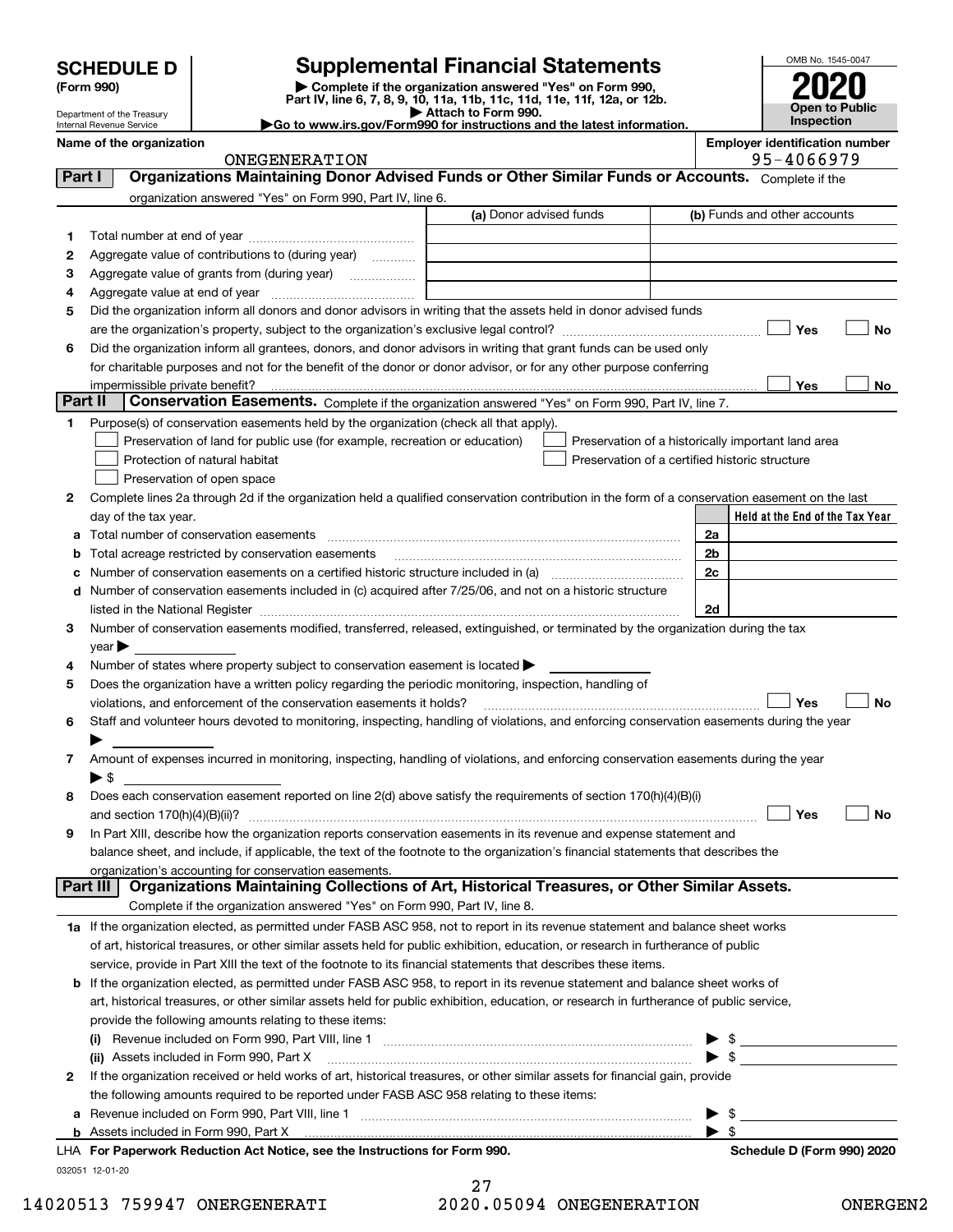|        | ONEGENERATION<br>Schedule D (Form 990) 2020                                                                                                                                                                                    |                                         |   |                |                                                                                                                                                                                                                                |  |                                 | 95-4066979 |                            |           | Page 2 |
|--------|--------------------------------------------------------------------------------------------------------------------------------------------------------------------------------------------------------------------------------|-----------------------------------------|---|----------------|--------------------------------------------------------------------------------------------------------------------------------------------------------------------------------------------------------------------------------|--|---------------------------------|------------|----------------------------|-----------|--------|
|        | Organizations Maintaining Collections of Art, Historical Treasures, or Other Similar Assets (continued)<br>Part III                                                                                                            |                                         |   |                |                                                                                                                                                                                                                                |  |                                 |            |                            |           |        |
| 3      | Using the organization's acquisition, accession, and other records, check any of the following that make significant use of its                                                                                                |                                         |   |                |                                                                                                                                                                                                                                |  |                                 |            |                            |           |        |
|        | collection items (check all that apply):                                                                                                                                                                                       |                                         |   |                |                                                                                                                                                                                                                                |  |                                 |            |                            |           |        |
| a      | Public exhibition                                                                                                                                                                                                              |                                         |   |                | Loan or exchange program                                                                                                                                                                                                       |  |                                 |            |                            |           |        |
| b      | Scholarly research                                                                                                                                                                                                             | е                                       |   |                | Other and the control of the control of the control of the control of the control of the control of the control of the control of the control of the control of the control of the control of the control of the control of th |  |                                 |            |                            |           |        |
| c      | Preservation for future generations                                                                                                                                                                                            |                                         |   |                |                                                                                                                                                                                                                                |  |                                 |            |                            |           |        |
| 4      | Provide a description of the organization's collections and explain how they further the organization's exempt purpose in Part XIII.                                                                                           |                                         |   |                |                                                                                                                                                                                                                                |  |                                 |            |                            |           |        |
| 5      | During the year, did the organization solicit or receive donations of art, historical treasures, or other similar assets                                                                                                       |                                         |   |                |                                                                                                                                                                                                                                |  |                                 |            |                            |           |        |
|        | to be sold to raise funds rather than to be maintained as part of the organization's collection?<br>Yes<br>No                                                                                                                  |                                         |   |                |                                                                                                                                                                                                                                |  |                                 |            |                            |           |        |
|        | <b>Part IV</b><br>Escrow and Custodial Arrangements. Complete if the organization answered "Yes" on Form 990, Part IV, line 9, or                                                                                              |                                         |   |                |                                                                                                                                                                                                                                |  |                                 |            |                            |           |        |
|        | reported an amount on Form 990, Part X, line 21.                                                                                                                                                                               |                                         |   |                |                                                                                                                                                                                                                                |  |                                 |            |                            |           |        |
|        | 1a Is the organization an agent, trustee, custodian or other intermediary for contributions or other assets not included                                                                                                       |                                         |   |                |                                                                                                                                                                                                                                |  |                                 |            |                            |           |        |
|        |                                                                                                                                                                                                                                |                                         |   |                |                                                                                                                                                                                                                                |  |                                 |            | Yes                        |           | No     |
|        | b If "Yes," explain the arrangement in Part XIII and complete the following table:                                                                                                                                             |                                         |   |                |                                                                                                                                                                                                                                |  |                                 |            |                            |           |        |
|        |                                                                                                                                                                                                                                |                                         |   |                |                                                                                                                                                                                                                                |  |                                 |            | Amount                     |           |        |
|        | Beginning balance                                                                                                                                                                                                              |                                         |   |                |                                                                                                                                                                                                                                |  | 1c                              |            |                            |           |        |
|        | Additions during the year manufactured and an annual contract of the year manufactured and a set of the year manufactured and a set of the year manufactured and a set of the year manufactured and a set of the year manufact |                                         |   |                |                                                                                                                                                                                                                                |  | 1d                              |            |                            |           |        |
|        | Distributions during the year manufactured and continuum and contact the year manufactured and contact the year                                                                                                                |                                         |   |                |                                                                                                                                                                                                                                |  | 1e                              |            |                            |           |        |
|        |                                                                                                                                                                                                                                |                                         |   |                |                                                                                                                                                                                                                                |  | 1f                              |            |                            |           |        |
|        | 2a Did the organization include an amount on Form 990, Part X, line 21, for escrow or custodial account liability?                                                                                                             |                                         |   |                |                                                                                                                                                                                                                                |  |                                 |            | Yes                        |           | No     |
| Part V | <b>b</b> If "Yes," explain the arrangement in Part XIII. Check here if the explanation has been provided on Part XIII<br><b>Endowment Funds.</b> Complete if the organization answered "Yes" on Form 990, Part IV, line 10.    |                                         |   |                |                                                                                                                                                                                                                                |  |                                 |            |                            |           |        |
|        |                                                                                                                                                                                                                                |                                         |   |                |                                                                                                                                                                                                                                |  |                                 |            |                            |           |        |
|        |                                                                                                                                                                                                                                | (a) Current year                        |   | (b) Prior year | (c) Two years back                                                                                                                                                                                                             |  | (d) Three years back            |            | (e) Four years back        |           |        |
| 1a     | Beginning of year balance                                                                                                                                                                                                      |                                         |   |                |                                                                                                                                                                                                                                |  |                                 |            |                            |           |        |
|        |                                                                                                                                                                                                                                |                                         |   |                |                                                                                                                                                                                                                                |  |                                 |            |                            |           |        |
|        | Net investment earnings, gains, and losses                                                                                                                                                                                     |                                         |   |                |                                                                                                                                                                                                                                |  |                                 |            |                            |           |        |
|        |                                                                                                                                                                                                                                |                                         |   |                |                                                                                                                                                                                                                                |  |                                 |            |                            |           |        |
| е      | Other expenditures for facilities                                                                                                                                                                                              |                                         |   |                |                                                                                                                                                                                                                                |  |                                 |            |                            |           |        |
|        | and programs                                                                                                                                                                                                                   |                                         |   |                |                                                                                                                                                                                                                                |  |                                 |            |                            |           |        |
|        |                                                                                                                                                                                                                                |                                         |   |                |                                                                                                                                                                                                                                |  |                                 |            |                            |           |        |
| g      | End of year balance<br>Provide the estimated percentage of the current year end balance (line 1g, column (a)) held as:                                                                                                         |                                         |   |                |                                                                                                                                                                                                                                |  |                                 |            |                            |           |        |
| 2      | Board designated or quasi-endowment                                                                                                                                                                                            |                                         | % |                |                                                                                                                                                                                                                                |  |                                 |            |                            |           |        |
|        | Permanent endowment                                                                                                                                                                                                            | %                                       |   |                |                                                                                                                                                                                                                                |  |                                 |            |                            |           |        |
| с      | Term endowment >                                                                                                                                                                                                               | %                                       |   |                |                                                                                                                                                                                                                                |  |                                 |            |                            |           |        |
|        | The percentages on lines 2a, 2b, and 2c should equal 100%.                                                                                                                                                                     |                                         |   |                |                                                                                                                                                                                                                                |  |                                 |            |                            |           |        |
|        | 3a Are there endowment funds not in the possession of the organization that are held and administered for the organization                                                                                                     |                                         |   |                |                                                                                                                                                                                                                                |  |                                 |            |                            |           |        |
|        | by:                                                                                                                                                                                                                            |                                         |   |                |                                                                                                                                                                                                                                |  |                                 |            |                            | Yes       | No     |
|        | (i)                                                                                                                                                                                                                            |                                         |   |                |                                                                                                                                                                                                                                |  |                                 |            | 3a(i)                      |           |        |
|        |                                                                                                                                                                                                                                |                                         |   |                |                                                                                                                                                                                                                                |  |                                 |            | 3a(ii)                     |           |        |
|        |                                                                                                                                                                                                                                |                                         |   |                |                                                                                                                                                                                                                                |  |                                 |            | 3b                         |           |        |
|        | Describe in Part XIII the intended uses of the organization's endowment funds.                                                                                                                                                 |                                         |   |                |                                                                                                                                                                                                                                |  |                                 |            |                            |           |        |
|        | Land, Buildings, and Equipment.<br>Part VI                                                                                                                                                                                     |                                         |   |                |                                                                                                                                                                                                                                |  |                                 |            |                            |           |        |
|        | Complete if the organization answered "Yes" on Form 990, Part IV, line 11a. See Form 990, Part X, line 10.                                                                                                                     |                                         |   |                |                                                                                                                                                                                                                                |  |                                 |            |                            |           |        |
|        | Description of property                                                                                                                                                                                                        | (a) Cost or other<br>basis (investment) |   |                | (b) Cost or other<br>basis (other)                                                                                                                                                                                             |  | (c) Accumulated<br>depreciation |            | (d) Book value             |           |        |
|        |                                                                                                                                                                                                                                |                                         |   |                |                                                                                                                                                                                                                                |  |                                 |            |                            |           |        |
|        |                                                                                                                                                                                                                                |                                         |   |                | 4,343,900.                                                                                                                                                                                                                     |  | 2,171,898.                      |            | 2,172,002.                 |           |        |
| b      | Leasehold improvements                                                                                                                                                                                                         |                                         |   |                |                                                                                                                                                                                                                                |  |                                 |            |                            |           |        |
|        |                                                                                                                                                                                                                                |                                         |   |                | 313,136.                                                                                                                                                                                                                       |  | 230,636.                        |            |                            | 82,500.   |        |
| d      | e Other                                                                                                                                                                                                                        |                                         |   |                | 1,297,313.                                                                                                                                                                                                                     |  | 1,001,355.                      |            |                            | 295, 958. |        |
|        |                                                                                                                                                                                                                                |                                         |   |                |                                                                                                                                                                                                                                |  |                                 |            | $\overline{2}$ , 550, 460. |           |        |
|        |                                                                                                                                                                                                                                |                                         |   |                |                                                                                                                                                                                                                                |  |                                 |            |                            |           |        |

**Schedule D (Form 990) 2020**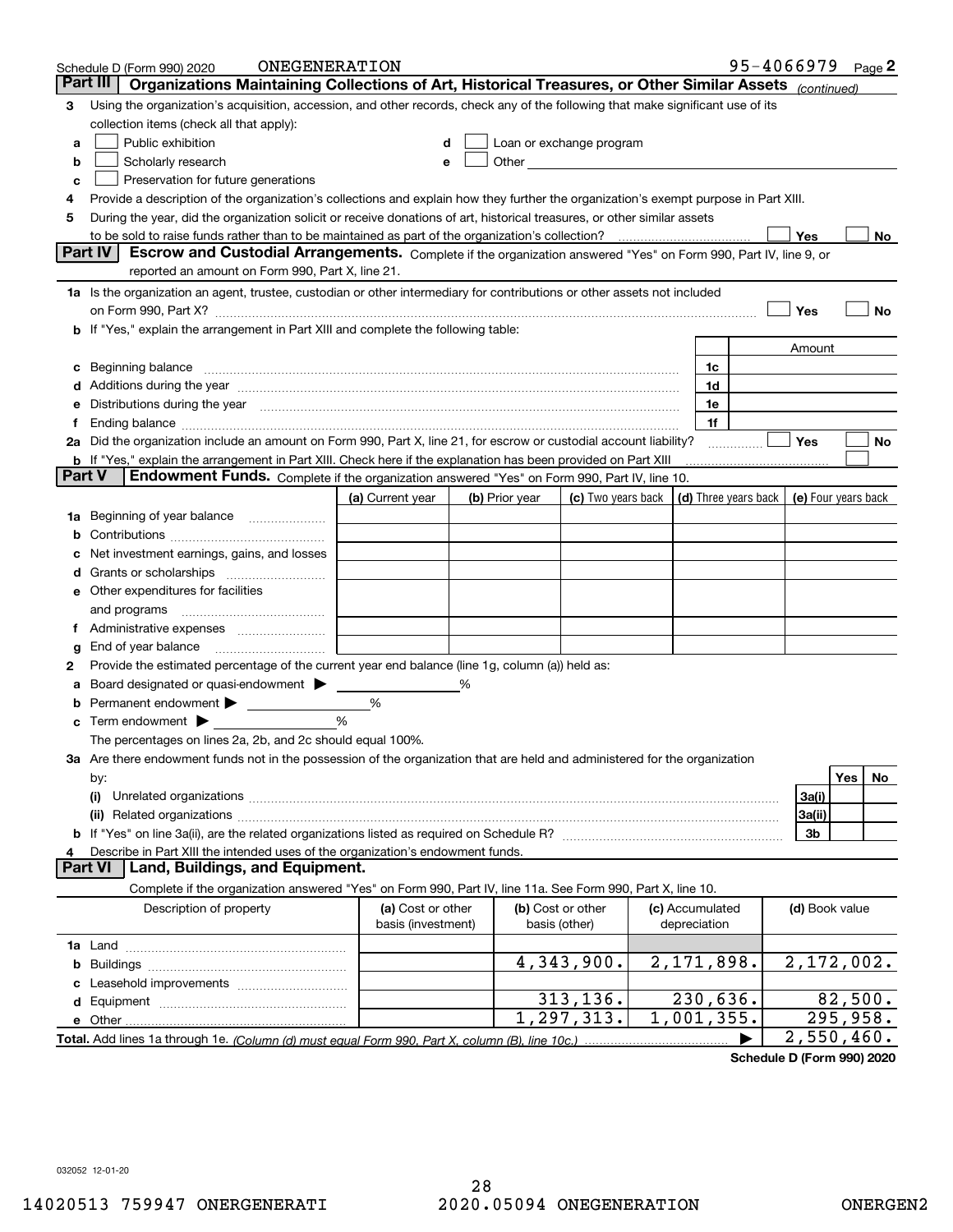ONEGENERATION

| ONEGENERATION<br>Schedule D (Form 990) 2020                                                                       |                 |                                                           | 95-4066979<br>$_{\text{Page}}$ 3 |
|-------------------------------------------------------------------------------------------------------------------|-----------------|-----------------------------------------------------------|----------------------------------|
| Part VII Investments - Other Securities.                                                                          |                 |                                                           |                                  |
| Complete if the organization answered "Yes" on Form 990, Part IV, line 11b. See Form 990, Part X, line 12.        |                 |                                                           |                                  |
| (a) Description of security or category (including name of security)                                              | (b) Book value  | (c) Method of valuation: Cost or end-of-year market value |                                  |
|                                                                                                                   |                 |                                                           |                                  |
| (2) Closely held equity interests [11] [12] Closely held equity interests                                         |                 |                                                           |                                  |
| $(3)$ Other                                                                                                       |                 |                                                           |                                  |
| (A)                                                                                                               |                 |                                                           |                                  |
| (B)                                                                                                               |                 |                                                           |                                  |
| (C)                                                                                                               |                 |                                                           |                                  |
| (D)                                                                                                               |                 |                                                           |                                  |
| (E)                                                                                                               |                 |                                                           |                                  |
| (F)<br>(G)                                                                                                        |                 |                                                           |                                  |
| (H)                                                                                                               |                 |                                                           |                                  |
| Total. (Col. (b) must equal Form 990, Part X, col. (B) line 12.)                                                  |                 |                                                           |                                  |
| Part VIII Investments - Program Related.                                                                          |                 |                                                           |                                  |
| Complete if the organization answered "Yes" on Form 990, Part IV, line 11c. See Form 990, Part X, line 13.        |                 |                                                           |                                  |
| (a) Description of investment                                                                                     | (b) Book value  | (c) Method of valuation: Cost or end-of-year market value |                                  |
| (1)                                                                                                               |                 |                                                           |                                  |
| (2)                                                                                                               |                 |                                                           |                                  |
| (3)                                                                                                               |                 |                                                           |                                  |
| (4)                                                                                                               |                 |                                                           |                                  |
| (5)                                                                                                               |                 |                                                           |                                  |
| (6)                                                                                                               |                 |                                                           |                                  |
| (7)                                                                                                               |                 |                                                           |                                  |
| (8)                                                                                                               |                 |                                                           |                                  |
| (9)                                                                                                               |                 |                                                           |                                  |
| Total. (Col. (b) must equal Form 990, Part X, col. (B) line 13.)                                                  |                 |                                                           |                                  |
| <b>Other Assets.</b><br>Part IX                                                                                   |                 |                                                           |                                  |
| Complete if the organization answered "Yes" on Form 990, Part IV, line 11d. See Form 990, Part X, line 15.        |                 |                                                           |                                  |
|                                                                                                                   | (a) Description |                                                           | (b) Book value                   |
| (1)                                                                                                               |                 |                                                           |                                  |
| (2)                                                                                                               |                 |                                                           |                                  |
| (3)                                                                                                               |                 |                                                           |                                  |
| (4)                                                                                                               |                 |                                                           |                                  |
| (5)                                                                                                               |                 |                                                           |                                  |
| (6)                                                                                                               |                 |                                                           |                                  |
| (7)                                                                                                               |                 |                                                           |                                  |
| (8)                                                                                                               |                 |                                                           |                                  |
| (9)                                                                                                               |                 |                                                           |                                  |
| Part X<br><b>Other Liabilities.</b>                                                                               |                 |                                                           |                                  |
| Complete if the organization answered "Yes" on Form 990, Part IV, line 11e or 11f. See Form 990, Part X, line 25. |                 |                                                           |                                  |
| (a) Description of liability<br>1.                                                                                |                 |                                                           | (b) Book value                   |
| (1)<br>Federal income taxes                                                                                       |                 |                                                           |                                  |
| UNEMPLOYMENT CLAIMS RESERVE<br>(2)                                                                                |                 |                                                           | 47,137.                          |
| (3)                                                                                                               |                 |                                                           |                                  |
| (4)                                                                                                               |                 |                                                           |                                  |
| (5)                                                                                                               |                 |                                                           |                                  |
| (6)                                                                                                               |                 |                                                           |                                  |
| (7)                                                                                                               |                 |                                                           |                                  |
| (8)                                                                                                               |                 |                                                           |                                  |
| (9)                                                                                                               |                 |                                                           |                                  |
| Total. (Column (b) must equal Form 990. Part X, col. (B) line 25.)                                                |                 |                                                           | 47,137.                          |
| In Dort VIII, provide the                                                                                         |                 |                                                           |                                  |

**2.** Liability for uncertain tax positions. In Part XIII, provide the text of the footnote to the organization's financial statements that reports the organization's liability for uncertain tax positions under FASB ASC 740. Check here if the text of the footnote has been provided in Part XIII  $\boxed{\text{X}}$ 

**Schedule D (Form 990) 2020**

032053 12-01-20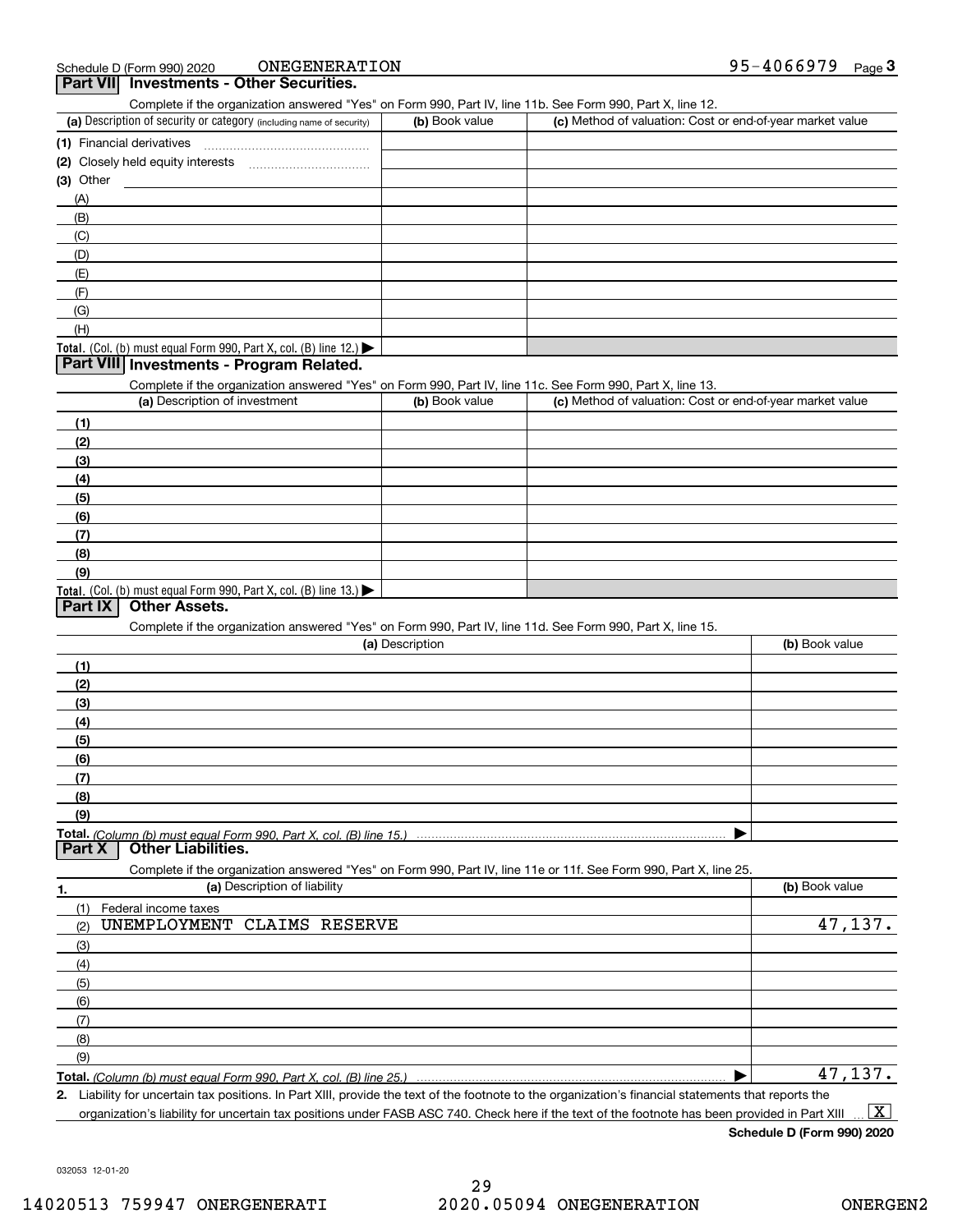|   | ONEGENERATION<br>Schedule D (Form 990) 2020                                                                                                                                                                                         |                |                         |                | 95-4066979<br>Page 4 |
|---|-------------------------------------------------------------------------------------------------------------------------------------------------------------------------------------------------------------------------------------|----------------|-------------------------|----------------|----------------------|
|   | Reconciliation of Revenue per Audited Financial Statements With Revenue per Return.<br>Part XI                                                                                                                                      |                |                         |                |                      |
|   | Complete if the organization answered "Yes" on Form 990, Part IV, line 12a.                                                                                                                                                         |                |                         |                |                      |
| 1 | Total revenue, gains, and other support per audited financial statements                                                                                                                                                            |                |                         | $\blacksquare$ | 10,409,622.          |
| 2 | Amounts included on line 1 but not on Form 990, Part VIII, line 12:                                                                                                                                                                 |                |                         |                |                      |
| a | Net unrealized gains (losses) on investments [11] matter contracts and the unrealized gains (losses) on investments                                                                                                                 | 2a             |                         |                |                      |
| b |                                                                                                                                                                                                                                     | 2 <sub>b</sub> | $\overline{570}$ , 494. |                |                      |
|   |                                                                                                                                                                                                                                     | 2c             |                         |                |                      |
| d | Other (Describe in Part XIII.) <b>2006</b> 2007 2010 2010 2010 2010 2011 2012 2013 2014 2014 2015 2016 2017 2018 2019 2016 2017 2018 2019 2016 2017 2018 2019 2016 2017 2018 2019 2018 2019 2019 2016 2017 2018 2019 2018 2019 2019 | 2d             | 23,533.                 |                |                      |
| e | Add lines 2a through 2d                                                                                                                                                                                                             |                |                         | 2e             | 594,027.             |
| 3 |                                                                                                                                                                                                                                     |                |                         | $\overline{3}$ | 9,815,595.           |
| 4 | Amounts included on Form 990, Part VIII, line 12, but not on line 1:                                                                                                                                                                |                |                         |                |                      |
| a |                                                                                                                                                                                                                                     | - 4а           |                         |                |                      |
|   | Other (Describe in Part XIII.) <b>Construction Construction</b> Chern Construction Chern Chern Chern Chern Chern Chern                                                                                                              | 4b             |                         |                |                      |
|   | c Add lines 4a and 4b                                                                                                                                                                                                               |                |                         | 4с             |                      |
| 5 |                                                                                                                                                                                                                                     |                |                         | 5              | 9,815,595.           |
|   | Part XII   Reconciliation of Expenses per Audited Financial Statements With Expenses per Return.                                                                                                                                    |                |                         |                |                      |
|   | Complete if the organization answered "Yes" on Form 990, Part IV, line 12a.                                                                                                                                                         |                |                         |                |                      |
| 1 | Total expenses and losses per audited financial statements [11] [11] Total expenses and losses per audited financial statements [11] [11] Total expenses and losses per audited financial statements                                |                |                         | $\mathbf{1}$   | 9,076,562.           |
| 2 | Amounts included on line 1 but not on Form 990, Part IX, line 25:                                                                                                                                                                   |                |                         |                |                      |
| a |                                                                                                                                                                                                                                     | 2a             | 570,494.                |                |                      |
| b | Prior year adjustments immunicant contracts and all the material contracts and the material contracts and the                                                                                                                       | 2 <sub>b</sub> |                         |                |                      |
|   |                                                                                                                                                                                                                                     | 2c             |                         |                |                      |
| d |                                                                                                                                                                                                                                     | 2d             | 23,533.                 |                |                      |
| е | Add lines 2a through 2d <b>contract and a contract and a contract a</b> contract a contract and a contract a contract a                                                                                                             |                |                         | 2e             | <u>594,027.</u>      |
| з |                                                                                                                                                                                                                                     |                |                         | 3              | 8,482,535.           |
| 4 | Amounts included on Form 990, Part IX, line 25, but not on line 1:                                                                                                                                                                  |                |                         |                |                      |
| a | Investment expenses not included on Form 990, Part VIII, line 7b [11, 111, 111, 111]                                                                                                                                                | 4a             |                         |                |                      |
| b | Other (Describe in Part XIII.)                                                                                                                                                                                                      | 4 <sub>b</sub> |                         |                |                      |
|   | c Add lines 4a and 4b                                                                                                                                                                                                               |                |                         | 4c             |                      |
|   |                                                                                                                                                                                                                                     |                |                         | 5              | 8,482,535.           |
|   | Part XIII Supplemental Information.                                                                                                                                                                                                 |                |                         |                |                      |
|   |                                                                                                                                                                                                                                     |                |                         |                |                      |

Provide the descriptions required for Part II, lines 3, 5, and 9; Part III, lines 1a and 4; Part IV, lines 1b and 2b; Part V, line 4; Part X, line 2; Part XI, lines 2d and 4b; and Part XII, lines 2d and 4b. Also complete this part to provide any additional information.

PART X, LINE 2:

| THE ORGANIZATION HAS ADOPTED THE PROVISIONS OF ACCOUNTING STANDARDS       |
|---------------------------------------------------------------------------|
| CODIFICATION ("ASC") 740-10-05 RELATING TO ACCOUNTING AND REPORTING FOR   |
| INCOME TAXES. FOR THE ORGANIZATION, THESE PROVISIONS<br>UNCERTAINITY IN   |
| COULD BE APPLICABLE TO THE INCURRENCE OF ANY UNRELATED BUSINESS INCOME    |
| ATTRIBUTALBE TO THE ORGANIZATION. BECAUSE OF THE ORGANIZATION'S GENERAL   |
| TAX-EXEMPT STATUS, THE PROVISIONS OF ASC 740-10-05 ARE NOT ANTICIPATED TO |
| HAVE A MTERIAL IMPACT ON THE ORGANIZATION'S FINANCIAL STATEMENTS          |
|                                                                           |
|                                                                           |

# PART XI, LINE 2D - OTHER ADJUSTMENTS:

# FUNDRAISING EXPENSE 23,533.

032054 12-01-20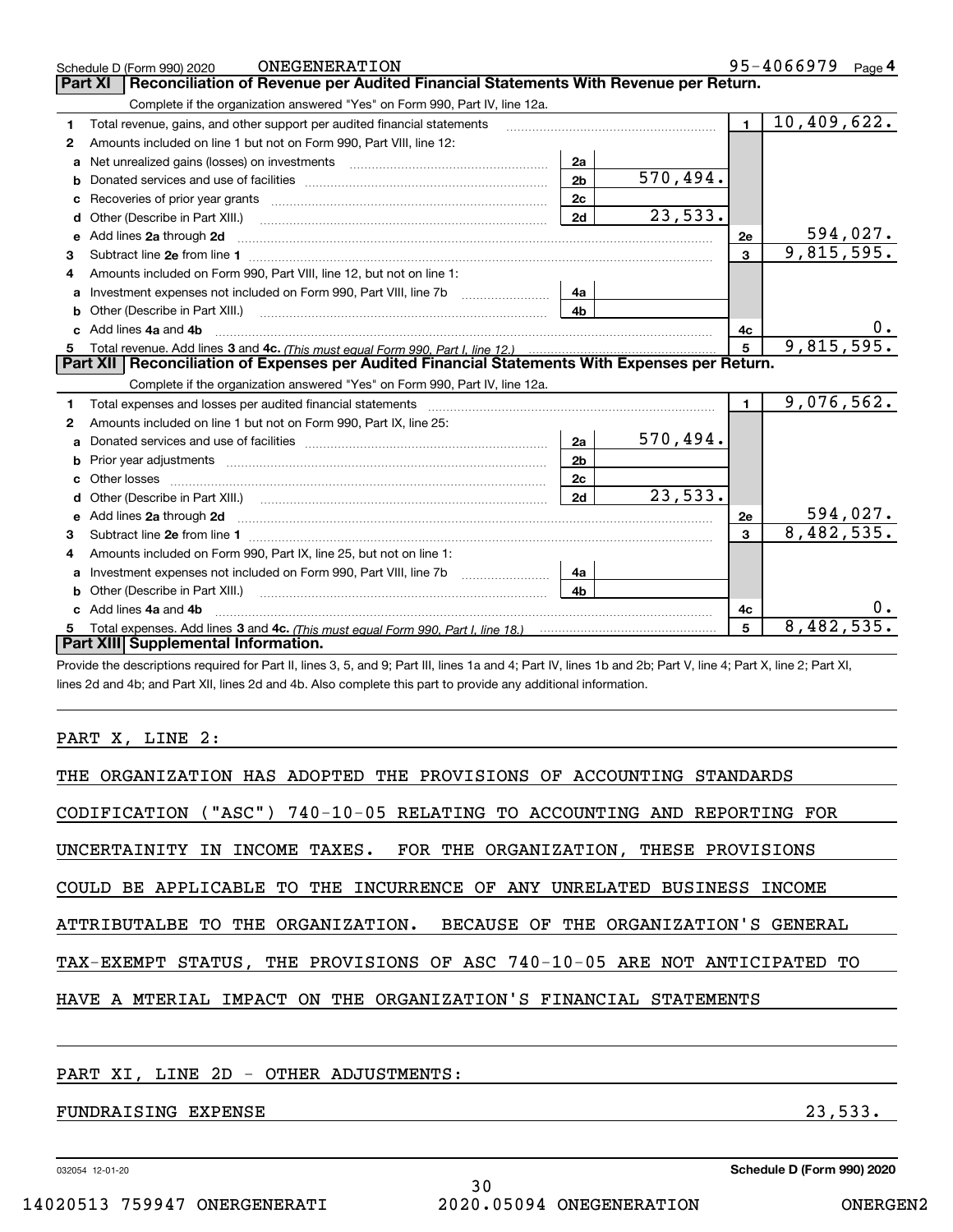| ONEGENERATION                                                                                           | 95-4066979 Page 5 |
|---------------------------------------------------------------------------------------------------------|-------------------|
| Schedule D (Form 990) 2020 <b>ONEGENERAT</b> :<br><b>Part XIII Supplemental Information</b> (continued) |                   |
|                                                                                                         |                   |
| PART XII, LINE 2D - OTHER ADJUSTMENTS:                                                                  |                   |
|                                                                                                         |                   |
| FUNDRAISING EXPENSE                                                                                     | 23,533.           |
|                                                                                                         |                   |
|                                                                                                         |                   |
|                                                                                                         |                   |
|                                                                                                         |                   |
|                                                                                                         |                   |
|                                                                                                         |                   |
|                                                                                                         |                   |
|                                                                                                         |                   |
|                                                                                                         |                   |
|                                                                                                         |                   |
|                                                                                                         |                   |
|                                                                                                         |                   |
|                                                                                                         |                   |
|                                                                                                         |                   |
|                                                                                                         |                   |
|                                                                                                         |                   |
|                                                                                                         |                   |
|                                                                                                         |                   |
|                                                                                                         |                   |
|                                                                                                         |                   |
|                                                                                                         |                   |
|                                                                                                         |                   |
|                                                                                                         |                   |
|                                                                                                         |                   |
|                                                                                                         |                   |
|                                                                                                         |                   |
|                                                                                                         |                   |
|                                                                                                         |                   |
|                                                                                                         |                   |
|                                                                                                         |                   |
|                                                                                                         |                   |
|                                                                                                         |                   |
|                                                                                                         |                   |
|                                                                                                         |                   |
|                                                                                                         |                   |
|                                                                                                         |                   |
|                                                                                                         |                   |
|                                                                                                         |                   |
|                                                                                                         |                   |
|                                                                                                         |                   |
|                                                                                                         |                   |
|                                                                                                         |                   |
|                                                                                                         |                   |
|                                                                                                         |                   |
|                                                                                                         |                   |
|                                                                                                         |                   |
|                                                                                                         |                   |
|                                                                                                         |                   |
|                                                                                                         |                   |

**Schedule D (Form 990) 2020**

032055 12-01-20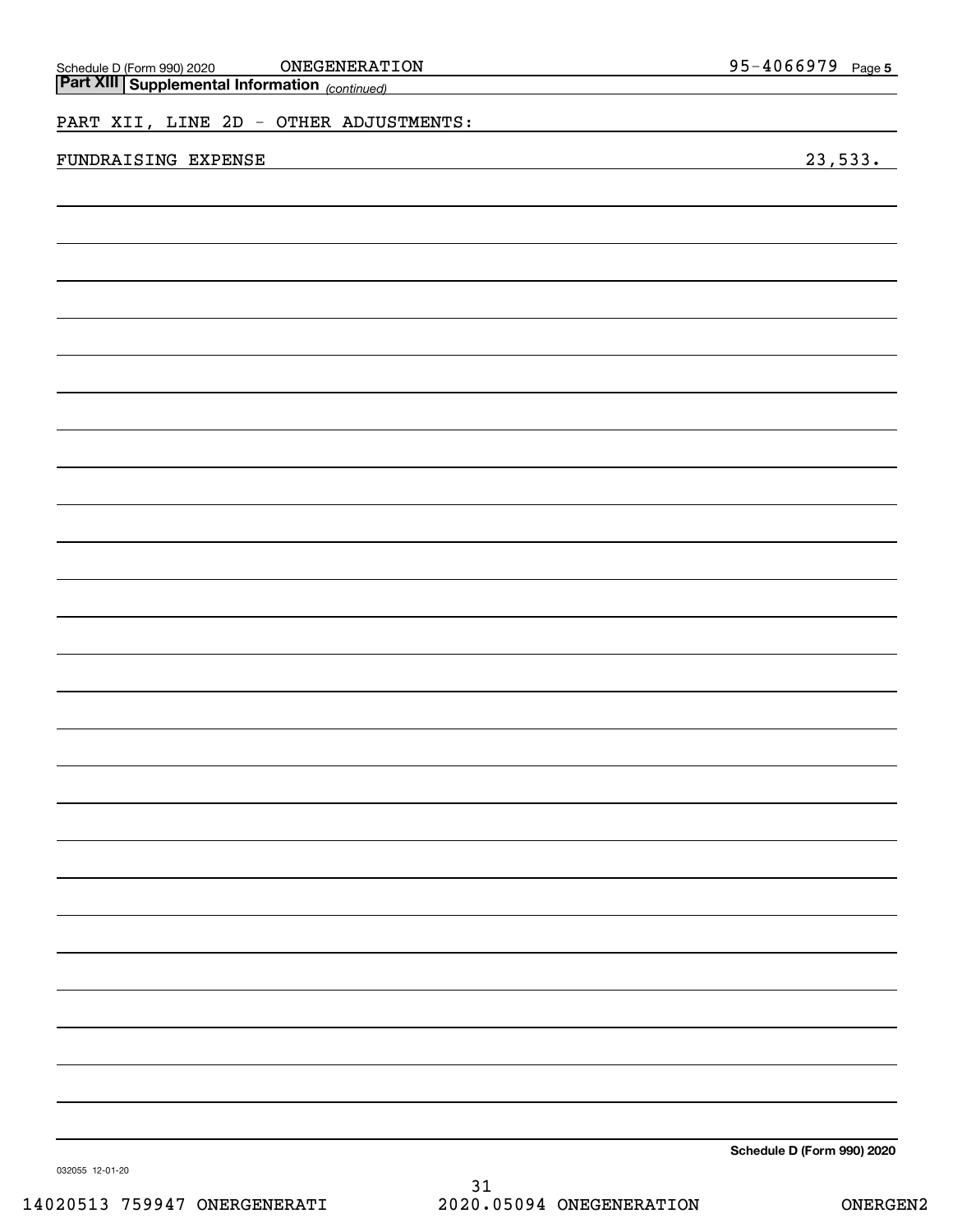| <b>Supplemental Information Regarding Fundraising or Gaming Activities</b><br><b>SCHEDULE G</b>                                                                              |                                                                                                                                                                     |                                                                                                                                                                                                                                                                                                                                                                                                                                                                                                                                                           |                                                     |                     |                                                                            |                                                                            | OMB No. 1545-0047                                       |                                      |
|------------------------------------------------------------------------------------------------------------------------------------------------------------------------------|---------------------------------------------------------------------------------------------------------------------------------------------------------------------|-----------------------------------------------------------------------------------------------------------------------------------------------------------------------------------------------------------------------------------------------------------------------------------------------------------------------------------------------------------------------------------------------------------------------------------------------------------------------------------------------------------------------------------------------------------|-----------------------------------------------------|---------------------|----------------------------------------------------------------------------|----------------------------------------------------------------------------|---------------------------------------------------------|--------------------------------------|
| (Form 990 or 990-EZ)                                                                                                                                                         | Complete if the organization answered "Yes" on Form 990, Part IV, line 17, 18, or 19, or if the<br>organization entered more than \$15,000 on Form 990-EZ, line 6a. |                                                                                                                                                                                                                                                                                                                                                                                                                                                                                                                                                           |                                                     |                     |                                                                            |                                                                            |                                                         |                                      |
| Department of the Treasury                                                                                                                                                   |                                                                                                                                                                     | Attach to Form 990 or Form 990-EZ.                                                                                                                                                                                                                                                                                                                                                                                                                                                                                                                        |                                                     |                     |                                                                            |                                                                            |                                                         | <b>Open to Public</b>                |
| Internal Revenue Service                                                                                                                                                     | ► Go to www.irs.gov/Form990 for instructions and the latest information.                                                                                            |                                                                                                                                                                                                                                                                                                                                                                                                                                                                                                                                                           | Inspection<br><b>Employer identification number</b> |                     |                                                                            |                                                                            |                                                         |                                      |
| Name of the organization                                                                                                                                                     | ONEGENERATION                                                                                                                                                       |                                                                                                                                                                                                                                                                                                                                                                                                                                                                                                                                                           |                                                     |                     |                                                                            |                                                                            | 95-4066979                                              |                                      |
| Part I                                                                                                                                                                       | required to complete this part.                                                                                                                                     | Fundraising Activities. Complete if the organization answered "Yes" on Form 990, Part IV, line 17. Form 990-EZ filers are not                                                                                                                                                                                                                                                                                                                                                                                                                             |                                                     |                     |                                                                            |                                                                            |                                                         |                                      |
| Mail solicitations<br>a<br>b<br>Phone solicitations<br>c<br>In-person solicitations<br>d<br>compensated at least \$5,000 by the organization.                                | Internet and email solicitations                                                                                                                                    | 1 Indicate whether the organization raised funds through any of the following activities. Check all that apply.<br>е<br>f<br>Special fundraising events<br>g<br>2 a Did the organization have a written or oral agreement with any individual (including officers, directors, trustees, or<br>key employees listed in Form 990, Part VII) or entity in connection with professional fundraising services?<br><b>b</b> If "Yes," list the 10 highest paid individuals or entities (fundraisers) pursuant to agreements under which the fundraiser is to be |                                                     |                     | Solicitation of non-government grants<br>Solicitation of government grants |                                                                            | Yes                                                     | No                                   |
| (iii) Did<br>fundraiser<br>(i) Name and address of individual<br>(ii) Activity<br>have custody<br>from activity<br>or entity (fundraiser)<br>or control of<br>contributions? |                                                                                                                                                                     |                                                                                                                                                                                                                                                                                                                                                                                                                                                                                                                                                           |                                                     | (iv) Gross receipts |                                                                            | (v) Amount paid<br>to (or retained by)<br>fundraiser<br>listed in col. (i) | (vi) Amount paid<br>to (or retained by)<br>organization |                                      |
|                                                                                                                                                                              |                                                                                                                                                                     |                                                                                                                                                                                                                                                                                                                                                                                                                                                                                                                                                           | Yes                                                 | No                  |                                                                            |                                                                            |                                                         |                                      |
|                                                                                                                                                                              |                                                                                                                                                                     |                                                                                                                                                                                                                                                                                                                                                                                                                                                                                                                                                           |                                                     |                     |                                                                            |                                                                            |                                                         |                                      |
|                                                                                                                                                                              |                                                                                                                                                                     |                                                                                                                                                                                                                                                                                                                                                                                                                                                                                                                                                           |                                                     |                     |                                                                            |                                                                            |                                                         |                                      |
|                                                                                                                                                                              |                                                                                                                                                                     |                                                                                                                                                                                                                                                                                                                                                                                                                                                                                                                                                           |                                                     |                     |                                                                            |                                                                            |                                                         |                                      |
|                                                                                                                                                                              |                                                                                                                                                                     |                                                                                                                                                                                                                                                                                                                                                                                                                                                                                                                                                           |                                                     |                     |                                                                            |                                                                            |                                                         |                                      |
|                                                                                                                                                                              |                                                                                                                                                                     |                                                                                                                                                                                                                                                                                                                                                                                                                                                                                                                                                           |                                                     |                     |                                                                            |                                                                            |                                                         |                                      |
|                                                                                                                                                                              |                                                                                                                                                                     |                                                                                                                                                                                                                                                                                                                                                                                                                                                                                                                                                           |                                                     |                     |                                                                            |                                                                            |                                                         |                                      |
|                                                                                                                                                                              |                                                                                                                                                                     |                                                                                                                                                                                                                                                                                                                                                                                                                                                                                                                                                           |                                                     |                     |                                                                            |                                                                            |                                                         |                                      |
|                                                                                                                                                                              |                                                                                                                                                                     |                                                                                                                                                                                                                                                                                                                                                                                                                                                                                                                                                           |                                                     |                     |                                                                            |                                                                            |                                                         |                                      |
|                                                                                                                                                                              |                                                                                                                                                                     |                                                                                                                                                                                                                                                                                                                                                                                                                                                                                                                                                           |                                                     |                     |                                                                            |                                                                            |                                                         |                                      |
|                                                                                                                                                                              |                                                                                                                                                                     |                                                                                                                                                                                                                                                                                                                                                                                                                                                                                                                                                           |                                                     |                     |                                                                            |                                                                            |                                                         |                                      |
| Total<br>or licensing.                                                                                                                                                       |                                                                                                                                                                     | 3 List all states in which the organization is registered or licensed to solicit contributions or has been notified it is exempt from registration                                                                                                                                                                                                                                                                                                                                                                                                        |                                                     |                     |                                                                            |                                                                            |                                                         |                                      |
|                                                                                                                                                                              |                                                                                                                                                                     |                                                                                                                                                                                                                                                                                                                                                                                                                                                                                                                                                           |                                                     |                     |                                                                            |                                                                            |                                                         |                                      |
|                                                                                                                                                                              |                                                                                                                                                                     |                                                                                                                                                                                                                                                                                                                                                                                                                                                                                                                                                           |                                                     |                     |                                                                            |                                                                            |                                                         |                                      |
|                                                                                                                                                                              |                                                                                                                                                                     |                                                                                                                                                                                                                                                                                                                                                                                                                                                                                                                                                           |                                                     |                     |                                                                            |                                                                            |                                                         |                                      |
|                                                                                                                                                                              |                                                                                                                                                                     |                                                                                                                                                                                                                                                                                                                                                                                                                                                                                                                                                           |                                                     |                     |                                                                            |                                                                            |                                                         |                                      |
|                                                                                                                                                                              |                                                                                                                                                                     |                                                                                                                                                                                                                                                                                                                                                                                                                                                                                                                                                           |                                                     |                     |                                                                            |                                                                            |                                                         |                                      |
|                                                                                                                                                                              |                                                                                                                                                                     |                                                                                                                                                                                                                                                                                                                                                                                                                                                                                                                                                           |                                                     |                     |                                                                            |                                                                            |                                                         |                                      |
|                                                                                                                                                                              |                                                                                                                                                                     | LHA For Paperwork Reduction Act Notice, see the Instructions for Form 990 or 990-EZ.                                                                                                                                                                                                                                                                                                                                                                                                                                                                      |                                                     |                     |                                                                            |                                                                            |                                                         | Schedule G (Form 990 or 990-EZ) 2020 |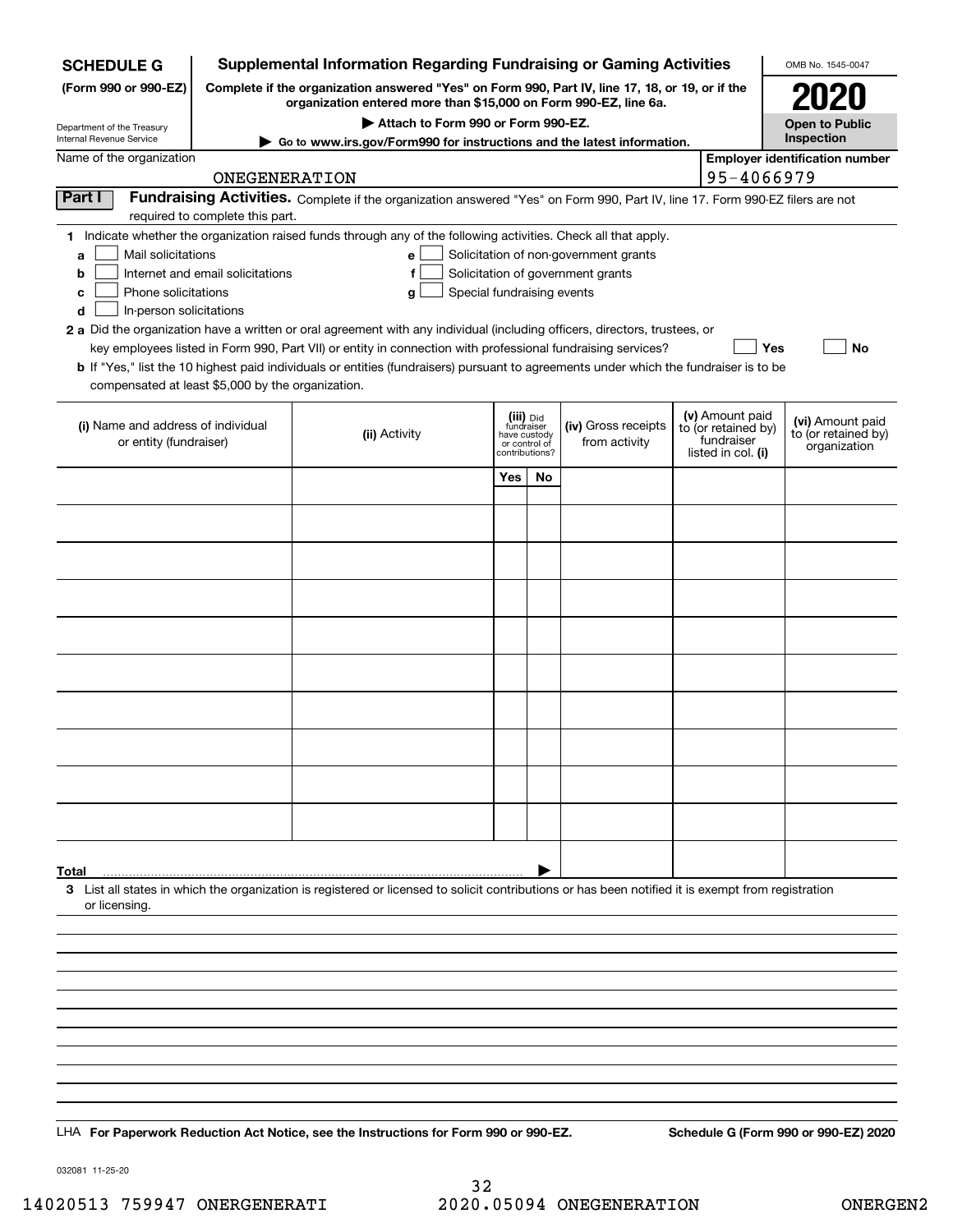#### Schedule G (Form 990 or 990-EZ) 2020 Page ONEGENERATION 95-4066979

**Part II** | Fundraising Events. Complete if the organization answered "Yes" on Form 990, Part IV, line 18, or reported more than \$15,000

|                 |                 | of fundraising event contributions and gross income on Form 990-EZ, lines 1 and 6b. List events with gross receipts greater than \$5,000. |              |                                                  |                  |                                                     |
|-----------------|-----------------|-------------------------------------------------------------------------------------------------------------------------------------------|--------------|--------------------------------------------------|------------------|-----------------------------------------------------|
|                 |                 |                                                                                                                                           | (a) Event #1 | $(b)$ Event #2                                   | (c) Other events | (d) Total events                                    |
|                 |                 |                                                                                                                                           | ENRICHING    | SENIOR                                           | <b>NONE</b>      | (add col. (a) through                               |
|                 |                 |                                                                                                                                           | LIVES GALA   | SYMPOSIUM                                        |                  | col. (c)                                            |
|                 |                 |                                                                                                                                           | (event type) | (event type)                                     | (total number)   |                                                     |
| Revenue         |                 |                                                                                                                                           |              |                                                  |                  |                                                     |
|                 | 1.              |                                                                                                                                           | 88,273.      | 23,075.                                          |                  | 111,348.                                            |
|                 |                 |                                                                                                                                           | 70,618.      | 0.                                               |                  | 70,618.                                             |
|                 |                 |                                                                                                                                           |              |                                                  |                  |                                                     |
|                 | 3               | Gross income (line 1 minus line 2)                                                                                                        | 17,655.      | 23,075.                                          |                  | 40,730.                                             |
|                 |                 |                                                                                                                                           |              |                                                  |                  |                                                     |
|                 |                 |                                                                                                                                           |              |                                                  |                  |                                                     |
|                 |                 |                                                                                                                                           |              |                                                  |                  |                                                     |
|                 | 5.              |                                                                                                                                           |              |                                                  |                  |                                                     |
|                 |                 |                                                                                                                                           |              |                                                  |                  |                                                     |
|                 | 6               |                                                                                                                                           | 8,498.       | 6,566.                                           |                  | 15,064.                                             |
| Direct Expenses |                 |                                                                                                                                           |              |                                                  |                  |                                                     |
|                 |                 | 7 Food and beverages                                                                                                                      |              |                                                  |                  |                                                     |
|                 | 8               |                                                                                                                                           |              |                                                  |                  |                                                     |
|                 | 9               |                                                                                                                                           | 8,469.       |                                                  |                  | 8,469.                                              |
|                 | 10              | Direct expense summary. Add lines 4 through 9 in column (d)                                                                               |              |                                                  |                  | 23,533.                                             |
|                 |                 | 11 Net income summary. Subtract line 10 from line 3, column (d)                                                                           |              |                                                  |                  | 17, 197.                                            |
|                 | <b>Part III</b> | Gaming. Complete if the organization answered "Yes" on Form 990, Part IV, line 19, or reported more than                                  |              |                                                  |                  |                                                     |
|                 |                 | \$15,000 on Form 990-EZ, line 6a.                                                                                                         |              |                                                  |                  |                                                     |
|                 |                 |                                                                                                                                           | (a) Bingo    | (b) Pull tabs/instant<br>bingo/progressive bingo | (c) Other gaming | (d) Total gaming (add<br>col. (a) through col. (c)) |
| Revenue         |                 |                                                                                                                                           |              |                                                  |                  |                                                     |
|                 | 1               |                                                                                                                                           |              |                                                  |                  |                                                     |
|                 |                 |                                                                                                                                           |              |                                                  |                  |                                                     |
|                 |                 |                                                                                                                                           |              |                                                  |                  |                                                     |
|                 |                 |                                                                                                                                           |              |                                                  |                  |                                                     |
| Expenses        | 3               |                                                                                                                                           |              |                                                  |                  |                                                     |
|                 |                 |                                                                                                                                           |              |                                                  |                  |                                                     |
| Direct          | 4               |                                                                                                                                           |              |                                                  |                  |                                                     |
|                 |                 |                                                                                                                                           |              |                                                  |                  |                                                     |
|                 | 5               | Other direct expenses                                                                                                                     | Yes<br>%     | Yes<br>%                                         | <b>Yes</b><br>%  |                                                     |
|                 |                 | 6 Volunteer labor                                                                                                                         | No           | No                                               | No               |                                                     |
|                 |                 |                                                                                                                                           |              |                                                  |                  |                                                     |
|                 |                 | 7 Direct expense summary. Add lines 2 through 5 in column (d)                                                                             |              |                                                  |                  |                                                     |
|                 |                 |                                                                                                                                           |              |                                                  |                  |                                                     |
|                 |                 |                                                                                                                                           |              |                                                  |                  |                                                     |
|                 |                 |                                                                                                                                           |              |                                                  |                  |                                                     |
|                 |                 |                                                                                                                                           |              |                                                  |                  |                                                     |
|                 |                 |                                                                                                                                           |              |                                                  |                  | Yes<br><b>No</b>                                    |
|                 |                 |                                                                                                                                           |              |                                                  |                  |                                                     |
|                 |                 |                                                                                                                                           |              |                                                  |                  |                                                     |
|                 |                 |                                                                                                                                           |              |                                                  |                  | Yes<br>No                                           |
|                 |                 |                                                                                                                                           |              |                                                  |                  |                                                     |
|                 |                 |                                                                                                                                           |              |                                                  |                  |                                                     |
|                 |                 |                                                                                                                                           |              |                                                  |                  |                                                     |
|                 |                 |                                                                                                                                           |              |                                                  |                  |                                                     |

032082 11-25-20

**Schedule G (Form 990 or 990-EZ) 2020**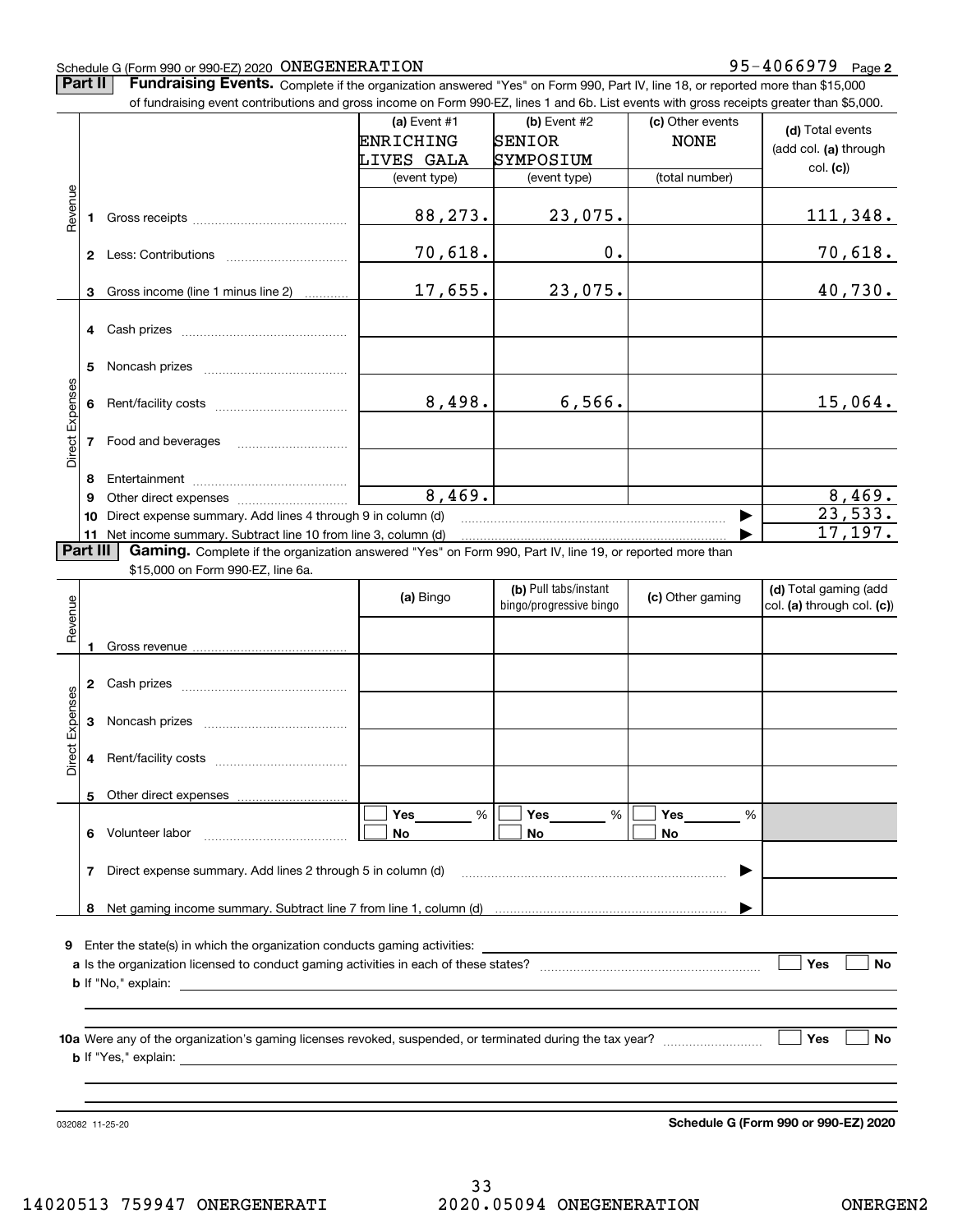|    | Schedule G (Form 990 or 990-EZ) 2020 ONEGENERATION                                                                                                                                                                                                           | 95-4066979                   | Page 3    |
|----|--------------------------------------------------------------------------------------------------------------------------------------------------------------------------------------------------------------------------------------------------------------|------------------------------|-----------|
|    |                                                                                                                                                                                                                                                              | Yes                          | No        |
|    | 12 Is the organization a grantor, beneficiary or trustee of a trust, or a member of a partnership or other entity formed                                                                                                                                     | Yes                          | No        |
|    | 13 Indicate the percentage of gaming activity conducted in:                                                                                                                                                                                                  |                              |           |
|    |                                                                                                                                                                                                                                                              | 13а                          | %         |
|    | <b>b</b> An outside facility <i>www.communicality www.communicality.communicality www.communicality www.communicality.communicality</i>                                                                                                                      | 13 <sub>b</sub>              | %         |
|    | 14 Enter the name and address of the person who prepares the organization's gaming/special events books and records:                                                                                                                                         |                              |           |
|    | Name $\blacktriangleright$<br><u> 1989 - Johann Barbara, martin amerikan basar dan berasal dan berasal dan berasal dari berasal dan berasal dan</u>                                                                                                          |                              |           |
|    |                                                                                                                                                                                                                                                              |                              |           |
|    |                                                                                                                                                                                                                                                              | Yes                          | <b>No</b> |
|    |                                                                                                                                                                                                                                                              |                              |           |
|    | of gaming revenue retained by the third party $\triangleright$ \$                                                                                                                                                                                            |                              |           |
|    | c If "Yes," enter name and address of the third party:                                                                                                                                                                                                       |                              |           |
|    | Name $\blacktriangleright$ $\bot$                                                                                                                                                                                                                            |                              |           |
|    |                                                                                                                                                                                                                                                              |                              |           |
| 16 | Gaming manager information:                                                                                                                                                                                                                                  |                              |           |
|    |                                                                                                                                                                                                                                                              |                              |           |
|    | $Name \rightarrow$                                                                                                                                                                                                                                           |                              |           |
|    | Gaming manager compensation > \$                                                                                                                                                                                                                             |                              |           |
|    | $Description of services provided$ $\triangleright$                                                                                                                                                                                                          |                              |           |
|    |                                                                                                                                                                                                                                                              |                              |           |
|    | Director/officer<br>Employee<br>Independent contractor                                                                                                                                                                                                       |                              |           |
|    |                                                                                                                                                                                                                                                              |                              |           |
|    | <b>17</b> Mandatory distributions:<br>a Is the organization required under state law to make charitable distributions from the gaming proceeds to                                                                                                            |                              |           |
|    | retain the state gaming license?                                                                                                                                                                                                                             | $\overline{\phantom{a}}$ Yes | $\Box$ No |
|    | <b>b</b> Enter the amount of distributions required under state law to be distributed to other exempt organizations or spent in the                                                                                                                          |                              |           |
|    | organization's own exempt activities during the tax year $\triangleright$ \$                                                                                                                                                                                 |                              |           |
|    | <b>Part IV</b><br>Supplemental Information. Provide the explanations required by Part I, line 2b, columns (iii) and (v); and Part III, lines 9, 9b, 10b,<br>15b, 15c, 16, and 17b, as applicable. Also provide any additional information. See instructions. |                              |           |
|    |                                                                                                                                                                                                                                                              |                              |           |
|    |                                                                                                                                                                                                                                                              |                              |           |
|    |                                                                                                                                                                                                                                                              |                              |           |
|    |                                                                                                                                                                                                                                                              |                              |           |
|    |                                                                                                                                                                                                                                                              |                              |           |
|    |                                                                                                                                                                                                                                                              |                              |           |
|    |                                                                                                                                                                                                                                                              |                              |           |
|    |                                                                                                                                                                                                                                                              |                              |           |
|    |                                                                                                                                                                                                                                                              |                              |           |
|    |                                                                                                                                                                                                                                                              |                              |           |
|    | Schedule G (Form 990 or 990-EZ) 2020<br>032083 11-25-20<br>34                                                                                                                                                                                                |                              |           |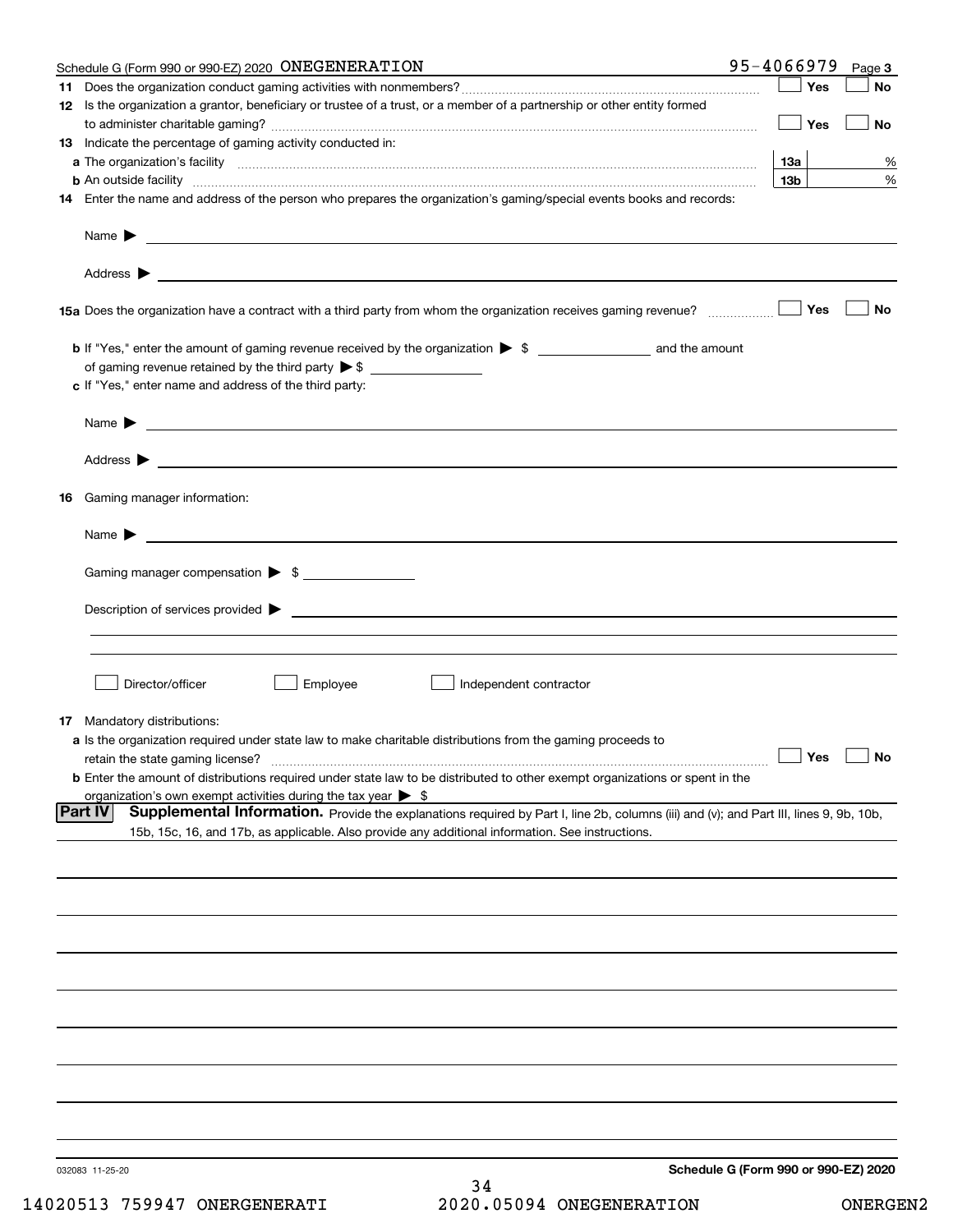| Schedule G (Form 990 or 990-EZ) |
|---------------------------------|
|                                 |

032084 04-01-20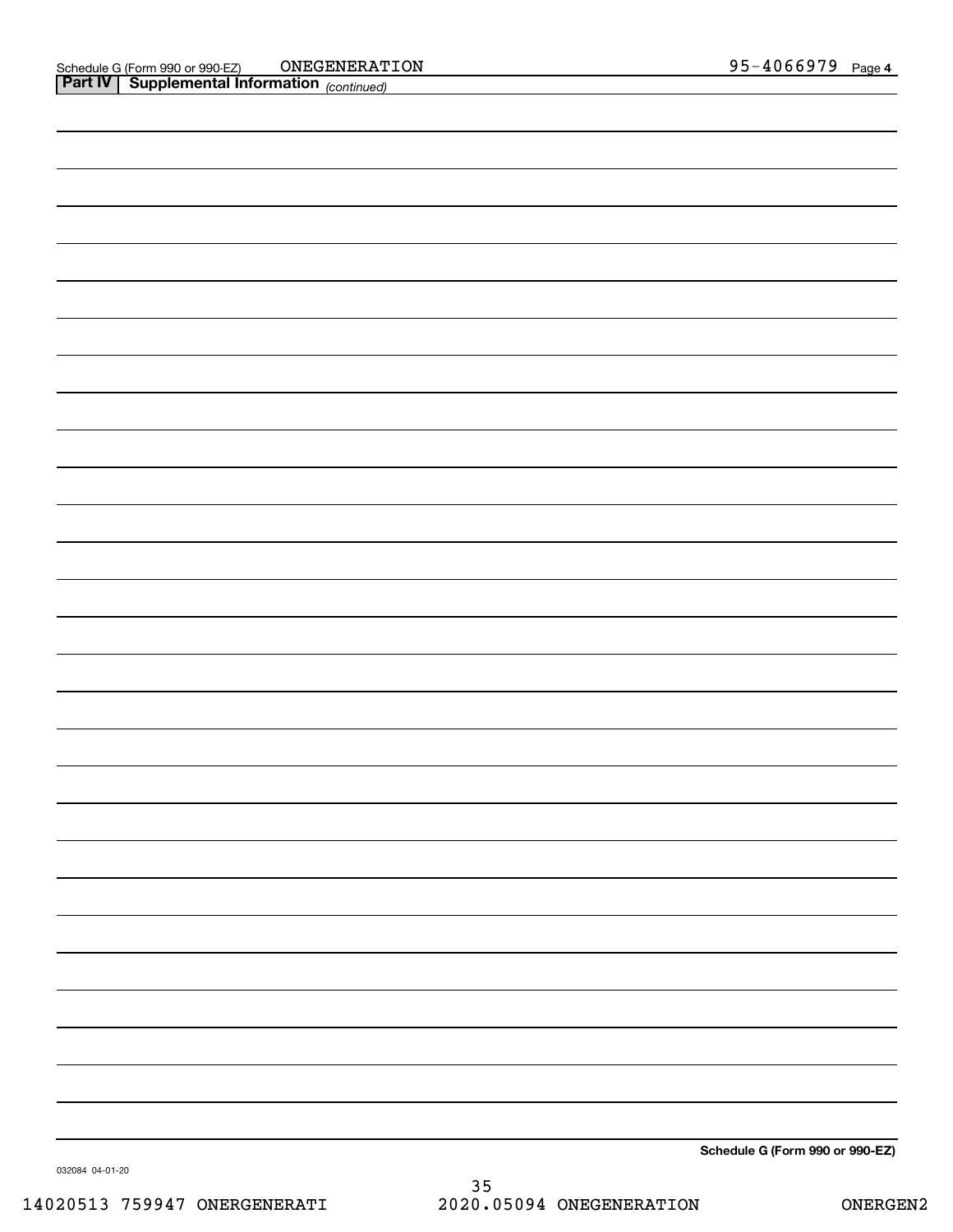|   | <b>SCHEDULE J</b>                                                                          | <b>Compensation Information</b>                                                                                                                                                                                                      |                                       | OMB No. 1545-0047          |     |                              |  |  |
|---|--------------------------------------------------------------------------------------------|--------------------------------------------------------------------------------------------------------------------------------------------------------------------------------------------------------------------------------------|---------------------------------------|----------------------------|-----|------------------------------|--|--|
|   | (Form 990)                                                                                 | For certain Officers, Directors, Trustees, Key Employees, and Highest                                                                                                                                                                |                                       |                            |     |                              |  |  |
|   |                                                                                            | <b>Compensated Employees</b>                                                                                                                                                                                                         |                                       | 2020                       |     |                              |  |  |
|   |                                                                                            | Complete if the organization answered "Yes" on Form 990, Part IV, line 23.<br>Attach to Form 990.                                                                                                                                    |                                       | <b>Open to Public</b>      |     |                              |  |  |
|   | Department of the Treasury<br>Internal Revenue Service                                     | Go to www.irs.gov/Form990 for instructions and the latest information.                                                                                                                                                               |                                       | Inspection                 |     |                              |  |  |
|   | Name of the organization                                                                   |                                                                                                                                                                                                                                      | <b>Employer identification number</b> |                            |     |                              |  |  |
|   |                                                                                            | ONEGENERATION                                                                                                                                                                                                                        |                                       | 95-4066979                 |     |                              |  |  |
|   | Part I                                                                                     | <b>Questions Regarding Compensation</b>                                                                                                                                                                                              |                                       |                            |     |                              |  |  |
|   |                                                                                            |                                                                                                                                                                                                                                      |                                       |                            | Yes | No                           |  |  |
|   |                                                                                            | Check the appropriate box(es) if the organization provided any of the following to or for a person listed on Form 990,                                                                                                               |                                       |                            |     |                              |  |  |
|   |                                                                                            | Part VII, Section A, line 1a. Complete Part III to provide any relevant information regarding these items.                                                                                                                           |                                       |                            |     |                              |  |  |
|   | First-class or charter travel                                                              | Housing allowance or residence for personal use                                                                                                                                                                                      |                                       |                            |     |                              |  |  |
|   | Travel for companions                                                                      | Payments for business use of personal residence                                                                                                                                                                                      |                                       |                            |     |                              |  |  |
|   | Health or social club dues or initiation fees<br>Tax indemnification and gross-up payments |                                                                                                                                                                                                                                      |                                       |                            |     |                              |  |  |
|   |                                                                                            | Discretionary spending account<br>Personal services (such as maid, chauffeur, chef)                                                                                                                                                  |                                       |                            |     |                              |  |  |
|   |                                                                                            |                                                                                                                                                                                                                                      |                                       |                            |     |                              |  |  |
|   |                                                                                            | <b>b</b> If any of the boxes on line 1a are checked, did the organization follow a written policy regarding payment or                                                                                                               |                                       |                            |     |                              |  |  |
|   |                                                                                            |                                                                                                                                                                                                                                      |                                       | 1b                         |     |                              |  |  |
| 2 |                                                                                            | Did the organization require substantiation prior to reimbursing or allowing expenses incurred by all directors,                                                                                                                     |                                       | $\mathbf{2}$               |     |                              |  |  |
|   |                                                                                            |                                                                                                                                                                                                                                      |                                       |                            |     |                              |  |  |
| З |                                                                                            | Indicate which, if any, of the following the organization used to establish the compensation of the organization's                                                                                                                   |                                       |                            |     |                              |  |  |
|   |                                                                                            | CEO/Executive Director. Check all that apply. Do not check any boxes for methods used by a related organization to                                                                                                                   |                                       |                            |     |                              |  |  |
|   |                                                                                            | establish compensation of the CEO/Executive Director, but explain in Part III.                                                                                                                                                       |                                       |                            |     |                              |  |  |
|   | $ \mathbf{X} $ Compensation committee                                                      | Written employment contract                                                                                                                                                                                                          |                                       |                            |     |                              |  |  |
|   |                                                                                            | $\overline{X}$ Compensation survey or study<br>Independent compensation consultant                                                                                                                                                   |                                       |                            |     |                              |  |  |
|   | $\boxed{\textbf{X}}$ Form 990 of other organizations                                       | $\boxed{\textbf{X}}$ Approval by the board or compensation committee                                                                                                                                                                 |                                       |                            |     |                              |  |  |
|   |                                                                                            |                                                                                                                                                                                                                                      |                                       |                            |     |                              |  |  |
| 4 |                                                                                            | During the year, did any person listed on Form 990, Part VII, Section A, line 1a, with respect to the filing                                                                                                                         |                                       |                            |     |                              |  |  |
|   | organization or a related organization:                                                    |                                                                                                                                                                                                                                      |                                       |                            |     |                              |  |  |
| а |                                                                                            | Receive a severance payment or change-of-control payment?                                                                                                                                                                            |                                       | 4a                         |     | Χ                            |  |  |
|   |                                                                                            | Participate in or receive payment from a supplemental nonqualified retirement plan?                                                                                                                                                  |                                       | 4b                         |     | $\overline{\textbf{X}}$      |  |  |
|   |                                                                                            | Participate in or receive payment from an equity-based compensation arrangement?                                                                                                                                                     |                                       | 4c                         |     | $\mathbf X$                  |  |  |
|   |                                                                                            | If "Yes" to any of lines 4a-c, list the persons and provide the applicable amounts for each item in Part III.                                                                                                                        |                                       |                            |     |                              |  |  |
|   |                                                                                            |                                                                                                                                                                                                                                      |                                       |                            |     |                              |  |  |
|   |                                                                                            | Only section 501(c)(3), 501(c)(4), and 501(c)(29) organizations must complete lines 5-9.                                                                                                                                             |                                       |                            |     |                              |  |  |
|   |                                                                                            | For persons listed on Form 990, Part VII, Section A, line 1a, did the organization pay or accrue any compensation                                                                                                                    |                                       |                            |     |                              |  |  |
|   | contingent on the revenues of:                                                             |                                                                                                                                                                                                                                      |                                       |                            |     |                              |  |  |
| a |                                                                                            |                                                                                                                                                                                                                                      |                                       | 5a                         |     | x<br>$\overline{\mathbf{x}}$ |  |  |
|   |                                                                                            |                                                                                                                                                                                                                                      |                                       | 5b                         |     |                              |  |  |
|   |                                                                                            | If "Yes" on line 5a or 5b, describe in Part III.                                                                                                                                                                                     |                                       |                            |     |                              |  |  |
|   |                                                                                            | 6 For persons listed on Form 990, Part VII, Section A, line 1a, did the organization pay or accrue any compensation                                                                                                                  |                                       |                            |     |                              |  |  |
|   | contingent on the net earnings of:                                                         |                                                                                                                                                                                                                                      |                                       |                            |     | х                            |  |  |
| a |                                                                                            | The organization? <b>With the contract of the contract of the contract of the contract of the contract of the contract of the contract of the contract of the contract of the contract of the contract of the contract of the co</b> |                                       | 6a                         |     | $\overline{\mathbf{x}}$      |  |  |
|   |                                                                                            | If "Yes" on line 6a or 6b, describe in Part III.                                                                                                                                                                                     |                                       | 6b                         |     |                              |  |  |
|   |                                                                                            | 7 For persons listed on Form 990, Part VII, Section A, line 1a, did the organization provide any nonfixed payments                                                                                                                   |                                       |                            |     |                              |  |  |
|   |                                                                                            |                                                                                                                                                                                                                                      |                                       | 7                          |     | х                            |  |  |
| 8 |                                                                                            | Were any amounts reported on Form 990, Part VII, paid or accrued pursuant to a contract that was subject to the                                                                                                                      |                                       |                            |     |                              |  |  |
|   |                                                                                            | initial contract exception described in Regulations section 53.4958-4(a)(3)? If "Yes," describe in Part III                                                                                                                          |                                       | 8                          |     | х                            |  |  |
| 9 |                                                                                            | If "Yes" on line 8, did the organization also follow the rebuttable presumption procedure described in                                                                                                                               |                                       |                            |     |                              |  |  |
|   |                                                                                            |                                                                                                                                                                                                                                      |                                       | 9                          |     |                              |  |  |
|   |                                                                                            | LHA For Paperwork Reduction Act Notice, see the Instructions for Form 990.                                                                                                                                                           |                                       | Schedule J (Form 990) 2020 |     |                              |  |  |

032111 12-07-20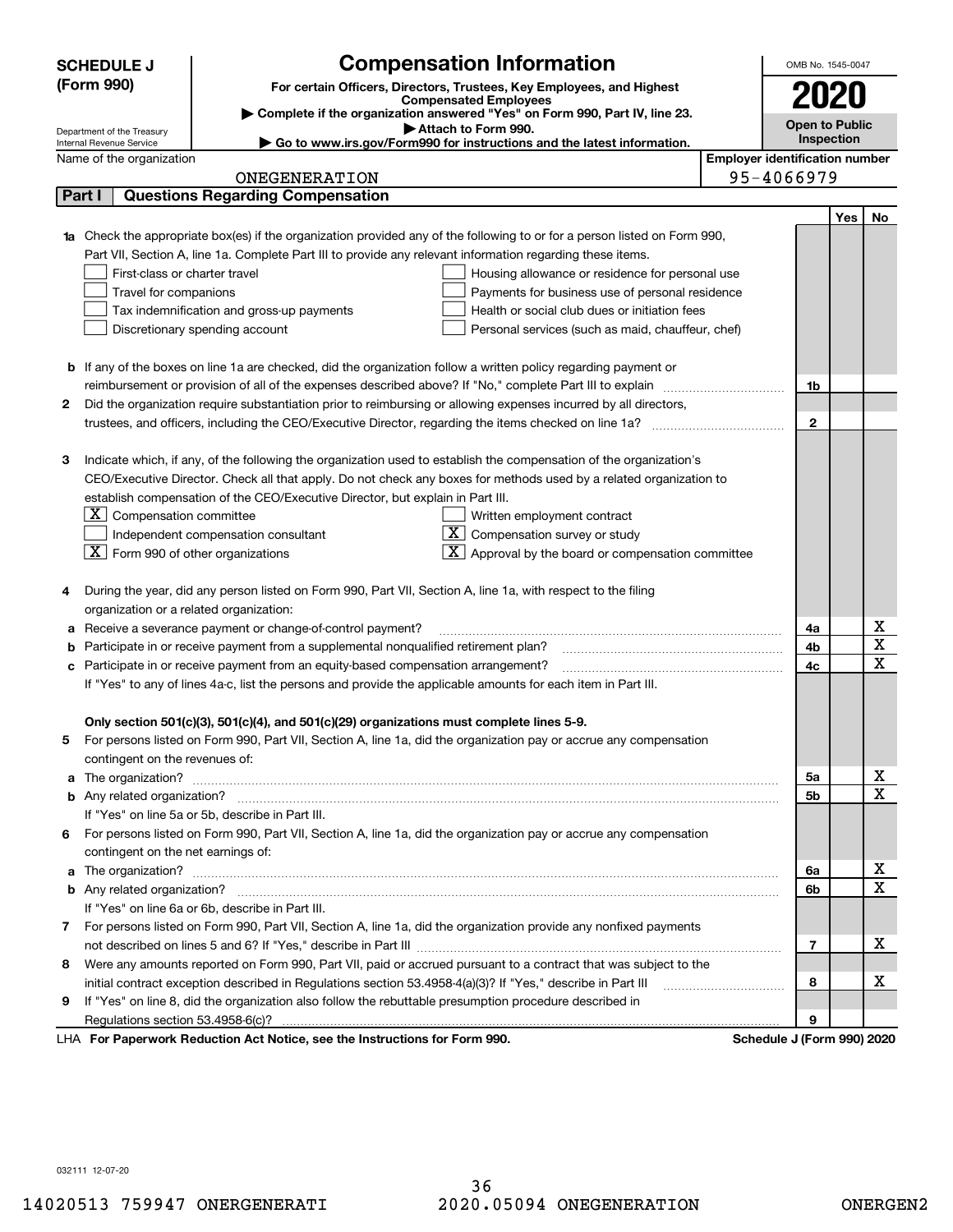#### 95-4066979

**2**

# **Part II Officers, Directors, Trustees, Key Employees, and Highest Compensated Employees.**  Schedule J (Form 990) 2020 Page Use duplicate copies if additional space is needed.

For each individual whose compensation must be reported on Schedule J, report compensation from the organization on row (i) and from related organizations, described in the instructions, on row (ii). Do not list any individuals that aren't listed on Form 990, Part VII.

**Note:**  The sum of columns (B)(i)-(iii) for each listed individual must equal the total amount of Form 990, Part VII, Section A, line 1a, applicable column (D) and (E) amounts for that individual.

| (A) Name and Title   |                |                          | (B) Breakdown of W-2 and/or 1099-MISC compensation |                                           | (C) Retirement and<br>other deferred | (D) Nontaxable<br>benefits | (E) Total of columns<br>$(B)(i)-(D)$ | (F) Compensation<br>in column (B)         |
|----------------------|----------------|--------------------------|----------------------------------------------------|-------------------------------------------|--------------------------------------|----------------------------|--------------------------------------|-------------------------------------------|
|                      |                | (i) Base<br>compensation | (ii) Bonus &<br>incentive<br>compensation          | (iii) Other<br>reportable<br>compensation | compensation                         |                            |                                      | reported as deferred<br>on prior Form 990 |
| EVA GOETZ<br>(1)     | (i)            | 163,000.                 | $\overline{0}$ .                                   | $\overline{0}$ .                          | $\overline{0}$ .                     | $\overline{0}$ .           | 163,000.                             | 0.                                        |
| FORMER PRESIDENT/CEO | (ii)           | $\overline{0}$ .         | $\overline{0}$ .                                   | $\overline{0}$ .                          | $\overline{0}$ .                     | $\overline{0}$ .           | $\overline{0}$ .                     | $\overline{0}$ .                          |
|                      | (i)            |                          |                                                    |                                           |                                      |                            |                                      |                                           |
|                      | <u>(ii)</u>    |                          |                                                    |                                           |                                      |                            |                                      |                                           |
|                      | (i)            |                          |                                                    |                                           |                                      |                            |                                      |                                           |
|                      | <u>(ii)</u>    |                          |                                                    |                                           |                                      |                            |                                      |                                           |
|                      | (i)            |                          |                                                    |                                           |                                      |                            |                                      |                                           |
|                      | <u>(ii)</u>    |                          |                                                    |                                           |                                      |                            |                                      |                                           |
|                      | (i)            |                          |                                                    |                                           |                                      |                            |                                      |                                           |
|                      | <u>(ii)</u>    |                          |                                                    |                                           |                                      |                            |                                      |                                           |
|                      | (i)            |                          |                                                    |                                           |                                      |                            |                                      |                                           |
|                      | <u>(ii)</u>    |                          |                                                    |                                           |                                      |                            |                                      |                                           |
|                      | $(\sf{i})$     |                          |                                                    |                                           |                                      |                            |                                      |                                           |
|                      | (ii)           |                          |                                                    |                                           |                                      |                            |                                      |                                           |
|                      | (i)            |                          |                                                    |                                           |                                      |                            |                                      |                                           |
|                      | (ii)           |                          |                                                    |                                           |                                      |                            |                                      |                                           |
|                      | (i)            |                          |                                                    |                                           |                                      |                            |                                      |                                           |
|                      | (ii)           |                          |                                                    |                                           |                                      |                            |                                      |                                           |
|                      | (i)<br>(ii)    |                          |                                                    |                                           |                                      |                            |                                      |                                           |
|                      | (i)            |                          |                                                    |                                           |                                      |                            |                                      |                                           |
|                      | <u>(ii)</u>    |                          |                                                    |                                           |                                      |                            |                                      |                                           |
|                      | (i)            |                          |                                                    |                                           |                                      |                            |                                      |                                           |
|                      | <u>(ii)</u>    |                          |                                                    |                                           |                                      |                            |                                      |                                           |
|                      | (i)            |                          |                                                    |                                           |                                      |                            |                                      |                                           |
|                      | <u>(ii)</u>    |                          |                                                    |                                           |                                      |                            |                                      |                                           |
|                      | (i)            |                          |                                                    |                                           |                                      |                            |                                      |                                           |
|                      | <u>(ii)</u>    |                          |                                                    |                                           |                                      |                            |                                      |                                           |
|                      | (i)            |                          |                                                    |                                           |                                      |                            |                                      |                                           |
|                      | <u>(ii)</u>    |                          |                                                    |                                           |                                      |                            |                                      |                                           |
|                      | (i)            |                          |                                                    |                                           |                                      |                            |                                      |                                           |
|                      | $\overline{}}$ |                          |                                                    |                                           |                                      |                            |                                      |                                           |

**Schedule J (Form 990) 2020**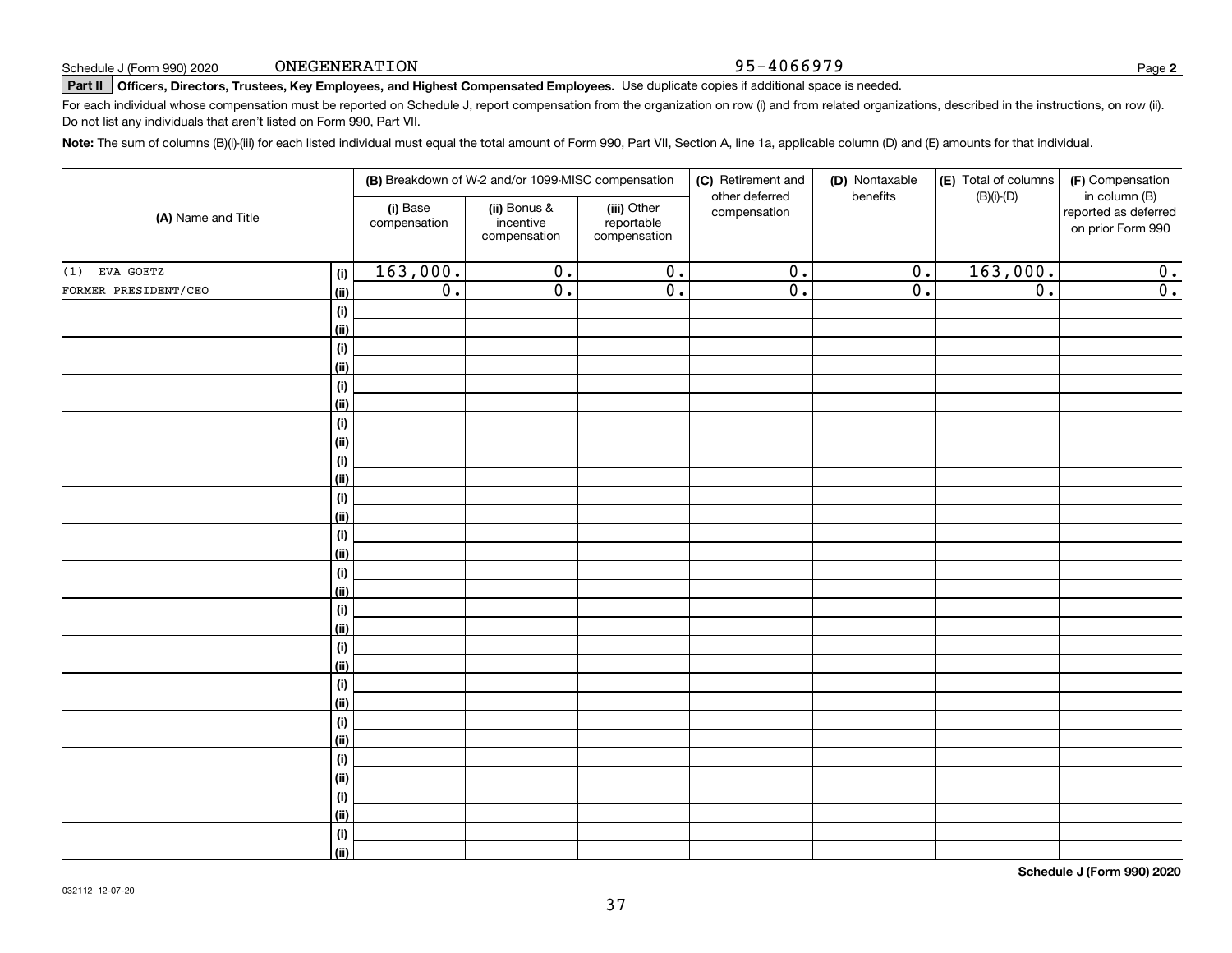## **Part III Supplemental Information**

Schedule J (Form 990) 2020 ONEGENERATION<br>Part III Supplemental Information<br>Provide the information, explanation, or descriptions required for Part I, lines 1a, 1b, 3, 4a, 4b, 4c, 5a, 5b, 6a, 6b, 7, and 8, and for Part II.

**Schedule J (Form 990) 2020**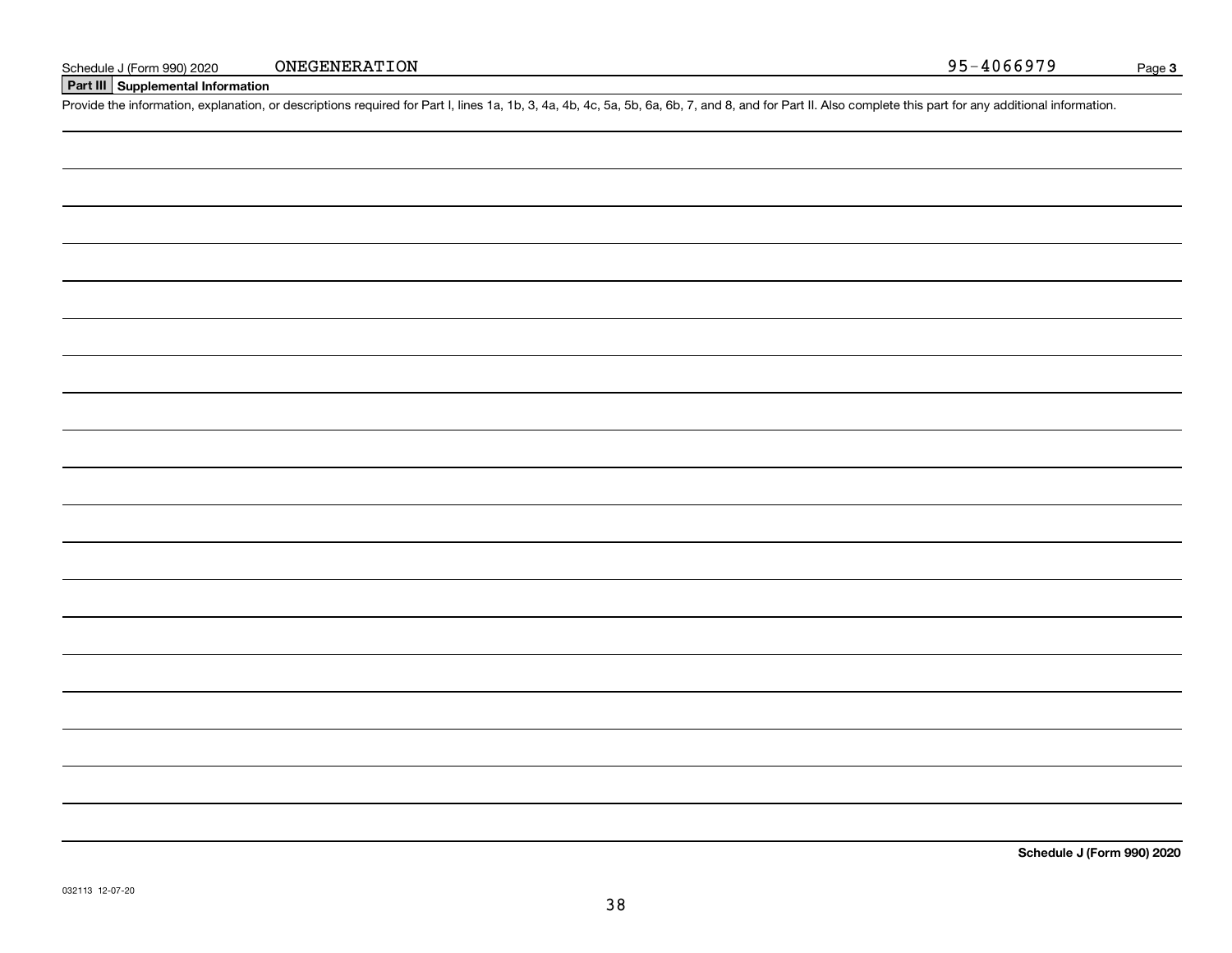**(Form 990 or 990-EZ)**

Department of the Treasury Internal Revenue Service Name of the organization

**SCHEDULE O Supplemental Information to Form 990 or 990-EZ**

**Complete to provide information for responses to specific questions on Form 990 or 990-EZ or to provide any additional information. | Attach to Form 990 or 990-EZ. | Go to www.irs.gov/Form990 for the latest information.**

OMB No. 1545-0047 **Open to Public Inspection2020**

ONEGENERATION 95-4066979

**Employer identification number**

FORM 990, PART I, LINE 1, DESCRIPTION OF ORGANIZATION MISSION:

VIBRANT INTERGENERATIONAL COMMUNITY PROGRAMS, SERVICES, AND

RELATIONSHIPS INCLUDING DAYCARE, MEALS, CARE MANAGEMENT, WELLNESS AND

SOCIAL CLASSES, AND STRONG CAREGIVER AND KINSHIP SUPPORT.

FORM 990, PART III, LINE 4A, PROGRAM SERVICE ACCOMPLISHMENTS:

EDUCATION SESSIONS A YEAR.

FORM 990, PART III, LINE 4D, OTHER PROGRAM SERVICES:

ONEGENERATION PROVIDES BROAD SENIOR CARE MANAGEMENT SERVICES, INCLUDING

(A) MULTI-YEAR FEDERAL ALZHEIMERS AND DEMENTIA CARE AND

TRAINING/EDUCATION PROGRAM SUPPORTING OVER 300 PEOPLE LIVING WITH

DEMENTIA AND CAREGIVERS AND TRAINING AND EDUCATION TO OVER 480

PROFESSIONALS; (B) A MULTI-YEAR SELF-MEASURED BLOOD PRESSURE

HYPERTENSION MANAGEMENT CAMPAIGN ADDRESSING CARDIVASCULAR DISEASES,

IMPROVING BLOOD PRESSURE LEVELS FOR OVER 350 PATIENTS; (C) KINSHIP

FAMILY PROGRAMS, GRANDPARENTS AS PARENTS WITH OVER 190 SUPPORT GROUPS,

50 COURT NAVIGATIONS, AND 90 VIRTUAL HOMEWORK TUTORING PROVIDED; AND

PUBLIC HEALTH PROGRAMS RESPONDING TO PANDEMIC WITH OVER 2,500

SENIORS VACCINATED AND OVER 20,000 VACCINATIONS, OUTREACH AND

EDUCATION, PROVIDED TO HARD TO REACH HOUSEHOLDS

EXPENSES \$ 2,152,316. INCLUDING GRANTS OF \$ 0. REVENUE \$ 481,292.

FORM 990, PART VI, SECTION B, LINE 11B:

THE CHIEF EXECUTIVE OFFICER OF THE ORGANIZATION REVIEWS THE FORM FOR

032211 11-20-20 LHA For Paperwork Reduction Act Notice, see the Instructions for Form 990 or 990-EZ. Schedule O (Form 990 or 990-EZ) 2020 ACCURACY AND SUBMITS VIA E-MAIL THE REVIEWED FORM TO THE BOARD MEMBERS. THE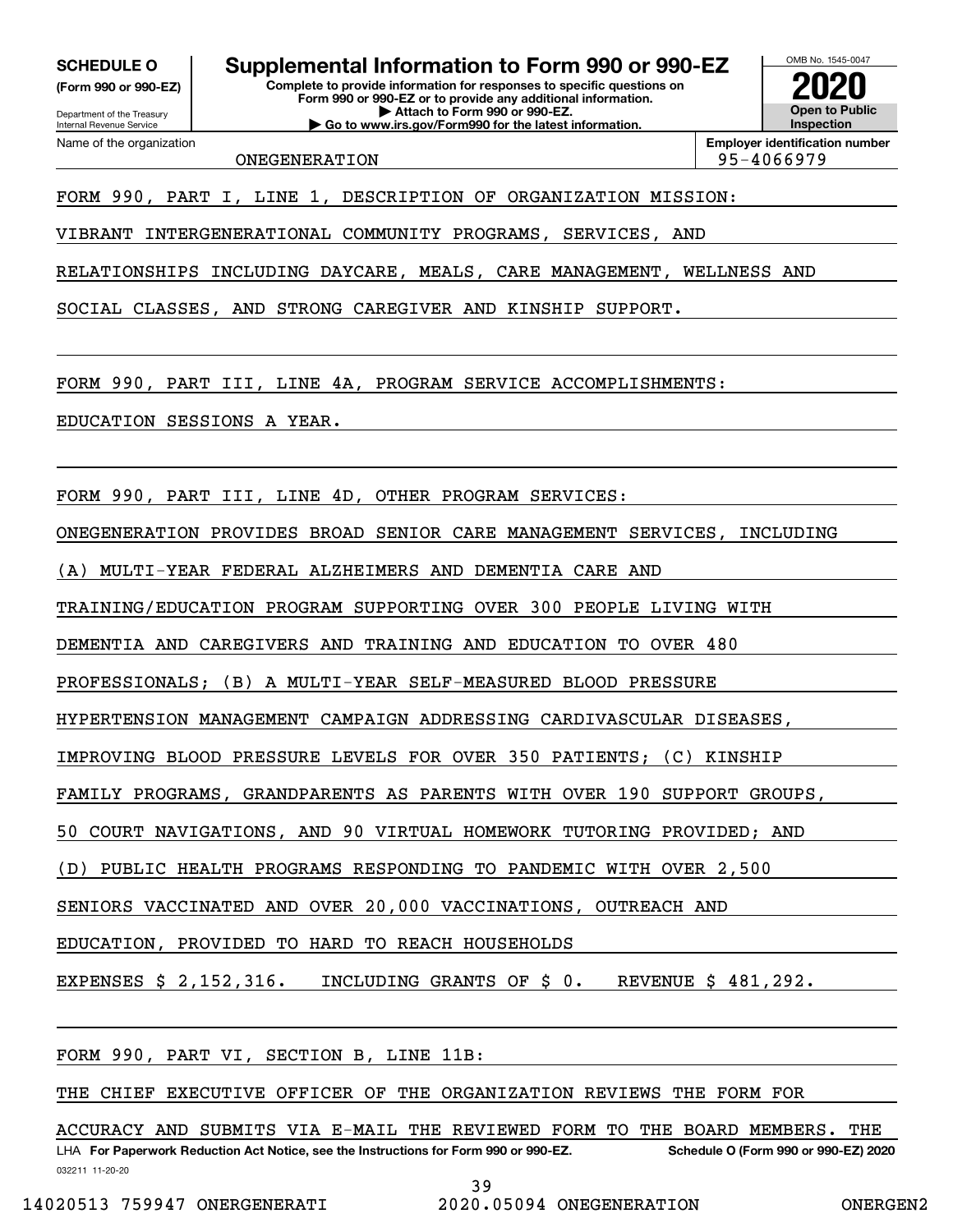ONEGENERATION 195-4066979

BOARD MEMBERS REVIEW THE FORM AND ELECTRONICALLY SUBMIT THEIR OPINIONS TO THE ORGANIZATION'S CEO.

FORM 990, PART VI, SECTION B, LINE 12C:

THE ORGANIZATION OBSERVES A CONFLICT OF INTEREST POLICY THAT COVERS INDIVIDUALS SERVING AS OFFICERS, DIRECTORS, COMMITTEE MEMBERS, AND KEY EMPLOYEES. COVERED INDIVIDUALS ARE REQUIRED TO ADHERE FULLY TO THE REQUIREMENTS OF SAID POLICY AT ALL TIMES AND SIGN A CONFLICT OF INTEREST STATEMENT EACH YEAR OR MORE FREQUENTLY IF CHANGES IN PERSONAL CIRCUMSTANCES WARRANT. THESE STATEMENTS ARE SUBJECT TO REVIEW SEMI-ANNUALLY AND ACTION DETERMINED IN LINE WITH THE ORGANIZATION'S POLICY AND THE INDIVIDUAL'S POSITION AND WITH THE RECOMMENDATION OF LEGAL COUNSEL WHEN APPROPRIATE, FINAL ACTIONS ARE MADE REFLECTING THE SEVERITY OF THE ACTUAL OR POTENTIAL CONFLICT RANGING FROM "NO ACTION REQUIRED", TO AN ONGOING MONITORING WITH APPROPRIATE DISCLOSURES OF SUCH FACTS AND CIRCUMSTANCES, OR RESTRICTIONS IMPOSED ON PERSONS WITH A CONFLICT PROHIBITING PARTICIPATION IN DELIBERATIONS AND DECISIONS IN THE TRANSACTION, OR REQUIRED WITHDRAWAL OF THE INDIVIDUAL FROM THE CONFLICTING RELATIONSHIP. CONFLICT OF INTEREST PROCEEDINGS ARE DOCUMENTED IN MEETING MINUTES, OR AS OTHERWISE APPROPRIATE.

FORM 990, PART VI, SECTION B, LINE 15A:

THE COMPENSATION OF THE ORGANIZATION'S TOP MANAGERS ARE REVIEWED BY THE BOARD'S EXECUTIVE COMMITTEE WHICH UTILIZES COMPARABLE MARKET DATA FROM VARIOUS SOURCES. THE CITY OF LOS ANGELES ALSO REVIEWS SALARY DATA TO INSURE COMPARABLE PAY. THE CEO CANNOT BE PAID GREATER THAN EIGHT TIMES THE LOWEST PAID WORKER IN ANY OF ITS CONTRACTS. THERE IS CONTEMPORANEOUS SUBSTANTIATION OF COMPENSATION DELIBERATIONS AND DECISIONS.

40

032212 11-20-20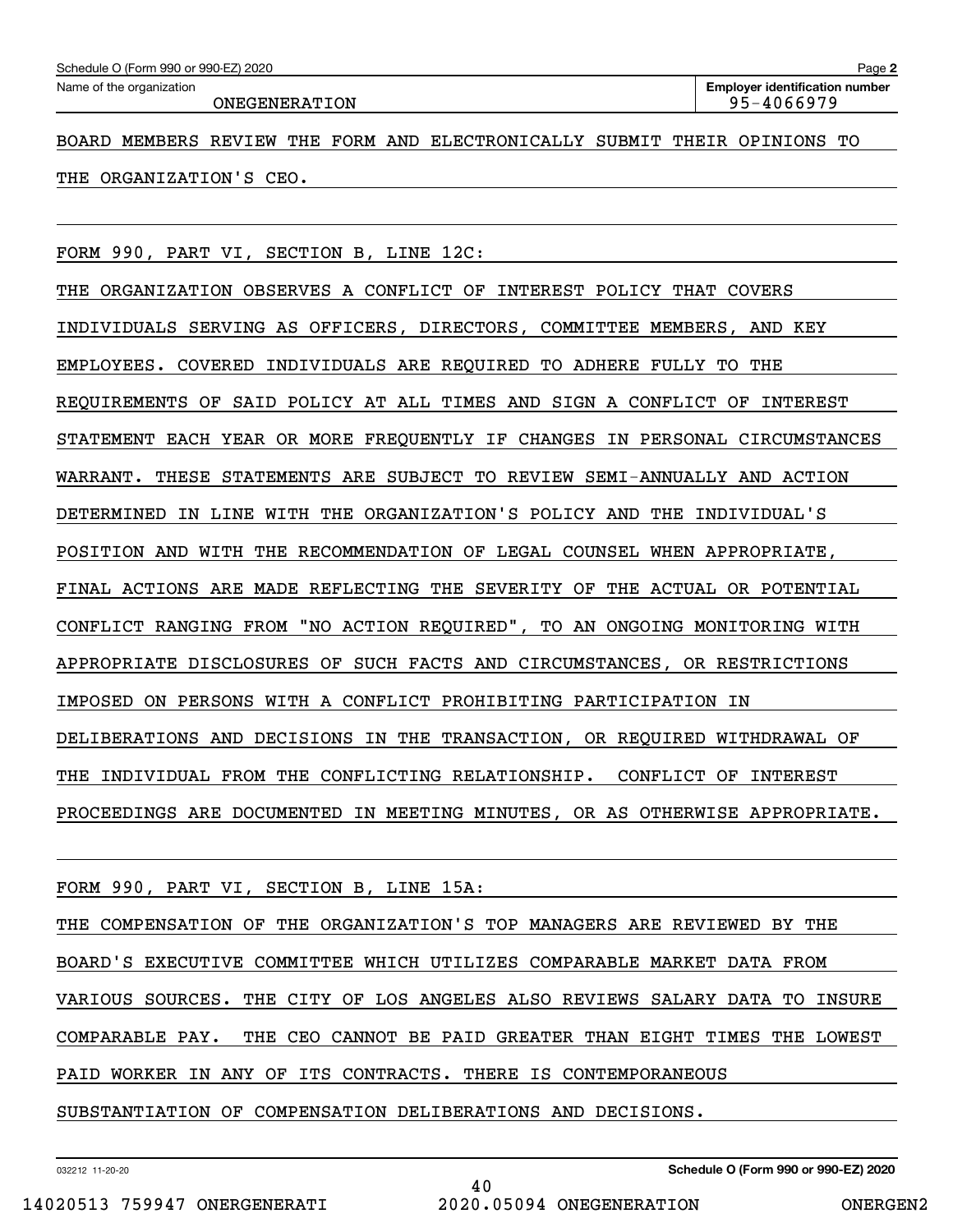| Schedule O (Form 990 or 990-EZ) 2020 | Page 2                                |
|--------------------------------------|---------------------------------------|
| Name of the organization             | <b>Employer identification number</b> |
| ONEGENERATION                        | 95-4066979                            |
|                                      |                                       |

FORM 990, PART VI, SECTION C, LINE 19:

THE ORGANIZATION MAKES ITS GOVERNING DOCUMENTS, CONFLICT OF INTEREST POLICY

AND FINANCIAL STATEMENTS AVAILABLE TO THE PUBLIC UPON REQUEST. THE

ORGANIZATION'S FINANCIAL STATEMENTS ARE ALSO AVAILABLE TO THE PUBLIC ON

VARIOUS MONITORING NON-PROFIT ORGANIZATIONS WEBSITES, FOR EXAMPLE,

GUIDESTAR AND THE FOUNDATION CENTER.

FORM 990, PART XII, LINE 2C:

THE PROCESS HAS NOT CHANGED FROM PRIOR YEAR

032212 11-20-20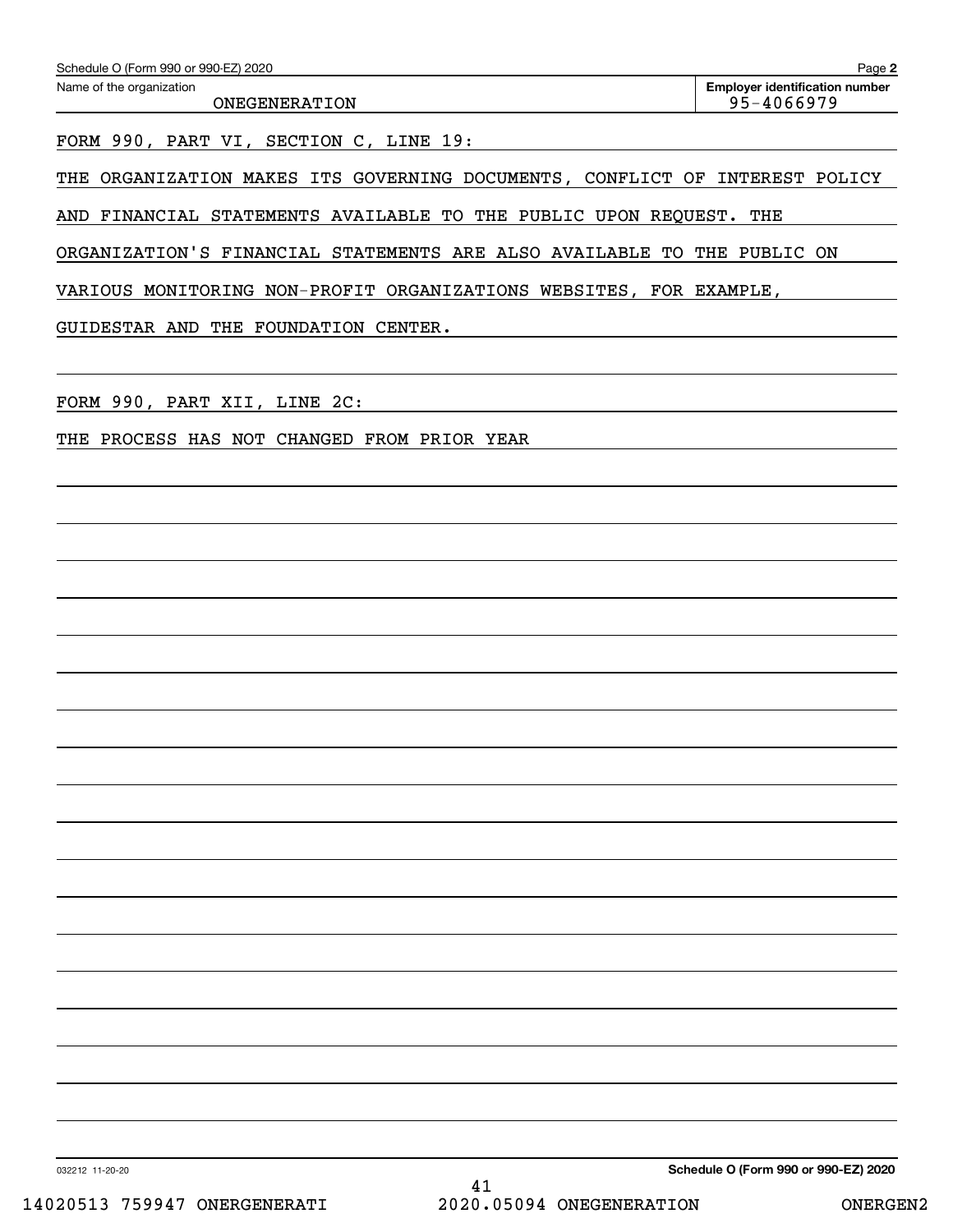# **CARRYOVER DATA TO 2021**

| Name<br>ONEGENERATION                                                                                          | <b>Employer Identification Number</b><br>95-4066979 |     |
|----------------------------------------------------------------------------------------------------------------|-----------------------------------------------------|-----|
| Based on the information provided with this return, the following are possible carryover amounts to next year. |                                                     |     |
| FEDERAL POST-2017 NET OPERATING LOSS - ADVERTISING IN NEWSLE                                                   |                                                     | 56. |
| CA NET OPERATING LOSS                                                                                          |                                                     | 56. |
|                                                                                                                |                                                     |     |
|                                                                                                                |                                                     |     |
|                                                                                                                |                                                     |     |
|                                                                                                                |                                                     |     |
|                                                                                                                |                                                     |     |
|                                                                                                                |                                                     |     |
|                                                                                                                |                                                     |     |
|                                                                                                                |                                                     |     |
|                                                                                                                |                                                     |     |
|                                                                                                                |                                                     |     |
|                                                                                                                |                                                     |     |
|                                                                                                                |                                                     |     |
|                                                                                                                |                                                     |     |
|                                                                                                                |                                                     |     |
|                                                                                                                |                                                     |     |
|                                                                                                                |                                                     |     |
|                                                                                                                |                                                     |     |
|                                                                                                                |                                                     |     |
|                                                                                                                |                                                     |     |
|                                                                                                                |                                                     |     |
|                                                                                                                |                                                     |     |
|                                                                                                                |                                                     |     |
|                                                                                                                |                                                     |     |
|                                                                                                                |                                                     |     |
|                                                                                                                |                                                     |     |
|                                                                                                                |                                                     |     |
|                                                                                                                |                                                     |     |
|                                                                                                                |                                                     |     |
|                                                                                                                |                                                     |     |

019341 04-01-20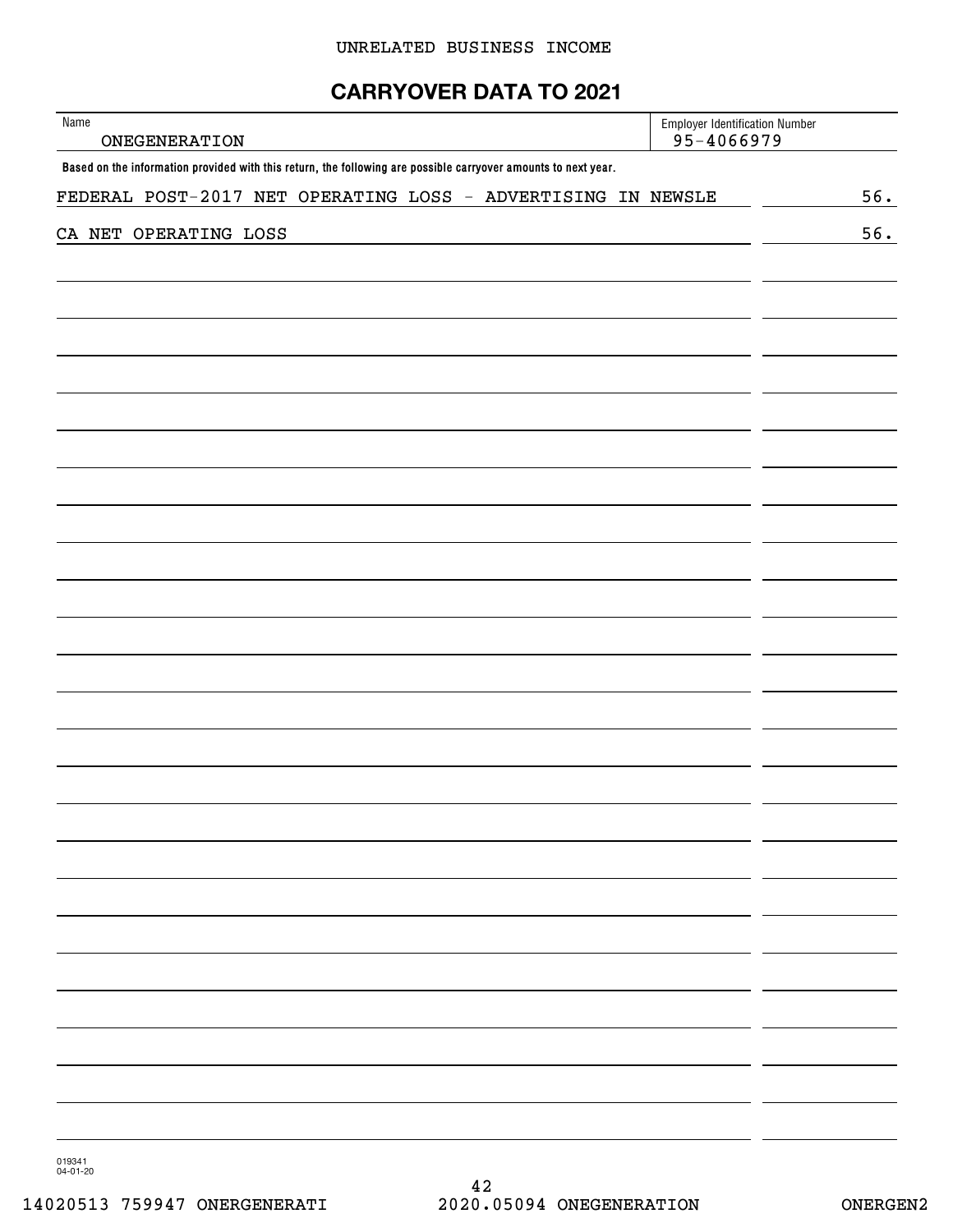|                | Form 990-T                                             |            | <b>Exempt Organization Business Income Tax Return</b>                                                                                                                                                                           |                         | OMB No. 1545-0047                                             |
|----------------|--------------------------------------------------------|------------|---------------------------------------------------------------------------------------------------------------------------------------------------------------------------------------------------------------------------------|-------------------------|---------------------------------------------------------------|
|                |                                                        |            | (and proxy tax under section 6033(e))                                                                                                                                                                                           |                         |                                                               |
|                |                                                        |            | For calendar year 2020 or other tax year beginning $JUL$ 1, $2020$ , and ending $JUN$ 30, $2021$ .                                                                                                                              |                         | 2020                                                          |
|                | Department of the Treasury<br>Internal Revenue Service |            | Go to www.irs.gov/Form990T for instructions and the latest information.<br>bo not enter SSN numbers on this form as it may be made public if your organization is a $501(c)(3)$ .                                               |                         | Open to Public Inspection for<br>501(c)(3) Organizations Only |
| A              | Check box if<br>address changed.                       |            | Name of organization $($ $\Box$ Check box if name changed and see instructions.)                                                                                                                                                |                         | DEmployer identification number                               |
|                | <b>B</b> Exempt under section                          | Print      | ONEGENERATION                                                                                                                                                                                                                   |                         | 95-4066979                                                    |
|                | $\overline{X}$ 501(c)(3)<br>7220(e)<br>408(e)          | 0r<br>Type | Number, street, and room or suite no. If a P.O. box, see instructions.<br>17400 VICTORY BLVD                                                                                                                                    |                         | E Group exemption number<br>(see instructions)                |
|                | 530(a) <br>408A<br>529S<br>529(a)                      |            | City or town, state or province, country, and ZIP or foreign postal code<br>VAN NUYS, CA 91406                                                                                                                                  |                         | Check box if                                                  |
|                |                                                        |            | 6, 251, 493.<br>C Book value of all assets at end of year<br>▶                                                                                                                                                                  |                         | an amended return.                                            |
| G              |                                                        |            | Check organization type $\blacktriangleright \lfloor \underline{X} \rfloor$ 501(c) corporation<br>$501(c)$ trust<br>$401(a)$ trust<br>Other trust                                                                               |                         | Applicable reinsurance entity                                 |
| н.             | Check if filing only to $\blacktriangleright$          |            | Claim credit from Form 8941<br>Claim a refund shown on Form 2439                                                                                                                                                                |                         |                                                               |
|                |                                                        |            |                                                                                                                                                                                                                                 |                         |                                                               |
| J              |                                                        |            | Enter the number of attached Schedules A (Form 990-T)                                                                                                                                                                           |                         |                                                               |
| K.             |                                                        |            | During the tax year, was the corporation a subsidiary in an affiliated group or a parent-subsidiary controlled group?                                                                                                           |                         | $\overline{X}$ No<br>Yes                                      |
|                |                                                        |            | If "Yes," enter the name and identifying number of the parent corporation.                                                                                                                                                      |                         |                                                               |
|                |                                                        |            | The books are in care of $\triangleright$ KENNETH KANG, CFO, ONEGENERATION Telephone number $\triangleright$ 818-708-6610                                                                                                       |                         |                                                               |
| Part I         |                                                        |            | <b>Total Unrelated Business Taxable Income</b>                                                                                                                                                                                  |                         |                                                               |
| 1              |                                                        |            | Total of unrelated business taxable income computed from all unrelated trades or businesses (see                                                                                                                                |                         |                                                               |
|                | instructions)                                          |            |                                                                                                                                                                                                                                 | 1                       | $-56.$                                                        |
| 2              | Reserved                                               |            |                                                                                                                                                                                                                                 | $\mathbf{2}$            |                                                               |
| 3              | Add lines 1 and 2                                      |            |                                                                                                                                                                                                                                 | 3                       | $-56.$                                                        |
| 4              |                                                        |            | Charitable contributions (see instructions for limitation rules)                                                                                                                                                                | 4                       | 0.                                                            |
| 5              |                                                        |            |                                                                                                                                                                                                                                 | 5                       | $-56.$                                                        |
| 6              |                                                        |            | Deduction for net operating loss. See instructions                                                                                                                                                                              | 6                       |                                                               |
| $\overline{7}$ |                                                        |            | Total of unrelated business taxable income before specific deduction and section 199A deduction.                                                                                                                                |                         |                                                               |
|                | Subtract line 6 from line 5                            |            |                                                                                                                                                                                                                                 | 7                       | $-56.$                                                        |
| 8              |                                                        |            | Specific deduction (generally \$1,000, but see instructions for exceptions) manufactured contains an exception successful and successful and successful and successful and successful and successful and successful and success | 8                       | 1,000.                                                        |
| 9              |                                                        |            | Trusts. Section 199A deduction. See instructions [11] material content in the section 199A deduction. See instructions [11] material content in the section of the section of the section of the section of the section of the  | 9                       |                                                               |
| 10             | Total deductions. Add lines 8 and 9                    |            |                                                                                                                                                                                                                                 | 10                      | 1,000.                                                        |
| 11             |                                                        |            | Unrelated business taxable income. Subtract line 10 from line 7. If line 10 is greater than line 7.                                                                                                                             |                         |                                                               |
|                | enter zero                                             |            |                                                                                                                                                                                                                                 | 11                      | 0.                                                            |
| Part II        | <b>Tax Computation</b>                                 |            |                                                                                                                                                                                                                                 |                         |                                                               |
|                |                                                        |            | Organizations taxable as corporations. Multiply Part I, line 11 by 21% (0.21)                                                                                                                                                   | 1                       | 0.                                                            |
| 2              |                                                        |            | Trusts taxable at trust rates. See instructions for tax computation. Income tax on the amount on                                                                                                                                |                         |                                                               |
|                | Part I, line 11 from:                                  |            | Schedule D (Form 1041)<br>Tax rate schedule or                                                                                                                                                                                  | $\mathbf{2}$            |                                                               |
| з              | Proxy tax. See instructions                            |            |                                                                                                                                                                                                                                 | 3                       |                                                               |
| 4              | Other tax amounts. See instructions                    |            |                                                                                                                                                                                                                                 | 4                       |                                                               |
| 5              | Alternative minimum tax (trusts only)                  |            |                                                                                                                                                                                                                                 | 5                       |                                                               |
| 6              |                                                        |            | Tax on noncompliant facility income. See instructions                                                                                                                                                                           | 6                       |                                                               |
| 7              |                                                        |            | Total. Add lines 3 through 6 to line 1 or 2, whichever applies                                                                                                                                                                  | $\overline{\mathbf{r}}$ | $0 \cdot$                                                     |
| LHA            |                                                        |            | For Paperwork Reduction Act Notice, see instructions.                                                                                                                                                                           |                         | Form 990-T (2020)                                             |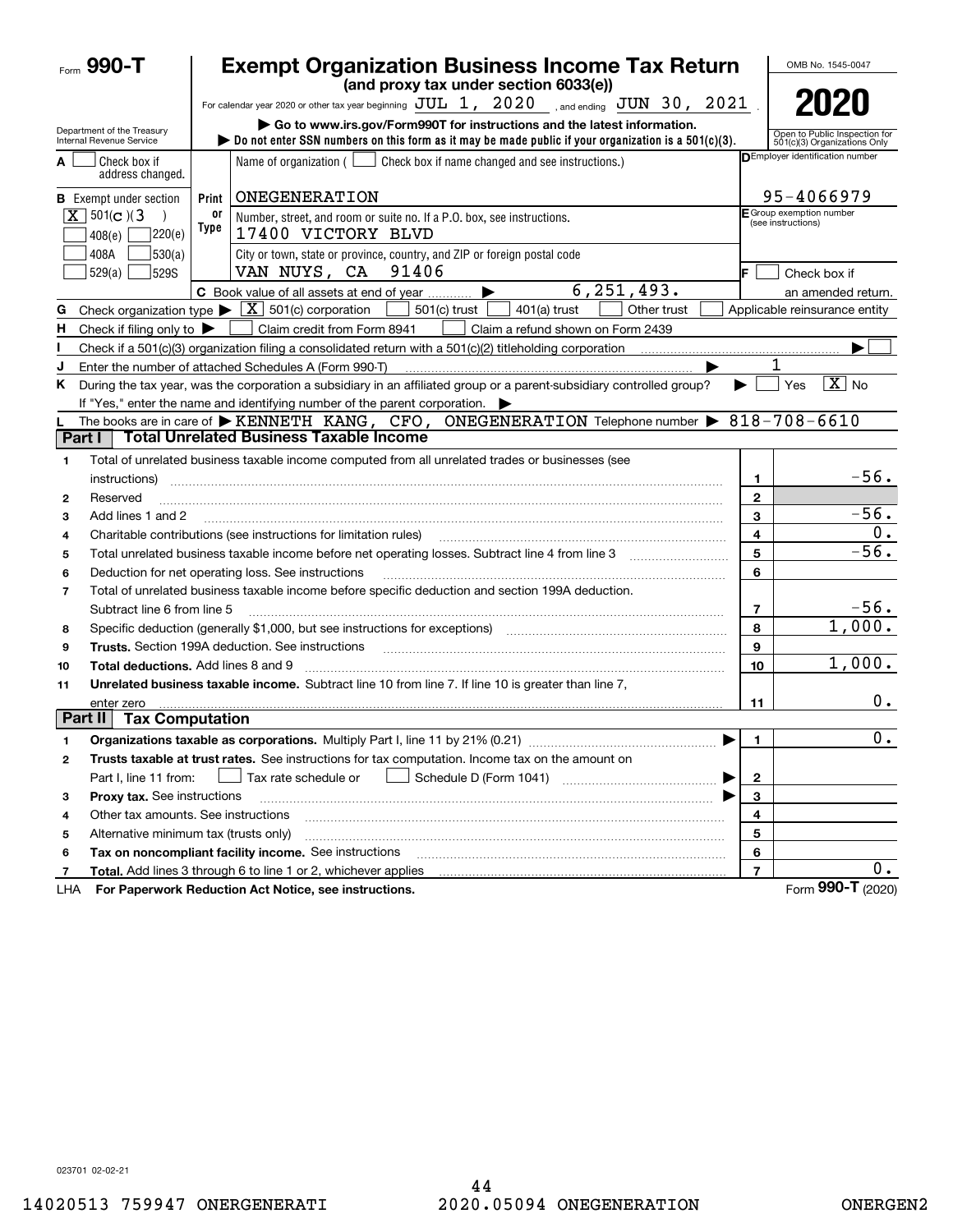|                 | Form 990-T (2020)                                                                                                                     |             |     | Page 2           |
|-----------------|---------------------------------------------------------------------------------------------------------------------------------------|-------------|-----|------------------|
| <b>Part III</b> | <b>Tax and Payments</b>                                                                                                               |             |     |                  |
| 1a              | Foreign tax credit (corporations attach Form 1118; trusts attach Form 1116)<br>1a                                                     |             |     |                  |
| b               | Other credits (see instructions)<br>1b                                                                                                |             |     |                  |
| C               | 1c                                                                                                                                    |             |     |                  |
| d               | 1 <sub>d</sub>                                                                                                                        |             |     |                  |
| e               |                                                                                                                                       | 1e          |     |                  |
| 2               | Subtract line 1e from Part II, line 7                                                                                                 | $\mathbf 2$ |     | $0$ .            |
| 3               | Form 8611<br>Form 8697<br>Form 4255<br>Form 8866<br>Other taxes. Check if from:<br>$\mathbf{1}$                                       |             |     |                  |
|                 | Other (attach statement)                                                                                                              | 3           |     |                  |
| 4               | Check if includes tax previously deferred under<br><b>Total tax.</b> Add lines 2 and 3 (see instructions).                            |             |     |                  |
|                 | section 1294. Enter tax amount here                                                                                                   | 4           |     | $0$ .            |
| 5               | 2020 net 965 tax liability paid from Form 965-A or Form 965-B, Part II, column (k), line 4                                            | 5           |     | $\overline{0}$ . |
| 6a              | Payments: A 2019 overpayment credited to 2020 [11] [11] maximum materials: A 2019 overpayment credited to 2020<br>6a                  |             |     |                  |
| b               | 2020 estimated tax payments. Check if section 643(g) election applies<br>6b                                                           |             |     |                  |
| c               | Tax deposited with Form 8868<br>6c                                                                                                    |             |     |                  |
| d               | Foreign organizations: Tax paid or withheld at source (see instructions) [<br>6d                                                      |             |     |                  |
| е               | 6e                                                                                                                                    |             |     |                  |
| f               | Credit for small employer health insurance premiums (attach Form 8941) [<br>6f                                                        |             |     |                  |
| g               | Other credits, adjustments, and payments:   Form 2439                                                                                 |             |     |                  |
|                 | Other $\overline{\hspace{1cm}}$ Total $\blacktriangleright$ $\begin{array}{ c c c c }\hline \hspace{1.2cm}6g\end{array}$<br>Form 4136 |             |     |                  |
| 7               |                                                                                                                                       | 7           |     |                  |
| 8               | Estimated tax penalty (see instructions). Check if Form 2220 is attached                                                              | 8           |     |                  |
| 9               | Tax due. If line 7 is smaller than the total of lines 4, 5, and 8, enter amount owed <i>manumenon containers</i>                      | 9           |     |                  |
| 10              |                                                                                                                                       | 10          |     |                  |
| 11              | Enter the amount of line 10 you want: Credited to 2021 estimated tax ><br>Refunded $\blacktriangleright$                              | 11          |     |                  |
| <b>Part IV</b>  | Statements Regarding Certain Activities and Other Information (see instructions)                                                      |             |     |                  |
| 1               | At any time during the 2020 calendar year, did the organization have an interest in or a signature or other authority                 |             | Yes | No               |
|                 | over a financial account (bank, securities, or other) in a foreign country? If "Yes," the organization may have to file               |             |     |                  |
|                 | FinCEN Form 114, Report of Foreign Bank and Financial Accounts. If "Yes," enter the name of the foreign country                       |             |     |                  |
|                 | here $\blacktriangleright$                                                                                                            |             |     | х                |
| 2               | During the tax year, did the organization receive a distribution from, or was it the grantor of, or transferor to, a                  |             |     |                  |
|                 |                                                                                                                                       |             |     | Х                |
|                 | If "Yes," see instructions for other forms the organization may have to file.                                                         |             |     |                  |
| 3               | Enter the amount of tax-exempt interest received or accrued during the tax year manufactured $\blacktriangleright$ \$                 |             |     |                  |
| 4a              | Did the organization change its method of accounting? (see instructions)                                                              |             |     | x                |
| b               | If 4a is "Yes," has the organization described the change on Form 990, 990-EZ, 990-PF, or Form 1128? If "No,"                         |             |     |                  |
|                 | explain in Part V                                                                                                                     |             |     |                  |
| <b>Part V</b>   | <b>Supplemental Information</b>                                                                                                       |             |     |                  |

Provide the explanation required by Part IV, line 4b. Also, provide any other additional information. See instructions.

| Sign            | Under penalties of perjury, I declare that I have examined this return, including accompanying schedules and statements, and to the best of my knowledge and belief, it is true,<br>correct, and complete. Declaration of preparer (other than taxpayer) is based on all information of which preparer has any knowledge. |                                                          |       |            |               |                                                                       |                                |          |  |
|-----------------|---------------------------------------------------------------------------------------------------------------------------------------------------------------------------------------------------------------------------------------------------------------------------------------------------------------------------|----------------------------------------------------------|-------|------------|---------------|-----------------------------------------------------------------------|--------------------------------|----------|--|
| Here            |                                                                                                                                                                                                                                                                                                                           | CFO<br>&.                                                |       | COO        |               | May the IRS discuss this return with<br>the preparer shown below (see |                                |          |  |
|                 | Signature of officer                                                                                                                                                                                                                                                                                                      | Date                                                     | Title |            |               | instructions)?                                                        | $\overline{\mathbf{x}}$<br>Yes | No       |  |
|                 | Print/Type preparer's name                                                                                                                                                                                                                                                                                                | Preparer's signature                                     |       | Date       | Check         | if                                                                    | PTIN                           |          |  |
| Paid            |                                                                                                                                                                                                                                                                                                                           |                                                          |       |            | self-employed |                                                                       |                                |          |  |
| <b>Preparer</b> | OZUROVICH<br><b>ANDREW</b>                                                                                                                                                                                                                                                                                                |                                                          |       |            |               |                                                                       | P00736945                      |          |  |
| <b>Use Only</b> | GINI & O'CONNELL<br>Firm's name MACIAS                                                                                                                                                                                                                                                                                    | Firm's $EIN$                                             |       | 68-0300457 |               |                                                                       |                                |          |  |
|                 | 2029<br>CENTURY                                                                                                                                                                                                                                                                                                           |                                                          |       |            |               |                                                                       |                                |          |  |
|                 | Firm's address $\blacktriangleright$                                                                                                                                                                                                                                                                                      | EAST STE 1500<br>LOS ANGELES, CA 90067-2935<br>Phone no. |       |            |               |                                                                       |                                | 277-3373 |  |
|                 |                                                                                                                                                                                                                                                                                                                           |                                                          |       |            |               |                                                                       | 000T                           |          |  |

Form (2020)  **990-T**

023711 02-02-21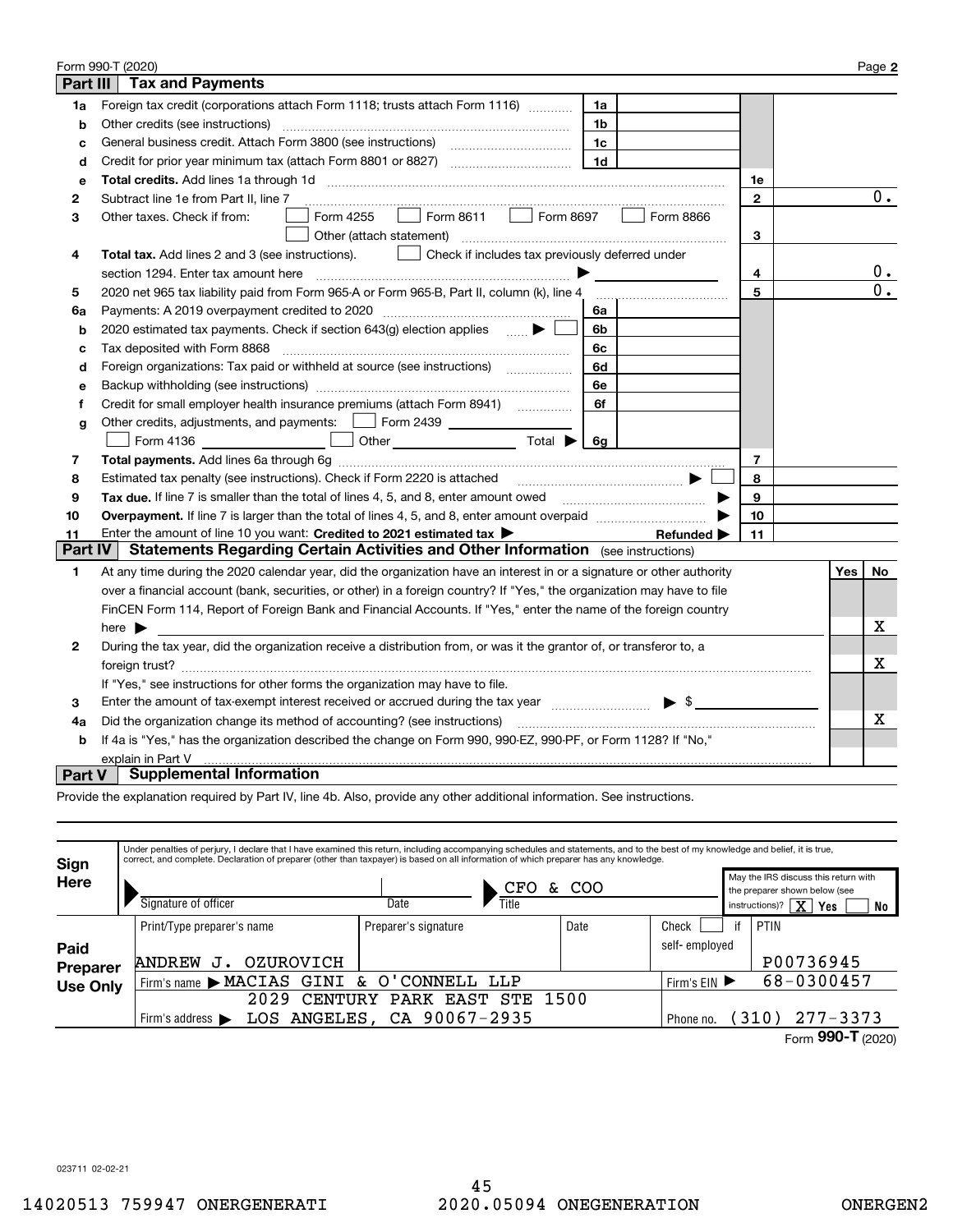### **SCHEDULE A (Form 990-T)**

Department of the Treasury Internal Revenue Service

**E**

# **Unrelated Business Taxable Income From an Unrelated Trade or Business**

**| Go to www.irs.gov/Form990T for instructions and the latest information.**

**Do not enter SSN numbers on this form as it may be made public if your organization is a 501(c)(3). |** 

Open to Public Inspection for 501(c)(3) Organizations Only

|   |                          |  |                                       | $\cdots$ |
|---|--------------------------|--|---------------------------------------|----------|
| A | Name of the organization |  | <b>Employer identification number</b> |          |
|   | <b>ONEGENERATION</b>     |  | 95-4066979                            |          |

**C541800 1 1 D** Sequence: 1 of 1 Unrelated business activity code (see instructions)  $\blacktriangleright$  541800 **D** Sequence: 1 of

95-4066979

# Describe the unrelated trade or business  $\blacktriangleright$ ADVERTISING IN NEWSLETTER AND ON RESOURCE WAL

| Part I       | <b>Unrelated Trade or Business Income</b>                                                                                                                              | (A) Income       | (B) Expenses | (C) Net |        |  |  |  |  |
|--------------|------------------------------------------------------------------------------------------------------------------------------------------------------------------------|------------------|--------------|---------|--------|--|--|--|--|
|              | <b>1a</b> Gross receipts or sales                                                                                                                                      |                  |              |         |        |  |  |  |  |
| b            | Less returns and allowances $\qquad \qquad$ c Balance $\blacktriangleright$                                                                                            | 1c               |              |         |        |  |  |  |  |
| $\mathbf{2}$ |                                                                                                                                                                        | $\overline{2}$   |              |         |        |  |  |  |  |
| 3            |                                                                                                                                                                        | $\overline{3}$   |              |         |        |  |  |  |  |
| 4а           | Capital gain net income (attach Sch D (Form 1041 or Form                                                                                                               |                  |              |         |        |  |  |  |  |
|              |                                                                                                                                                                        | 4a               |              |         |        |  |  |  |  |
| b            | Net gain (loss) (Form 4797) (attach Form 4797) (see instructions)                                                                                                      | 4b               |              |         |        |  |  |  |  |
| c            | Capital loss deduction for trusts                                                                                                                                      | 4c               |              |         |        |  |  |  |  |
| 5            | Income (loss) from a partnership or an S corporation (attach                                                                                                           |                  |              |         |        |  |  |  |  |
|              | statement)                                                                                                                                                             | 5                |              |         |        |  |  |  |  |
| 6            |                                                                                                                                                                        | 6                |              |         |        |  |  |  |  |
| 7            |                                                                                                                                                                        |                  |              |         |        |  |  |  |  |
| 8            | Interest, annuities, royalties, and rents from a controlled                                                                                                            |                  |              |         |        |  |  |  |  |
|              | organization (Part VI)                                                                                                                                                 | 8                |              |         |        |  |  |  |  |
| 9            | Investment income of section $501(c)(7)$ , $(9)$ , or $(17)$                                                                                                           |                  |              |         |        |  |  |  |  |
|              | organizations (Part VII)                                                                                                                                               | 9                |              |         |        |  |  |  |  |
| 10           |                                                                                                                                                                        | 10               |              |         |        |  |  |  |  |
| 11           |                                                                                                                                                                        | 11               | 1,200.       | 1, 256. | $-56.$ |  |  |  |  |
| 12           | Other income (see instructions; attach statement)                                                                                                                      | 12               |              |         |        |  |  |  |  |
| 13           |                                                                                                                                                                        | 13 <sup>13</sup> | 1,200.       | 1,256.  | $-56.$ |  |  |  |  |
|              | Deductions Not Taken Elsewhere (See instructions for limitations on deductions) Deductions must be<br>Part II<br>directly connected with the unrelated business income |                  |              |         |        |  |  |  |  |

|    | Compensation of officers, directors, and trustees (Part X) [11] [2000] [2000] [2000] [2000] [2000] [2000] [2000] [3000] [2000] [2000] [3000] [3000] [3000] [3000] [3000] [3000] [3000] [3000] [3000] [3000] [3000] [3000] [300     |              |       | 1  |                              |
|----|------------------------------------------------------------------------------------------------------------------------------------------------------------------------------------------------------------------------------------|--------------|-------|----|------------------------------|
| 2  |                                                                                                                                                                                                                                    | $\mathbf{2}$ |       |    |                              |
| 3  | Repairs and maintenance material content and content and material content and maintenance material content and                                                                                                                     | 3            |       |    |                              |
| 4  |                                                                                                                                                                                                                                    |              |       | 4  |                              |
| 5  | Interest (attach statement) (see instructions) [11] material content in the content of the statement of the statement of the statement of the statement of the statement of the statement of the statement of the statement of     |              |       | 5  |                              |
| 6  | Taxes and licenses <b>contracts</b> and international contracts of the contract of the contract of the contract of the contract of the contract of the contract of the contract of the contract of the contract of the contract of |              |       | 6  |                              |
| 7  |                                                                                                                                                                                                                                    |              |       |    |                              |
| 8  |                                                                                                                                                                                                                                    | 8а           |       | 8b |                              |
| 9  |                                                                                                                                                                                                                                    |              |       | 9  |                              |
| 10 | Contributions to deferred compensation plans                                                                                                                                                                                       |              |       | 10 |                              |
| 11 |                                                                                                                                                                                                                                    | 11           |       |    |                              |
| 12 |                                                                                                                                                                                                                                    | 12           |       |    |                              |
| 13 | Excess readership costs (Part IX) [11] [2000] [2000] [2010] [3000] [3000] [3000] [3000] [3000] [3000] [3000] [                                                                                                                     | 13           |       |    |                              |
| 14 | Other deductions (attach statement) manufactured and continuum control of the deductions (attach statement)                                                                                                                        | 14           |       |    |                              |
| 15 |                                                                                                                                                                                                                                    | 15           | $0$ . |    |                              |
| 16 | Unrelated business income before net operating loss deduction. Subtract line 15 from Part I, line 13,                                                                                                                              |              |       |    |                              |
|    | column (C)                                                                                                                                                                                                                         |              |       | 16 | $-56.$                       |
| 17 |                                                                                                                                                                                                                                    |              |       | 17 | 0.                           |
| 18 | Unrelated business taxable income. Subtract line 17 from line 16 [11] manuscriptions in the university of the                                                                                                                      |              |       | 18 | $-56.$                       |
|    | LHA For Paperwork Reduction Act Notice, see instructions.                                                                                                                                                                          |              |       |    | Schedule A (Form 990-T) 2020 |

023741 12-23-20

# ENTITY

OMB No. 1545-0047

1

|--|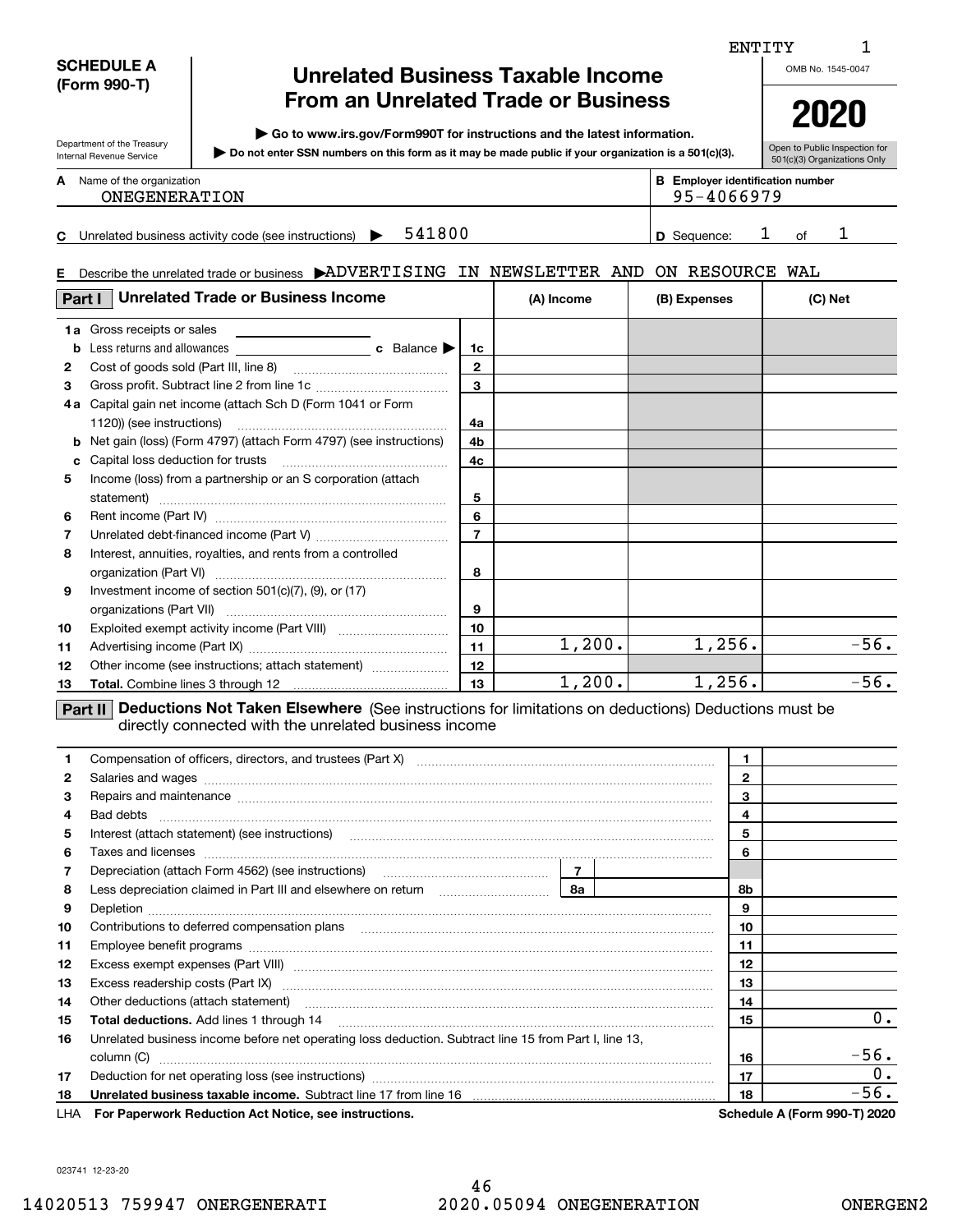| Part III     | Schedule A (Form 990-T) 2020<br><b>Cost of Goods Sold</b>                                                                                                                                                                      |                                     |   |                | Page 2    |
|--------------|--------------------------------------------------------------------------------------------------------------------------------------------------------------------------------------------------------------------------------|-------------------------------------|---|----------------|-----------|
|              |                                                                                                                                                                                                                                | Enter method of inventory valuation |   |                |           |
| 1            | Inventory at beginning of year                                                                                                                                                                                                 |                                     |   | 1.             |           |
| 2            |                                                                                                                                                                                                                                |                                     |   | $\overline{2}$ |           |
| 3            |                                                                                                                                                                                                                                |                                     |   | 3              |           |
| 4            | Additional section 263A costs (attach statement) material content and according to the Additional section 263A                                                                                                                 |                                     |   | 4              |           |
| 5            | Other costs (attach statement) material contracts and a statement of the statement of the statement of the statement of the statement of the statement of the statement of the statement of the statement of the statement of  |                                     |   | 5              |           |
| 6            | Total. Add lines 1 through 5 [111] [12] manuscription of the state of the state of the state of the state of the state of the state of the state of the state of the state of the state of the state of the state of the state |                                     |   | 6              |           |
| 7            | Inventory at end of year                                                                                                                                                                                                       |                                     |   | $\overline{7}$ |           |
| 8            | Cost of goods sold. Subtract line 7 from line 6. Enter here and in Part I, line 2                                                                                                                                              |                                     |   | 8              |           |
| 9<br>Part IV | Do the rules of section 263A (with respect to property produced or acquired for resale) apply to the organization?                                                                                                             |                                     |   |                | Yes<br>No |
|              | Rent Income (From Real Property and Personal Property Leased with Real Property)                                                                                                                                               |                                     |   |                |           |
| 1            | Description of property (property street address, city, state, ZIP code). Check if a dual-use (see instructions)                                                                                                               |                                     |   |                |           |
|              | A                                                                                                                                                                                                                              |                                     |   |                |           |
|              | В                                                                                                                                                                                                                              |                                     |   |                |           |
|              | С                                                                                                                                                                                                                              |                                     |   |                |           |
|              | D                                                                                                                                                                                                                              |                                     |   |                |           |
|              |                                                                                                                                                                                                                                | Α                                   | В | C              | D         |
| 2            | Rent received or accrued                                                                                                                                                                                                       |                                     |   |                |           |
| a            | From personal property (if the percentage of                                                                                                                                                                                   |                                     |   |                |           |
|              | rent for personal property is more than 10%                                                                                                                                                                                    |                                     |   |                |           |
|              |                                                                                                                                                                                                                                |                                     |   |                |           |
| b            | From real and personal property (if the                                                                                                                                                                                        |                                     |   |                |           |
|              | percentage of rent for personal property exceeds                                                                                                                                                                               |                                     |   |                |           |
|              | 50% or if the rent is based on profit or income)<br>$\ldots$                                                                                                                                                                   |                                     |   |                |           |
| c            | Total rents received or accrued by property.                                                                                                                                                                                   |                                     |   |                |           |
|              | Add lines 2a and 2b, columns A through D                                                                                                                                                                                       |                                     |   |                |           |
| 4<br>5       | in lines 2(a) and 2(b) (attach statement)                                                                                                                                                                                      |                                     |   |                | 0.        |
| Part V       | <b>Unrelated Debt-Financed Income</b>                                                                                                                                                                                          | (see instructions)                  |   |                |           |
| 1.           | Description of debt-financed property (street address, city, state, ZIP code). Check if a dual-use (see instructions)<br>A                                                                                                     |                                     |   |                |           |
|              | В                                                                                                                                                                                                                              |                                     |   |                |           |
|              | C                                                                                                                                                                                                                              |                                     |   |                |           |
|              | D                                                                                                                                                                                                                              |                                     |   |                |           |
|              |                                                                                                                                                                                                                                | Α                                   | В | C              | D         |
| 2            | Gross income from or allocable to debt-financed                                                                                                                                                                                |                                     |   |                |           |
|              | property                                                                                                                                                                                                                       |                                     |   |                |           |
| з            | Deductions directly connected with or allocable                                                                                                                                                                                |                                     |   |                |           |
|              | to debt-financed property                                                                                                                                                                                                      |                                     |   |                |           |
| а            | Straight line depreciation (attach statement)                                                                                                                                                                                  |                                     |   |                |           |
| b            | Other deductions (attach statement)                                                                                                                                                                                            |                                     |   |                |           |
|              |                                                                                                                                                                                                                                |                                     |   |                |           |
| с            | Total deductions (add lines 3a and 3b,                                                                                                                                                                                         |                                     |   |                |           |
| 4            | Amount of average acquisition debt on or allocable                                                                                                                                                                             |                                     |   |                |           |
|              | to debt-financed property (attach statement)<br>1.1.1.1.1.1.1                                                                                                                                                                  |                                     |   |                |           |
| 5            | Average adjusted basis of or allocable to debt-                                                                                                                                                                                |                                     |   |                |           |
|              | financed property (attach statement)                                                                                                                                                                                           |                                     |   |                |           |
| 6            |                                                                                                                                                                                                                                | %                                   | % | %              | $\%$      |
| 7            | Gross income reportable. Multiply line 2 by line 6                                                                                                                                                                             |                                     |   |                |           |
| 8            |                                                                                                                                                                                                                                |                                     |   |                | 0.        |
|              |                                                                                                                                                                                                                                |                                     |   |                |           |
| 9            | Allocable deductions. Multiply line 3c by line 6                                                                                                                                                                               |                                     |   |                |           |
| 10           | Total allocable deductions. Add line 9, columns A through D. Enter here and on Part I, line 7, column (B)                                                                                                                      |                                     |   |                | 0.        |

|  | Total dividends-received deductions included in line 1 |  |
|--|--------------------------------------------------------|--|
|  |                                                        |  |

023721 12-23-20

 $\overline{0}$ .

**Schedule A (Form 990-T) 2020**

 $\blacktriangleright$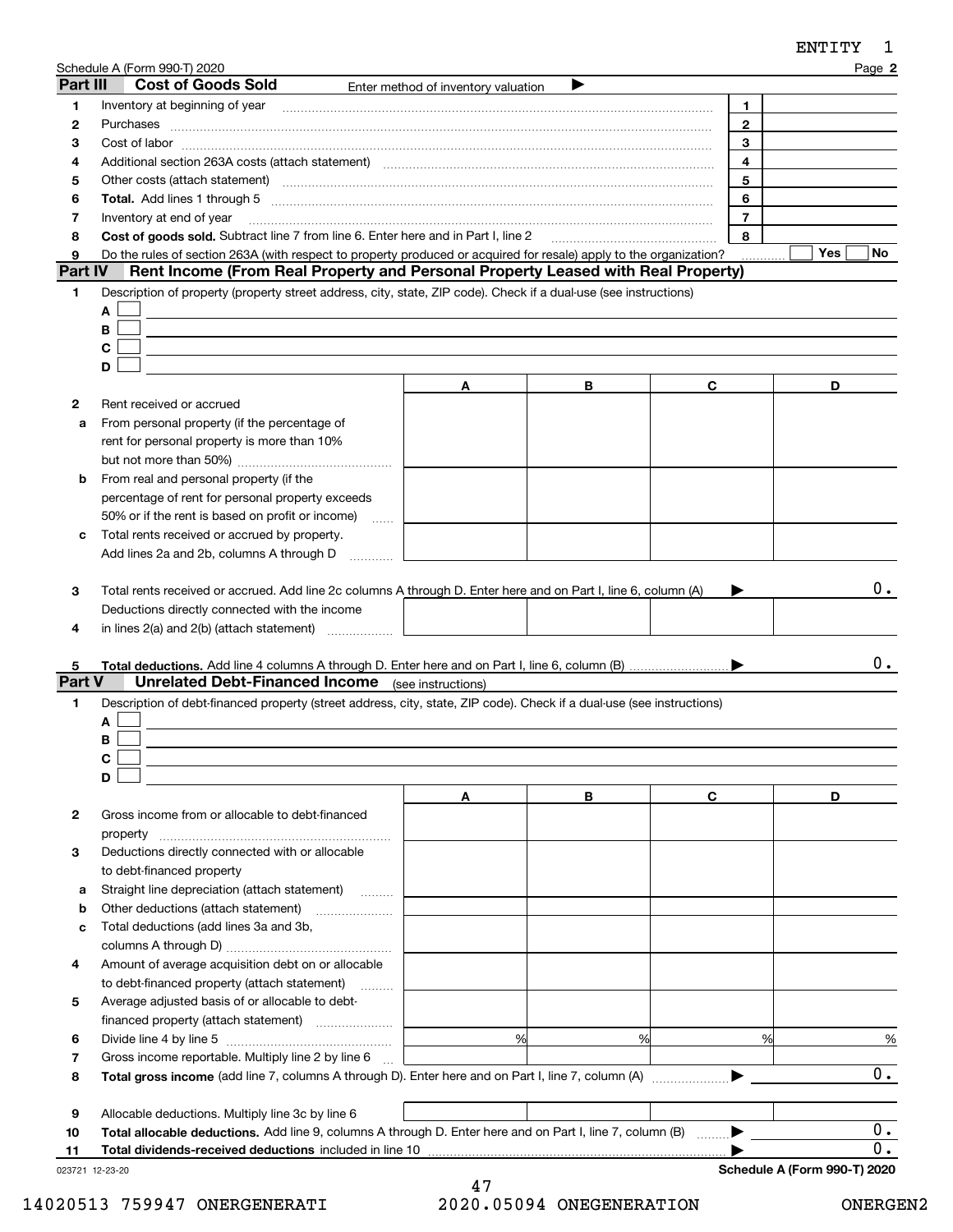|                                   | Schedule A (Form 990-T) 2020<br>Part VI Interest, Annuities, Royalties, and Rents from Controlled Organizations                                                                                              |                          |                                                                        |                                                         |                                                                                |    |                                                           |                                                                                                                                          |                                     |                  |                                                                | Page 3                                                                              |
|-----------------------------------|--------------------------------------------------------------------------------------------------------------------------------------------------------------------------------------------------------------|--------------------------|------------------------------------------------------------------------|---------------------------------------------------------|--------------------------------------------------------------------------------|----|-----------------------------------------------------------|------------------------------------------------------------------------------------------------------------------------------------------|-------------------------------------|------------------|----------------------------------------------------------------|-------------------------------------------------------------------------------------|
|                                   |                                                                                                                                                                                                              |                          |                                                                        |                                                         |                                                                                |    |                                                           |                                                                                                                                          | (see instructions)                  |                  |                                                                |                                                                                     |
|                                   | 1. Name of controlled<br>organization                                                                                                                                                                        |                          | 2. Employer<br>identification<br>number                                | 3. Net unrelated<br>income (loss)<br>(see instructions) |                                                                                |    | 4. Total of specified<br>payments made                    | <b>Exempt Controlled Organizations</b><br>5. Part of column 4<br>that is included in the<br>controlling organiza-<br>tion's gross income |                                     |                  | 6. Deductions directly<br>connected with<br>income in column 5 |                                                                                     |
| (1)                               |                                                                                                                                                                                                              |                          |                                                                        |                                                         |                                                                                |    |                                                           |                                                                                                                                          |                                     |                  |                                                                |                                                                                     |
| (2)                               |                                                                                                                                                                                                              |                          |                                                                        |                                                         |                                                                                |    |                                                           |                                                                                                                                          |                                     |                  |                                                                |                                                                                     |
| (3)                               |                                                                                                                                                                                                              |                          |                                                                        |                                                         |                                                                                |    |                                                           |                                                                                                                                          |                                     |                  |                                                                |                                                                                     |
| (4)                               |                                                                                                                                                                                                              |                          |                                                                        |                                                         |                                                                                |    |                                                           |                                                                                                                                          |                                     |                  |                                                                |                                                                                     |
|                                   |                                                                                                                                                                                                              |                          |                                                                        |                                                         | Nonexempt Controlled Organizations                                             |    |                                                           |                                                                                                                                          |                                     |                  |                                                                |                                                                                     |
|                                   | 7. Taxable Income                                                                                                                                                                                            |                          | 8. Net unrelated<br>income (loss)<br>(see instructions)                |                                                         | 9. Total of specified<br>payments made                                         |    | that is included in the<br>controlling organization's     | <b>10.</b> Part of column 9<br>gross income                                                                                              |                                     |                  | connected with                                                 | 11. Deductions directly<br>income in column 10                                      |
| (1)                               |                                                                                                                                                                                                              |                          |                                                                        |                                                         |                                                                                |    |                                                           |                                                                                                                                          |                                     |                  |                                                                |                                                                                     |
| (2)                               |                                                                                                                                                                                                              |                          |                                                                        |                                                         |                                                                                |    |                                                           |                                                                                                                                          |                                     |                  |                                                                |                                                                                     |
| (3)                               |                                                                                                                                                                                                              |                          |                                                                        |                                                         |                                                                                |    |                                                           |                                                                                                                                          |                                     |                  |                                                                |                                                                                     |
| (4)                               |                                                                                                                                                                                                              |                          |                                                                        |                                                         |                                                                                |    |                                                           |                                                                                                                                          |                                     |                  |                                                                |                                                                                     |
|                                   |                                                                                                                                                                                                              |                          |                                                                        |                                                         |                                                                                |    | Add columns 5 and 10.<br>Enter here and on Part I,        | line 8, column (A)                                                                                                                       |                                     |                  | line 8, column (B)                                             | Add columns 6 and 11.<br>Enter here and on Part I.                                  |
| Totals                            |                                                                                                                                                                                                              |                          |                                                                        |                                                         |                                                                                |    |                                                           |                                                                                                                                          | 0.                                  |                  |                                                                | 0.                                                                                  |
| <b>Part VII</b>                   |                                                                                                                                                                                                              |                          | Investment Income of a Section 501(c)(7), (9), or (17) Organization    |                                                         |                                                                                |    |                                                           | (see instructions)                                                                                                                       |                                     |                  |                                                                |                                                                                     |
|                                   |                                                                                                                                                                                                              | 1. Description of income |                                                                        |                                                         | 2. Amount of<br>income                                                         |    | 3. Deductions<br>directly connected<br>(attach statement) |                                                                                                                                          | 4. Set-asides<br>(attach statement) |                  |                                                                | 5. Total deductions<br>and set-asides<br>(add cols $3$ and $4$ )                    |
| (1)                               |                                                                                                                                                                                                              |                          |                                                                        |                                                         |                                                                                |    |                                                           |                                                                                                                                          |                                     |                  |                                                                |                                                                                     |
| (2)                               |                                                                                                                                                                                                              |                          |                                                                        |                                                         |                                                                                |    |                                                           |                                                                                                                                          |                                     |                  |                                                                |                                                                                     |
| (3)                               |                                                                                                                                                                                                              |                          |                                                                        |                                                         |                                                                                |    |                                                           |                                                                                                                                          |                                     |                  |                                                                |                                                                                     |
| (4)                               |                                                                                                                                                                                                              |                          |                                                                        |                                                         |                                                                                |    |                                                           |                                                                                                                                          |                                     |                  |                                                                |                                                                                     |
|                                   |                                                                                                                                                                                                              |                          |                                                                        |                                                         | Add amounts in<br>column 2. Enter<br>here and on Part I,<br>line 9, column (A) |    |                                                           |                                                                                                                                          |                                     |                  |                                                                | Add amounts in<br>column 5. Enter<br>here and on Part I,<br>line $9$ , column $(B)$ |
| <b>Totals</b><br><b>Part VIII</b> |                                                                                                                                                                                                              |                          |                                                                        |                                                         |                                                                                | О. |                                                           |                                                                                                                                          |                                     |                  |                                                                | 0.                                                                                  |
|                                   |                                                                                                                                                                                                              |                          | <b>Exploited Exempt Activity Income, Other Than Advertising Income</b> |                                                         |                                                                                |    |                                                           | (see instructions)                                                                                                                       |                                     |                  |                                                                |                                                                                     |
| 1                                 | Description of exploited activity:                                                                                                                                                                           |                          |                                                                        |                                                         |                                                                                |    |                                                           |                                                                                                                                          |                                     |                  |                                                                |                                                                                     |
| 2<br>З                            | Gross unrelated business income from trade or business. Enter here and on Part I, line 10, column (A)<br>Expenses directly connected with production of unrelated business income. Enter here and on Part I, |                          |                                                                        |                                                         |                                                                                |    |                                                           |                                                                                                                                          |                                     | 2                |                                                                |                                                                                     |
|                                   |                                                                                                                                                                                                              |                          |                                                                        |                                                         |                                                                                |    |                                                           |                                                                                                                                          |                                     | 3                |                                                                |                                                                                     |
| 4                                 |                                                                                                                                                                                                              |                          |                                                                        |                                                         |                                                                                |    |                                                           |                                                                                                                                          |                                     |                  |                                                                |                                                                                     |
|                                   | Net income (loss) from unrelated trade or business. Subtract line 3 from line 2. If a gain, complete                                                                                                         |                          |                                                                        |                                                         |                                                                                |    |                                                           |                                                                                                                                          |                                     | 4                |                                                                |                                                                                     |
| 5                                 | Gross income from activity that is not unrelated business income [11] [11] content material content from activity that is not unrelated business income [11] [11] $\ldots$                                   |                          |                                                                        |                                                         |                                                                                |    |                                                           |                                                                                                                                          |                                     | 5                |                                                                |                                                                                     |
| 6                                 |                                                                                                                                                                                                              |                          |                                                                        |                                                         |                                                                                |    |                                                           |                                                                                                                                          |                                     | 6                |                                                                |                                                                                     |
| 7                                 | Excess exempt expenses. Subtract line 5 from line 6, but do not enter more than the amount on line                                                                                                           |                          |                                                                        |                                                         |                                                                                |    |                                                           |                                                                                                                                          |                                     |                  |                                                                |                                                                                     |
|                                   | 4. Enter here and on Part II, line 12                                                                                                                                                                        |                          |                                                                        |                                                         |                                                                                |    |                                                           |                                                                                                                                          |                                     | $\overline{7}$   |                                                                |                                                                                     |
|                                   |                                                                                                                                                                                                              |                          |                                                                        |                                                         |                                                                                |    |                                                           |                                                                                                                                          |                                     | <b>Calcadola</b> |                                                                | $\lambda$ (Ferm 000 T) 0000                                                         |

**Schedule A (Form 990-T) 2020**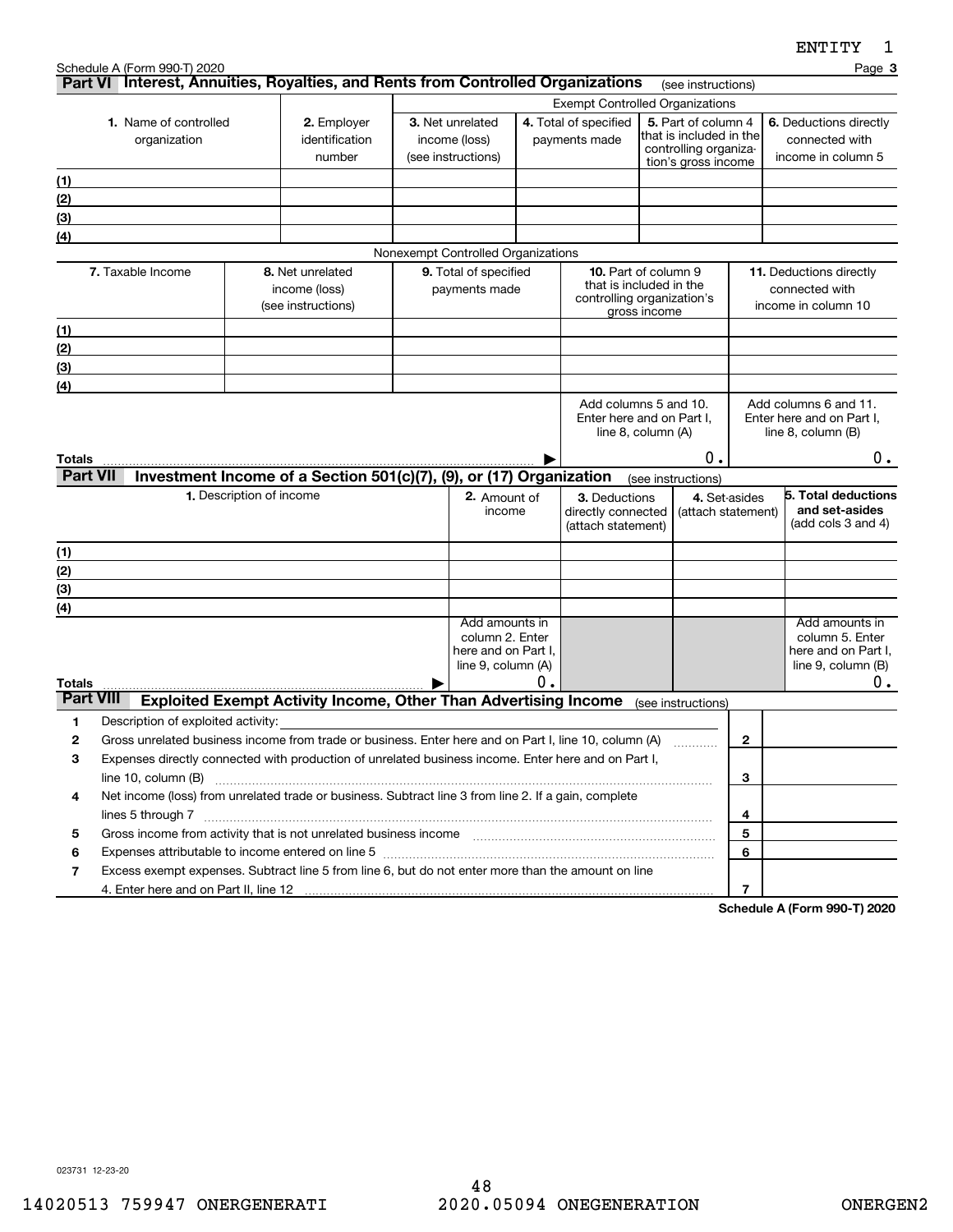| ENTITY |  |
|--------|--|
|--------|--|

| Part IX               | Schedule A (Form 990-T) 2020<br><b>Advertising Income</b>                                                                                                                                                                                                                                                                                                                                                |          |   |                                                 | Page 4                                                   |
|-----------------------|----------------------------------------------------------------------------------------------------------------------------------------------------------------------------------------------------------------------------------------------------------------------------------------------------------------------------------------------------------------------------------------------------------|----------|---|-------------------------------------------------|----------------------------------------------------------|
| 1                     | Name(s) of periodical(s). Check box if reporting two or more periodicals on a consolidated basis.<br><b>NEWSLETTER</b><br>A<br>В<br>С<br>D                                                                                                                                                                                                                                                               |          |   |                                                 |                                                          |
|                       | Enter amounts for each periodical listed above in the corresponding column.                                                                                                                                                                                                                                                                                                                              |          |   |                                                 |                                                          |
|                       |                                                                                                                                                                                                                                                                                                                                                                                                          |          | В | C                                               | D                                                        |
| 2                     | Gross advertising income                                                                                                                                                                                                                                                                                                                                                                                 | 1,200.   |   |                                                 |                                                          |
|                       |                                                                                                                                                                                                                                                                                                                                                                                                          |          |   |                                                 | 1,200.                                                   |
| а                     |                                                                                                                                                                                                                                                                                                                                                                                                          | 1,256.   |   |                                                 |                                                          |
| 3                     | Direct advertising costs by periodical                                                                                                                                                                                                                                                                                                                                                                   |          |   |                                                 | 1,256.                                                   |
| a                     |                                                                                                                                                                                                                                                                                                                                                                                                          |          |   |                                                 |                                                          |
| 4<br>5<br>6<br>7<br>8 | Advertising gain (loss). Subtract line 3 from line<br>2. For any column in line 4 showing a gain,<br>complete lines 5 through 8. For any column in<br>line 4 showing a loss or zero, do not complete<br>lines 5 through 7, and enter zero on line 8<br>Excess readership costs. If line 6 is less than<br>line 5, subtract line 6 from line 5. If line 5 is less<br>Excess readership costs allowed as a | $-56.$   |   |                                                 |                                                          |
|                       | deduction. For each column showing a gain on                                                                                                                                                                                                                                                                                                                                                             |          |   |                                                 |                                                          |
|                       | line 4, enter the lesser of line 4 or line 7                                                                                                                                                                                                                                                                                                                                                             |          |   |                                                 |                                                          |
| a                     | Add line 8, columns A through D. Enter the greater of the line 8a, columns total or zero here and on                                                                                                                                                                                                                                                                                                     |          |   |                                                 |                                                          |
|                       | Part II, line 13                                                                                                                                                                                                                                                                                                                                                                                         |          |   |                                                 | 0.                                                       |
| Part X                | <b>Compensation of Officers, Directors, and Trustees</b> (see instructions)                                                                                                                                                                                                                                                                                                                              |          |   |                                                 |                                                          |
|                       | 1. Name                                                                                                                                                                                                                                                                                                                                                                                                  | 2. Title |   | 3. Percentage<br>of time devoted<br>to business | 4. Compensation<br>attributable to<br>unrelated business |
| (1)                   |                                                                                                                                                                                                                                                                                                                                                                                                          |          |   | %                                               |                                                          |
| (2)                   |                                                                                                                                                                                                                                                                                                                                                                                                          |          |   | %                                               |                                                          |
| $\overline{3}$        |                                                                                                                                                                                                                                                                                                                                                                                                          |          |   | %                                               |                                                          |
| <u>(4)</u>            |                                                                                                                                                                                                                                                                                                                                                                                                          |          |   | ℅                                               |                                                          |
| <b>Part XI</b>        | Total. Enter here and on Part II, line 1<br><b>Supplemental Information</b> (see instructions)                                                                                                                                                                                                                                                                                                           |          |   |                                                 | $0$ .                                                    |
|                       |                                                                                                                                                                                                                                                                                                                                                                                                          |          |   |                                                 |                                                          |

023732 12-23-20

**Schedule A (Form 990-T) 2020**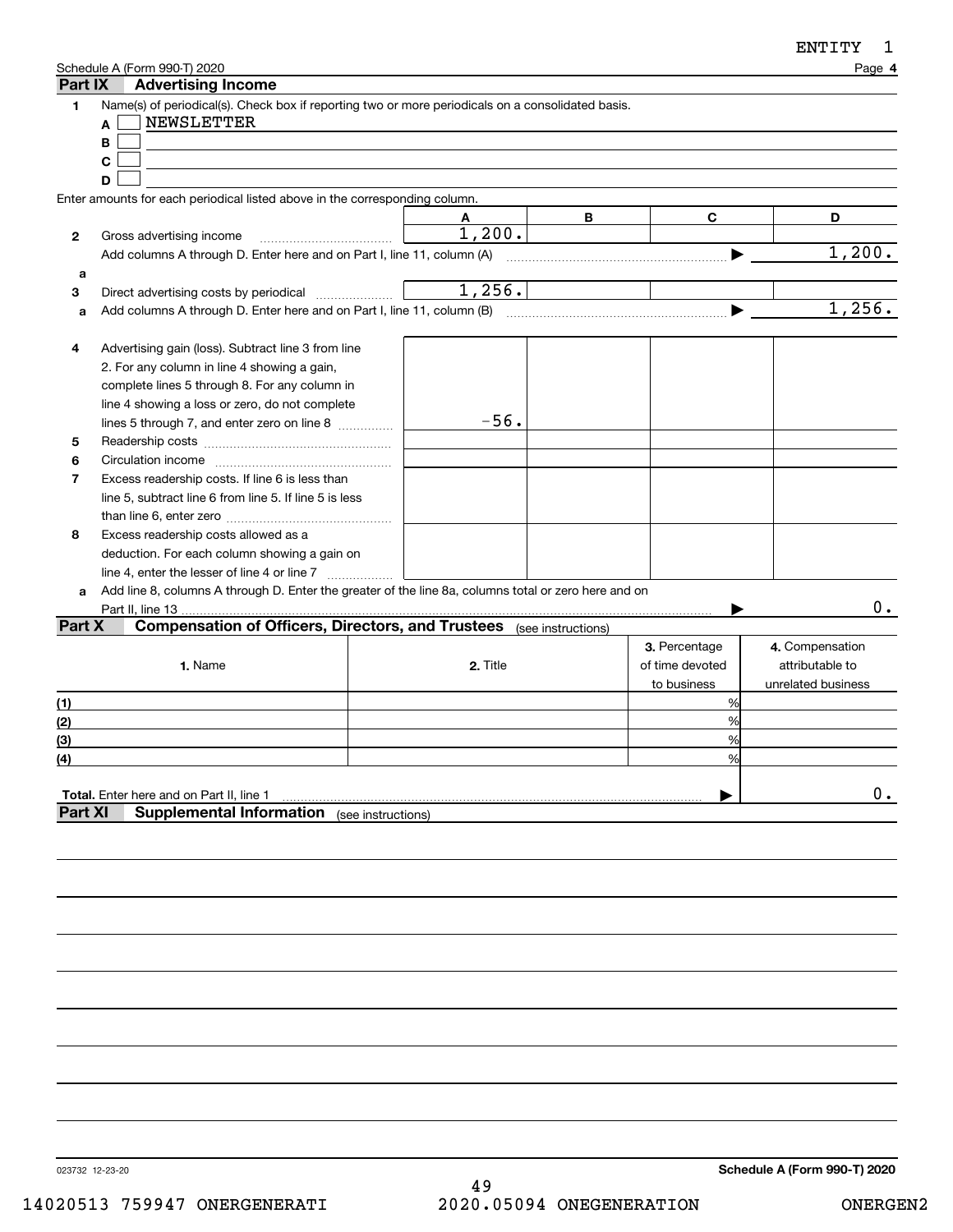| FORM<br>990–ጥ | DESCRIPTION OF ORGANIZATION'S<br>UNRELATED | STATEMENT |
|---------------|--------------------------------------------|-----------|
| SCHEDULE      | <b>BUSINESS ACTIVITY</b>                   |           |

}}}}}}}}}}}}} }}}}}}}}}}

ADVERTISING IN NEWSLETTER AND ON RESOURCE WALL WHICH IS MORE THAN A BUSINES

TO FORM 990-T, SCHEDULE A, LINE E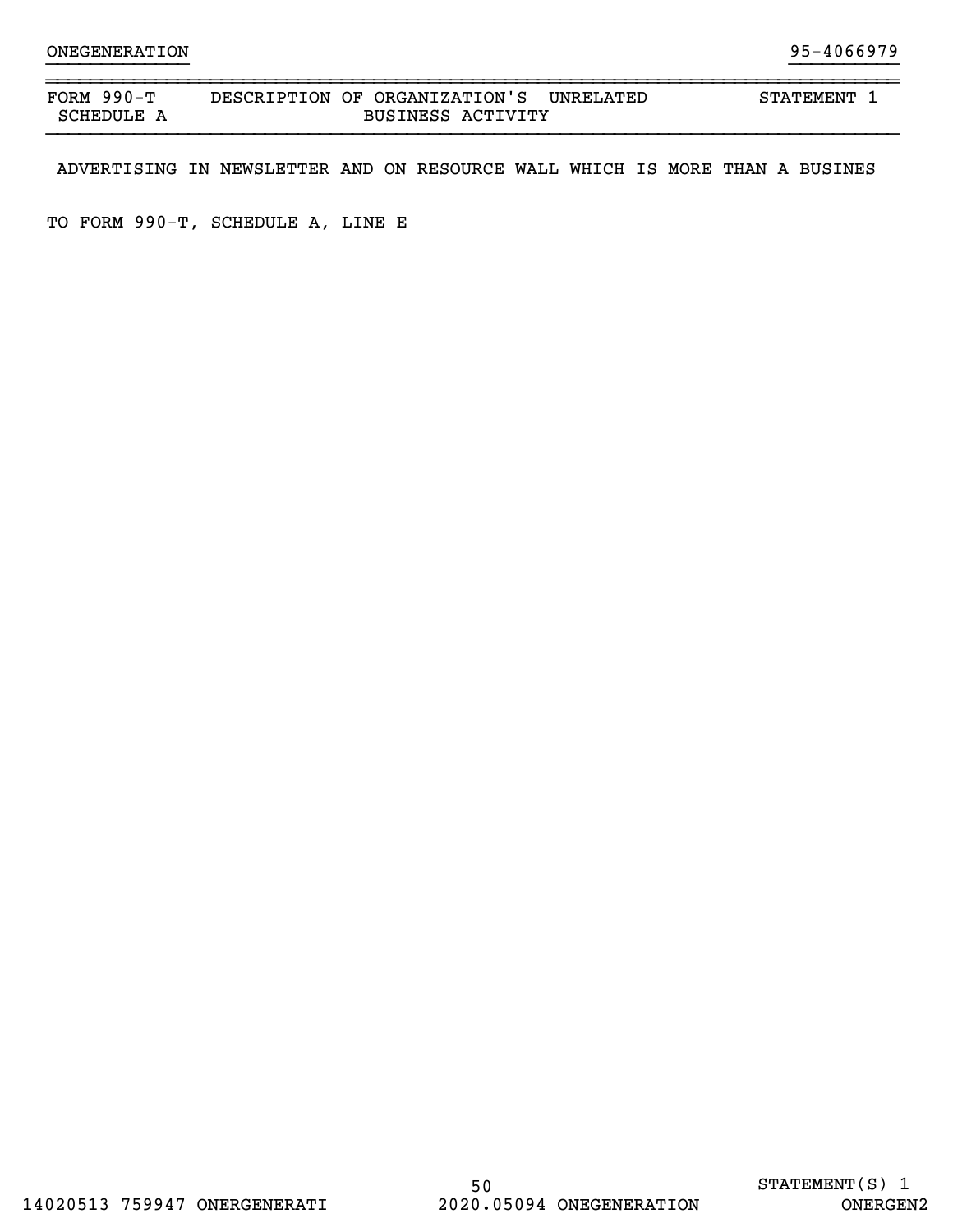028941 12-22-20

| TAXABLE YEAR | <b>California Exempt Organization</b> | 028941 1<br>FORM |
|--------------|---------------------------------------|------------------|
| 2020         | <b>Annual Information Return</b>      | 199              |

|                                  | Calendar Year 2020 or fiscal year beginning (mm/dd/yyyy)                                                                                                                                                                                                                                                                      | 07/01/2020                                                                                                                                                                                                     | , and ending (mm/dd/yyyy)                                         |             |                               |                | 06/30/2021                               |    |
|----------------------------------|-------------------------------------------------------------------------------------------------------------------------------------------------------------------------------------------------------------------------------------------------------------------------------------------------------------------------------|----------------------------------------------------------------------------------------------------------------------------------------------------------------------------------------------------------------|-------------------------------------------------------------------|-------------|-------------------------------|----------------|------------------------------------------|----|
| Corporation/Organization name    |                                                                                                                                                                                                                                                                                                                               |                                                                                                                                                                                                                |                                                                   |             | California corporation number |                |                                          |    |
|                                  |                                                                                                                                                                                                                                                                                                                               |                                                                                                                                                                                                                |                                                                   |             |                               |                |                                          |    |
|                                  | ONEGENERATION                                                                                                                                                                                                                                                                                                                 |                                                                                                                                                                                                                |                                                                   |             | 1387137                       |                |                                          |    |
|                                  | Additional information. See instructions.                                                                                                                                                                                                                                                                                     |                                                                                                                                                                                                                |                                                                   | <b>FEIN</b> |                               |                |                                          |    |
|                                  |                                                                                                                                                                                                                                                                                                                               |                                                                                                                                                                                                                |                                                                   |             | 95-4066979                    |                |                                          |    |
| Street address (suite or room)   |                                                                                                                                                                                                                                                                                                                               |                                                                                                                                                                                                                |                                                                   |             | PMB no.                       |                |                                          |    |
|                                  | 17400 VICTORY BLVD                                                                                                                                                                                                                                                                                                            |                                                                                                                                                                                                                |                                                                   | State       |                               |                |                                          |    |
| City                             |                                                                                                                                                                                                                                                                                                                               |                                                                                                                                                                                                                |                                                                   |             | ZIP code                      |                |                                          |    |
| VAN NUYS<br>Foreign country name |                                                                                                                                                                                                                                                                                                                               | Foreign province/state/county                                                                                                                                                                                  |                                                                   | CA          | 91406<br>Foreign postal code  |                |                                          |    |
|                                  |                                                                                                                                                                                                                                                                                                                               |                                                                                                                                                                                                                |                                                                   |             |                               |                |                                          |    |
| First return<br>A                |                                                                                                                                                                                                                                                                                                                               | Yes $\boxed{\mathbf{X}}$ No   I Did the organization have any changes to its guidelines                                                                                                                        |                                                                   |             |                               |                |                                          |    |
| B<br>Amended return              |                                                                                                                                                                                                                                                                                                                               | Yes $\boxed{\mathbf{X}}$ No                                                                                                                                                                                    |                                                                   |             |                               |                | $Yes$ $\boxed{\mathbf{X}}$ No            |    |
| C                                |                                                                                                                                                                                                                                                                                                                               | Yes $\boxed{\mathbf{X}}$ No $\boxed{\mathbf{J}}$ If exempt under R&TC Section 23701d, has the organization                                                                                                     |                                                                   |             |                               |                |                                          |    |
| D                                | Final information return?                                                                                                                                                                                                                                                                                                     |                                                                                                                                                                                                                | engaged in political activities? See instructions.                |             |                               |                | Yes $\boxed{\mathbf{X}}$ No<br>$\bullet$ |    |
|                                  | Dissolved<br>Surrendered (Withdrawn)                                                                                                                                                                                                                                                                                          | Merged/Reorganized                                                                                                                                                                                             | K Is the organization exempt under R&TC Section 23701g? $\bullet$ |             |                               |                | Yes $X$ No                               |    |
|                                  | Enter date: $(mm/dd/yyyy)$                                                                                                                                                                                                                                                                                                    |                                                                                                                                                                                                                | If "Yes," enter the gross receipts from nonmember sources \$      |             |                               |                |                                          |    |
| Е                                | Check accounting method: (1) Cash (2) $\boxed{\mathbf{X}}$ Accrual (3) Other                                                                                                                                                                                                                                                  |                                                                                                                                                                                                                | L Is the organization a limited liability company?                |             |                               |                | Yes $X$ No<br>$\bullet$                  |    |
| F                                | Federal return filed? (1) $\bullet$ $\boxed{\mathbf{X}}$ 990T (2) $\bullet$ $\boxed{\phantom{0}}$ 990PF (3) $\bullet$ $\boxed{\phantom{0}}$ Sch H (990)                                                                                                                                                                       |                                                                                                                                                                                                                | M Did the organization file Form 100 or Form 109 to               |             |                               |                |                                          |    |
|                                  | $(4)$ $\boxed{\text{X}}$ Other 990 series                                                                                                                                                                                                                                                                                     |                                                                                                                                                                                                                |                                                                   |             |                               |                |                                          | No |
| G                                | Is this a group filing? See instructions $\begin{picture}(16,17) \put(0,0){\line(1,0){155}} \put(0,0){\line(1,0){155}} \put(0,0){\line(1,0){155}} \put(0,0){\line(1,0){155}} \put(0,0){\line(1,0){155}} \put(0,0){\line(1,0){155}} \put(0,0){\line(1,0){155}} \put(0,0){\line(1,0){155}} \put(0,0){\line(1,0){155}} \put(0,0$ |                                                                                                                                                                                                                | N Is the organization under audit by the IRS or has the           |             |                               |                |                                          |    |
| H                                |                                                                                                                                                                                                                                                                                                                               | Yes $\boxed{\mathbf{X}}$ No                                                                                                                                                                                    |                                                                   |             |                               |                | Yes $\boxed{\mathbf{X}}$ No              |    |
|                                  | If "Yes," what is the parent's name?                                                                                                                                                                                                                                                                                          |                                                                                                                                                                                                                | O Is federal Form 1023/1024 pending?                              |             |                               |                | Yes $X$ No                               |    |
|                                  |                                                                                                                                                                                                                                                                                                                               |                                                                                                                                                                                                                |                                                                   |             |                               |                |                                          |    |
| Part I                           |                                                                                                                                                                                                                                                                                                                               |                                                                                                                                                                                                                |                                                                   |             |                               |                |                                          |    |
|                                  | Complete Part I unless not required to file this form. See General Information B and C.<br>1.                                                                                                                                                                                                                                 |                                                                                                                                                                                                                |                                                                   |             |                               | 1              | $3,655,993$ 00                           |    |
|                                  | Gross dues and assessments from members and affiliates [111] [12] contains the same and assessments from members and affiliates [11] [12] $\frac{1}{2}$<br>2                                                                                                                                                                  |                                                                                                                                                                                                                |                                                                   |             |                               | $\overline{2}$ |                                          | 00 |
|                                  | Gross contributions, gifts, grants, and similar amounts received<br>3                                                                                                                                                                                                                                                         |                                                                                                                                                                                                                | $STMT$ 1 $\bullet$                                                |             |                               | $\mathbf{3}$   | $6,683,135$ 00                           |    |
|                                  | Total gross receipts for filing requirement test. Add line 1 through line 3.<br>4                                                                                                                                                                                                                                             |                                                                                                                                                                                                                |                                                                   |             |                               |                |                                          |    |
| Receipts                         | This line must be completed. If the result is less than \$50,000, see General Information B                                                                                                                                                                                                                                   |                                                                                                                                                                                                                |                                                                   |             | $\bullet$                     | 4              | $10,339,128$ 00                          |    |
| and                              | 5                                                                                                                                                                                                                                                                                                                             |                                                                                                                                                                                                                |                                                                   |             | 00 <sup>1</sup>               |                |                                          |    |
| Revenues                         | 6                                                                                                                                                                                                                                                                                                                             |                                                                                                                                                                                                                | $6$ 500,000 00                                                    |             |                               |                |                                          |    |
|                                  | Total costs. Add line 5 and line 6 [11] manufacture contracts and line 5 and line 6 [11] manufacture contracts<br>7                                                                                                                                                                                                           |                                                                                                                                                                                                                |                                                                   |             |                               | $\overline{7}$ | $500,000$  00                            |    |
|                                  | Total gross income. Subtract line 7 from line 4 [11] manufactures in the state of the Subtract line 7 from line 4 [11] manufactures in the state of the Subtract line 7 from line 4 [11] manufactures in the state of the Subt<br>8                                                                                           |                                                                                                                                                                                                                |                                                                   |             |                               | 8              | $\overline{9,839,128 00}$                |    |
|                                  | 9                                                                                                                                                                                                                                                                                                                             |                                                                                                                                                                                                                |                                                                   |             | $\bullet$                     | 9              | $8,506,068$ 00                           |    |
| <b>Expenses</b>                  | Excess of receipts over expenses and disbursements. Subtract line 9 from line 8<br>10                                                                                                                                                                                                                                         |                                                                                                                                                                                                                |                                                                   |             |                               | 10             | $1,333,060$  00                          |    |
|                                  | 11<br>Total payments [111] results [11] results [12] results [12] results [12] results [12] results [12] results [12] results [12] results [12] results [12] results [12] results [12] results [12] results [12] results [12] result                                                                                          |                                                                                                                                                                                                                |                                                                   |             |                               | 11             |                                          | 00 |
|                                  | 12                                                                                                                                                                                                                                                                                                                            |                                                                                                                                                                                                                |                                                                   |             |                               | 12<br>13       |                                          | 00 |
|                                  | 13                                                                                                                                                                                                                                                                                                                            | Payments balance. If line 11 is more than line 12, subtract line 12 from line 11<br>Use tax balance. If line 12 is more than line 11, subtract line 11 from line 12 [11] [12] [11] Use tax balance. If line 12 |                                                                   |             |                               |                |                                          | 00 |
| <b>Filing Fee</b>                | 14                                                                                                                                                                                                                                                                                                                            |                                                                                                                                                                                                                |                                                                   |             | $\bullet$                     | 14             |                                          | 00 |
|                                  | Penalties and Interest. See General Information J<br>15                                                                                                                                                                                                                                                                       |                                                                                                                                                                                                                |                                                                   |             |                               | 15             |                                          | 00 |
|                                  | 16 Balance due. Add line 12 and line 15. Then subtract line 11 from the result<br>Under penalties of perjury, I declare that I have examined this return, including accompanying schedules and statements, and to the best of my                                                                                              |                                                                                                                                                                                                                |                                                                   |             |                               |                |                                          | 00 |
| Sign                             |                                                                                                                                                                                                                                                                                                                               | Title                                                                                                                                                                                                          |                                                                   | Date        |                               |                | ● Telephone                              |    |
| Here                             | Signature<br>of officer                                                                                                                                                                                                                                                                                                       | <b>CFO</b>                                                                                                                                                                                                     | & COO                                                             |             |                               |                |                                          |    |
|                                  |                                                                                                                                                                                                                                                                                                                               |                                                                                                                                                                                                                | Date                                                              | Check if    |                               |                | $\overline{\bullet}$ PTIN                |    |
|                                  | Preparer's<br>signature                                                                                                                                                                                                                                                                                                       |                                                                                                                                                                                                                |                                                                   |             | self-employed                 |                | P00736945                                |    |
| Paid                             | Firm's name                                                                                                                                                                                                                                                                                                                   |                                                                                                                                                                                                                |                                                                   |             |                               |                | ● Firm's FEIN                            |    |
| Preparer's                       | (or yours,<br>MACIAS GINI & O'CONNELL LLP<br>if self-                                                                                                                                                                                                                                                                         |                                                                                                                                                                                                                |                                                                   |             |                               |                | 68-0300457                               |    |
| Use Only                         | 2029 CENTURY PARK EAST STE 1500<br>employed)                                                                                                                                                                                                                                                                                  |                                                                                                                                                                                                                |                                                                   |             |                               |                | ● Telephone                              |    |
|                                  | and address<br>LOS ANGELES, CA 90067-2935                                                                                                                                                                                                                                                                                     |                                                                                                                                                                                                                |                                                                   |             |                               |                | $277 - 3373$<br>(310)                    |    |
|                                  |                                                                                                                                                                                                                                                                                                                               |                                                                                                                                                                                                                |                                                                   |             | $\bullet$ $\boxed{X}$         | Yes            | No                                       |    |

 $\Gamma$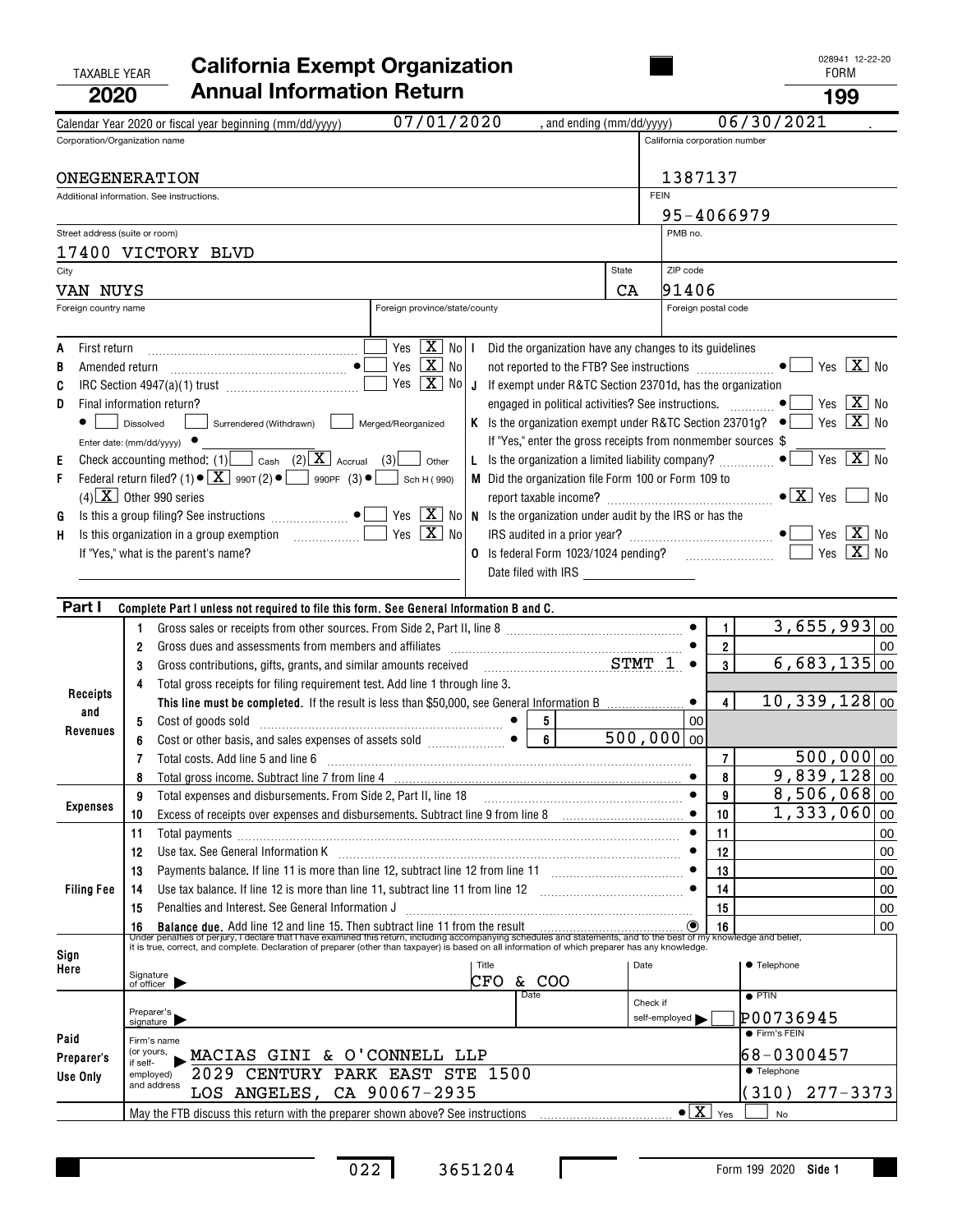## ONEGENERATION 95-4066979

**Organizations with gross receipts of more than \$50,000 and private foundations regardless of amount of gross receipts - complete Part II or furnish substitute information. Part II**

028951 12-22-20

|                 |                            | 1 Gross sales or receipts from all business activities. See instructions [11] Gross sales or receipts from all business activities. See instructions [11] Gross sales or receipts from all business activities. See instructio                                                                                                                           |                           |                                      |                                       | 1              |                     | 40,730 00                  |
|-----------------|----------------------------|----------------------------------------------------------------------------------------------------------------------------------------------------------------------------------------------------------------------------------------------------------------------------------------------------------------------------------------------------------|---------------------------|--------------------------------------|---------------------------------------|----------------|---------------------|----------------------------|
|                 | 2                          |                                                                                                                                                                                                                                                                                                                                                          |                           |                                      |                                       | $\overline{2}$ |                     | 2,543 00                   |
|                 | 3                          |                                                                                                                                                                                                                                                                                                                                                          |                           |                                      |                                       | $\mathbf{3}$   |                     | 00                         |
| Receipts        | 4                          | Gross rents                                                                                                                                                                                                                                                                                                                                              |                           |                                      |                                       | $\overline{4}$ |                     | 141, 303<br>00             |
| from            | 5                          |                                                                                                                                                                                                                                                                                                                                                          |                           |                                      |                                       | 5              |                     | 00                         |
| Other           | 6                          |                                                                                                                                                                                                                                                                                                                                                          |                           |                                      |                                       | 6              |                     | 500,000<br>$\overline{00}$ |
| <b>Sources</b>  | 7                          | Other income                                                                                                                                                                                                                                                                                                                                             | SEE STATEMENT             |                                      | -3<br>$\bullet$                       | $\overline{7}$ |                     | 2,971,417<br>00            |
|                 | 8                          | Total gross sales or receipts from other sources. Add line 1 through line 7. Enter here and on Side 1, Part I, line 1                                                                                                                                                                                                                                    |                           |                                      |                                       | 8              |                     | 3,655,993<br>00            |
|                 | 9                          | Contributions, gifts, grants, and similar amounts paid manufactured contract and contributions, gifts, grants,                                                                                                                                                                                                                                           |                           |                                      |                                       | 9              |                     | 00                         |
|                 | 10                         |                                                                                                                                                                                                                                                                                                                                                          |                           |                                      |                                       | 10             |                     | 00                         |
|                 | 11                         |                                                                                                                                                                                                                                                                                                                                                          |                           |                                      | $\bullet$                             | 11             |                     | 382,015<br>00              |
|                 | 12                         |                                                                                                                                                                                                                                                                                                                                                          |                           |                                      |                                       | 12             |                     | $\overline{3,936,765}$ 00  |
| <b>Expenses</b> | 13                         | $Interest \begin{array}{c} \rule{2.5cm}{0.15cm} \rule{2.5cm}{0.15cm} \rule{2.5cm}{0.15cm} \rule{2.5cm}{0.15cm} \rule{2.5cm}{0.15cm} \rule{2.5cm}{0.15cm} \rule{2.5cm}{0.15cm} \rule{2.5cm}{0.15cm} \rule{2.5cm}{0.15cm} \rule{2.5cm}{0.15cm} \rule{2.5cm}{0.15cm} \rule{2.5cm}{0.15cm} \rule{2.5cm}{0.15cm} \rule{2.5cm}{0.15cm} \rule{2.5cm}{0.15cm} \$ |                           |                                      |                                       | 13             |                     | $32,614$ 00                |
| and             | 14                         |                                                                                                                                                                                                                                                                                                                                                          |                           |                                      |                                       | 14             |                     | 813,587<br>00              |
| Disburse-       | 15                         |                                                                                                                                                                                                                                                                                                                                                          |                           |                                      |                                       | 15             |                     | 91,901<br>00               |
| ments           | 16                         |                                                                                                                                                                                                                                                                                                                                                          |                           |                                      |                                       | 16             |                     | 321, 243 00                |
|                 | 17                         | Depreciation and depletion (See instructions)<br>Other expenses and disbursements<br>SEE STATEMENT 5                                                                                                                                                                                                                                                     |                           |                                      |                                       | 17             |                     | $2,927,943$ 00             |
|                 | 18                         | Total expenses and disbursements. Add line 9 through line 17. Enter here and on Side 1, Part I, line 9                                                                                                                                                                                                                                                   |                           |                                      |                                       | 18             |                     | $8,506,068$ 00             |
|                 | <b>Schedule L</b>          | <b>Balance Sheet</b>                                                                                                                                                                                                                                                                                                                                     | Beginning of taxable year |                                      |                                       |                | End of taxable year |                            |
| Assets          |                            |                                                                                                                                                                                                                                                                                                                                                          | (a)                       | (b)                                  | (c)                                   |                |                     | (d)                        |
| 1 Cash          |                            |                                                                                                                                                                                                                                                                                                                                                          |                           | 1,687,465                            |                                       |                | $\bullet$           | 1,939,172                  |
|                 |                            |                                                                                                                                                                                                                                                                                                                                                          |                           |                                      |                                       |                | ٠                   |                            |
|                 |                            |                                                                                                                                                                                                                                                                                                                                                          |                           |                                      |                                       |                |                     |                            |
| 4               |                            |                                                                                                                                                                                                                                                                                                                                                          |                           |                                      |                                       |                |                     |                            |
|                 |                            | 5 Federal and state government obligations                                                                                                                                                                                                                                                                                                               |                           |                                      |                                       |                |                     |                            |
| 6               |                            |                                                                                                                                                                                                                                                                                                                                                          |                           |                                      |                                       |                |                     |                            |
| 7               |                            | $Investments in stock$                                                                                                                                                                                                                                                                                                                                   |                           |                                      |                                       |                |                     |                            |
|                 | 8 Mortgage loans           |                                                                                                                                                                                                                                                                                                                                                          |                           |                                      |                                       |                |                     |                            |
|                 | <b>9</b> Other investments |                                                                                                                                                                                                                                                                                                                                                          |                           |                                      |                                       |                | $\bullet$           |                            |
|                 |                            |                                                                                                                                                                                                                                                                                                                                                          | 5,569,422                 |                                      | 5,954,349                             |                |                     |                            |
|                 |                            | <b>b</b> Less accumulated depreciation <i></i>                                                                                                                                                                                                                                                                                                           | 3,082,645                 | $2,486,777$ (                        | 3,403,889                             |                |                     | 2,550,460                  |
| 11 Land         |                            |                                                                                                                                                                                                                                                                                                                                                          |                           |                                      |                                       |                | ٠                   |                            |
|                 |                            | 12 Other assets STMT 6                                                                                                                                                                                                                                                                                                                                   |                           | 1,417,475                            |                                       |                | $\bullet$           | 1,761,861                  |
|                 |                            |                                                                                                                                                                                                                                                                                                                                                          |                           | 5,591,717                            |                                       |                |                     | 6, 251, 493                |
|                 | Liabilities and net worth  |                                                                                                                                                                                                                                                                                                                                                          |                           |                                      |                                       |                |                     |                            |
|                 |                            |                                                                                                                                                                                                                                                                                                                                                          |                           | 971,959                              |                                       |                | $\bullet$           | 796,416                    |
|                 |                            | 15 Contributions, gifts, or grants payable                                                                                                                                                                                                                                                                                                               |                           |                                      |                                       |                |                     |                            |
|                 |                            | 16 Bonds and notes payable                                                                                                                                                                                                                                                                                                                               |                           |                                      |                                       |                | ٠                   |                            |
|                 |                            |                                                                                                                                                                                                                                                                                                                                                          |                           | 2,067,836                            |                                       |                |                     | 1,662,463                  |
|                 |                            |                                                                                                                                                                                                                                                                                                                                                          |                           | 139,505                              |                                       |                |                     | 47,137                     |
|                 |                            | 19 Capital stock or principal fund                                                                                                                                                                                                                                                                                                                       |                           |                                      |                                       |                |                     |                            |
| 20              |                            | Paid-in or capital surplus. Attach reconciliation                                                                                                                                                                                                                                                                                                        |                           |                                      |                                       |                |                     |                            |
| 21              |                            | Retained earnings or income fund                                                                                                                                                                                                                                                                                                                         |                           | 2, 412, 417                          |                                       |                |                     | 3,745,477                  |
|                 |                            | 22 Total liabilities and net worth<br>.                                                                                                                                                                                                                                                                                                                  |                           | 5,591,717                            |                                       |                |                     | 6, 251, 493                |
|                 | <b>Schedule M-1</b>        | Reconciliation of income per books with income per return                                                                                                                                                                                                                                                                                                |                           |                                      |                                       |                |                     |                            |
|                 |                            | Do not complete this schedule if the amount on Schedule L, line 13, column (d), is less than \$50,000.                                                                                                                                                                                                                                                   |                           |                                      |                                       |                |                     |                            |
|                 |                            |                                                                                                                                                                                                                                                                                                                                                          | 1,333,060<br>$\bullet$    | 7 Income recorded on books this year |                                       |                |                     |                            |
|                 |                            |                                                                                                                                                                                                                                                                                                                                                          |                           | not included in this return          |                                       |                | $\bullet$           |                            |
|                 |                            | 3 Excess of capital losses over capital gains                                                                                                                                                                                                                                                                                                            | $\bullet$                 | 8                                    | Deductions in this return not charged |                |                     |                            |
|                 |                            | 4 Income not recorded on books this year                                                                                                                                                                                                                                                                                                                 | $\bullet$                 |                                      | against book income this year         |                | $\bullet$           |                            |
|                 |                            | 5 Expenses recorded on books this year not                                                                                                                                                                                                                                                                                                               |                           | 9 Total. Add line 7 and line 8       |                                       |                |                     |                            |

**Side 2** Form 199 2020

~~~~~~~~~~~

deducted in this return

**6** Total. Add line 1 through line 5

 $\bullet$ 

022 3652204

**10** Net income per return.

Subtract line 9 from line 6 1,333,060 1,333,060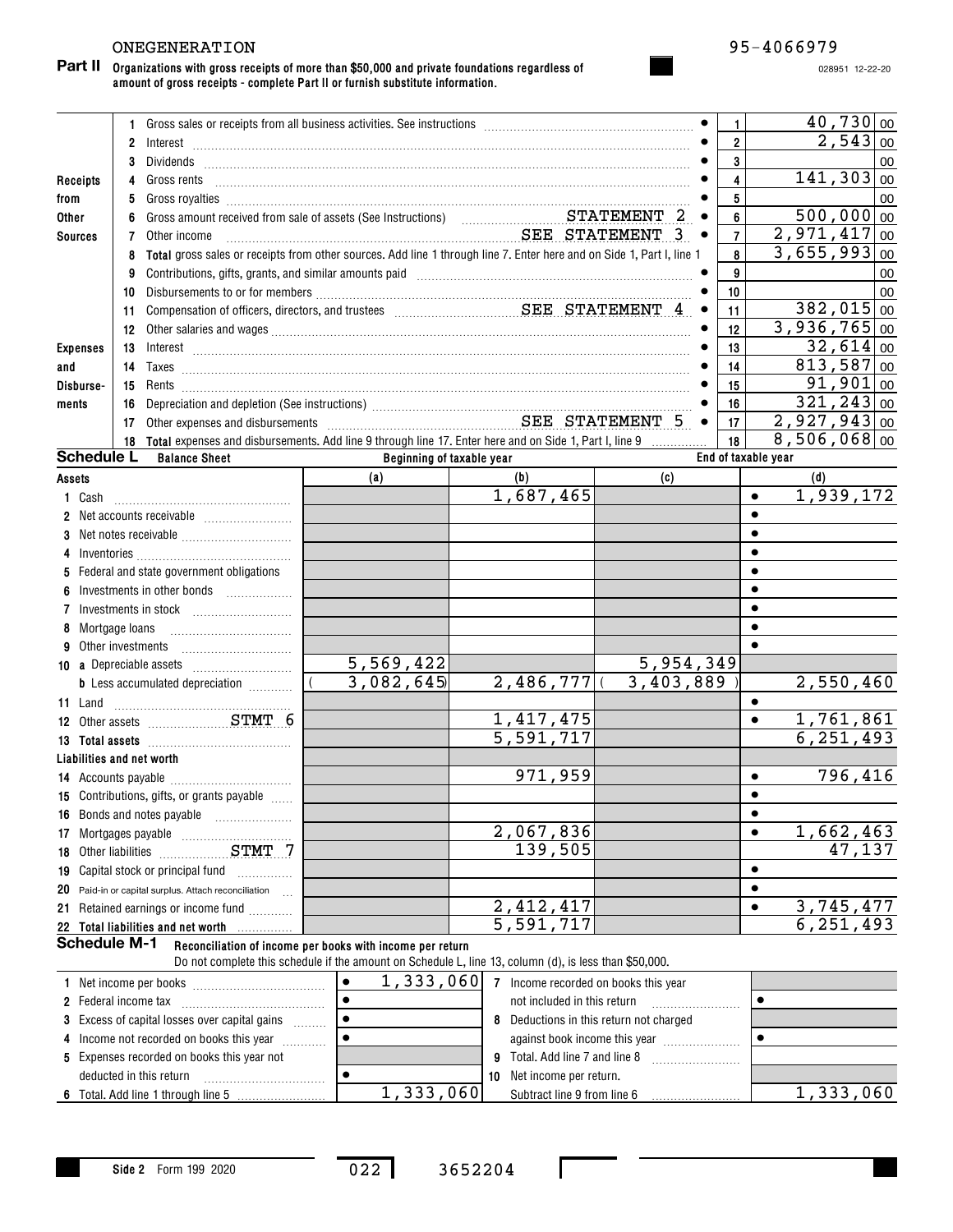$2,591,024.$ 

| CA 199                                                                          | GROSS AMOUNT FROM SALE OF ASSETS |                        |                         |         |                     |                           | STATEMENT 2          |                                              |
|---------------------------------------------------------------------------------|----------------------------------|------------------------|-------------------------|---------|---------------------|---------------------------|----------------------|----------------------------------------------|
| DESCRIPTION                                                                     |                                  |                        | <b>DATE</b><br>ACQUIRED |         | <b>DATE</b><br>SOLD |                           | METHOD<br>ACQUIRED   |                                              |
| PROCEEDS FROM MATURITIES OF<br><b>INVESTMENTS</b>                               |                                  |                        | 07/01/20                |         | 06/30/21            |                           | PURCHASED            |                                              |
|                                                                                 |                                  | COST OR<br>OTHER BASIS |                         | DEPREC. |                     | <b>EXPENSE</b><br>OF SALE | GROSS<br>SALES PRICE |                                              |
|                                                                                 |                                  | 500,000.               |                         |         | $0$ .               | 0.                        |                      | 500,000.                                     |
| TOTAL TO FORM 199, PAGE 2, LN 6                                                 |                                  | 500,000.               |                         |         | 0.                  | $0$ .                     |                      | 500,000.                                     |
| CA 199                                                                          |                                  | OTHER INCOME           |                         |         |                     |                           | STATEMENT 3          |                                              |
| DESCRIPTION                                                                     |                                  |                        |                         |         |                     |                           | <b>AMOUNT</b>        |                                              |
| NEWSLETTER/ADVERTISING<br>DAYCARE FEES<br>FARMERS MARKET INCOME<br>OTHER INCOME |                                  |                        |                         |         |                     |                           |                      | 2,300.<br>2,316,025.<br>192,429.<br>460,663. |
| TOTAL TO FORM 199, PART II, LINE 7                                              |                                  |                        |                         |         |                     |                           |                      | 2,971,417.                                   |

~~~~~~~~~~~

}}}}}}}}}}}}} }}}}}}}}}}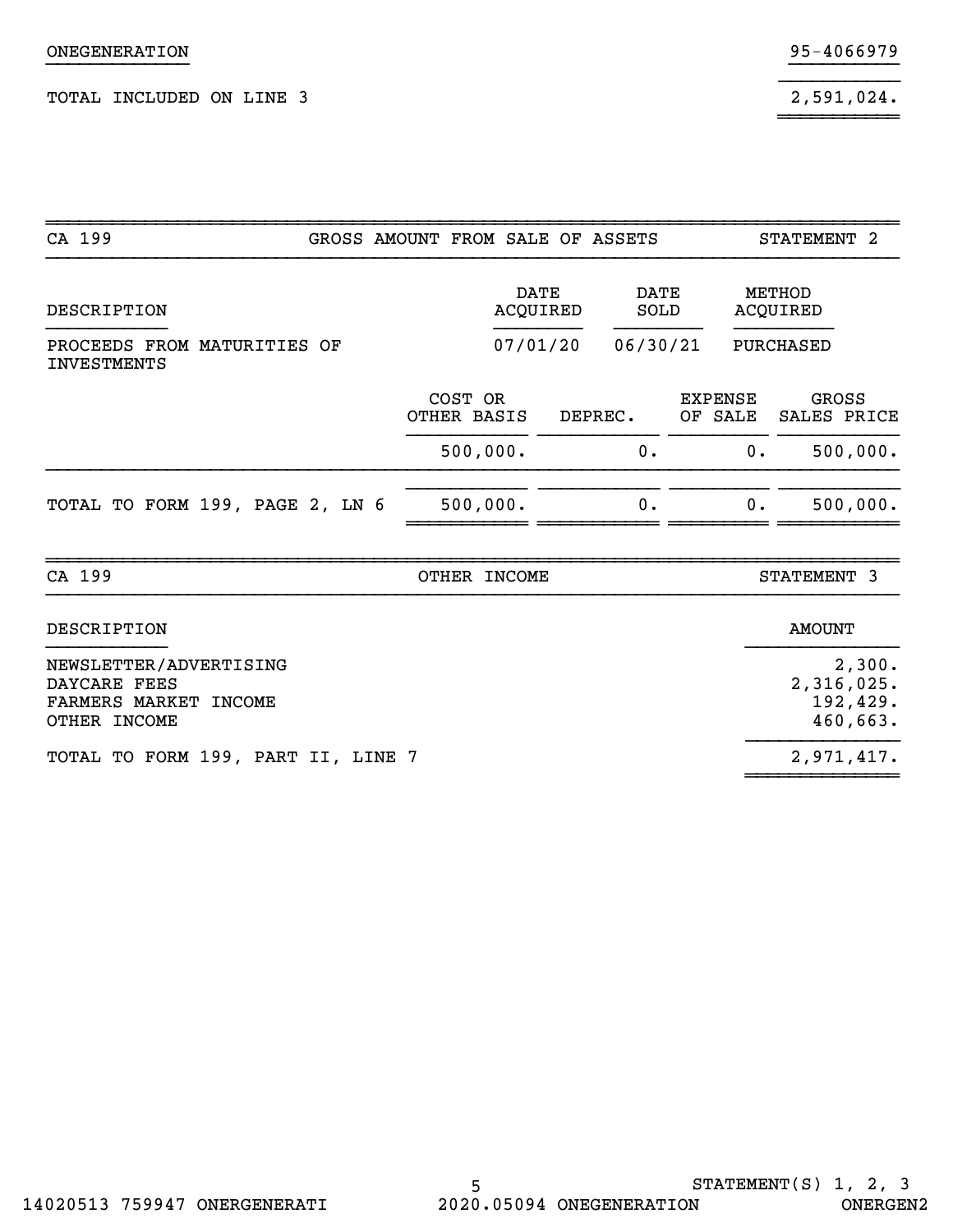| CA 199                                                     |       | COMPENSATION OF OFFICERS, DIRECTORS AND TRUSTEES | STATEMENT 4  |
|------------------------------------------------------------|-------|--------------------------------------------------|--------------|
| NAME AND ADDRESS                                           |       | TITLE AND<br>AVERAGE HRS WORKED/WK               | COMPENSATION |
| EVA GOETZ<br>17400 VICTORY BLVD<br>VAN NUYS, CA 91406      |       | FORMER PRESIDENT/CEO<br>50.00                    | 132,821.     |
| KENNETH KANG<br>17400 VICTORY BLVD<br>VAN NUYS, CA 91406   |       | CFO AND COO<br>50.00                             | 160,622.     |
| <b>JENNA HAUSS</b><br>17400 VICTORY BLVD<br>VAN NUYS, CA   | 91406 | PRESIDENT/CEO<br>50.00                           | 88,572.      |
| <b>JEFF FRIEDMAN</b><br>17400 VICTORY BLVD<br>VAN NUYS, CA | 91406 | CO-VICE CHAIR<br>4.00                            | 0.           |

}}}}}}}}}}}}} }}}}}}}}}}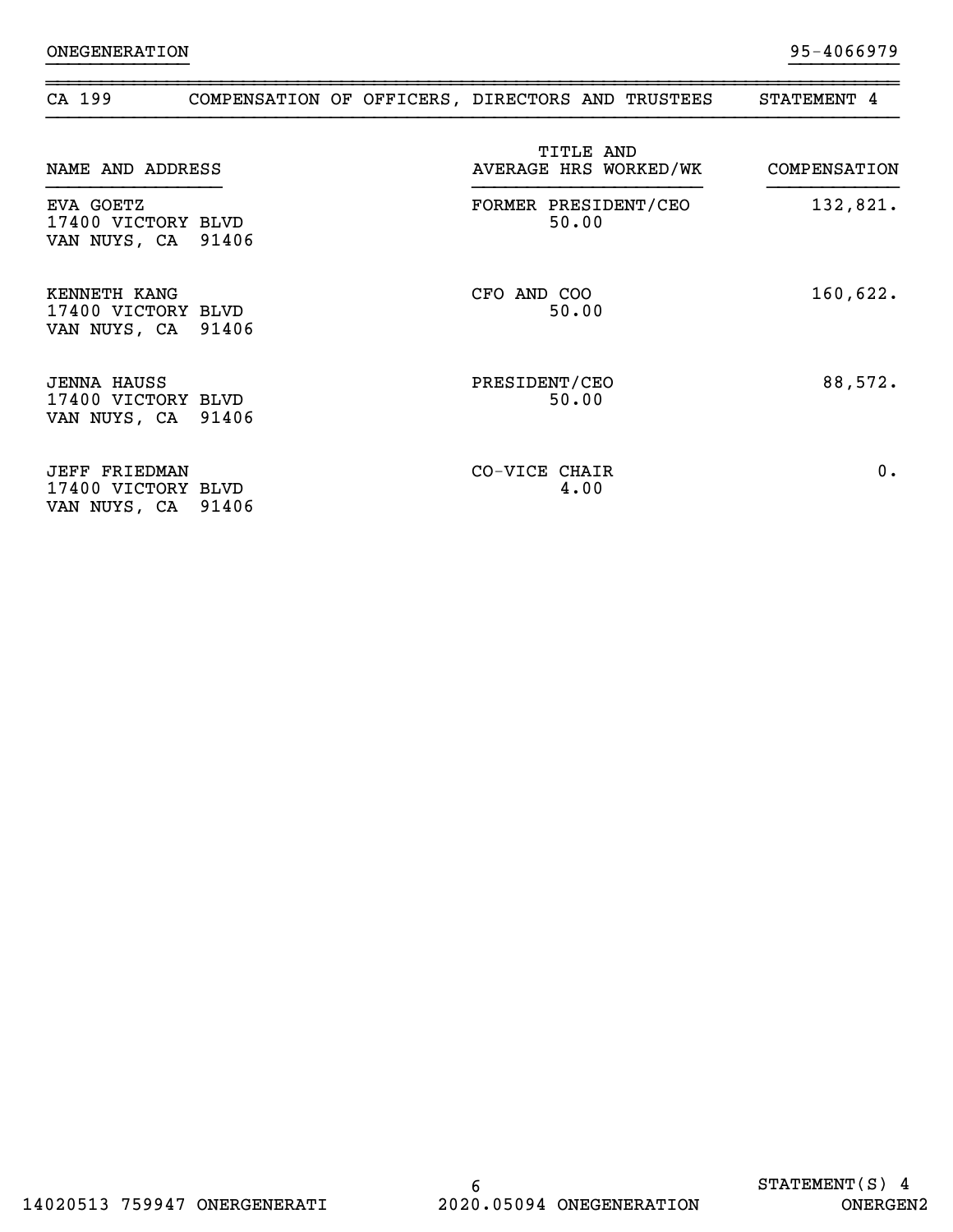| <b>ONEGENERATION</b>                                               |                         | 95-4066979 |
|--------------------------------------------------------------------|-------------------------|------------|
| JIM ESTERLE<br>17400 VICTORY BLVD<br>VAN NUYS, CA 91406            | SECRETARY<br>4.00       | $0$ .      |
| LIZ ALTMAN-HARBERGER<br>17400 VICTORY BLVD<br>VAN NUYS, CA 91406   | DIRECTOR<br>3.00        | 0.         |
| WENDY BAVAN<br>17400 VICTORY BLVD<br>VAN NUYS, CA 91406            | DIRECTOR<br>3.00        | $0$ .      |
| NATHANIEL HUTTON<br>17400 VICTORY BLVD<br>VAN NUYS, CA 91406       | TREASURER<br>4.00       | $0$ .      |
| <b>GLORIA POLLACK</b><br>17400 VICTORY BLVD<br>VAN NUYS, CA 91406  | <b>DIRECTOR</b><br>3.00 | 0.         |
| DAVID RUTT<br>17400 VICTORY BLVD<br>VAN NUYS, CA 91406             | <b>DIRECTOR</b><br>3.00 | 0.         |
| TATIJANA STAFETS-JANKO<br>17400 VICTORY BLVD<br>VAN NUYS, CA 91406 | <b>DIRECTOR</b><br>3.00 | 0.         |
| JOSEPH LAGRIMAS<br>17400 VICTORY BLVD<br>VAN NUYS, CA 91406        | <b>DIRECTOR</b><br>3.00 | 0.         |
| DENISE VILLBRANDT<br>17400 VICTORY BLVD<br>VAN NUYS, CA 91406      | DIRECTOR<br>3.00        | $0$ .      |
| STEVE GROODE<br>17400 VICTORY BLVD<br>VAN NUYS, CA 91406           | <b>DIRECTOR</b><br>3.00 | 0.         |
| SHANTI SURESH, MD<br>17400 VICTORY BLVD<br>VAN NUYS, CA 91406      | CO-VICE CHAIR<br>4.00   | 0.         |
| SAHAR POUYANRAD<br>17400 VICTORY BLVD<br>VAN NUYS, CA 91406        | DIRECTOR<br>3.00        | 0.         |

7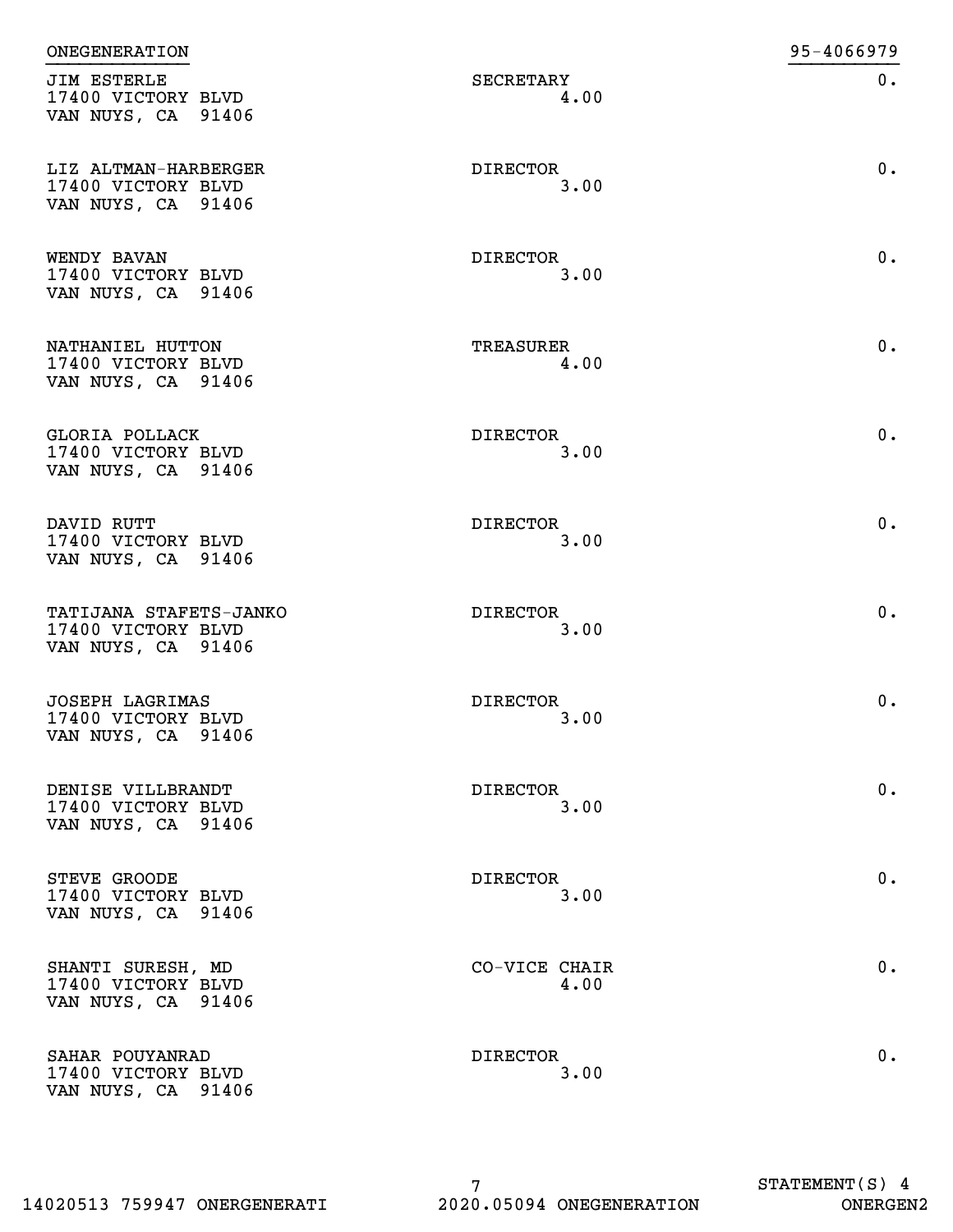| <b>ONEGENERATION</b>                                             |                         | 95-4066979 |
|------------------------------------------------------------------|-------------------------|------------|
| STUART ZIMRING<br>17400 VICTORY BLVD<br>VAN NUYS, CA 91406       | CHAIR<br>4.00           | $0$ .      |
| CATHERINE CODDINGTON<br>17400 VICTORY BLVD<br>VAN NUYS, CA 91406 | <b>DIRECTOR</b><br>3.00 | 0.         |
| GASIA MAJARIAN<br>17400 VICTORY BLVD<br>VAN NUYS, CA 91406       | DIRECTOR<br>3.00        | 0.         |
| LINDY PEARSON<br>17400 VICTORY BLVD<br>VAN NUYS, CA 91406        | <b>DIRECTOR</b><br>3.00 | 0.         |
| GAVIN WARD<br>17400 VICTORY BLVD<br>VAN NUYS, CA 91406           | <b>DIRECTOR</b><br>3.00 | 0.         |
| KAREN JOHNSON<br>17400 VICTORY BLVD<br>VAN NUYS, CA 91406        | <b>DIRECTOR</b><br>3.00 | 0.         |
| ROGER WILLIAMS II<br>17400 VICTORY BLVD<br>VAN NUYS, CA 91406    | <b>DIRECTOR</b><br>3.00 | 0.         |
|                                                                  |                         |            |

~~~~~~~~~~~~

TOTAL TO FORM 199, PART II, LINE 11

 $\frac{1}{382,015}$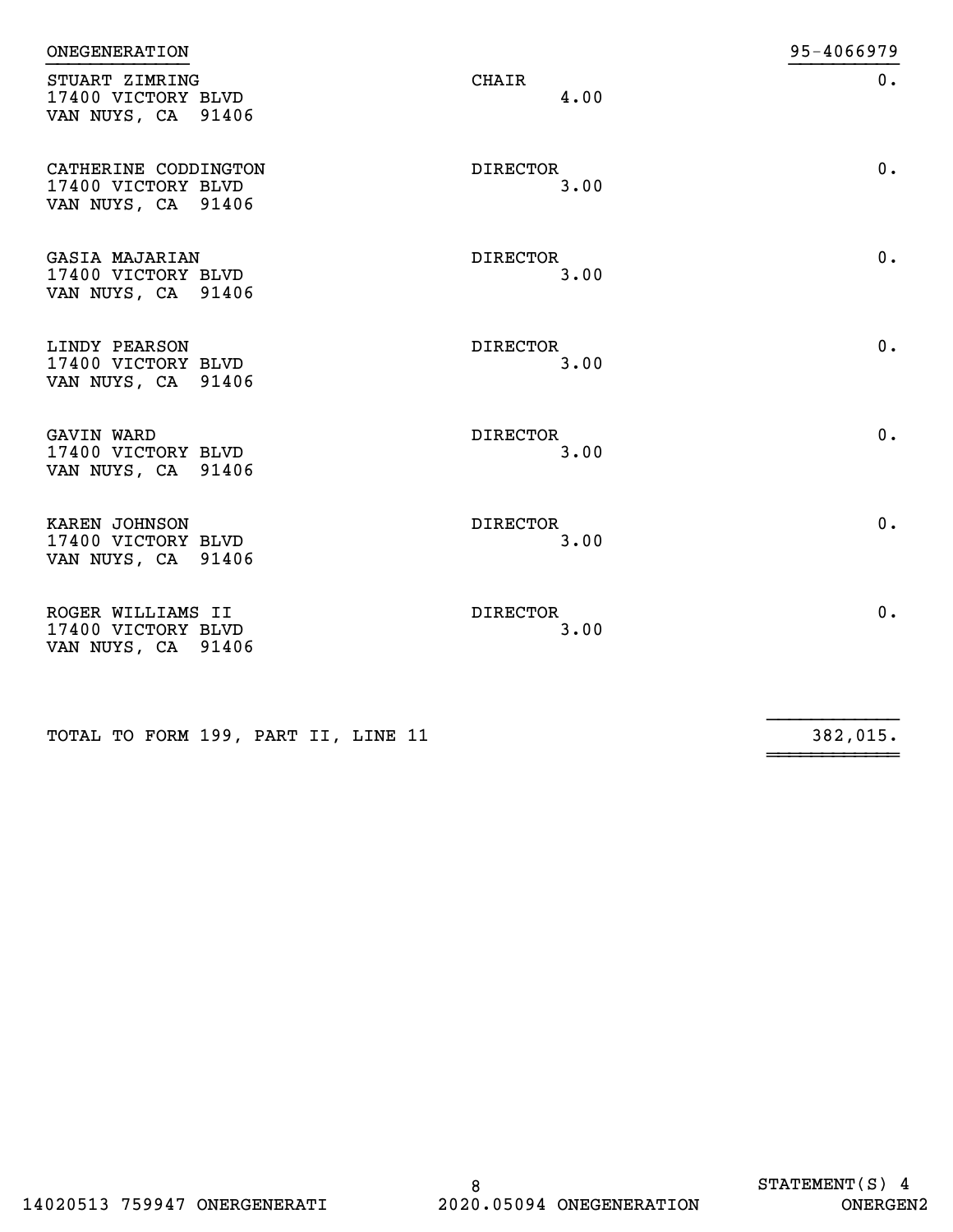| CA 199<br>OTHER EXPENSES              | STATEMENT 5           |
|---------------------------------------|-----------------------|
| DESCRIPTION                           | <b>AMOUNT</b>         |
| <b>MEALS</b>                          | 1,338,524.            |
| DOA-INDIRECT COSTS<br>MAINTENANCE     | 321,908.<br>205, 182. |
| UTILITIES                             | 167,010.              |
| DIRECT EXPENSES OF FUNDRAISING EVENTS | 23,533.               |
| ACCOUNTING FEES                       | 17,899.               |
| OTHER PROFESSIONAL FEES               | 280,304.              |
| ADVERTISING AND PROMOTION             | 9,796.                |
| OFFICE EXPENSES                       | 73,264.               |
| INFORMATION TECHNOLOGY                | 54, 253.              |
| CONFERENCES AND CONVENTIONS           | 19,960.               |
| <b>INSURANCE</b>                      | 75,618.               |
| ALL OTHER EXPENSES                    | 340,692.              |
| TOTAL TO FORM 199, PART II, LINE 17   | 2,927,943.            |

}}}}}}}}}}}}} }}}}}}}}}}

| CA 199<br>OTHER ASSETS                                                                             |                       | STATEMENT 6                      |
|----------------------------------------------------------------------------------------------------|-----------------------|----------------------------------|
| DESCRIPTION                                                                                        | BEG. OF YEAR          | END OF YEAR                      |
| PLEDGES AND GRANTS RECEIVABLE<br>PREPAID EXPENSES AND DEFERRED CHARGES<br>CONSTRUCTION IN PROGRESS | 1,358,853.<br>58,622. | 1,693,922.<br>54,335.<br>13,604. |
| TOTAL TO FORM 199, SCHEDULE L, LINE 12                                                             | 1,417,475.            | 1,761,861.                       |

| CA 199<br>OTHER LIABILITIES            |              | STATEMENT 7 |  |  |
|----------------------------------------|--------------|-------------|--|--|
| DESCRIPTION                            | BEG. OF YEAR | END OF YEAR |  |  |
| UNEMPLOYMENT CLAIMS RESERVE            | 139,505.     | 47,137.     |  |  |
| TOTAL TO FORM 199, SCHEDULE L, LINE 18 | 139,505.     | 47, 137.    |  |  |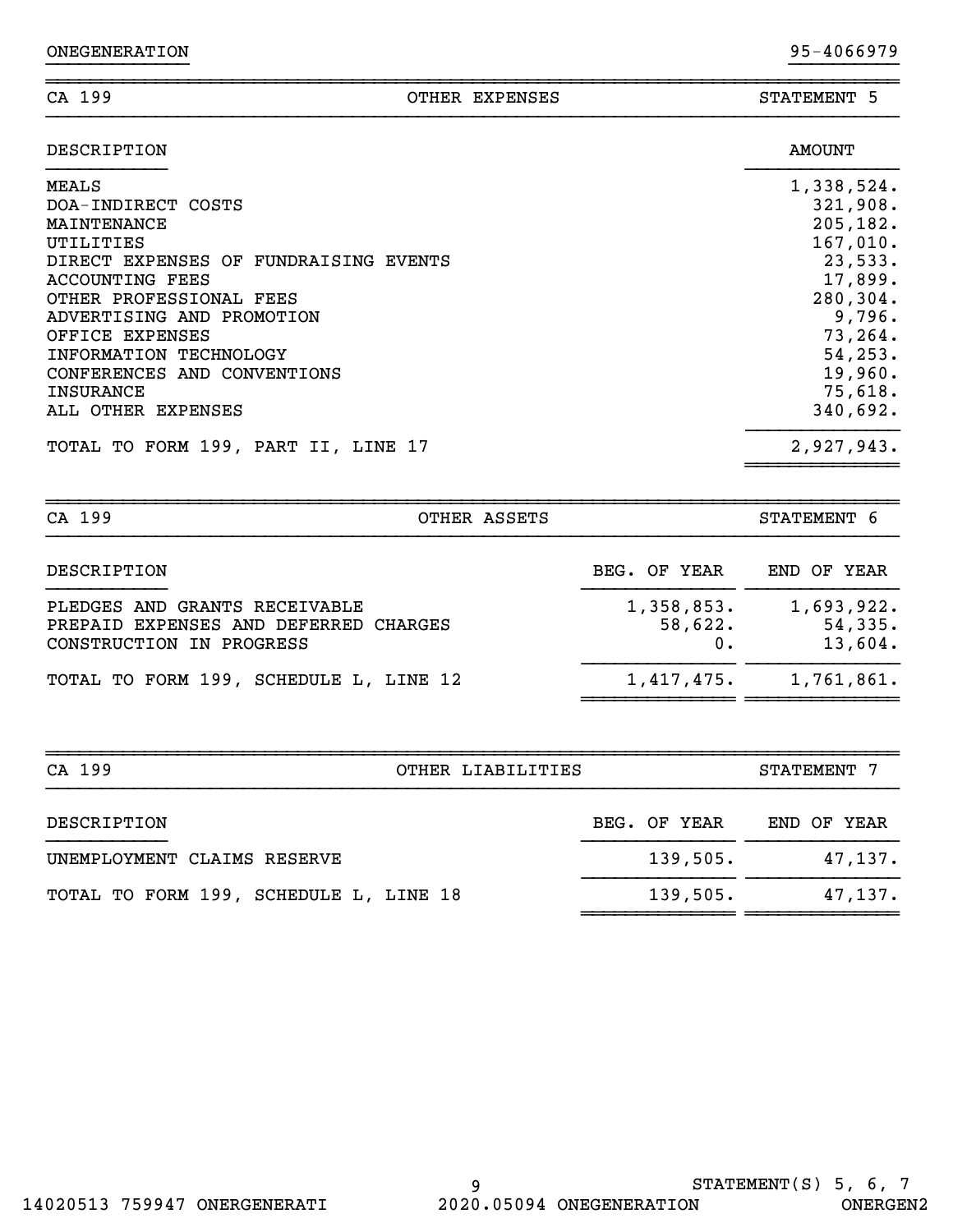#### TAXABLE YEAR **California Exempt Organization 2020Business Income Tax Return 109**

FORM

|                                                             | Calendar Year 2020 or fiscal year beginning (mm/dd/yyyy)                                                                                                                                                                                                                                                                                                                                                                                                                                                                                                                                                                            | 07/01/2020                                                     | , and ending (mm/dd/yyyy)                                                                                                                                                                                                                                                                                                                                                                      |                    |                        |                                               | 06/30/2021                               |                                                                               |
|-------------------------------------------------------------|-------------------------------------------------------------------------------------------------------------------------------------------------------------------------------------------------------------------------------------------------------------------------------------------------------------------------------------------------------------------------------------------------------------------------------------------------------------------------------------------------------------------------------------------------------------------------------------------------------------------------------------|----------------------------------------------------------------|------------------------------------------------------------------------------------------------------------------------------------------------------------------------------------------------------------------------------------------------------------------------------------------------------------------------------------------------------------------------------------------------|--------------------|------------------------|-----------------------------------------------|------------------------------------------|-------------------------------------------------------------------------------|
|                                                             | Corporation/Organization name<br><b>ONEGENERATION</b>                                                                                                                                                                                                                                                                                                                                                                                                                                                                                                                                                                               |                                                                |                                                                                                                                                                                                                                                                                                                                                                                                |                    |                        |                                               | California corporation number<br>1387137 |                                                                               |
|                                                             | Additional information. See instructions.                                                                                                                                                                                                                                                                                                                                                                                                                                                                                                                                                                                           |                                                                |                                                                                                                                                                                                                                                                                                                                                                                                |                    |                        | <b>FEIN</b>                                   | 95-4066979                               |                                                                               |
|                                                             | Street address (suite/room no.)<br>17400 VICTORY BLVD                                                                                                                                                                                                                                                                                                                                                                                                                                                                                                                                                                               |                                                                |                                                                                                                                                                                                                                                                                                                                                                                                |                    | PMB no.                |                                               |                                          |                                                                               |
| VAN NUYS                                                    | City (If the corporation has a foreign address, see instructions.)                                                                                                                                                                                                                                                                                                                                                                                                                                                                                                                                                                  |                                                                |                                                                                                                                                                                                                                                                                                                                                                                                | <b>State</b><br>CA | ZIP code<br>91406      |                                               |                                          |                                                                               |
|                                                             | Foreign country name                                                                                                                                                                                                                                                                                                                                                                                                                                                                                                                                                                                                                | Foreign province/state/county                                  |                                                                                                                                                                                                                                                                                                                                                                                                |                    | Foreign postal code    |                                               |                                          |                                                                               |
| <b>A</b> First return filed?<br>В<br><b>D</b> Final return? | Is this an education IRA within the meaning of<br>R&TC Section 23712?<br>C Is the organization under audit by the IRS or has the IRS<br>Dissolved Surrendered (Withdrawn)   Merged/Reorganized                                                                                                                                                                                                                                                                                                                                                                                                                                      | $\boxed{\text{X}}$ No<br>Yes<br>$X$ No<br>Yes<br>$X$ No<br>Yes | H Is the organization a non-exempt charitable trust as<br>I Is this organization claiming any former; Enterprise Zone (EZ), Local Agency<br>Military Base Recovery Area (LAMBRA), Targeted Tax Area (TTA), or<br>Manufacturing Enhancement<br>J Is this organization a qualified pension, profit-sharing, or stock<br>bonus plan as described in IRC Section 401(a)? $\ldots$ $\bullet$ $\Box$ |                    |                        |                                               | $\bullet$ $\Box$ Yes<br>Yes<br>Yes       | $\boxed{\mathbf{X}}$ No<br>$\boxed{\mathbf{X}}$ No<br>$\boxed{\mathbf{X}}$ No |
| <b>E</b> Amended return?                                    | $\bullet$<br>Accounting method used: (1) $\Box$ Cash (2) $\Box$ Accrual (3) $\Box$ Other<br>G Nature of trade or business SEE STATEMENT 8                                                                                                                                                                                                                                                                                                                                                                                                                                                                                           | $\sqrt{X}$ No<br>Yes                                           | K Unrelated Business Activity (UBA) code $\bullet$ 541800<br>If "Yes," attach federal Schedule H (Form 990)                                                                                                                                                                                                                                                                                    |                    |                        |                                               | $\bullet$<br>Yes                         | $\overline{\mathbf{X}}$ No                                                    |
| Taxable                                                     | 1 Unrelated business taxable income from Side 2, Part II, line 30 [11] [11] Unrelated business taxable income from Side 2, Part II, line 30                                                                                                                                                                                                                                                                                                                                                                                                                                                                                         |                                                                |                                                                                                                                                                                                                                                                                                                                                                                                |                    |                        | $\mathbf{1}$                                  |                                          | $-56$ 00                                                                      |
| Corpora-<br>tion<br><b>Taxable</b>                          | 2 Mult. In 1 by the avg. apport. pctg _________________% from the Sch. R, Apport. Formula Wksht, Part A, In 2 or Part B, In 5. See instr.<br>$3$ Enter the lesser amt from In 1 or In 2. If the unrelated bus. activity is wholly in CA and Sch. R was not compltd, enter the amt from In 1                                                                                                                                                                                                                                                                                                                                         |                                                                |                                                                                                                                                                                                                                                                                                                                                                                                |                    |                        | $\mathbf{2}$<br>3                             |                                          | 00<br>$-56$ 00                                                                |
| Trust<br>Tax<br>Compu-<br>tation                            | 5 Unrelated business taxable income from line 3 or line 4 [11] matter incommunications and the state income state in the 3 or line 4 [11] matter incommunications and the state of the state in the state of the state of the<br>6<br>Net Operating Loss deduction. See General Information N [11] [11] Matter Loss deduction. See General Information N<br>Add line 6 and line 7<br>8<br>Net unrelated business taxable income. Subtract line 8 from line 5 [11] [11] Matterian matterial matterial matterial matterial matterial matterial matterial matterial matterial matterial matterial matterial matterial matte<br>9<br>10 |                                                                |                                                                                                                                                                                                                                                                                                                                                                                                |                    | $\bullet$<br>$\bullet$ | 4<br>5<br>6<br>$\overline{7}$<br>8<br>9<br>10 |                                          | 00<br>$-56$ 00<br>00<br>00<br>00<br>$-56$ 00<br>00                            |
| Total<br>Tax                                                | 11 Tax credits from Schedule B. See instructions (1990) contained and the control of the control of the Schedule B. See instructions (1990) and the contained and the control of the control of the control of the control of<br>13 Alternative minimum tax. See General Information 0 [111] Martin Matterian Matterian Matterian Matterian Matterian Matterian Matterian Matterian Matterian Matterian Matterian Matterian Matterian Matterian Matterian Matte<br>14 Total tax. Add line 12 and line 13                                                                                                                            |                                                                |                                                                                                                                                                                                                                                                                                                                                                                                |                    |                        | 11<br>12<br>13<br>14                          |                                          | 00<br>00<br>00<br>0<br>l oo                                                   |
| <b>Payments</b>                                             | 15 Overpayment from a prior year allowed as a credit<br>Withholding (Form 592-B and/or 593). See instructions<br>17<br>Amount paid with extension (form FTB 3539)<br>18                                                                                                                                                                                                                                                                                                                                                                                                                                                             | $\bullet$                                                      | $\bullet$ 15<br>16<br>17<br>18                                                                                                                                                                                                                                                                                                                                                                 |                    | 00<br>00<br>00<br>00   |                                               |                                          |                                                                               |
| Use Tax/<br>Tax Due/<br>Overpay-                            | 19<br><b>Use tax.</b> See instructions<br>20<br>21<br>22<br>23                                                                                                                                                                                                                                                                                                                                                                                                                                                                                                                                                                      |                                                                |                                                                                                                                                                                                                                                                                                                                                                                                |                    | ٠                      | 19<br>20<br>21<br>22<br>23                    |                                          | 00<br>00<br>00<br>00<br>00                                                    |
| ment                                                        | Overpayment. Subtract line 14 from line 21. See instructions [11] contains the container container the containing over $\sim$<br>24<br>25                                                                                                                                                                                                                                                                                                                                                                                                                                                                                           |                                                                |                                                                                                                                                                                                                                                                                                                                                                                                |                    |                        | 24<br>25                                      |                                          | 00<br>00                                                                      |

 $\mathbf I$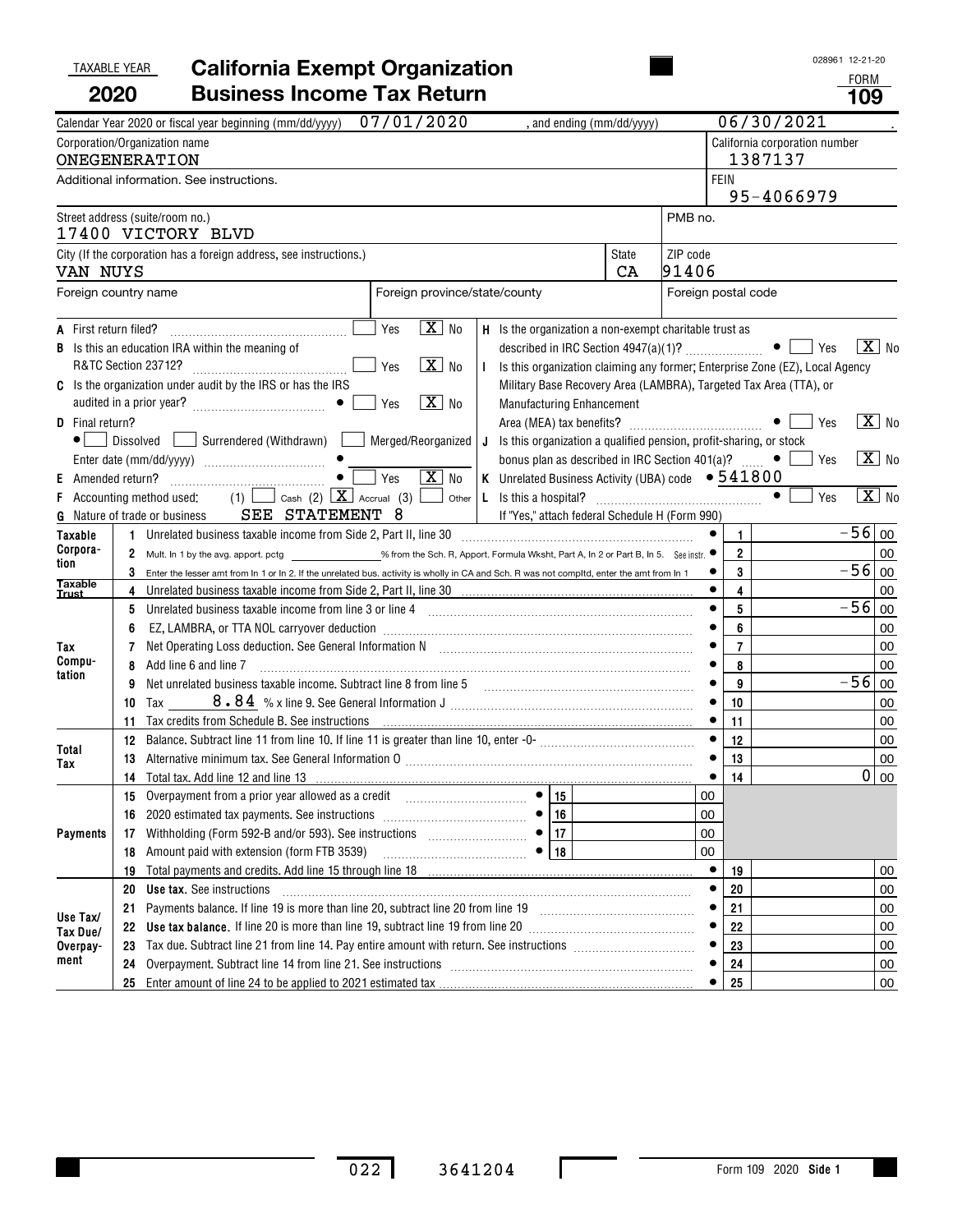|            |                                                                                                                                                                                                                                                      |    | $\bullet$ 26   | 00                                 |
|------------|------------------------------------------------------------------------------------------------------------------------------------------------------------------------------------------------------------------------------------------------------|----|----------------|------------------------------------|
|            | a Fill in the account information to have the refund directly deposited. Routing number<br>$\overline{\bullet}$ 26a                                                                                                                                  |    |                |                                    |
| Refund or  |                                                                                                                                                                                                                                                      |    |                |                                    |
| Amount     | 27 Penalties and interest. See General Information M [11] [11] Martin Martin Martin Martin Martin Martin Martin Martin Martin Martin Martin Martin Martin Martin Martin Martin Martin Martin Martin Martin Martin Martin Marti                       |    | $\bullet$   27 | 00                                 |
| Due        | 28<br>Check if estimate penalty computed using Exception B or C and attach form FTB 5806 [111] Check if estimate penalty computed using Exception B or C and attach form FTB 5806<br>$\bullet$                                                       |    |                |                                    |
|            |                                                                                                                                                                                                                                                      |    | $\odot$ 29     | 00                                 |
|            | <b>Unrelated Business Taxable Income</b>                                                                                                                                                                                                             |    |                |                                    |
|            | Part I Unrelated Trade or Business Income                                                                                                                                                                                                            |    |                |                                    |
|            |                                                                                                                                                                                                                                                      |    | 1c             | 00                                 |
|            |                                                                                                                                                                                                                                                      |    | $\overline{2}$ | 00                                 |
|            | 3 Gross profit. Subtract line 2 from line 1c [11] All and the content of the content of the content of the content of the content of the content of the content of the content of the content of the content of the content of                       |    | 3              | 00                                 |
|            |                                                                                                                                                                                                                                                      |    | 4a             | 00                                 |
|            |                                                                                                                                                                                                                                                      |    | 4b             | 00                                 |
|            | c Capital loss deduction for trusts                                                                                                                                                                                                                  |    | 4c             | 00                                 |
|            | 5 Income (or loss) from partnerships, limited liability companies, or S corporations. See Specific Line Instructions.                                                                                                                                |    |                |                                    |
|            |                                                                                                                                                                                                                                                      |    | 5              | 00                                 |
|            |                                                                                                                                                                                                                                                      |    | 6              | 00                                 |
|            |                                                                                                                                                                                                                                                      |    | 7              | 00                                 |
|            |                                                                                                                                                                                                                                                      |    | 8              | 00                                 |
|            |                                                                                                                                                                                                                                                      |    | 9              | 00                                 |
|            | 10 Exploited exempt activity income (Schedule G) manufactured contract the control of the set of the contract of the set of the set of the set of the set of the set of the set of the set of the set of the set of the set of                       |    | 10             | 00                                 |
|            | 11 Advertising income (Schedule H, Part III, Column A) [11] [2001] [2001] [2001] [2001] [2001] [2001] [2001] [                                                                                                                                       |    | 11             | 00                                 |
|            | 12 Other income. Attach schedule encourance and according to the contract of the schedule of the contract of the contract of the contract of the contract of the contract of the contract of the contract of the contract of t                       |    | 12             | 00                                 |
|            |                                                                                                                                                                                                                                                      |    | 13             | 00                                 |
|            | Part II Deductions Not Taken Elsewhere (Except for contributions, deductions must be directly connected with the unrelated business income.)                                                                                                         |    |                |                                    |
|            |                                                                                                                                                                                                                                                      |    | 14             | 00                                 |
|            |                                                                                                                                                                                                                                                      |    | 15             | 00                                 |
|            |                                                                                                                                                                                                                                                      |    | 16             | 00                                 |
|            |                                                                                                                                                                                                                                                      |    | 17             | 00                                 |
|            | 17 Bad debts <b>with a construction of the construction of the construction of the construction</b> of the construction of the construction of the construction of the construction of the construction of the construction of the                   |    | 18             | 00                                 |
|            |                                                                                                                                                                                                                                                      |    | 19             | 00                                 |
|            |                                                                                                                                                                                                                                                      |    | 20             | 00                                 |
|            | 21 a Depreciation (Corporations and Associations - Schedule J) (Trusts - form FTB 3885F) $\bullet$   21a                                                                                                                                             | 00 |                |                                    |
|            | 21 <sub>b</sub><br>b Less: depreciation claimed on Schedule A [11] [11] Less: depreciation claimed on Schedule A [11] [11] Less:                                                                                                                     | 00 | 21             | 00                                 |
|            |                                                                                                                                                                                                                                                      |    | 22             | 00                                 |
|            | 23 a Contributions to deferred compensation plans manufactured contracts and contributions to deferred compensation plans                                                                                                                            |    | 23a            | 00                                 |
|            |                                                                                                                                                                                                                                                      |    | 23b            | 00                                 |
|            | b Employee benefit programs informational contracts and contracts are the contract of the contracts of the contracts of the contracts of the contracts of the contracts of the contracts of the contracts of the contracts of<br>24 Other deductions |    | 24             | 00                                 |
|            |                                                                                                                                                                                                                                                      |    | 25             | 00                                 |
|            |                                                                                                                                                                                                                                                      |    | 26             | 00                                 |
|            | 27 Excess advertising costs (Schedule H, Part III, Column B)                                                                                                                                                                                         |    | 27             | 56<br>00                           |
|            | 28 Unrelated business taxable income before specific deduction. Subtract line 27 from line 26 [111] [11] University that income the US and the 28 [11] University that is a set of the US and the US and the US and the US and                       |    | 28             | $-56$<br>00                        |
|            | 29 Specific deduction                                                                                                                                                                                                                                |    | 29             | $1,000 _{00}$                      |
|            |                                                                                                                                                                                                                                                      |    |                | $-56$<br>  00                      |
| Here       | and complete. Declaration of preparer (other than taxpayer) is based on all information of which preparer has any knowledge.<br>Title<br>Signature<br>Date<br>CFO & COO                                                                              |    |                | • Telephone                        |
|            | of officer $\blacktriangleright$<br>Date<br>Check if self-                                                                                                                                                                                           |    |                | $\bullet$ PTIN                     |
| Paid       | Preparer's<br>employed                                                                                                                                                                                                                               |    |                | P00736945                          |
| Preparer's | signature $\blacktriangleright$                                                                                                                                                                                                                      |    |                | • Firm's FEIN                      |
| Use Only   | Firm's name (or yours,<br>MACIAS GINI & O'CONNELL LLP                                                                                                                                                                                                |    |                | 68-0300457                         |
|            | if self-employed)<br>2029 CENTURY PARK EAST STE 1500                                                                                                                                                                                                 |    |                |                                    |
|            | and address<br>LOS ANGELES, CA 90067-2935                                                                                                                                                                                                            |    |                | • Telephone<br>$(310)$ 277-3373    |
|            |                                                                                                                                                                                                                                                      |    |                | $\bullet$ $\boxed{\mathbf{X}}$ Yes |
|            | May the FTB discuss this return with the preparer shown above? See instructions                                                                                                                                                                      |    |                | No                                 |
|            | 022<br>3642204<br>Side 2 Form 109 2020                                                                                                                                                                                                               |    |                |                                    |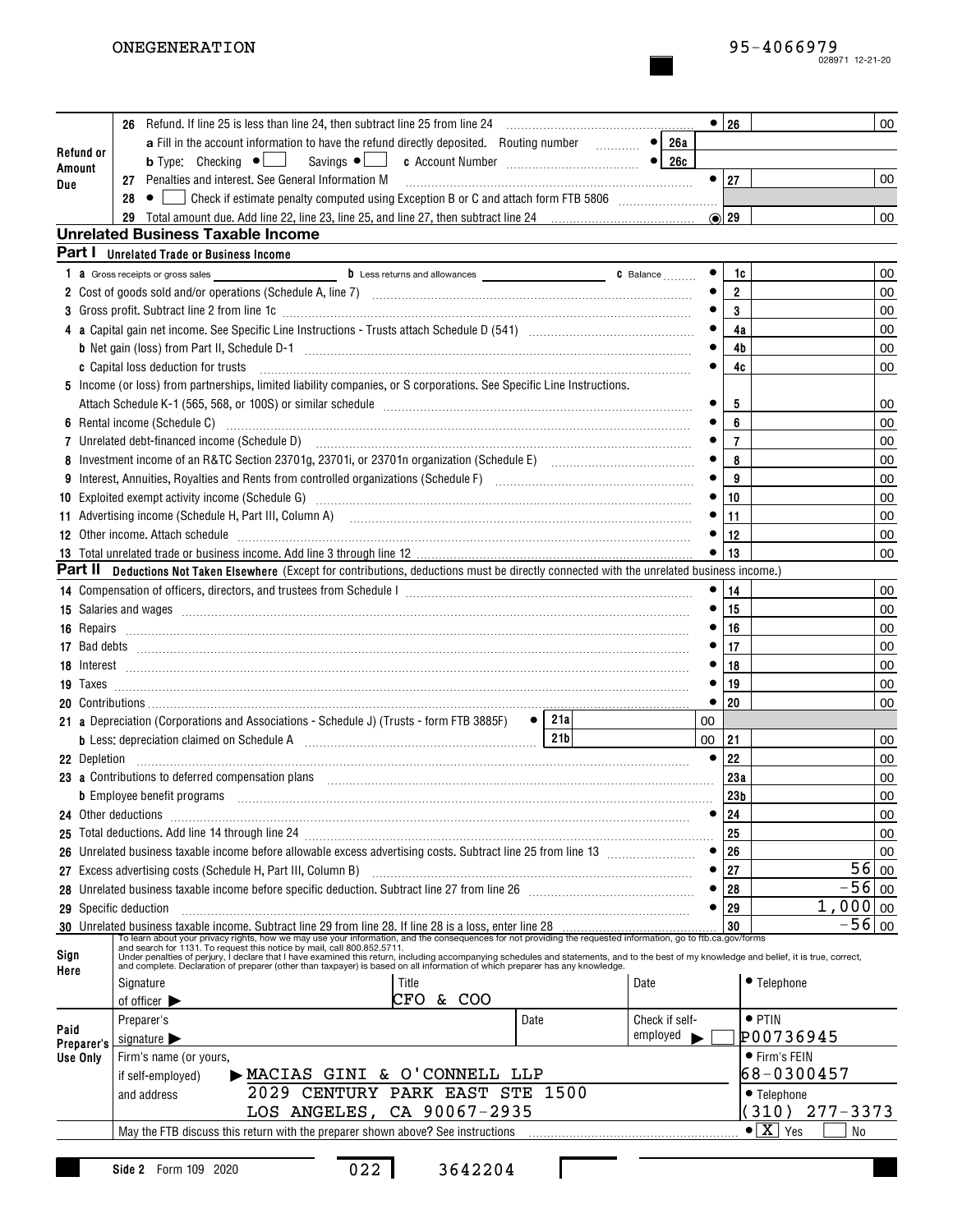### Schedule A cost of Goods Sold and/or Operations.

|              | Method of inventory valuation (specify)                                                                                                                                                                                              |                                                     | N/A                                                 |                                                                            |                |                   |                                                            |               |
|--------------|--------------------------------------------------------------------------------------------------------------------------------------------------------------------------------------------------------------------------------------|-----------------------------------------------------|-----------------------------------------------------|----------------------------------------------------------------------------|----------------|-------------------|------------------------------------------------------------|---------------|
|              | 1 Inventory at beginning of year encourance and account of the contract of the contract of the contract of the                                                                                                                       |                                                     |                                                     |                                                                            | 1              |                   |                                                            | 00            |
|              |                                                                                                                                                                                                                                      |                                                     |                                                     |                                                                            | $\overline{2}$ |                   |                                                            | 00            |
|              |                                                                                                                                                                                                                                      |                                                     |                                                     |                                                                            | 3              |                   |                                                            | 00            |
|              |                                                                                                                                                                                                                                      |                                                     |                                                     |                                                                            | 4a             |                   |                                                            | 00            |
|              | b Other costs. Attach schedule <b>construction and construction of the costs.</b> Attach schedule <b>costs.</b> Attach schedule                                                                                                      |                                                     |                                                     |                                                                            | 4b             |                   |                                                            | 00            |
|              |                                                                                                                                                                                                                                      |                                                     |                                                     |                                                                            | 5              |                   |                                                            | 00            |
|              | 6 Inventory at end of year <b>contract the contract of the contract of the contract of the contract of the contract of the contract of the contract of the contract of the contract of the contract of the contract of the contr</b> |                                                     |                                                     |                                                                            | 6              |                   |                                                            | 00            |
|              |                                                                                                                                                                                                                                      |                                                     |                                                     |                                                                            | 7 <sup>7</sup> |                   |                                                            | 00            |
|              | Do the rules of IRC Section 263A (with respect to property produced or acquired for resale) apply to this organization?                                                                                                              |                                                     |                                                     |                                                                            |                | Yes               | $\overline{X}$ No                                          |               |
|              | <b>Schedule B</b> Tax Credits.                                                                                                                                                                                                       |                                                     |                                                     |                                                                            |                |                   |                                                            |               |
|              |                                                                                                                                                                                                                                      |                                                     |                                                     | 00                                                                         |                |                   |                                                            |               |
|              |                                                                                                                                                                                                                                      |                                                     |                                                     | 00                                                                         |                |                   |                                                            |               |
|              | 3 Enter credit name                                                                                                                                                                                                                  | $code \bullet$                                      | $\overline{\mathbf{3}}$                             | 00                                                                         |                |                   |                                                            |               |
|              | 4 Total. Add line 1 through line 3. If claiming more than 3 credits, enter the total of all claimed credits                                                                                                                          |                                                     |                                                     |                                                                            |                |                   |                                                            |               |
|              |                                                                                                                                                                                                                                      |                                                     |                                                     |                                                                            | 4              |                   |                                                            | 00            |
|              | <b>Schedule K</b><br>Add-On Taxes or Recapture of Tax.                                                                                                                                                                               |                                                     |                                                     |                                                                            |                |                   |                                                            |               |
|              |                                                                                                                                                                                                                                      |                                                     |                                                     |                                                                            | 1.             |                   |                                                            | 00            |
| $\mathbf{2}$ |                                                                                                                                                                                                                                      |                                                     |                                                     |                                                                            | 2a             |                   |                                                            | 00            |
|              |                                                                                                                                                                                                                                      |                                                     |                                                     |                                                                            | 2 <sub>b</sub> |                   |                                                            | 00            |
| 3            |                                                                                                                                                                                                                                      |                                                     |                                                     |                                                                            | 3              |                   |                                                            | 00            |
| 4            | Credit recapture. Credit name                                                                                                                                                                                                        |                                                     |                                                     |                                                                            | 4              |                   |                                                            | 00            |
|              |                                                                                                                                                                                                                                      |                                                     |                                                     |                                                                            | 5              |                   |                                                            | 00            |
|              | <b>Schedule R</b> Apportionment Formula Worksheet. Use only for unrelated trade or business amounts.                                                                                                                                 |                                                     |                                                     |                                                                            |                |                   |                                                            |               |
|              | Part A. Standard Method - Single-Sales Factor Formula. Complete this part only if the corporation uses the single-sales factor formula.                                                                                              |                                                     |                                                     |                                                                            |                |                   |                                                            |               |
|              |                                                                                                                                                                                                                                      |                                                     | (a)<br>Total within and                             | (b)<br>Total within                                                        |                |                   | (c)<br>Percent within                                      |               |
|              |                                                                                                                                                                                                                                      |                                                     | outside California                                  | California                                                                 |                |                   | California [(b) ÷ (a)] x 100                               |               |
| 1.           | <b>Total sales</b>                                                                                                                                                                                                                   |                                                     | $\bullet$                                           | $\bullet$                                                                  |                |                   |                                                            |               |
|              | 2 <b>Apportionment percentage.</b> Divide total sales column (b) by total sales column (a)                                                                                                                                           |                                                     |                                                     |                                                                            |                |                   |                                                            |               |
|              | and multiply the result by 100. Enter the result here and on Form 109, Side 1, line 2.                                                                                                                                               |                                                     |                                                     |                                                                            |                | $\bullet$         |                                                            |               |
|              | Part B. Three Factor Formula. Complete this part only if the corporation uses the three-factor formula.                                                                                                                              |                                                     |                                                     |                                                                            |                |                   |                                                            |               |
|              |                                                                                                                                                                                                                                      |                                                     | (a)<br>Total within and                             | (b)<br>Total within                                                        |                |                   | (c)<br>Percent within                                      |               |
|              |                                                                                                                                                                                                                                      |                                                     | outside California                                  | California                                                                 |                |                   | California $[(b) \div (a)] \times 100$                     |               |
|              | Property factor:                                                                                                                                                                                                                     |                                                     | $\bullet$                                           | $\bullet$                                                                  |                | $\bullet$         |                                                            |               |
|              | 2 Payroll factor: Wages and other compensation of employees [111] Payroll factor: Wages and other compensation of employees [11] Payroll Factor:                                                                                     |                                                     |                                                     | $\bullet$                                                                  |                | $\bullet$         |                                                            |               |
|              | 3 Sales factor: Gross sales and/or receipts less returns and allowances                                                                                                                                                              |                                                     |                                                     | $\bullet$                                                                  |                | $\bullet$         |                                                            |               |
|              |                                                                                                                                                                                                                                      |                                                     |                                                     |                                                                            |                |                   |                                                            |               |
|              | 5 Average apportionment percentage: Divide the factor on line 4 by 3 and enter the                                                                                                                                                   |                                                     |                                                     |                                                                            |                |                   |                                                            |               |
|              | result here and on Form 109, Side 1, line 2. See instructions for exceptions                                                                                                                                                         |                                                     |                                                     |                                                                            |                |                   |                                                            |               |
|              | <b>Schedule C</b><br>Rental Income from Real Property and Personal Property Leased with Real Property                                                                                                                                |                                                     |                                                     |                                                                            |                |                   |                                                            |               |
|              | For rental income from debt-financed property, use Schedule D, R&TC Section 23701g, Section 23701i, and Section 23701n organizations. See instructions for exceptions.                                                               |                                                     |                                                     |                                                                            |                |                   |                                                            |               |
|              | 1 Description of property                                                                                                                                                                                                            |                                                     |                                                     | 2 Rent received or accrued                                                 |                | personal property | 3 Percentage of rent attributable to                       |               |
|              |                                                                                                                                                                                                                                      |                                                     |                                                     |                                                                            |                |                   |                                                            |               |
|              |                                                                                                                                                                                                                                      |                                                     |                                                     |                                                                            |                |                   |                                                            | $\%$          |
|              |                                                                                                                                                                                                                                      |                                                     |                                                     |                                                                            |                |                   |                                                            | $\%$          |
|              | 4 Complete if any item in column 3 is more than 50%, or for any item<br>if the rent is determined on the basis of profit or income                                                                                                   |                                                     |                                                     | 5 Complete if any item in column 3 is more than 10%, but not more than 50% |                |                   |                                                            | $\frac{0}{0}$ |
|              |                                                                                                                                                                                                                                      |                                                     |                                                     |                                                                            |                |                   |                                                            |               |
|              | (a) Deductions directly connected                                                                                                                                                                                                    | (b) Income includible, column<br>2 less column 4(a) | (a) Gross income reportable,<br>column 2 x column 3 | (b) Deductions directly connected<br>with personal property                |                |                   | (c) Net income includible,<br>column 5(a) less column 5(b) |               |
|              |                                                                                                                                                                                                                                      |                                                     |                                                     |                                                                            |                |                   |                                                            |               |
|              |                                                                                                                                                                                                                                      |                                                     |                                                     |                                                                            |                |                   |                                                            |               |
|              |                                                                                                                                                                                                                                      |                                                     |                                                     |                                                                            |                |                   |                                                            |               |
|              | Add columns $4(b)$ and column $5(c)$ . Enter here and on Side 2, Part I, line 6.                                                                                                                                                     |                                                     |                                                     |                                                                            |                |                   |                                                            |               |

 $\mathbf I$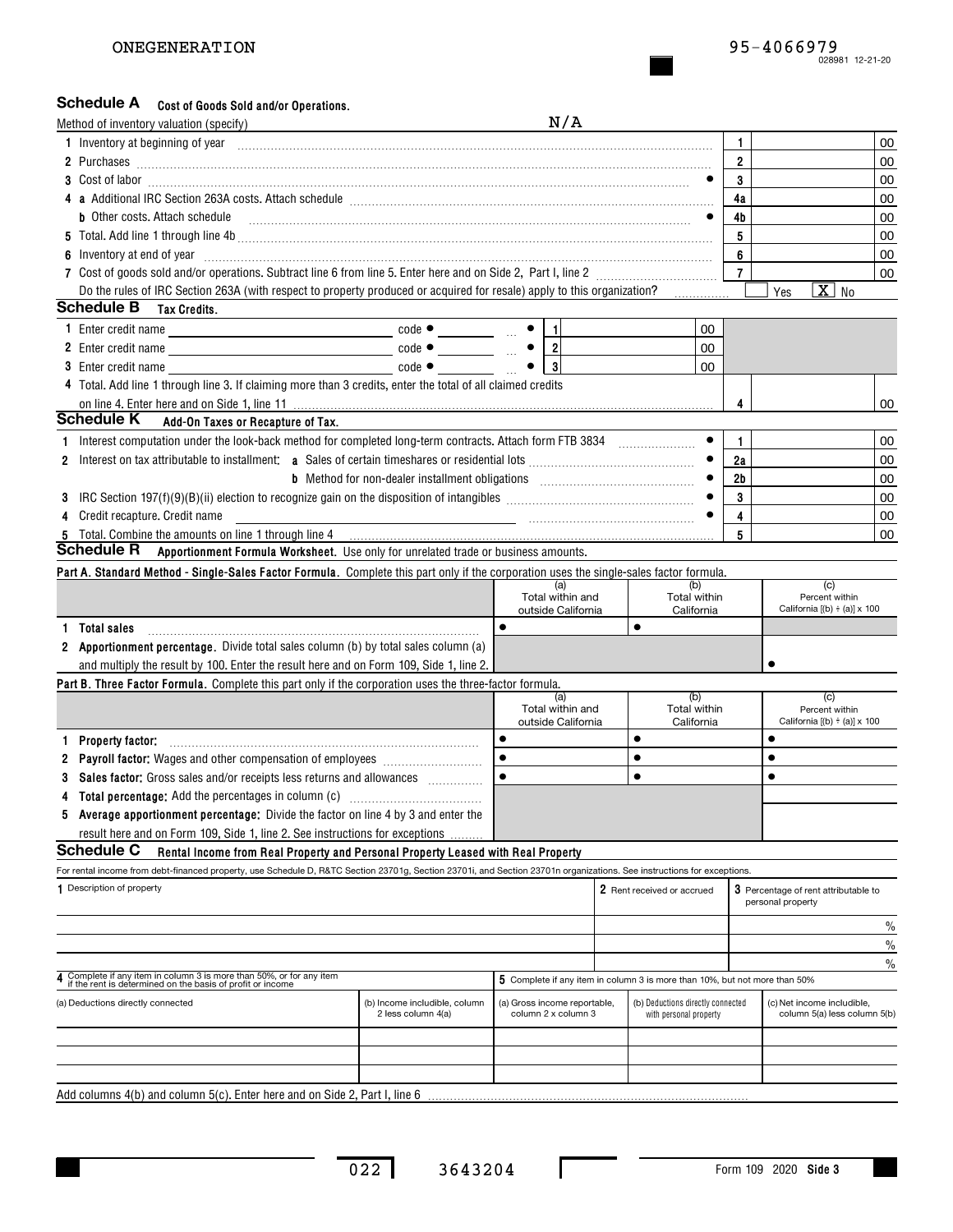#### **Unrelated Debt-Financed Income Schedule D**

|                                                                                             | <u>UNICIALCU DEDL-I MANGGU MUUMIC</u>                                  |                                      |                                       |                    |                                                                                             |   |                                                                             |                                |                 |                                              |                         |                                                 |
|---------------------------------------------------------------------------------------------|------------------------------------------------------------------------|--------------------------------------|---------------------------------------|--------------------|---------------------------------------------------------------------------------------------|---|-----------------------------------------------------------------------------|--------------------------------|-----------------|----------------------------------------------|-------------------------|-------------------------------------------------|
| 1 Description of debt-financed property                                                     |                                                                        |                                      |                                       |                    | 2 Gross income from or<br>allocable to debt-financed                                        |   | 3 Deductions directly connected with or allocable to debt-financed property |                                |                 |                                              |                         |                                                 |
|                                                                                             |                                                                        |                                      |                                       |                    | property                                                                                    |   |                                                                             | (a) Straight-line depreciation |                 |                                              | (b) Other deductions    |                                                 |
|                                                                                             |                                                                        |                                      |                                       |                    |                                                                                             |   |                                                                             |                                |                 |                                              |                         |                                                 |
|                                                                                             |                                                                        |                                      |                                       |                    |                                                                                             |   |                                                                             |                                |                 |                                              |                         |                                                 |
|                                                                                             |                                                                        |                                      |                                       |                    |                                                                                             |   |                                                                             |                                |                 |                                              |                         |                                                 |
|                                                                                             |                                                                        |                                      |                                       |                    |                                                                                             |   |                                                                             |                                |                 |                                              |                         |                                                 |
| Amount of average acquisition<br>4                                                          | 5 Average adjusted basis                                               |                                      | $6$ Debt basis                        |                    | Gross income<br>$\overline{7}$                                                              |   | 8                                                                           | Allocable deductions, total of |                 |                                              | 9 <sup>Net income</sup> |                                                 |
| indebtedness on or allocable<br>to debt-financed property                                   | of or allocable to<br>debt-financed property                           |                                      | percentage,<br>column 4 ÷             |                    | reportable,<br>column 2 x column 6                                                          |   | column 6                                                                    | columns 3(a) and 3(b) x        |                 |                                              |                         | (or loss) includible,<br>column 7 less column 8 |
|                                                                                             |                                                                        |                                      | column 5                              |                    |                                                                                             |   |                                                                             |                                |                 |                                              |                         |                                                 |
|                                                                                             |                                                                        |                                      |                                       | $\%$               |                                                                                             |   |                                                                             |                                |                 |                                              |                         |                                                 |
|                                                                                             |                                                                        |                                      |                                       | $\%$               |                                                                                             |   |                                                                             |                                |                 |                                              |                         |                                                 |
|                                                                                             |                                                                        |                                      |                                       | $\%$               |                                                                                             |   |                                                                             |                                |                 |                                              |                         |                                                 |
|                                                                                             |                                                                        |                                      |                                       |                    |                                                                                             |   |                                                                             |                                |                 |                                              |                         |                                                 |
| Total. Enter here and on Side 2, Part I, line 7<br><b>Schedule E</b>                        |                                                                        |                                      |                                       |                    |                                                                                             |   |                                                                             |                                |                 |                                              |                         |                                                 |
|                                                                                             |                                                                        |                                      |                                       |                    | Investment Income of an R&TC Section 23701g, Section 23701i, or Section 23701n Organization |   | Net investment income,                                                      |                                |                 |                                              |                         | Balance of investment                           |
| 1 Description                                                                               |                                                                        | 2 Amount                             |                                       |                    | 3 Deductions directly<br>connected                                                          |   | 4 Column 2 less column 3                                                    |                                | 5 Set-asides    |                                              |                         | 6 Baldrice of Million<br>column 5               |
|                                                                                             |                                                                        |                                      |                                       |                    |                                                                                             |   |                                                                             |                                |                 |                                              |                         |                                                 |
|                                                                                             |                                                                        |                                      |                                       |                    |                                                                                             |   |                                                                             |                                |                 |                                              |                         |                                                 |
| Total. Enter here and on Side 2, Part I, line 8                                             |                                                                        |                                      |                                       |                    |                                                                                             |   |                                                                             |                                |                 |                                              |                         |                                                 |
| Enter gross income from members (dues, fees, charges, or similar amounts)                   |                                                                        |                                      |                                       |                    |                                                                                             |   |                                                                             |                                |                 |                                              |                         |                                                 |
| <b>Schedule F</b>                                                                           | Interest, Annuities, Royalties and Rents from Controlled Organizations |                                      |                                       |                    |                                                                                             |   |                                                                             |                                |                 |                                              |                         |                                                 |
|                                                                                             |                                                                        |                                      |                                       |                    | <b>Exempt Controlled Organizations</b>                                                      |   |                                                                             |                                |                 |                                              |                         |                                                 |
| 1 Name of controlled organizations                                                          |                                                                        |                                      | 2 Employer                            |                    | 3 Net unrelated                                                                             |   | 4 Total of specified                                                        |                                |                 | $5$ Part of column (4)                       |                         | 6 Deductions directly                           |
|                                                                                             |                                                                        |                                      | identification<br>number              |                    | income (loss)                                                                               |   | payments made                                                               |                                |                 | that is included in<br>the controlling       |                         | connected with<br>income in column (5)          |
|                                                                                             |                                                                        |                                      |                                       |                    |                                                                                             |   |                                                                             |                                |                 | organization's                               |                         |                                                 |
|                                                                                             |                                                                        |                                      |                                       |                    |                                                                                             |   |                                                                             |                                |                 | gross income                                 |                         |                                                 |
|                                                                                             |                                                                        |                                      |                                       |                    |                                                                                             |   |                                                                             |                                |                 |                                              |                         |                                                 |
|                                                                                             |                                                                        |                                      |                                       |                    |                                                                                             |   |                                                                             |                                |                 |                                              |                         |                                                 |
| $\overline{\mathbf{c}}$                                                                     |                                                                        |                                      |                                       |                    |                                                                                             |   |                                                                             |                                |                 |                                              |                         |                                                 |
| 3                                                                                           |                                                                        |                                      |                                       |                    |                                                                                             |   |                                                                             |                                |                 |                                              |                         |                                                 |
| Nonexempt Controlled Organizations                                                          |                                                                        |                                      |                                       |                    |                                                                                             |   |                                                                             |                                |                 |                                              |                         |                                                 |
|                                                                                             |                                                                        |                                      |                                       |                    |                                                                                             |   |                                                                             |                                |                 |                                              |                         |                                                 |
| 7 Taxable income                                                                            |                                                                        |                                      |                                       |                    | 8 Net unrelated<br>income (loss)                                                            |   | 9 Total of specified<br>payments made                                       |                                |                 | 10 Part of column (9)<br>that is included in |                         | 11 Deductions directly<br>connected with        |
|                                                                                             |                                                                        |                                      |                                       |                    |                                                                                             |   |                                                                             |                                |                 | the controlling<br>organization's            |                         | income in<br>column (10)                        |
|                                                                                             |                                                                        |                                      |                                       |                    |                                                                                             |   |                                                                             |                                |                 | gross income                                 |                         |                                                 |
|                                                                                             |                                                                        |                                      |                                       |                    |                                                                                             |   |                                                                             |                                |                 |                                              |                         |                                                 |
|                                                                                             |                                                                        |                                      |                                       |                    |                                                                                             |   |                                                                             |                                |                 |                                              |                         |                                                 |
| $\overline{2}$                                                                              |                                                                        |                                      |                                       |                    |                                                                                             |   |                                                                             |                                |                 |                                              |                         |                                                 |
| $\overline{3}$                                                                              |                                                                        |                                      |                                       |                    |                                                                                             |   |                                                                             |                                |                 |                                              |                         |                                                 |
| 4<br>Add columns 5 and 10                                                                   |                                                                        |                                      |                                       |                    |                                                                                             |   |                                                                             |                                |                 |                                              |                         |                                                 |
| 5<br>Add columns 6 and 11                                                                   |                                                                        |                                      |                                       |                    |                                                                                             |   |                                                                             |                                |                 |                                              |                         |                                                 |
| Subtract line 5 from line 4. Enter here and on Side 2, Part I, line 9<br>6                  |                                                                        |                                      |                                       |                    |                                                                                             |   |                                                                             |                                |                 |                                              |                         |                                                 |
| Schedule G                                                                                  | Exploited Exempt Activity Income, other than Advertising Income        |                                      |                                       |                    |                                                                                             |   |                                                                             |                                |                 |                                              |                         |                                                 |
| 1 Description of exploited activity (attach<br>schedule if more than one unrelated activity |                                                                        | 2 Gross unrelated<br>business income | 3 Expenses directly<br>connected with |                    | 4 Net income from<br>unrelated trade                                                        | 5 | Gross income<br>from activity that                                          | 6 Expenses                     | attributable to | 7 Excess exempt<br>expense, column           |                         | 8 Net income<br>includible, column              |
| is exploiting the same exempt activity)                                                     |                                                                        | from trade or<br>business            | production of                         | unrelated business | or business,                                                                                |   | is not unrelated<br>business income                                         | column 5                       |                 | 6 less column 5<br>but not more than         |                         | 4 less column 7<br>but not less than            |
|                                                                                             |                                                                        |                                      | income                                |                    | column 2 less<br>column 3                                                                   |   |                                                                             |                                |                 | column 4                                     |                         | zero                                            |
|                                                                                             |                                                                        |                                      |                                       |                    |                                                                                             |   |                                                                             |                                |                 |                                              |                         |                                                 |
|                                                                                             |                                                                        |                                      |                                       |                    |                                                                                             |   |                                                                             |                                |                 |                                              |                         |                                                 |
|                                                                                             |                                                                        |                                      |                                       |                    |                                                                                             |   |                                                                             |                                |                 |                                              |                         |                                                 |
|                                                                                             |                                                                        |                                      |                                       |                    |                                                                                             |   |                                                                             |                                |                 |                                              |                         |                                                 |
| Total. Enter here and on Side 2, line 10                                                    |                                                                        |                                      |                                       |                    |                                                                                             |   |                                                                             |                                |                 |                                              |                         |                                                 |

 $\mathbf{I}$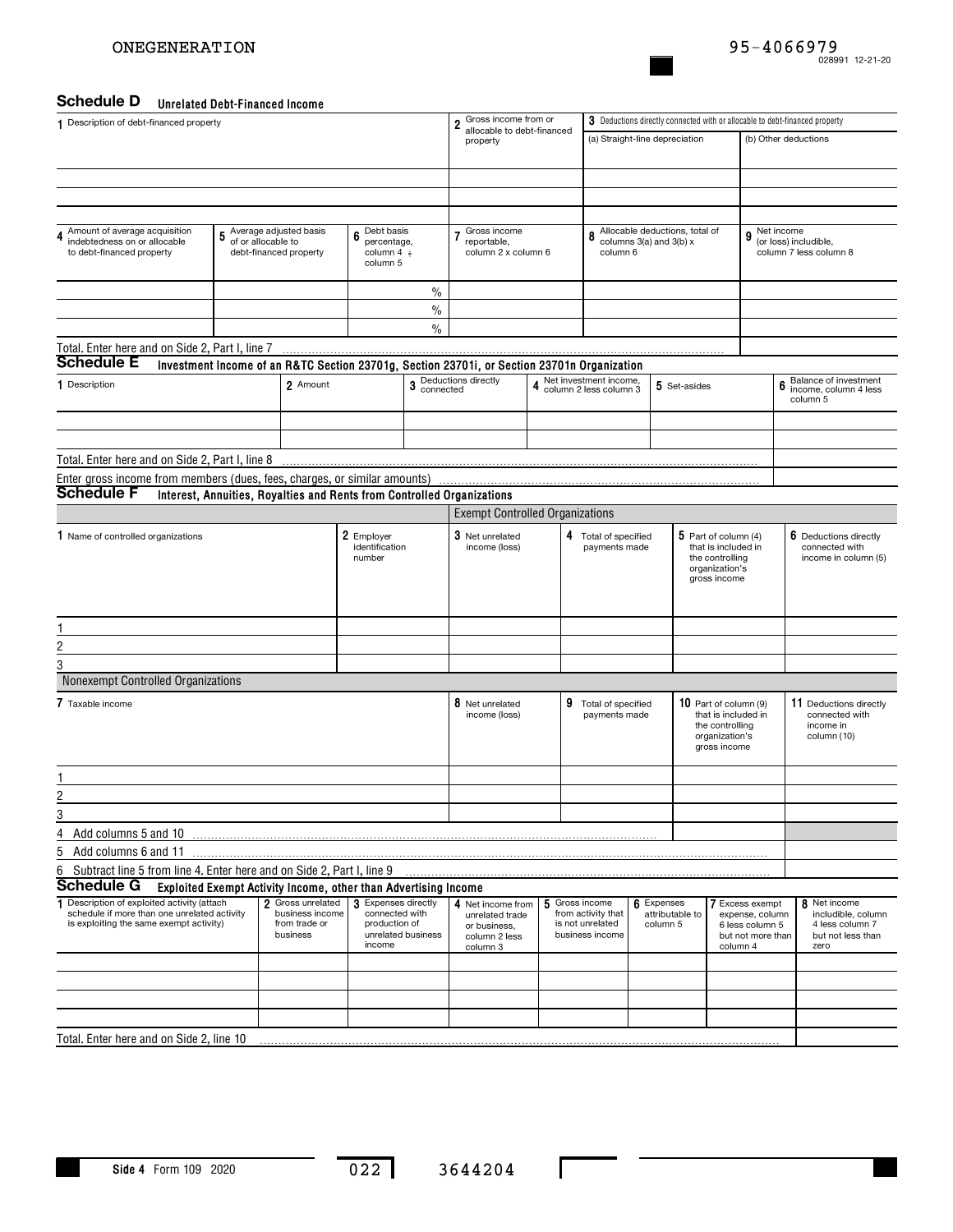### **Advertising Income and Excess Advertising Costs Schedule H**

| Part I<br>Income from Periodicals Reported on a Consolidated Basis                          |                                  |                               |                                                                             |         |                                                                                                                                                                                                                                                                           |  |                                             |               |                                                         |                                                                                                                                                                                                                                                                                                                                             |
|---------------------------------------------------------------------------------------------|----------------------------------|-------------------------------|-----------------------------------------------------------------------------|---------|---------------------------------------------------------------------------------------------------------------------------------------------------------------------------------------------------------------------------------------------------------------------------|--|---------------------------------------------|---------------|---------------------------------------------------------|---------------------------------------------------------------------------------------------------------------------------------------------------------------------------------------------------------------------------------------------------------------------------------------------------------------------------------------------|
| 1 Name of periodical                                                                        | 2 Gross<br>advertising<br>income |                               | 3 Direct<br>advertising<br>costs                                            |         | 4 Advertising income<br>or excess advertising<br>costs. If column 2 is<br>greater than column 3,<br>complete columns 5, 6,<br>and 7. If column 3 is<br>greater than column 2,<br>enter the excess in<br>Part III, column B(b).<br>Do not complete<br>columns 5, 6, and 7. |  | 5 Circulation<br>income                     | 6<br>costs    | Readership                                              | If column 5 is greater than<br>column 6, enter the income<br>shown in column 4, in Part III,<br>column A(b). If column 6 is<br>greater than column 5, subtract<br>the sum of column 6 and<br>column 3 from the sum of<br>column 5 and column 2.<br>Enter amount in Part III,<br>column A(b). If the amount<br>is less than zero, enter -0-. |
|                                                                                             |                                  |                               |                                                                             |         |                                                                                                                                                                                                                                                                           |  |                                             |               |                                                         |                                                                                                                                                                                                                                                                                                                                             |
| Totals                                                                                      |                                  |                               |                                                                             |         |                                                                                                                                                                                                                                                                           |  |                                             |               |                                                         |                                                                                                                                                                                                                                                                                                                                             |
| Part II<br>Income from Periodicals Reported on a Separate Basis                             |                                  |                               |                                                                             |         |                                                                                                                                                                                                                                                                           |  |                                             |               |                                                         |                                                                                                                                                                                                                                                                                                                                             |
| NEWSLETTER                                                                                  |                                  | 1,200                         |                                                                             | 1,256   | $-56$                                                                                                                                                                                                                                                                     |  |                                             |               |                                                         |                                                                                                                                                                                                                                                                                                                                             |
|                                                                                             |                                  |                               |                                                                             |         |                                                                                                                                                                                                                                                                           |  |                                             |               |                                                         |                                                                                                                                                                                                                                                                                                                                             |
|                                                                                             |                                  |                               |                                                                             |         |                                                                                                                                                                                                                                                                           |  |                                             |               |                                                         |                                                                                                                                                                                                                                                                                                                                             |
| Part III<br><b>Column A - Net Advertising Income</b>                                        |                                  |                               |                                                                             |         | Part III                                                                                                                                                                                                                                                                  |  | <b>Column B - Excess Advertising Costs</b>  |               |                                                         |                                                                                                                                                                                                                                                                                                                                             |
| (a) Enter "consolidated periodical" and/or<br>names of non-consolidated periodicals         |                                  |                               | (b) Enter total amount from Part I,<br>columns 4 or 7, and amount listed in |         | (a) Enter "consolidated periodical" and/or<br>names of non-consolidated periodicals                                                                                                                                                                                       |  |                                             |               |                                                         | (b) Enter total amount from Part I, column 4,<br>and amounts listed in Part II, column 4                                                                                                                                                                                                                                                    |
|                                                                                             | Part II, columns 4 or 7          |                               |                                                                             |         |                                                                                                                                                                                                                                                                           |  |                                             |               |                                                         |                                                                                                                                                                                                                                                                                                                                             |
|                                                                                             |                                  |                               |                                                                             |         | NEWSLETTER                                                                                                                                                                                                                                                                |  |                                             |               |                                                         | 56                                                                                                                                                                                                                                                                                                                                          |
|                                                                                             |                                  |                               |                                                                             |         |                                                                                                                                                                                                                                                                           |  |                                             |               |                                                         |                                                                                                                                                                                                                                                                                                                                             |
|                                                                                             |                                  |                               |                                                                             |         |                                                                                                                                                                                                                                                                           |  |                                             |               |                                                         |                                                                                                                                                                                                                                                                                                                                             |
| Enter total here and on Side 2, Part I, line 11                                             |                                  |                               |                                                                             |         | Enter total here and on Side 2, Part II, line 27                                                                                                                                                                                                                          |  |                                             |               |                                                         | 56                                                                                                                                                                                                                                                                                                                                          |
| <b>Schedule I</b><br>Compensation of Officers, Directors, and Trustees                      |                                  |                               |                                                                             |         |                                                                                                                                                                                                                                                                           |  |                                             |               |                                                         |                                                                                                                                                                                                                                                                                                                                             |
| 1 Name of officer                                                                           |                                  | 2 SSN or ITIN                 |                                                                             | 3 Title |                                                                                                                                                                                                                                                                           |  | 4 Percent of time<br>devoted to<br>business |               | 5 Compensation<br>attributable to<br>unrelated business | 6 Expense account<br>allowances                                                                                                                                                                                                                                                                                                             |
|                                                                                             |                                  |                               |                                                                             |         |                                                                                                                                                                                                                                                                           |  |                                             | $\%$          |                                                         |                                                                                                                                                                                                                                                                                                                                             |
|                                                                                             |                                  |                               |                                                                             |         |                                                                                                                                                                                                                                                                           |  |                                             | $\frac{0}{0}$ |                                                         |                                                                                                                                                                                                                                                                                                                                             |
|                                                                                             |                                  |                               |                                                                             |         |                                                                                                                                                                                                                                                                           |  |                                             | $\frac{0}{0}$ |                                                         |                                                                                                                                                                                                                                                                                                                                             |
|                                                                                             |                                  |                               |                                                                             |         |                                                                                                                                                                                                                                                                           |  |                                             | $\frac{0}{0}$ |                                                         |                                                                                                                                                                                                                                                                                                                                             |
|                                                                                             |                                  |                               |                                                                             |         |                                                                                                                                                                                                                                                                           |  |                                             | $\frac{0}{0}$ |                                                         |                                                                                                                                                                                                                                                                                                                                             |
| Total. Enter here and on Side 2, Part II, line 14                                           |                                  |                               |                                                                             |         |                                                                                                                                                                                                                                                                           |  |                                             |               |                                                         |                                                                                                                                                                                                                                                                                                                                             |
| Schedule J<br>Depreciation (Corporations and Associations only. Trusts use form FTB 3885F.) |                                  |                               |                                                                             |         |                                                                                                                                                                                                                                                                           |  |                                             |               |                                                         |                                                                                                                                                                                                                                                                                                                                             |
| Group and guideline class or<br>1<br>description of property                                | 2                                | Date acquired<br>(mm/dd/yyyy) | 3 Cost or other basis                                                       |         | A Depreciation<br>allowed or allowable<br>in prior vears                                                                                                                                                                                                                  |  | 5 Method of<br>computing<br>depreciation    |               | 6 Life or<br>rate                                       | 7 Depreciation for<br>this year                                                                                                                                                                                                                                                                                                             |
| Total additional first-year depreciation (do not include in items below)                    |                                  |                               |                                                                             |         |                                                                                                                                                                                                                                                                           |  |                                             |               |                                                         |                                                                                                                                                                                                                                                                                                                                             |
| Other depreciation:<br>$\mathbf{2}$                                                         |                                  |                               |                                                                             |         |                                                                                                                                                                                                                                                                           |  |                                             |               |                                                         |                                                                                                                                                                                                                                                                                                                                             |
| Buildings                                                                                   |                                  |                               |                                                                             |         |                                                                                                                                                                                                                                                                           |  |                                             |               |                                                         |                                                                                                                                                                                                                                                                                                                                             |
|                                                                                             |                                  |                               |                                                                             |         |                                                                                                                                                                                                                                                                           |  |                                             |               |                                                         |                                                                                                                                                                                                                                                                                                                                             |
| Transportation equipment                                                                    |                                  |                               |                                                                             |         |                                                                                                                                                                                                                                                                           |  |                                             |               |                                                         |                                                                                                                                                                                                                                                                                                                                             |
| Machinery and other equipment                                                               |                                  |                               |                                                                             |         |                                                                                                                                                                                                                                                                           |  |                                             |               |                                                         |                                                                                                                                                                                                                                                                                                                                             |
|                                                                                             |                                  |                               |                                                                             |         |                                                                                                                                                                                                                                                                           |  |                                             |               |                                                         |                                                                                                                                                                                                                                                                                                                                             |
|                                                                                             |                                  |                               |                                                                             |         |                                                                                                                                                                                                                                                                           |  |                                             |               |                                                         |                                                                                                                                                                                                                                                                                                                                             |
|                                                                                             |                                  |                               |                                                                             |         |                                                                                                                                                                                                                                                                           |  |                                             |               |                                                         |                                                                                                                                                                                                                                                                                                                                             |
|                                                                                             |                                  |                               |                                                                             |         |                                                                                                                                                                                                                                                                           |  |                                             |               |                                                         |                                                                                                                                                                                                                                                                                                                                             |
| 4 Total                                                                                     |                                  |                               |                                                                             |         |                                                                                                                                                                                                                                                                           |  |                                             |               |                                                         |                                                                                                                                                                                                                                                                                                                                             |
|                                                                                             |                                  |                               |                                                                             |         |                                                                                                                                                                                                                                                                           |  |                                             |               |                                                         |                                                                                                                                                                                                                                                                                                                                             |
| 6 Balance. Subtract line 5 from line 4. Enter here and on Side 2, Part II, line 21a         |                                  |                               |                                                                             |         |                                                                                                                                                                                                                                                                           |  |                                             |               |                                                         |                                                                                                                                                                                                                                                                                                                                             |

Ι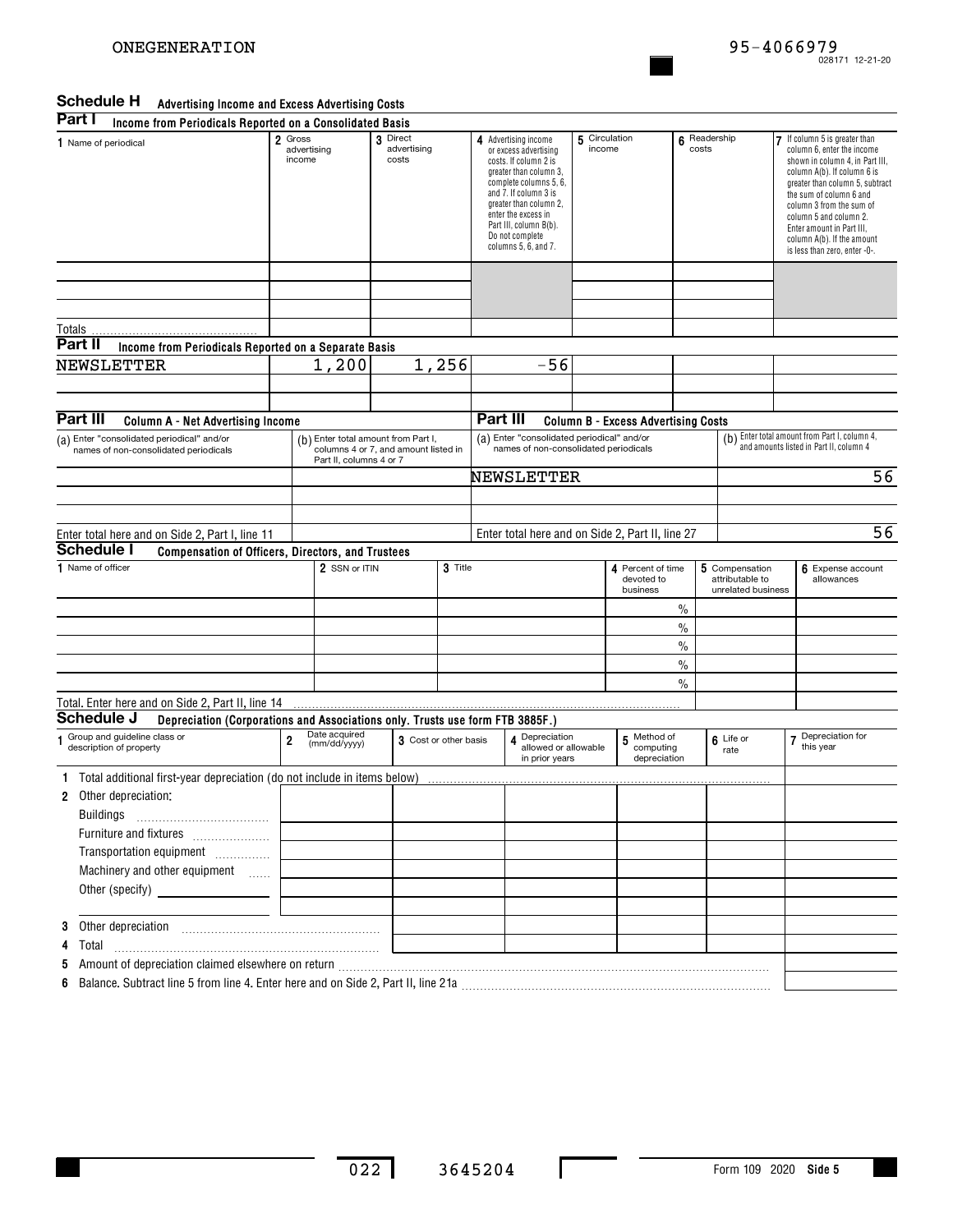CA 109 NATURE OF TRADE OR BUSINESS STATEMENT 8

ADVERTISING IN NEWSLETTER AND ON RESOURCE WALL WHICH IS MORE THAN A BUSINESS CARD.

}}}}}}}}}}}}} }}}}}}}}}}

~~~~~~~~~~~~~~~~~~~~~~~~~~~~~~~~~~~~~~~~~~~~~~~~~~~~~~~~~~~~~~~~~~~~~~~~~~~~~~

TO FORM 109, PAGE 1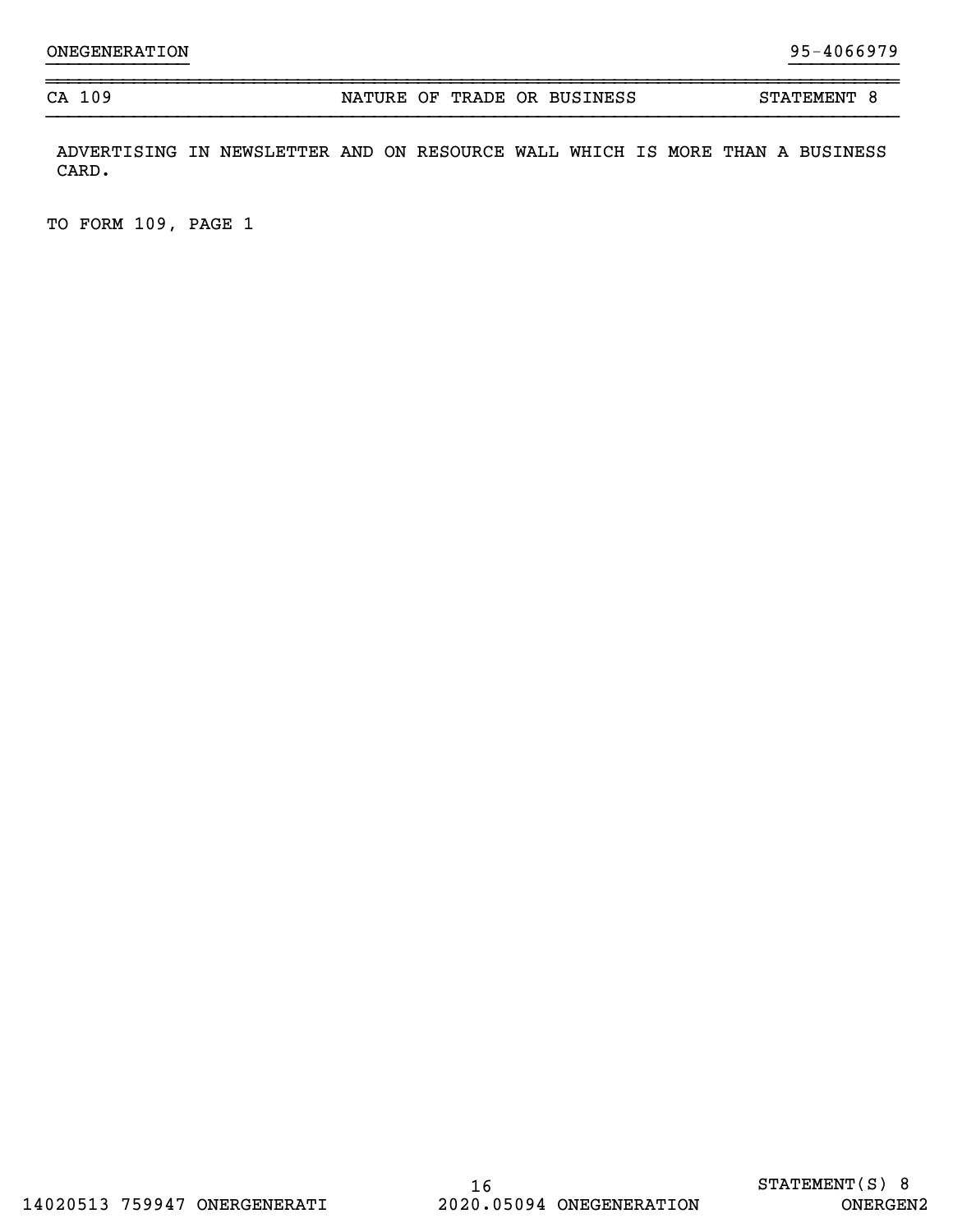| TAXABLE YEAR | Net Operating Loss (NOL) Computation and                | CALIFORNIA FORM |
|--------------|---------------------------------------------------------|-----------------|
| 2020         | <b>NOL and Disaster Loss Limitations - Corporations</b> | 3805Q           |

| Attach to Form 100, Form 100W, Form 100S, or Form 109. |  |  |  |
|--------------------------------------------------------|--|--|--|
|                                                        |  |  |  |

Corporation name California corporation number

| ONEGENERATION                                                                                                                                          | 1387137     |
|--------------------------------------------------------------------------------------------------------------------------------------------------------|-------------|
| During the taxable year the corporation incurred the NOL, the corporation was $a(n)$ : $\bigcirc$ $\Box$ C corporation                                 | <b>FEIN</b> |
| <b>●</b> S corporation $\odot$ <b>X</b> Exempt organization $\odot$ Limited liability company (electing to be taxed as a corporation)                  | 95-4066979  |
| If the corporation previously filed California tax returns under another corporate name, enter the corporation name and California corporation number: |             |

| $\circledbullet$                                                                                                                     |  |  |
|--------------------------------------------------------------------------------------------------------------------------------------|--|--|
| If the corporation is included in a combined report of a unitary group, see instructions, General Information C, Combined Reporting. |  |  |
| <b>Part I</b> Current year NOL. If the corporation does not have a current year NOL, go to Part II.                                  |  |  |
| 1 Net loss from Form 100, line 18; Form 100W, line 18; Form 100S, line 15; or Form 109, line 2.                                      |  |  |
| Enter as a positive number                                                                                                           |  |  |
|                                                                                                                                      |  |  |

| Enter as a positive number                                                                         |    | ⊃ ੦ ∣00 |           |
|----------------------------------------------------------------------------------------------------|----|---------|-----------|
| 2 2020 disaster loss included in line 1. Enter as a positive number                                |    |         | <b>00</b> |
|                                                                                                    |    |         | 0   00    |
| 4 a Enter the amount of the loss incurred by a new business included in line 3                     | 00 |         |           |
| <b>b</b> Enter the amount of the loss incurred by an eligible small business included in line 3 4b |    |         |           |
| <b>c</b> Add line 4a and line 4b                                                                   |    |         | 00        |
| 5 General NOL, Subtract line 4c from line 3                                                        |    |         | 6   00    |
| 6 Current year NOL. Add line 2, line 4c, and line 5. See instructions                              |    |         | 6∣00      |
|                                                                                                    |    |         |           |

### **Part II NOL carryover and disaster loss carryover limitations.**  See instructions.

|                                                                                                                            | (g) Available balance |  |
|----------------------------------------------------------------------------------------------------------------------------|-----------------------|--|
| Net income - Enter the amount from Form 100, line 18; Form 100W, line 18; Form 100S, line 15 less line 16;                 |                       |  |
| or Form 109, line 2; (but not less than -0-). If the corporation taxable income is \$1,000,000 or more, see inst $\bullet$ |                       |  |
| Prior Year NOLs                                                                                                            |                       |  |

| (a)<br>Year of<br>loss   | $\begin{array}{c} \textbf{(b)} \\ \textbf{Code} - \textbf{See} \end{array}$<br>instructions | (c)<br>Type of NOL -<br>See below $\star$ | (d)<br>Initial loss -<br>See instructions                                                                             | (e)<br>Carryover<br>from 2019 | (f)<br>Amount used<br>in 2020 |           | (h)<br>Carryover to 2021<br>$col.$ (e) minus $col.$ (f) |
|--------------------------|---------------------------------------------------------------------------------------------|-------------------------------------------|-----------------------------------------------------------------------------------------------------------------------|-------------------------------|-------------------------------|-----------|---------------------------------------------------------|
| 2 <sup>0</sup>           |                                                                                             |                                           |                                                                                                                       | $  \mathbf{O}  $              |                               |           | $\textcircled{\small{\bullet}}$                         |
| $\bullet$                |                                                                                             |                                           |                                                                                                                       | $  \mathbf{O}$                |                               |           | $\boldsymbol{\circledbullet}$                           |
| $\bullet$                |                                                                                             |                                           |                                                                                                                       | $  \mathbf{O}  $              |                               |           | $\textcircled{\small{\bullet}}$                         |
| $\circledcirc$           |                                                                                             |                                           |                                                                                                                       | $  \mathbf{O}  $              |                               |           | $\bullet$                                               |
| <b>Current Year NOLs</b> |                                                                                             |                                           |                                                                                                                       |                               |                               |           |                                                         |
| 3 2020                   |                                                                                             | <b>DIS</b>                                |                                                                                                                       |                               |                               |           | col. (d) minus col. (f)<br>See instructions.            |
| 4 2020                   |                                                                                             | <b>GEN</b>                                | 56                                                                                                                    |                               |                               |           | 56                                                      |
| 2020                     |                                                                                             |                                           |                                                                                                                       |                               |                               |           |                                                         |
| 2020                     |                                                                                             |                                           |                                                                                                                       |                               |                               |           |                                                         |
| 2020                     |                                                                                             |                                           |                                                                                                                       |                               |                               |           |                                                         |
|                          |                                                                                             |                                           | * Type of NOL: General (GEN), New Business (NB), Eligible Small Business (ESB), or Disaster (DIS).                    |                               |                               |           |                                                         |
|                          | Part III 2020 NOL deduction                                                                 |                                           |                                                                                                                       |                               |                               |           |                                                         |
|                          | 1 Total the amounts in Part II, line 2, column (f)                                          |                                           |                                                                                                                       |                               |                               | $\odot$ 1 | 00                                                      |
|                          |                                                                                             |                                           | 2 Enter the total amount from line 1 that represents disaster loss carryover deduction here and on Form 100, line 21; |                               |                               |           |                                                         |
|                          |                                                                                             |                                           | Form 100W, line 21; or Form 100S, line 19. Form 109 filers enter -0-                                                  |                               |                               | 2         | 00                                                      |

**3**Subtract line 2 from line 1. Enter the result here and on Form 100, line 19; Form 100W, line 19; Form 100S, **3** line 17; or Form 109, line 7 ~~~~~~~~~~~~~~~~~~~~~~~~~~~~~~~~~~~~~~~~~~ ¥ j

**00**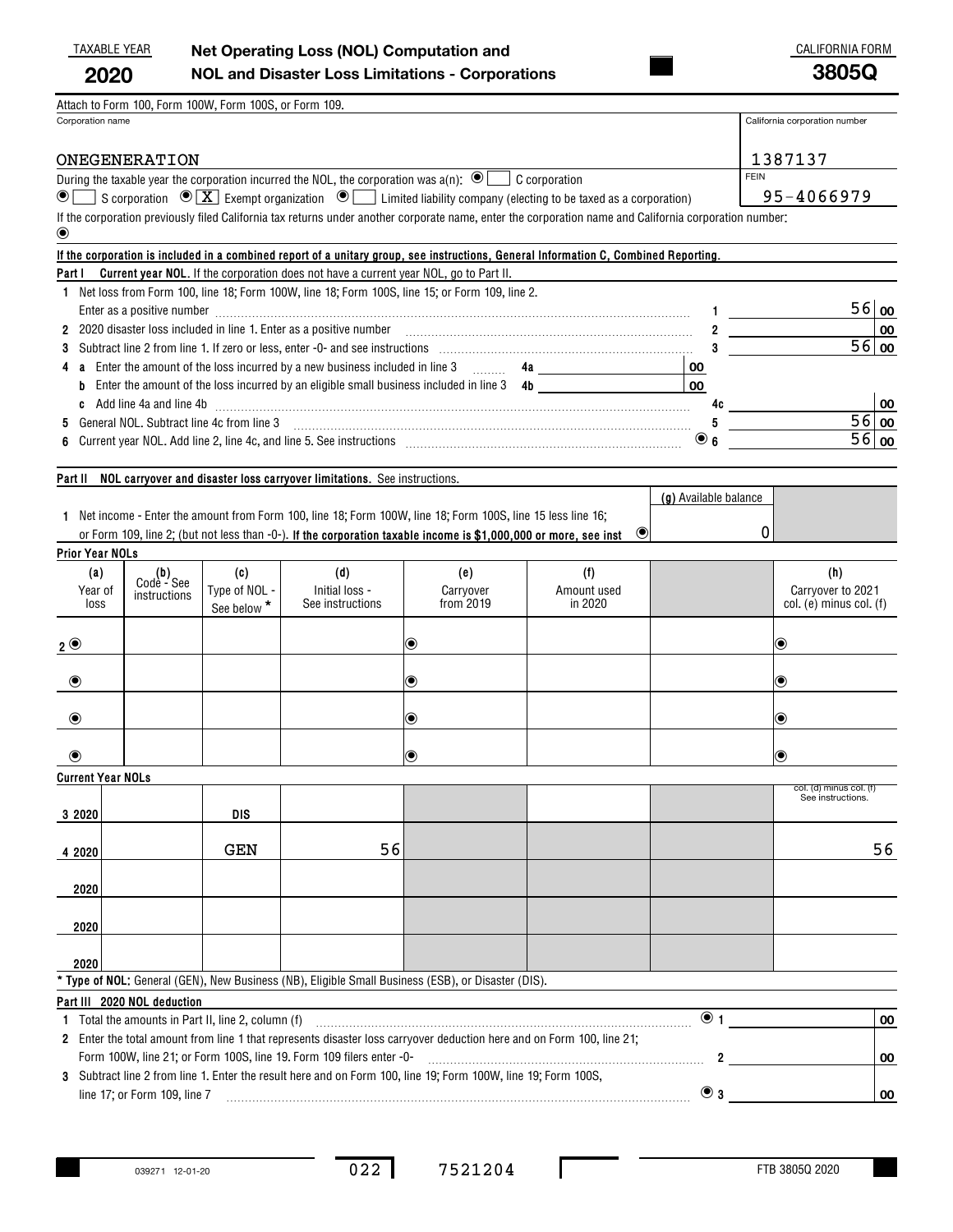| MAIL TO:                                                                                                                                                                                                                                                                                                                                                                                                                                                                                                                                                                                                                                                                                                                                                                                                                                                                                                                                                                                                                                                                                                                                                                                                                                                                                                                                                                                                                                                                                                                                                                                                                                                                                                                                                                                                                                                                                                                                                                                                                                                                                                                                                                                                                                                                                                                                                                                                                                                                                                                                                                                                                                                                                                                                                                                                                                                                                                                                                                                                                                                                                                                                                                                                                                                                                                                                                                                                                                                                                                                                                                                                                                                                                                                                                                                                                                                                                                                                         |  |                                                                                                                                                                                                                               |  |              | (For Registry Use Only) |  | PAGE 1 of 5 |
|--------------------------------------------------------------------------------------------------------------------------------------------------------------------------------------------------------------------------------------------------------------------------------------------------------------------------------------------------------------------------------------------------------------------------------------------------------------------------------------------------------------------------------------------------------------------------------------------------------------------------------------------------------------------------------------------------------------------------------------------------------------------------------------------------------------------------------------------------------------------------------------------------------------------------------------------------------------------------------------------------------------------------------------------------------------------------------------------------------------------------------------------------------------------------------------------------------------------------------------------------------------------------------------------------------------------------------------------------------------------------------------------------------------------------------------------------------------------------------------------------------------------------------------------------------------------------------------------------------------------------------------------------------------------------------------------------------------------------------------------------------------------------------------------------------------------------------------------------------------------------------------------------------------------------------------------------------------------------------------------------------------------------------------------------------------------------------------------------------------------------------------------------------------------------------------------------------------------------------------------------------------------------------------------------------------------------------------------------------------------------------------------------------------------------------------------------------------------------------------------------------------------------------------------------------------------------------------------------------------------------------------------------------------------------------------------------------------------------------------------------------------------------------------------------------------------------------------------------------------------------------------------------------------------------------------------------------------------------------------------------------------------------------------------------------------------------------------------------------------------------------------------------------------------------------------------------------------------------------------------------------------------------------------------------------------------------------------------------------------------------------------------------------------------------------------------------------------------------------------------------------------------------------------------------------------------------------------------------------------------------------------------------------------------------------------------------------------------------------------------------------------------------------------------------------------------------------------------------------------------------------------------------------------------------------------------------|--|-------------------------------------------------------------------------------------------------------------------------------------------------------------------------------------------------------------------------------|--|--------------|-------------------------|--|-------------|
| Registry of Charitable Trusts<br>P.O. Box 903447<br>Sacramento, CA 94203-4470<br><b>STREET ADDRESS:</b><br>1300   Street<br>Sacramento, CA 95814<br>(916) 210-6400                                                                                                                                                                                                                                                                                                                                                                                                                                                                                                                                                                                                                                                                                                                                                                                                                                                                                                                                                                                                                                                                                                                                                                                                                                                                                                                                                                                                                                                                                                                                                                                                                                                                                                                                                                                                                                                                                                                                                                                                                                                                                                                                                                                                                                                                                                                                                                                                                                                                                                                                                                                                                                                                                                                                                                                                                                                                                                                                                                                                                                                                                                                                                                                                                                                                                                                                                                                                                                                                                                                                                                                                                                                                                                                                                                               |  |                                                                                                                                                                                                                               |  |              |                         |  |             |
| <b>DEPARTMENT OF JUSTICE</b><br><b>STATE OF CALIFORNIA</b><br>RRF-1<br><b>ANNUAL REGISTRATION RENEWAL FEE REPORT</b><br>(Rev. 02/2021)<br>TO ATTORNEY GENERAL OF CALIFORNIA<br>Sections 12586 and 12587, California Government Code<br>11 Cal. Code Regs. sections 301-306, 309, 311, and 312<br>Failure to submit this report annually no later than four months and fifteen days after the end of the<br>organization's accounting period may result in the loss of tax exemption and the assessment of a<br>minimum tax of \$800, plus interest, and/or fines or filing penalties. Revenue & Taxation Code section<br><b>WEBSITE ADDRESS:</b><br>23703; Government Code section 12586.1. IRS extensions will be honored.<br>www.oag.ca.gov/charities<br>Check if:<br>Change of address<br><b>ONEGENERATION</b><br>Amended report<br>Name of Organization<br>List all DBAs and names the organization uses or has used<br>17400 VICTORY BLVD<br>State Charity Registration Number $cr$ 064492<br>Address (Number and Street)<br>VAN NUYS, CA<br>91406<br>Corporation or Organization No. 1387137<br>City or Town, State, and ZIP Code<br>$818 - 708 - 6610$<br>Federal Employer ID No. 95-4066979<br>Telephone Number<br>E-mail Address<br>ANNUAL REGISTRATION RENEWAL FEE SCHEDULE (11 Cal. Code Regs. sections 301-307, 311, and 312)<br>Make Check Payable to Department of Justice<br><b>Total Revenue</b><br><b>Total Revenue</b><br><b>Total Revenue</b><br>Fee<br>Fee<br>Fee<br>\$25<br>Less than \$50,000<br>Between \$250,001 and \$1 million<br>\$800<br>\$100<br>Between \$20,000,001 and \$100 million<br>Between \$50,000 and \$100,000<br>\$50<br>Between \$1,000,001 and \$5 million<br>\$200<br>Between \$100,000,001 and \$500 million<br>\$1,000<br>Between \$100,001 and \$250,000<br>Between \$5,000,001 and \$20 million<br>Greater than \$500 million<br>\$75<br>\$400<br>\$1,200<br><b>PART A - ACTIVITIES</b><br>For your most recent full accounting period (beginning 07/01/2020<br>ending $06/30/2021$<br>)list:<br>Total Revenue<br>$\underline{0}$ Total Assets \$<br>6,251,493<br>Program Expenses \$ 7,528,282 Total Expenses \$ 8,482,535<br><b>PART B - STATEMENTS REGARDING ORGANIZATION DURING THE PERIOD OF THIS REPORT</b><br>Note: All questions must be answered. If you answer "yes" to any of the questions below, you must attach a separate page<br>providing an explanation and details for each "yes" response. Please review RRF-1 instructions for information required.<br>Yes <sub>1</sub><br>During this reporting period, were there any contracts, loans, leases or other financial transactions between the organization<br>1.<br>and any officer, director or trustee thereof, either directly or with an entity in which any such officer, director or trustee had<br>any financial interest?<br>During this reporting period, was there any theft, embezzlement, diversion or misuse of the organization's charitable property<br>2.<br>or funds?<br>3.<br>During this reporting period, were any organization funds used to pay any penalty, fine or judgment?<br>During this reporting period, were the services of a commercial fundraiser, fundraising counsel for charitable purposes, or<br>4.<br>commercial coventurer used?<br>5.<br>During this reporting period, did the organization receive any governmental funding?<br>SEE STATEMENT<br>9<br>X<br>During this reporting period, did the organization hold a raffle for charitable purposes?<br>6.<br>Does the organization conduct a vehicle donation program?<br>7.<br>8.<br>Did the organization conduct an independent audit and prepare audited financial statements in accordance with<br>X<br>generally accepted accounting principles for this reporting period?<br>At the end of this reporting period, did the organization hold restricted net assets, while reporting negative unrestricted net assets?<br>9. |  |                                                                                                                                                                                                                               |  |              |                         |  |             |
|                                                                                                                                                                                                                                                                                                                                                                                                                                                                                                                                                                                                                                                                                                                                                                                                                                                                                                                                                                                                                                                                                                                                                                                                                                                                                                                                                                                                                                                                                                                                                                                                                                                                                                                                                                                                                                                                                                                                                                                                                                                                                                                                                                                                                                                                                                                                                                                                                                                                                                                                                                                                                                                                                                                                                                                                                                                                                                                                                                                                                                                                                                                                                                                                                                                                                                                                                                                                                                                                                                                                                                                                                                                                                                                                                                                                                                                                                                                                                  |  |                                                                                                                                                                                                                               |  |              |                         |  |             |
|                                                                                                                                                                                                                                                                                                                                                                                                                                                                                                                                                                                                                                                                                                                                                                                                                                                                                                                                                                                                                                                                                                                                                                                                                                                                                                                                                                                                                                                                                                                                                                                                                                                                                                                                                                                                                                                                                                                                                                                                                                                                                                                                                                                                                                                                                                                                                                                                                                                                                                                                                                                                                                                                                                                                                                                                                                                                                                                                                                                                                                                                                                                                                                                                                                                                                                                                                                                                                                                                                                                                                                                                                                                                                                                                                                                                                                                                                                                                                  |  |                                                                                                                                                                                                                               |  |              |                         |  |             |
|                                                                                                                                                                                                                                                                                                                                                                                                                                                                                                                                                                                                                                                                                                                                                                                                                                                                                                                                                                                                                                                                                                                                                                                                                                                                                                                                                                                                                                                                                                                                                                                                                                                                                                                                                                                                                                                                                                                                                                                                                                                                                                                                                                                                                                                                                                                                                                                                                                                                                                                                                                                                                                                                                                                                                                                                                                                                                                                                                                                                                                                                                                                                                                                                                                                                                                                                                                                                                                                                                                                                                                                                                                                                                                                                                                                                                                                                                                                                                  |  |                                                                                                                                                                                                                               |  |              |                         |  |             |
|                                                                                                                                                                                                                                                                                                                                                                                                                                                                                                                                                                                                                                                                                                                                                                                                                                                                                                                                                                                                                                                                                                                                                                                                                                                                                                                                                                                                                                                                                                                                                                                                                                                                                                                                                                                                                                                                                                                                                                                                                                                                                                                                                                                                                                                                                                                                                                                                                                                                                                                                                                                                                                                                                                                                                                                                                                                                                                                                                                                                                                                                                                                                                                                                                                                                                                                                                                                                                                                                                                                                                                                                                                                                                                                                                                                                                                                                                                                                                  |  |                                                                                                                                                                                                                               |  |              |                         |  |             |
|                                                                                                                                                                                                                                                                                                                                                                                                                                                                                                                                                                                                                                                                                                                                                                                                                                                                                                                                                                                                                                                                                                                                                                                                                                                                                                                                                                                                                                                                                                                                                                                                                                                                                                                                                                                                                                                                                                                                                                                                                                                                                                                                                                                                                                                                                                                                                                                                                                                                                                                                                                                                                                                                                                                                                                                                                                                                                                                                                                                                                                                                                                                                                                                                                                                                                                                                                                                                                                                                                                                                                                                                                                                                                                                                                                                                                                                                                                                                                  |  |                                                                                                                                                                                                                               |  |              |                         |  |             |
|                                                                                                                                                                                                                                                                                                                                                                                                                                                                                                                                                                                                                                                                                                                                                                                                                                                                                                                                                                                                                                                                                                                                                                                                                                                                                                                                                                                                                                                                                                                                                                                                                                                                                                                                                                                                                                                                                                                                                                                                                                                                                                                                                                                                                                                                                                                                                                                                                                                                                                                                                                                                                                                                                                                                                                                                                                                                                                                                                                                                                                                                                                                                                                                                                                                                                                                                                                                                                                                                                                                                                                                                                                                                                                                                                                                                                                                                                                                                                  |  |                                                                                                                                                                                                                               |  |              |                         |  |             |
|                                                                                                                                                                                                                                                                                                                                                                                                                                                                                                                                                                                                                                                                                                                                                                                                                                                                                                                                                                                                                                                                                                                                                                                                                                                                                                                                                                                                                                                                                                                                                                                                                                                                                                                                                                                                                                                                                                                                                                                                                                                                                                                                                                                                                                                                                                                                                                                                                                                                                                                                                                                                                                                                                                                                                                                                                                                                                                                                                                                                                                                                                                                                                                                                                                                                                                                                                                                                                                                                                                                                                                                                                                                                                                                                                                                                                                                                                                                                                  |  |                                                                                                                                                                                                                               |  |              |                         |  |             |
|                                                                                                                                                                                                                                                                                                                                                                                                                                                                                                                                                                                                                                                                                                                                                                                                                                                                                                                                                                                                                                                                                                                                                                                                                                                                                                                                                                                                                                                                                                                                                                                                                                                                                                                                                                                                                                                                                                                                                                                                                                                                                                                                                                                                                                                                                                                                                                                                                                                                                                                                                                                                                                                                                                                                                                                                                                                                                                                                                                                                                                                                                                                                                                                                                                                                                                                                                                                                                                                                                                                                                                                                                                                                                                                                                                                                                                                                                                                                                  |  |                                                                                                                                                                                                                               |  |              |                         |  |             |
|                                                                                                                                                                                                                                                                                                                                                                                                                                                                                                                                                                                                                                                                                                                                                                                                                                                                                                                                                                                                                                                                                                                                                                                                                                                                                                                                                                                                                                                                                                                                                                                                                                                                                                                                                                                                                                                                                                                                                                                                                                                                                                                                                                                                                                                                                                                                                                                                                                                                                                                                                                                                                                                                                                                                                                                                                                                                                                                                                                                                                                                                                                                                                                                                                                                                                                                                                                                                                                                                                                                                                                                                                                                                                                                                                                                                                                                                                                                                                  |  |                                                                                                                                                                                                                               |  |              |                         |  |             |
|                                                                                                                                                                                                                                                                                                                                                                                                                                                                                                                                                                                                                                                                                                                                                                                                                                                                                                                                                                                                                                                                                                                                                                                                                                                                                                                                                                                                                                                                                                                                                                                                                                                                                                                                                                                                                                                                                                                                                                                                                                                                                                                                                                                                                                                                                                                                                                                                                                                                                                                                                                                                                                                                                                                                                                                                                                                                                                                                                                                                                                                                                                                                                                                                                                                                                                                                                                                                                                                                                                                                                                                                                                                                                                                                                                                                                                                                                                                                                  |  |                                                                                                                                                                                                                               |  |              |                         |  |             |
|                                                                                                                                                                                                                                                                                                                                                                                                                                                                                                                                                                                                                                                                                                                                                                                                                                                                                                                                                                                                                                                                                                                                                                                                                                                                                                                                                                                                                                                                                                                                                                                                                                                                                                                                                                                                                                                                                                                                                                                                                                                                                                                                                                                                                                                                                                                                                                                                                                                                                                                                                                                                                                                                                                                                                                                                                                                                                                                                                                                                                                                                                                                                                                                                                                                                                                                                                                                                                                                                                                                                                                                                                                                                                                                                                                                                                                                                                                                                                  |  |                                                                                                                                                                                                                               |  |              |                         |  |             |
|                                                                                                                                                                                                                                                                                                                                                                                                                                                                                                                                                                                                                                                                                                                                                                                                                                                                                                                                                                                                                                                                                                                                                                                                                                                                                                                                                                                                                                                                                                                                                                                                                                                                                                                                                                                                                                                                                                                                                                                                                                                                                                                                                                                                                                                                                                                                                                                                                                                                                                                                                                                                                                                                                                                                                                                                                                                                                                                                                                                                                                                                                                                                                                                                                                                                                                                                                                                                                                                                                                                                                                                                                                                                                                                                                                                                                                                                                                                                                  |  |                                                                                                                                                                                                                               |  |              |                         |  | No          |
|                                                                                                                                                                                                                                                                                                                                                                                                                                                                                                                                                                                                                                                                                                                                                                                                                                                                                                                                                                                                                                                                                                                                                                                                                                                                                                                                                                                                                                                                                                                                                                                                                                                                                                                                                                                                                                                                                                                                                                                                                                                                                                                                                                                                                                                                                                                                                                                                                                                                                                                                                                                                                                                                                                                                                                                                                                                                                                                                                                                                                                                                                                                                                                                                                                                                                                                                                                                                                                                                                                                                                                                                                                                                                                                                                                                                                                                                                                                                                  |  |                                                                                                                                                                                                                               |  |              |                         |  | х           |
|                                                                                                                                                                                                                                                                                                                                                                                                                                                                                                                                                                                                                                                                                                                                                                                                                                                                                                                                                                                                                                                                                                                                                                                                                                                                                                                                                                                                                                                                                                                                                                                                                                                                                                                                                                                                                                                                                                                                                                                                                                                                                                                                                                                                                                                                                                                                                                                                                                                                                                                                                                                                                                                                                                                                                                                                                                                                                                                                                                                                                                                                                                                                                                                                                                                                                                                                                                                                                                                                                                                                                                                                                                                                                                                                                                                                                                                                                                                                                  |  |                                                                                                                                                                                                                               |  |              |                         |  | х           |
|                                                                                                                                                                                                                                                                                                                                                                                                                                                                                                                                                                                                                                                                                                                                                                                                                                                                                                                                                                                                                                                                                                                                                                                                                                                                                                                                                                                                                                                                                                                                                                                                                                                                                                                                                                                                                                                                                                                                                                                                                                                                                                                                                                                                                                                                                                                                                                                                                                                                                                                                                                                                                                                                                                                                                                                                                                                                                                                                                                                                                                                                                                                                                                                                                                                                                                                                                                                                                                                                                                                                                                                                                                                                                                                                                                                                                                                                                                                                                  |  |                                                                                                                                                                                                                               |  |              |                         |  | х           |
|                                                                                                                                                                                                                                                                                                                                                                                                                                                                                                                                                                                                                                                                                                                                                                                                                                                                                                                                                                                                                                                                                                                                                                                                                                                                                                                                                                                                                                                                                                                                                                                                                                                                                                                                                                                                                                                                                                                                                                                                                                                                                                                                                                                                                                                                                                                                                                                                                                                                                                                                                                                                                                                                                                                                                                                                                                                                                                                                                                                                                                                                                                                                                                                                                                                                                                                                                                                                                                                                                                                                                                                                                                                                                                                                                                                                                                                                                                                                                  |  |                                                                                                                                                                                                                               |  |              |                         |  | Х           |
|                                                                                                                                                                                                                                                                                                                                                                                                                                                                                                                                                                                                                                                                                                                                                                                                                                                                                                                                                                                                                                                                                                                                                                                                                                                                                                                                                                                                                                                                                                                                                                                                                                                                                                                                                                                                                                                                                                                                                                                                                                                                                                                                                                                                                                                                                                                                                                                                                                                                                                                                                                                                                                                                                                                                                                                                                                                                                                                                                                                                                                                                                                                                                                                                                                                                                                                                                                                                                                                                                                                                                                                                                                                                                                                                                                                                                                                                                                                                                  |  |                                                                                                                                                                                                                               |  |              |                         |  |             |
|                                                                                                                                                                                                                                                                                                                                                                                                                                                                                                                                                                                                                                                                                                                                                                                                                                                                                                                                                                                                                                                                                                                                                                                                                                                                                                                                                                                                                                                                                                                                                                                                                                                                                                                                                                                                                                                                                                                                                                                                                                                                                                                                                                                                                                                                                                                                                                                                                                                                                                                                                                                                                                                                                                                                                                                                                                                                                                                                                                                                                                                                                                                                                                                                                                                                                                                                                                                                                                                                                                                                                                                                                                                                                                                                                                                                                                                                                                                                                  |  |                                                                                                                                                                                                                               |  |              |                         |  | х           |
|                                                                                                                                                                                                                                                                                                                                                                                                                                                                                                                                                                                                                                                                                                                                                                                                                                                                                                                                                                                                                                                                                                                                                                                                                                                                                                                                                                                                                                                                                                                                                                                                                                                                                                                                                                                                                                                                                                                                                                                                                                                                                                                                                                                                                                                                                                                                                                                                                                                                                                                                                                                                                                                                                                                                                                                                                                                                                                                                                                                                                                                                                                                                                                                                                                                                                                                                                                                                                                                                                                                                                                                                                                                                                                                                                                                                                                                                                                                                                  |  |                                                                                                                                                                                                                               |  |              |                         |  | х           |
|                                                                                                                                                                                                                                                                                                                                                                                                                                                                                                                                                                                                                                                                                                                                                                                                                                                                                                                                                                                                                                                                                                                                                                                                                                                                                                                                                                                                                                                                                                                                                                                                                                                                                                                                                                                                                                                                                                                                                                                                                                                                                                                                                                                                                                                                                                                                                                                                                                                                                                                                                                                                                                                                                                                                                                                                                                                                                                                                                                                                                                                                                                                                                                                                                                                                                                                                                                                                                                                                                                                                                                                                                                                                                                                                                                                                                                                                                                                                                  |  |                                                                                                                                                                                                                               |  |              |                         |  |             |
|                                                                                                                                                                                                                                                                                                                                                                                                                                                                                                                                                                                                                                                                                                                                                                                                                                                                                                                                                                                                                                                                                                                                                                                                                                                                                                                                                                                                                                                                                                                                                                                                                                                                                                                                                                                                                                                                                                                                                                                                                                                                                                                                                                                                                                                                                                                                                                                                                                                                                                                                                                                                                                                                                                                                                                                                                                                                                                                                                                                                                                                                                                                                                                                                                                                                                                                                                                                                                                                                                                                                                                                                                                                                                                                                                                                                                                                                                                                                                  |  |                                                                                                                                                                                                                               |  |              |                         |  | X           |
|                                                                                                                                                                                                                                                                                                                                                                                                                                                                                                                                                                                                                                                                                                                                                                                                                                                                                                                                                                                                                                                                                                                                                                                                                                                                                                                                                                                                                                                                                                                                                                                                                                                                                                                                                                                                                                                                                                                                                                                                                                                                                                                                                                                                                                                                                                                                                                                                                                                                                                                                                                                                                                                                                                                                                                                                                                                                                                                                                                                                                                                                                                                                                                                                                                                                                                                                                                                                                                                                                                                                                                                                                                                                                                                                                                                                                                                                                                                                                  |  | I declare under penalty of perjury that I have examined this report, including accompanying documents, and to the best of my knowledge<br>and belief, the content is true, correct and complete, and I am authorized to sign. |  |              |                         |  |             |
|                                                                                                                                                                                                                                                                                                                                                                                                                                                                                                                                                                                                                                                                                                                                                                                                                                                                                                                                                                                                                                                                                                                                                                                                                                                                                                                                                                                                                                                                                                                                                                                                                                                                                                                                                                                                                                                                                                                                                                                                                                                                                                                                                                                                                                                                                                                                                                                                                                                                                                                                                                                                                                                                                                                                                                                                                                                                                                                                                                                                                                                                                                                                                                                                                                                                                                                                                                                                                                                                                                                                                                                                                                                                                                                                                                                                                                                                                                                                                  |  | KENNETH KANG                                                                                                                                                                                                                  |  | & COO<br>CFO |                         |  |             |
| Signature of Authorized Agent                                                                                                                                                                                                                                                                                                                                                                                                                                                                                                                                                                                                                                                                                                                                                                                                                                                                                                                                                                                                                                                                                                                                                                                                                                                                                                                                                                                                                                                                                                                                                                                                                                                                                                                                                                                                                                                                                                                                                                                                                                                                                                                                                                                                                                                                                                                                                                                                                                                                                                                                                                                                                                                                                                                                                                                                                                                                                                                                                                                                                                                                                                                                                                                                                                                                                                                                                                                                                                                                                                                                                                                                                                                                                                                                                                                                                                                                                                                    |  | <b>Printed Name</b>                                                                                                                                                                                                           |  | Title        | Date                    |  |             |